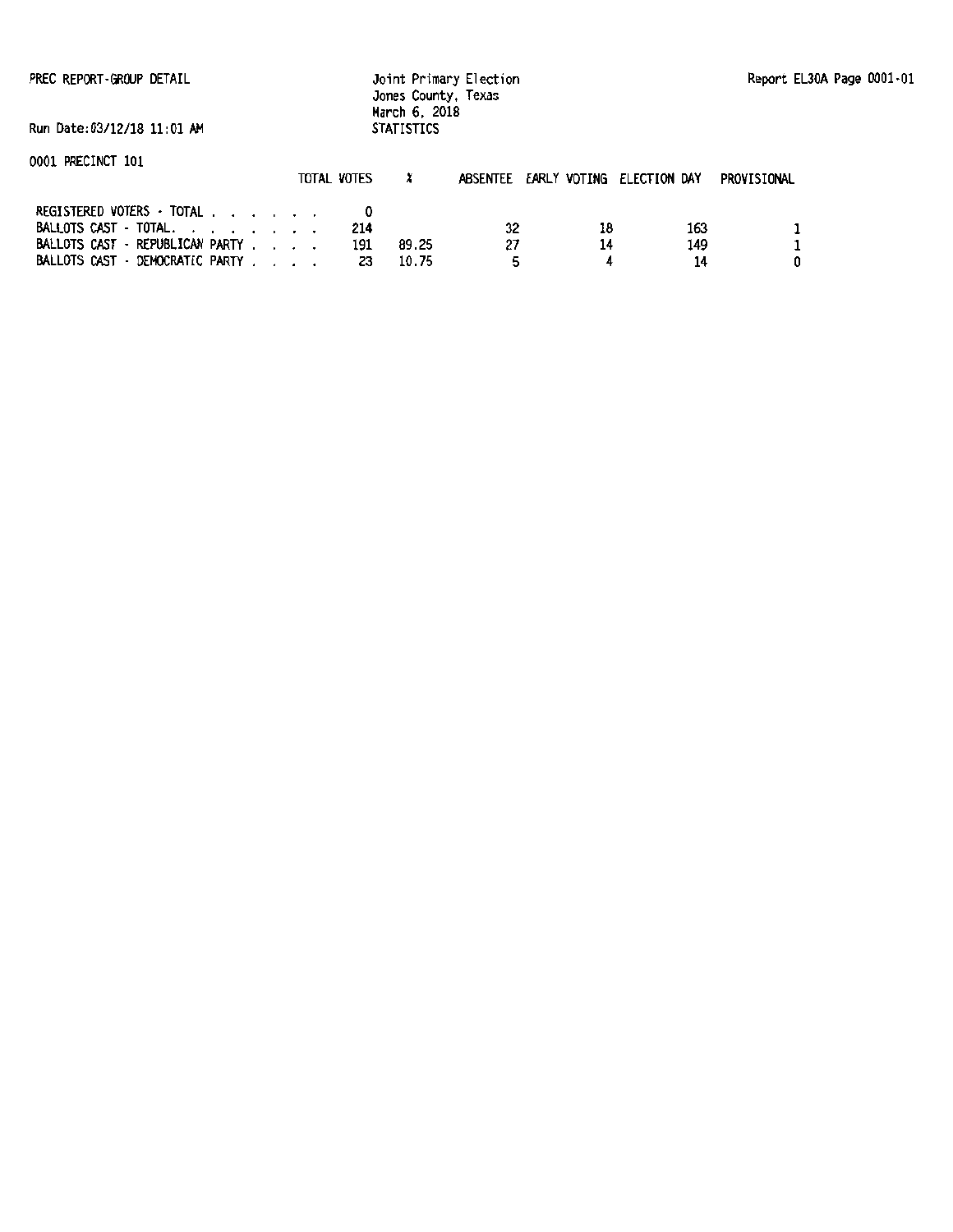## PREC REPORT-GROUP DETAIL **CONTRAIL CONTRAINING CONTRAINING CONTRAINING** Doint Primary Election Report EL30A Page 0001-02 Jones County, Texas March 6, 2018<br>Republican Party

Run Date:03/12/18 11:01 AM

|  | 0001 PRECINCT 101 |  |
|--|-------------------|--|
|--|-------------------|--|

|                                                                                                                                                                                                                                                                                 | TOTAL VOTES                         | X              | <b>ABSENTEE</b> | EARLY VOTING ELECTION DAY |              | PROVISIONAL        |
|---------------------------------------------------------------------------------------------------------------------------------------------------------------------------------------------------------------------------------------------------------------------------------|-------------------------------------|----------------|-----------------|---------------------------|--------------|--------------------|
| US Senator<br>Vote for 1                                                                                                                                                                                                                                                        |                                     |                |                 |                           |              |                    |
| Mary Miller.<br>and the contract of the state of<br>$\sim$                                                                                                                                                                                                                      | 13                                  | 7.69           | 2               | 5                         | 6            | 0                  |
| Stefano de Stefano<br>and the state of the state of the                                                                                                                                                                                                                         | 3                                   | 1.78           | 1               | 0                         | 2            | $\pmb{0}$          |
| Ted Cruz.<br><b>Carl Contractor</b><br>$\sim$<br>$\overline{\phantom{a}}$                                                                                                                                                                                                       | 147                                 | 86.98          | 23              | 8                         | 115          | $\mathbf 1$        |
| Bruce Jacobson, Jr.                                                                                                                                                                                                                                                             | 5                                   | 2.96           | 1               | 0                         | 4            | $\pmb{0}$          |
| Geraldine Sam.<br>$\mathcal{L}$<br>$\ddot{\phantom{a}}$<br>$\sim$<br>$\overline{\phantom{a}}$                                                                                                                                                                                   | 1                                   | .59            | 0               | 0                         | $\mathbf{I}$ | 0                  |
| US Representative, District 19<br>Vote for 1                                                                                                                                                                                                                                    |                                     |                |                 |                           |              |                    |
| Jodey Arrington<br>the contract of the contract of the<br>$\mathbf{r}$                                                                                                                                                                                                          | 152                                 | 100.00         | 23              | 12                        | 116          | $\mathbf{1}$       |
| Governor<br>Vote for 1                                                                                                                                                                                                                                                          |                                     |                |                 |                           |              |                    |
| Barbara Krueger<br>$\mathbf{r}$ and $\mathbf{r}$ are the set of the set of the set of the set of the set of the set of the set of the set of the set of the set of the set of the set of the set of the set of the set of the set of the set of the set                         | 19                                  | 11.52          | 1               | 3                         | 15           | 0                  |
| SECEDE Kilgore.<br>and the contract of the contract of                                                                                                                                                                                                                          | 3                                   | 1.82           | 0               | 0                         | 3            | $\pmb{0}$          |
| Greg Abbott.<br>and a strain and a strain and                                                                                                                                                                                                                                   | 143                                 | 86.67          | 26              | 10                        | 106          | $\mathbf 1$        |
| Lieutenant Governor<br>Vote for 1<br>Scott Milder<br>and the state of the state of the state of<br>Dan Patrick.                                                                                                                                                                 | 105<br>80                           | 56.76<br>43.24 | 4<br>22         | 6<br>8                    | 94<br>50     | $\mathbf{1}$<br>0  |
| Attorney General<br>Vote for 1<br>Ken Paxton.<br>the property of the control of the control of the control of the control of the control of the control of the control of the control of the control of the control of the control of the control of the control of the control | 140                                 | 100.00         | 26              | 10                        | 103          | $\mathbf{1}$       |
| Comptroller of Public Accounts<br>Vote for 1                                                                                                                                                                                                                                    |                                     |                |                 |                           |              |                    |
| Glenn Hegar.<br>$\sim$ $\sim$                                                                                                                                                                                                                                                   | 132<br>$\sim$                       | 100.00         | 23              | 10                        | 98           | 1                  |
| Commissioner of the General Land Office<br>Vote for 1                                                                                                                                                                                                                           |                                     |                |                 |                           |              |                    |
| Jerry Patterson<br>the contract of the contract of                                                                                                                                                                                                                              | 30                                  | 18.52          | 3               | 1                         | 26           | 0                  |
| Davey Edwards .<br>$\alpha = 0.1$                                                                                                                                                                                                                                               | ${\bf 18}$                          | 11.11          | 3               | 1                         | 14           | $\mathbf 0$        |
| George P. Bush.                                                                                                                                                                                                                                                                 | 110                                 | 67.90          | 18              | 9                         | 82           | $\mathbf 1$        |
| Rick Range                                                                                                                                                                                                                                                                      | 4<br>$\ddot{\phantom{1}}$<br>$\sim$ | 2.47           | 1               | S.                        | $\mathbf{1}$ | $\pmb{\mathsf{0}}$ |
| Commissioner of Agriculture<br>Vote for 1                                                                                                                                                                                                                                       |                                     |                |                 |                           |              |                    |
| Trey Blocker                                                                                                                                                                                                                                                                    | 26                                  | 17.81          | 3               | 2                         | 21           | 0                  |
| Jim Hogan<br><b>Contract Advised Association</b>                                                                                                                                                                                                                                | 25                                  | 17.12          | 3               | $\overline{c}$            | 19           | $\mathbf 1$        |
| Sid Miller.<br>and a strain and a strain and                                                                                                                                                                                                                                    | 95                                  | 65.07          | 20              | 8                         | 67           | 0                  |
|                                                                                                                                                                                                                                                                                 |                                     |                |                 |                           |              |                    |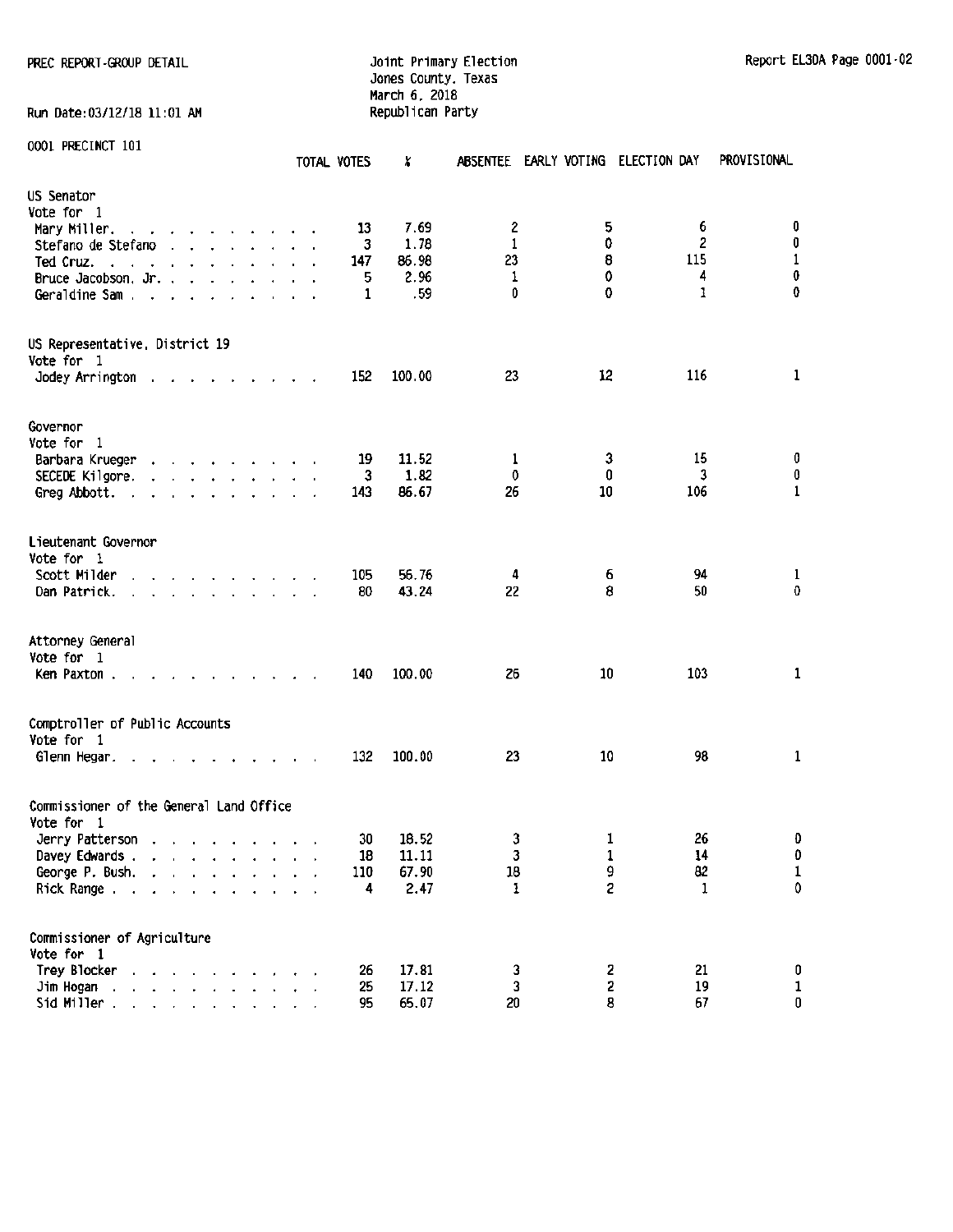PREC REPORT-GROUP DETAIL **Detail computer of the State of America** Joint Primary Election Report El30A Page 0001-03 Jones County, Texas March 6. 2018 Run Date:03/12/18 11:01 AM Republican Party

 $\hat{\boldsymbol{\beta}}$ 

 $\mathbb{Z}^2$ 

 $\sim 10^{-1}$ 

|                                                                                                                                                                                                                                                      |                                                | TOTAL VOTES | x      |    | ABSENTEE EARLY VOTING ELECTION DAY |               | PROVISIONAL  |
|------------------------------------------------------------------------------------------------------------------------------------------------------------------------------------------------------------------------------------------------------|------------------------------------------------|-------------|--------|----|------------------------------------|---------------|--------------|
| Railroad Commissioner<br>Vote for 1                                                                                                                                                                                                                  |                                                |             |        |    |                                    |               |              |
| Weston Martinez<br>and the contract of the<br>$\overline{\phantom{a}}$                                                                                                                                                                               |                                                | 37          | 27.61  | 4  | 4                                  | 29            | 0            |
| Christi Craddick.<br>and a state of the state of the                                                                                                                                                                                                 |                                                | 97          | 72.39  | 18 | 8                                  | 70            | $\mathbf{1}$ |
| Justice, Supreme Court, Place 2                                                                                                                                                                                                                      |                                                |             |        |    |                                    |               |              |
| Vote for 1                                                                                                                                                                                                                                           |                                                |             |        |    |                                    | 92            |              |
| Jimmy Blacklock                                                                                                                                                                                                                                      |                                                | 128         | 100.00 | 25 | 10                                 |               | 1            |
| Justice, Supreme Court, Place 4                                                                                                                                                                                                                      |                                                |             |        |    |                                    |               |              |
| Vote for 1<br>John Devine. .                                                                                                                                                                                                                         |                                                | 127         | 100.00 | 25 | 9                                  | 92            | $\mathbf{1}$ |
| the contract of the contract of<br>$\sim$                                                                                                                                                                                                            |                                                |             |        |    |                                    |               |              |
| Justice, Supreme Court, Place 6<br>Vote for 1                                                                                                                                                                                                        |                                                |             |        |    |                                    |               |              |
| Jeff Brown                                                                                                                                                                                                                                           | $\mathbf{a}$ and $\mathbf{a}$ and $\mathbf{a}$ | 124         | 100.00 | 24 | 9                                  | 90            | $\mathbf{1}$ |
| Presiding Judge, Ct of Criminal Appeals<br>Vote for 1                                                                                                                                                                                                |                                                |             |        |    |                                    |               |              |
| David Bridges                                                                                                                                                                                                                                        |                                                | 72.         | 55.81  | 8  | 7                                  | 57            | 0            |
| Sharon Keller                                                                                                                                                                                                                                        |                                                | 57          | 44.19  | 15 | 4                                  | 37            | 1            |
| Judge, Ct of Crim Appeals, Pl 7<br>Vote for 1                                                                                                                                                                                                        |                                                |             |        |    |                                    |               |              |
| Barbara Parker Hervey .<br>and the contract of                                                                                                                                                                                                       |                                                | 124         | 100.00 | 24 | 10                                 | 89            | $\mathbf 1$  |
| Judge, Ct of Crim Appeals. Pl 8<br>Vote for 1                                                                                                                                                                                                        |                                                |             |        |    |                                    |               |              |
| Dib Waldrip.<br>a construction of the construction of                                                                                                                                                                                                |                                                | 28          | 23.14  | 6  | 4                                  | 18            | 0            |
| Michelle Slaughter<br>and the contract of the contract of the contract of the contract of the contract of the contract of the contract of the contract of the contract of the contract of the contract of the contract of the contract of the contra |                                                | 53          | 43.80  | 6  | 6                                  | 40            | 1<br>0       |
| Jay Brandon.                                                                                                                                                                                                                                         |                                                | 40          | 33.06  | 10 | 0                                  | 30            |              |
| State Representative, District 71                                                                                                                                                                                                                    |                                                |             |        |    |                                    |               |              |
| Vote for 1<br>Stan Lambert                                                                                                                                                                                                                           |                                                | 144         | 100.00 | 26 | 9                                  | $\sim$<br>108 | 1            |
|                                                                                                                                                                                                                                                      |                                                |             |        |    |                                    |               |              |
| Chief Justice, 11th Ct of Appeals Dist                                                                                                                                                                                                               |                                                |             |        |    |                                    |               |              |
| Vote for 1<br>John Bailey.                                                                                                                                                                                                                           |                                                | 121         | 100.00 | 24 | 9                                  | 87            | 1            |
| <b>All Contract Contract</b><br><b>State</b>                                                                                                                                                                                                         |                                                |             |        |    |                                    |               |              |
| County Judge<br>Vote for 1                                                                                                                                                                                                                           |                                                |             |        |    |                                    |               |              |
| Dale Spurgin<br>$\sim$ $\sim$ $\sim$                                                                                                                                                                                                                 |                                                | 136         | 100.00 | 25 | 10                                 | 100           | 1            |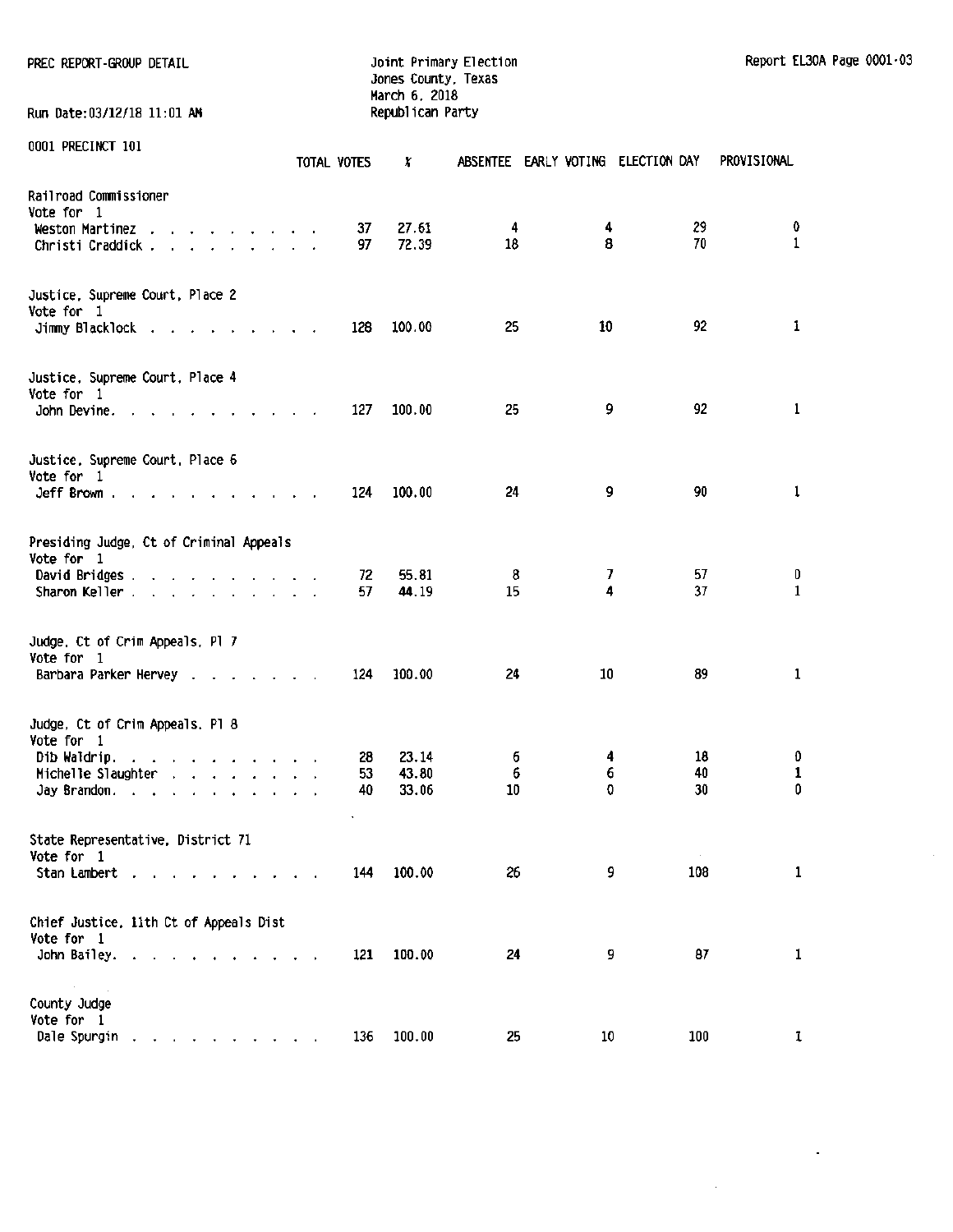## Jones County, Texas March 6, 2018

Run Date:03/12/18 11:01 AM one precinct 101<br>000 Precinct 101

| 0001 PRECINCT 101                                            |                      |        |                                                                                                                                                      |  |  | TOTAL VOTES | X              |          | ABSENTEE EARLY VOTING ELECTION DAY |          | PROVISIONAL        |
|--------------------------------------------------------------|----------------------|--------|------------------------------------------------------------------------------------------------------------------------------------------------------|--|--|-------------|----------------|----------|------------------------------------|----------|--------------------|
| District Clerk<br>Vote for 1<br>Lacey Hansen<br>Laura Davis. |                      |        |                                                                                                                                                      |  |  | 111<br>52   | 68.10<br>31.90 | 13<br>11 | 10<br>3                            | 87<br>38 | $\mathbf{1}$<br>0  |
| County Clerk<br>Vote for 1<br>LeeAnn Jennings                | $\cdot$              |        |                                                                                                                                                      |  |  | 161         | 100.00         | 25       | 10                                 | 125      | $\mathbf 1$        |
| County Tax Assessor-Collector<br>Vote for 1                  |                      |        |                                                                                                                                                      |  |  |             |                |          |                                    |          |                    |
| Jamie R Jordan.                                              | $\ddot{\phantom{0}}$ | $\sim$ | $\cdot$ $\cdot$ $\cdot$ $\cdot$ $\cdot$ $\cdot$                                                                                                      |  |  | 36          | 22.64          | 7        | 2                                  | 27       | 0                  |
| Whitney Ortega.                                              | $\blacksquare$       |        | the contract of the contract of the                                                                                                                  |  |  | 46          | 28.93          | 4        | 5                                  | 37       | $\pmb{\mathsf{0}}$ |
| Gloria J Little                                              |                      |        |                                                                                                                                                      |  |  | 77          | 48.43          | 12       | 5                                  | 59       | $\mathbf 1$        |
| County Treasurer<br>Vote for 1                               |                      |        |                                                                                                                                                      |  |  |             |                |          |                                    |          |                    |
| Shere Miller<br>Amber Thompson.                              | $\cdot$              |        | $\mathbf{r}$ , $\mathbf{r}$ , $\mathbf{r}$ , $\mathbf{r}$ , $\mathbf{r}$<br>$\mathbf{r}$ , $\mathbf{r}$ , $\mathbf{r}$ , $\mathbf{r}$ , $\mathbf{r}$ |  |  | 54<br>100   | 35.06<br>64.94 | 5<br>18  | 6<br>5                             | 43<br>76 | 0<br>$\mathbf 1$   |
| Justice of the Peace<br>Vote for 1<br>Cheryl Guernsey        |                      |        |                                                                                                                                                      |  |  | 141         | 100.00         | 26       | 10                                 | 104      | $\mathbf{1}$       |
| Constable<br>Vote for 1<br>Danny Jimenez.                    |                      |        |                                                                                                                                                      |  |  | 136         | 100.00         | 26       | 7                                  | 102      | $\mathbf{1}$       |
| County Chairman<br>Vote for 1<br>W. B. Harrison III          |                      |        | and a series of the series of the                                                                                                                    |  |  | 135         | 100.00         | 26       | 9                                  | 99       | 1                  |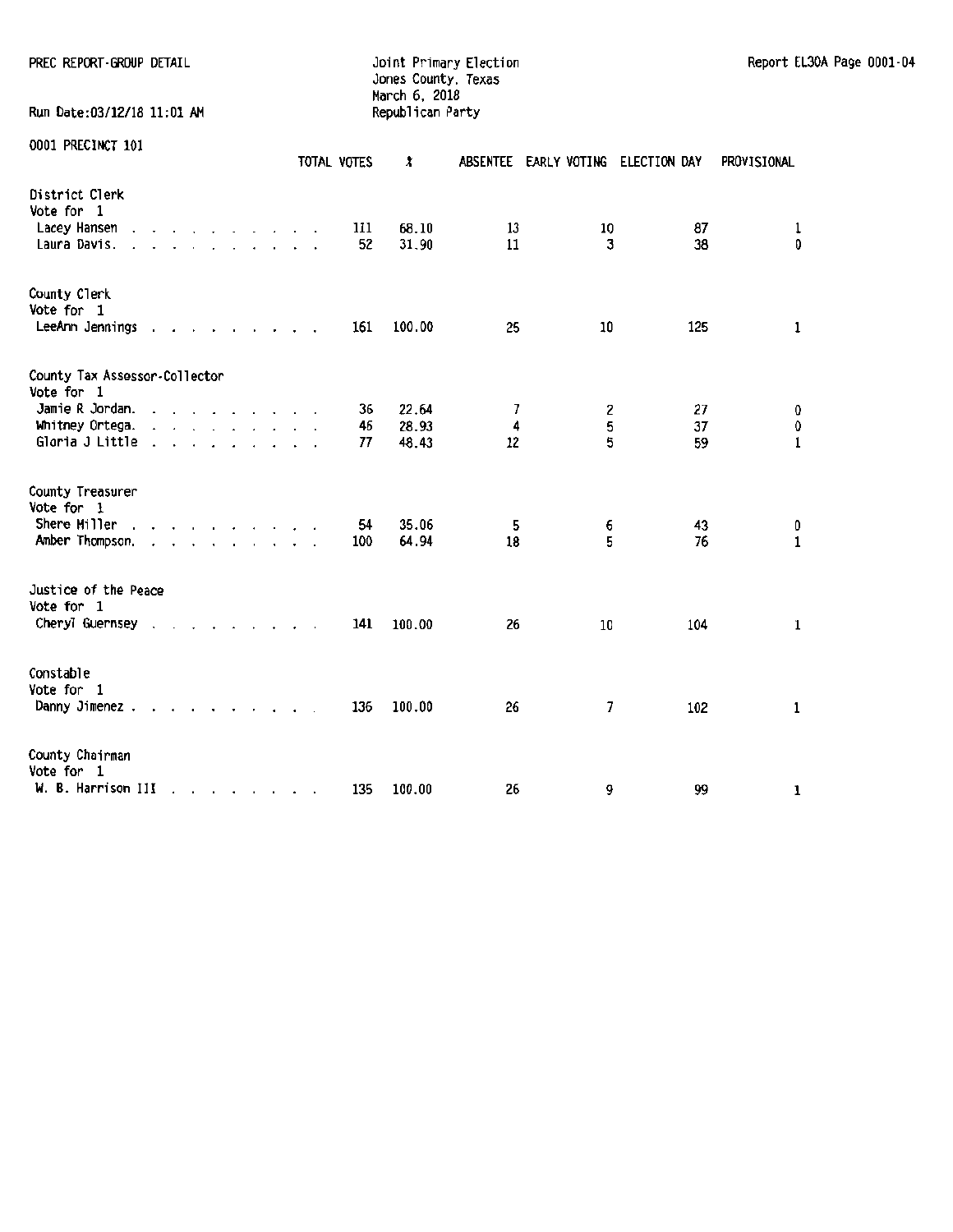## Jones County. Texas March 6. 2018 Run Date:03/12/18 11:01 AM Democratic Party

|                                                                                                                                                                                                                                                | TOTAL VOTES | X             | absentee     | EARLY VOTING ELECTION DAY |                | PROVISIONAL                                 |
|------------------------------------------------------------------------------------------------------------------------------------------------------------------------------------------------------------------------------------------------|-------------|---------------|--------------|---------------------------|----------------|---------------------------------------------|
| US Senator<br>Vote for 1<br>Beto O'Rourke                                                                                                                                                                                                      | 8           | 38.10         | 0            | 2                         | 6              | 0                                           |
| Edward Kimbrough.<br>$\begin{array}{cccccccccccccc} \bullet & \bullet & \bullet & \bullet & \bullet & \bullet & \bullet & \bullet & \bullet & \bullet & \bullet & \bullet & \bullet \end{array}$<br>Sema Hernandez.<br>$\ddot{\phantom{0}}$    | 11<br>2     | 52.38<br>9.52 | 5<br>0       | 2<br>0                    | 4<br>2         | 0<br>0                                      |
| US Representative, District 19                                                                                                                                                                                                                 |             |               |              |                           |                |                                             |
| Vote for 1<br>Miguel Levario.                                                                                                                                                                                                                  | 16          | 100.00        | 5            | 3                         | 8              | 0                                           |
| Governor<br>Vote for 1                                                                                                                                                                                                                         |             |               |              |                           |                |                                             |
| Grady Yarbrough                                                                                                                                                                                                                                | 5           | 25.00         | 3            | 1                         | 1              | 0                                           |
| Tom Wakely.<br>the contract of the contract of the                                                                                                                                                                                             | 1           | 5.00          | 0            | 0                         | 1              | 0                                           |
| Joe Mumbach.<br>and a series of the series of the series of the series of the series of the series of the series of the series of the series of the series of the series of the series of the series of the series of the series of the series | 0           |               | 0            | Û                         | 0              |                                             |
| James Jolly Clark.<br><b>Carl Adams</b>                                                                                                                                                                                                        | 0           |               | Û            | 0                         | 0              | $\begin{smallmatrix}0\0\0\end{smallmatrix}$ |
| Jeffrey Payne                                                                                                                                                                                                                                  | 1           | 5.00          | 0            | 0                         | $\mathbf{1}$   | 0                                           |
| Adrian Ocegueda .<br>and a series of                                                                                                                                                                                                           | 1           | 5.00          | 0            | ı                         | 0              | 0                                           |
| Cedric Davis, Sr.,                                                                                                                                                                                                                             | 2           | 10.00         | 1            | 0                         | $\mathbf 1$    | $\pmb{0}$                                   |
| Lupe Valdez.                                                                                                                                                                                                                                   | 4           | 20.00         | 1            | 0                         | 3              | $\pmb{0}$                                   |
| Andrew White .                                                                                                                                                                                                                                 | 6           | 30.00         | 0            | 2                         | 4              | 0                                           |
| Lieutenant Governor<br>Vote for 1                                                                                                                                                                                                              |             |               |              |                           |                |                                             |
| Mike Collier<br>$\mathbf{r}$ , $\mathbf{r}$ , $\mathbf{r}$ , $\mathbf{r}$ , $\mathbf{r}$ , $\mathbf{r}$                                                                                                                                        | 13          | 68.42         | 4            | 4                         | 5              | 0                                           |
| Michael Cooper.<br>$\mathbf{r}$ , and $\mathbf{r}$ , and $\mathbf{r}$ , and $\mathbf{r}$<br>$\ddot{\phantom{a}}$                                                                                                                               | 6           | 31.58         | $\mathbf{1}$ | O                         | 5              | 0                                           |
| Attorney General<br>Vote for 1                                                                                                                                                                                                                 |             |               |              |                           |                |                                             |
| Justin Nelson.<br>$\mathbf{r}$ , $\mathbf{r}$ , $\mathbf{r}$ , $\mathbf{r}$ , $\mathbf{r}$                                                                                                                                                     | 19          | 100.00        | 5            | 4                         | 10             | 0                                           |
| Comptroller of Public Accounts<br>Vote for 1                                                                                                                                                                                                   |             |               |              |                           |                |                                             |
| Joi Chevalier.<br>and a state of the state                                                                                                                                                                                                     | 9           | 47.37         | 0            | 2                         | 7              | 0                                           |
| Tim Mahoney.<br>and a strain and a state                                                                                                                                                                                                       | 10          | 52.63         | 5            | 2                         | 3              | 0                                           |
| Commissioner of the General Land Office<br>Vote for 1                                                                                                                                                                                          |             |               |              |                           |                |                                             |
| Tex Morgan .                                                                                                                                                                                                                                   | 9           | 47.37         | 4            | 2                         | 3              | 0                                           |
| Miguel Suazo                                                                                                                                                                                                                                   | 10          | 52.63         | 1            | $\overline{\mathbf{c}}$   | $\overline{7}$ | 0                                           |
| Commissioner of Agriculture                                                                                                                                                                                                                    |             |               |              |                           |                |                                             |
| Vote for 1<br>Kim Olson                                                                                                                                                                                                                        | 18          | 100.00        |              |                           |                |                                             |
| $\sim$ $\sim$ $\sim$<br>$\cdot$                                                                                                                                                                                                                |             |               | 5            | 4                         | 9              | 0                                           |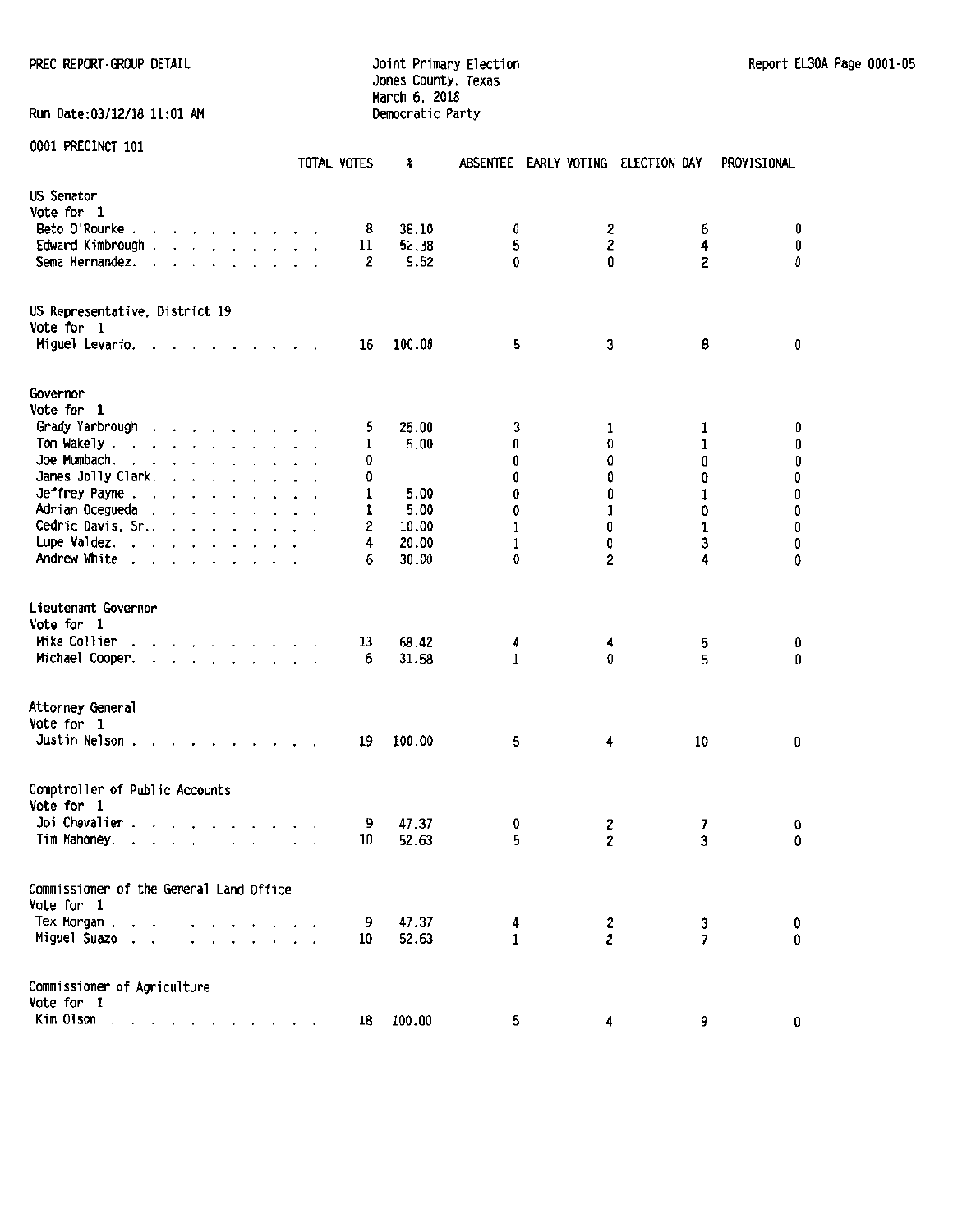| PREC REPORT GROUP DETAIL                                            |                      |    | Jones County, Texas<br>March 6, 2018 | Joint Primary Election |                                    |              | Report EL30A Page 0001-06 |  |
|---------------------------------------------------------------------|----------------------|----|--------------------------------------|------------------------|------------------------------------|--------------|---------------------------|--|
| Run Date: 03/12/18 11:01 AM                                         |                      |    | Democratic Party                     |                        |                                    |              |                           |  |
| 0001 PRECINCT 101                                                   | TOTAL VOTES          |    | X                                    |                        | ABSENTEE EARLY VOTING ELECTION DAY |              | <b>PROVISIONAL</b>        |  |
| Railroad Commissioner                                               |                      |    |                                      |                        |                                    |              |                           |  |
| Vote for 1<br>Roman McAllen.<br>the contract of the contract of the |                      | 12 | 63.16                                | 2                      | $\mathbf{1}$                       | 9            | 0                         |  |
| Chris Spellmon.                                                     |                      | 7  | 36.84                                | 3                      | 3                                  | $\mathbf{1}$ | 0                         |  |
| Justice, Supreme Court, Place 2                                     |                      |    |                                      |                        |                                    |              |                           |  |
| Vote for 1<br>Steven Kirkland                                       |                      | 17 | 100.00                               | 5                      | 4                                  | 8            | 0                         |  |
| Justice, Supreme Court, Place 4                                     |                      |    |                                      |                        |                                    |              |                           |  |
| Vote for 1                                                          |                      |    |                                      |                        | 4                                  | 8            | 0                         |  |
| R.K. Sandill                                                        |                      | 17 | 100.00                               | 5                      |                                    |              |                           |  |
| Justice, Supreme Court, Place 6<br>Vote for 1                       |                      |    |                                      |                        |                                    |              |                           |  |
| Kathy Cheng.                                                        |                      | 18 | 100.00                               | 5                      | 4                                  | 9            | 0                         |  |
| Presiding Judge, Ct of Criminal Appeals                             |                      |    |                                      |                        |                                    |              |                           |  |
| Vote for 1<br>Maria T. (Terri) Jackson                              |                      | 19 | 100.00                               | 5                      | 4                                  | 10           | 0                         |  |
|                                                                     |                      |    |                                      |                        |                                    |              |                           |  |
| Judge, Ct of Crim Appeals, Pl 7<br>Vote for 1                       |                      |    |                                      |                        |                                    |              |                           |  |
| Ramona Franklin                                                     |                      | 19 | 100.00                               | 5                      | 4                                  | 10           | 0                         |  |
| State Representative, District 71                                   |                      |    |                                      |                        |                                    |              |                           |  |
| Vote for 1<br>Sam Hatton                                            |                      | 17 | 100.00                               | 5                      | 4                                  | 8            | 0                         |  |
|                                                                     | $\sim$ $\sim$ $\sim$ |    |                                      |                        |                                    |              |                           |  |
| District Judge, 259th Judicial District<br>Vote for 1               |                      |    |                                      |                        |                                    |              |                           |  |
| Brooks H. Hagler                                                    |                      | 18 | 100.00                               | 3                      | 4                                  | 11           | 0                         |  |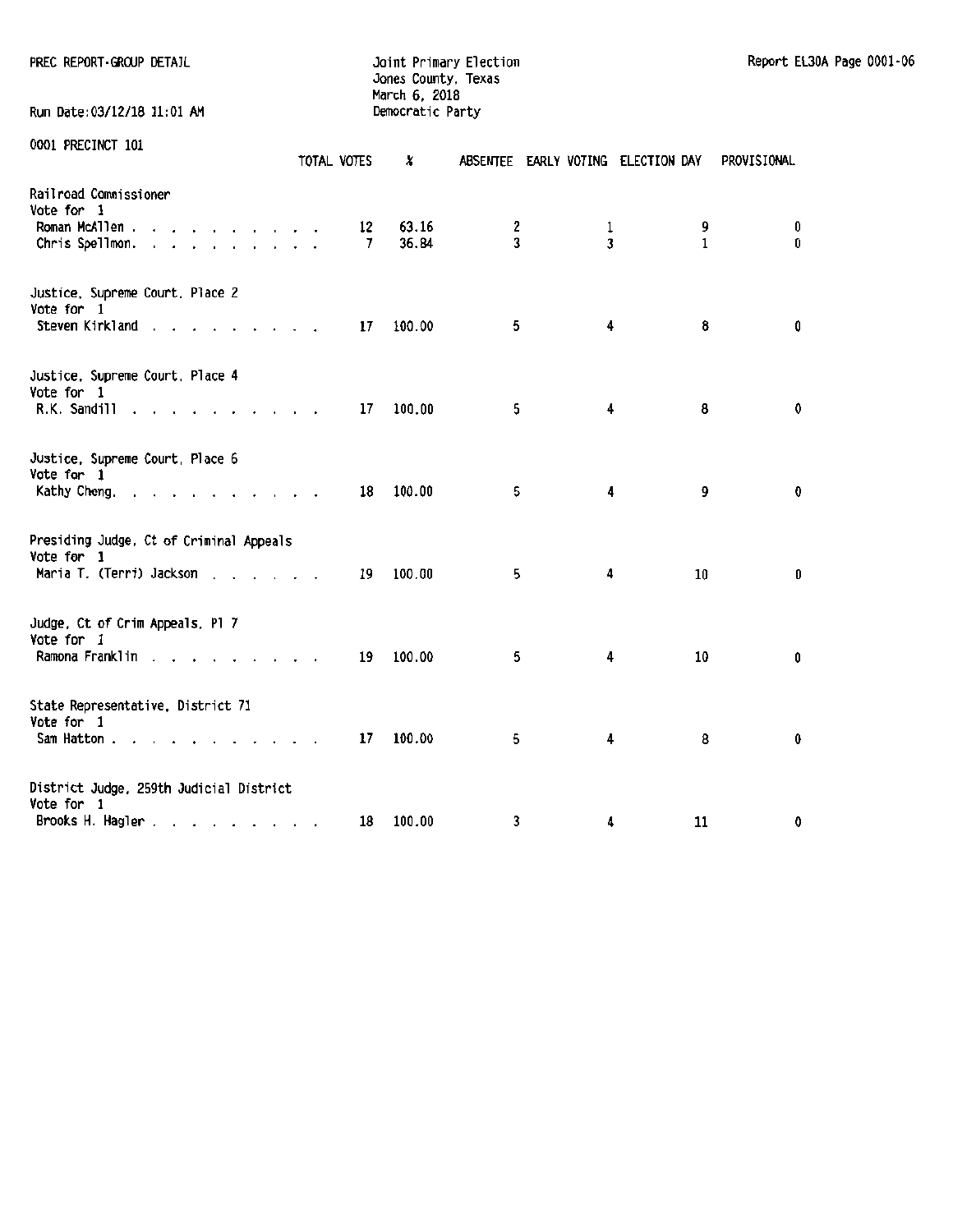Run Date:03/12/18 11:01 AM

# Jones County. Texas March 6, 2018

|                                                                                                                           |                  |                                                |               |                          |                                                                                                                                                                                                                                      |               |                                                      |                |                      |                      | TOTAL VOTES | x              | ABSENTEE EARLY VOTING |                          | ELECTION DAY      | PROVISIONAL                  |
|---------------------------------------------------------------------------------------------------------------------------|------------------|------------------------------------------------|---------------|--------------------------|--------------------------------------------------------------------------------------------------------------------------------------------------------------------------------------------------------------------------------------|---------------|------------------------------------------------------|----------------|----------------------|----------------------|-------------|----------------|-----------------------|--------------------------|-------------------|------------------------------|
| Proposition 1 REP<br>Vote for 1<br>YES<br>$\mathbf{A} = \mathbf{A}$                                                       |                  |                                                |               |                          | the contract of the contract                                                                                                                                                                                                         |               |                                                      |                |                      |                      | 86          | 53.75          | 19                    | $\overline{\phantom{a}}$ | 59                | 1                            |
| NO.                                                                                                                       |                  |                                                |               |                          | $\sim$                                                                                                                                                                                                                               | $\sim$        | $\mathbf{r}$                                         | $\mathbf{r}$ . |                      |                      | 74          | 46.25          | 6                     | 4                        | 64                | $\pmb{0}$                    |
| Proposition 2 REP<br>Vote for 1                                                                                           |                  |                                                |               |                          |                                                                                                                                                                                                                                      |               |                                                      |                |                      |                      |             |                |                       |                          |                   |                              |
| <b>YES</b><br>$\sim$<br>NO.                                                                                               |                  |                                                |               |                          | design and a state of the state of the<br><u>in the second contract of the second second</u>                                                                                                                                         |               |                                                      |                |                      | $\ddot{\phantom{a}}$ | 153<br>17   | 90.00<br>10.00 | 27<br>0               | 10<br>1                  | 115<br>16         | $\mathbf{1}$<br>$\mathbf 0$  |
| Proposition 3 REP<br>Vote for 1                                                                                           |                  |                                                |               |                          |                                                                                                                                                                                                                                      |               |                                                      |                |                      |                      |             |                |                       |                          |                   |                              |
| YES<br>ماري والمناور والمنام المناور والمنام المناورة<br>NO.<br>and a series of the contract of the                       |                  |                                                |               |                          |                                                                                                                                                                                                                                      |               |                                                      |                |                      |                      | 139<br>30   | 82.25<br>17.75 | 23<br>4               | 6<br>5                   | 109<br>21         | $\mathbf{1}$<br>$\mathbf{0}$ |
| Proposition 4 REP<br>Vote for 1                                                                                           |                  |                                                |               |                          |                                                                                                                                                                                                                                      |               |                                                      |                |                      |                      |             |                |                       |                          |                   |                              |
| YES<br>$\mathbf{r} = \mathbf{r}$ .<br>NO.                                                                                 |                  |                                                |               |                          | $\mathbf{r}$ and $\mathbf{r}$ are the set of the set of the set of the set of the set of the set of the set of the set of the set of the set of the set of the set of the set of the set of the set of the set of the set of the set |               |                                                      |                |                      |                      | 150<br>21   | 87.72<br>12.28 | 25<br>$\overline{c}$  | 6<br>5                   | 118<br>14         | $\mathbf{1}$<br>$\pmb{0}$    |
| Proposition 5 REP<br>Vote for 1                                                                                           |                  |                                                |               |                          |                                                                                                                                                                                                                                      |               |                                                      |                |                      |                      |             |                |                       |                          |                   |                              |
| <b>YES</b><br>$\cdot$<br>$\mathbf{r}$<br>NO.<br>÷.                                                                        |                  | <b>Contract Contract</b>                       |               |                          | and the second control of the second second<br>design and contract and contract and                                                                                                                                                  |               |                                                      |                |                      |                      | 90<br>92    | 49.45<br>50.55 | 17<br>9               | 6<br>6                   | 66<br>77          | 1<br>$\mathbf 0$             |
| Proposition 6 REP<br>Vote for 1                                                                                           |                  |                                                |               |                          |                                                                                                                                                                                                                                      |               |                                                      |                |                      |                      |             |                |                       |                          |                   |                              |
| <b>YES</b><br>$\sim$<br>NO.                                                                                               |                  |                                                |               |                          | $\sim$                                                                                                                                                                                                                               |               | the contract of the contract of<br><b>Contractor</b> |                |                      |                      | 167<br>14   | 92.27<br>7.73  | 27<br>0               | 9<br>3                   | 130<br>${\bf 11}$ | $\mathbf{1}$<br>$\mathbf 0$  |
| Proposition 7 REP<br>Vote for 1                                                                                           |                  |                                                |               |                          |                                                                                                                                                                                                                                      |               |                                                      |                |                      |                      |             |                |                       |                          |                   |                              |
| <b>YES</b><br>the contract of the contract of the<br>$\mathbf{r}$<br>NO.<br>v.                                            |                  |                                                |               |                          | and a straightful contract and a                                                                                                                                                                                                     |               |                                                      |                | $\ddot{\phantom{1}}$ |                      | 135<br>38   | 78.03<br>21.97 | 21<br>5               | 6<br>7                   | 108<br>25         | 0<br>$\mathbf 1$             |
| Proposition 8 REP<br>Vote for 1                                                                                           |                  |                                                |               |                          |                                                                                                                                                                                                                                      |               |                                                      |                |                      |                      |             |                |                       |                          |                   |                              |
| <b>YES</b><br>$\mathbf{A}$<br>NO.<br>$\Delta$<br>$\Delta$                                                                 | <b>Carl Carl</b> |                                                | $\mathcal{A}$ | $\overline{\phantom{a}}$ | $\Delta$                                                                                                                                                                                                                             | $\mathcal{L}$ |                                                      |                |                      |                      | 172<br>5    | 97.18<br>2.82  | 27<br>0               | 12<br>$\mathbf{1}$       | 132<br>4          | $\mathbf{1}$<br>$\pmb{0}$    |
| Proposition 9 REP<br>Vote for 1                                                                                           |                  |                                                |               |                          |                                                                                                                                                                                                                                      |               |                                                      |                |                      |                      |             |                |                       |                          |                   |                              |
| <b>YES</b><br>$\mathcal{A}=\mathcal{A}=\mathcal{A}=\mathcal{A}=\mathcal{A}=\mathcal{A}$<br>NO.<br>$\cdot$<br>$\mathbf{r}$ |                  | $\mathbf{r}$ and $\mathbf{r}$ and $\mathbf{r}$ |               |                          |                                                                                                                                                                                                                                      |               |                                                      |                |                      |                      | 160<br>15   | 91.43<br>8.57  | 25<br>2               | 9<br>3                   | 125<br>$10\,$     | $\mathbf 1$<br>0             |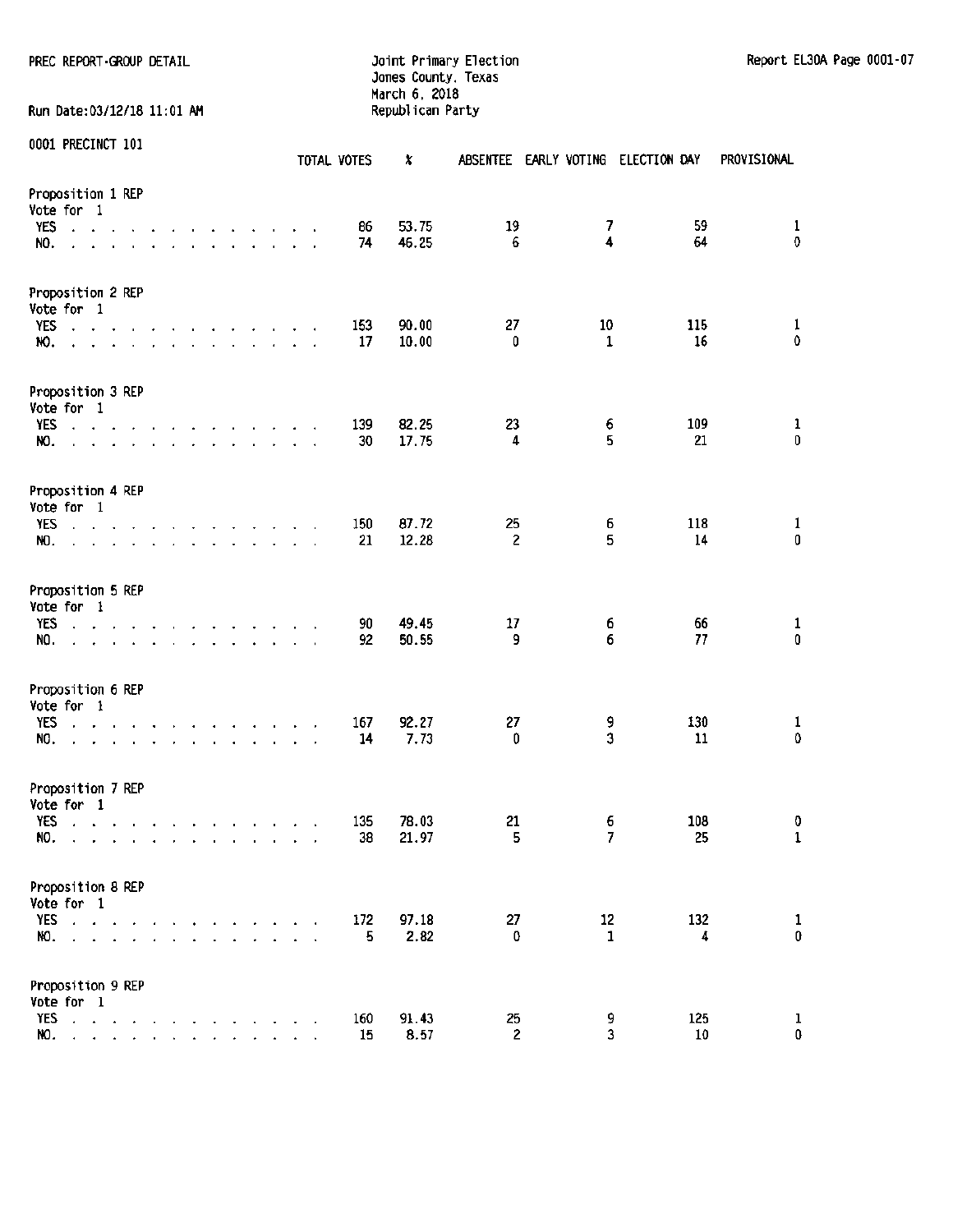| PREC REPORT-GROUP DETAIL                                                                                                                             |             | Joint Primary Election<br>Jones County, Texas<br>March 6, 2018 |                          |                     | Report EL30A Page 0001-08 |
|------------------------------------------------------------------------------------------------------------------------------------------------------|-------------|----------------------------------------------------------------|--------------------------|---------------------|---------------------------|
| Run Date: 03/12/18 11:01 AM                                                                                                                          |             | Republican Party                                               |                          |                     |                           |
| 0001 PRECINCT 101                                                                                                                                    | TOTAL VOTES | x                                                              | EARLY VOTING<br>ABSENTEE | ELECTION DAY        | PROVISIONAL               |
| Proposition 10 REP<br>Vote for 1<br>YES<br>$\alpha$ , and $\alpha$ , and $\alpha$ , and $\alpha$ , and $\alpha$ , and $\alpha$ , and $\alpha$<br>NO. |             | 93.64<br>162<br>11<br>6.36                                     | 27<br>0                  | 10<br>124<br>10     | 0                         |
| Proposition 11 REP<br>Vote for 1<br>YES described a construction of the MES<br>NO.                                                                   |             | 84.39<br>146<br>27<br>15.61                                    | 24<br>2                  | 9<br>112<br>3<br>22 | 1<br>0                    |

 $\sim 10^{11}$  km  $^{-1}$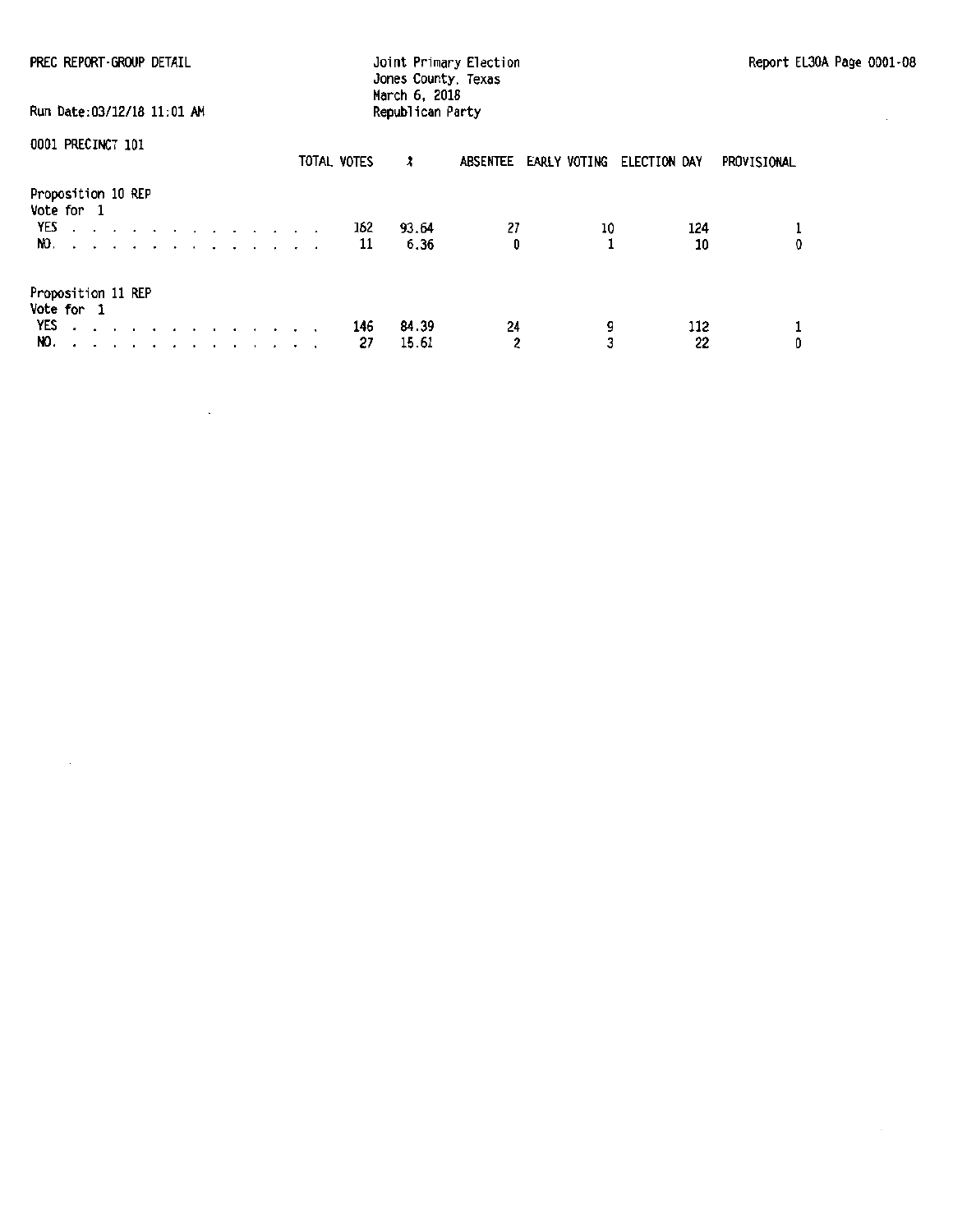PREC REPORT GROUP DETAIL **Fig. 10** Joint Primary Election Report EL30A Page 0001-09

Run Date:03/12/18 11:01 AM

Jones County, Texas March 6, 2018<br>Democratic Party

|                                                                                                |  |                          |        |              |  |              | TOTAL VOTES          | X              |                   |              | ABSENTEE EARLY VOTING ELECTION DAY |                    | PROVISIONAL      |
|------------------------------------------------------------------------------------------------|--|--------------------------|--------|--------------|--|--------------|----------------------|----------------|-------------------|--------------|------------------------------------|--------------------|------------------|
| Proposition #1 DEM<br>Vote for 1<br>For<br>the contract of the contract of the contract of the |  |                          |        |              |  |              | 21                   | 91.30          | 4                 | 3            |                                    | 14                 | 0                |
| Against                                                                                        |  |                          |        |              |  |              | 2                    | 8.70           | $\mathbf{1}$      | $\mathbf{1}$ |                                    | 0                  | $\mathbf 0$      |
| Proposition #2 DEM<br>Vote for 1                                                               |  |                          |        |              |  |              |                      |                |                   |              |                                    |                    |                  |
| For<br>the contract of the contract of the contract of<br>Against                              |  |                          |        |              |  |              | 18<br>4              | 81.82<br>18.18 | $\mathbf{2}$<br>3 | 4<br>0       |                                    | 12<br>$\mathbf{1}$ | 0<br>0           |
| Proposition #3 DEM<br>Vote for 1                                                               |  |                          |        |              |  |              |                      |                |                   |              |                                    |                    |                  |
| For:<br>and the contract of the contract of the contract of<br>Against                         |  |                          |        |              |  |              | 21<br>0              | 100.00         | 5<br>0            | 4<br>0       |                                    | 12<br>0            | 0<br>0           |
| Proposition #4 DEM<br>Vote for 1                                                               |  |                          |        |              |  |              |                      |                |                   |              |                                    |                    |                  |
| For<br>the contract of the contract of the contract of<br>Against                              |  |                          |        |              |  | $\mathbf{A}$ | 20<br>$\overline{2}$ | 90.91<br>9.09  | 4<br>$\mathbf{1}$ | 4<br>0       |                                    | 12<br>$\mathbf{1}$ | 0<br>0           |
| Proposition #5 DEM<br>Vote for 1                                                               |  |                          |        |              |  |              |                      |                |                   |              |                                    |                    |                  |
| For<br>the contract of the contract of the contract of<br>Against                              |  |                          |        |              |  |              | 16<br>6              | 72.73<br>27.27 | 2<br>3            | 4<br>0       |                                    | 10<br>3            | 0<br>0           |
| Proposition #6 DEM<br>Vote for 1                                                               |  |                          |        |              |  |              |                      |                |                   |              |                                    |                    |                  |
| For:<br>the contract of the contract of the contract of<br>Against                             |  |                          |        |              |  |              | 23<br>0              | 100.00         | 5<br>0            | 4<br>0       |                                    | 14<br>0            | 0<br>$\mathbf 0$ |
| Proposition #7 DEM<br>Vote for 1                                                               |  |                          |        |              |  |              |                      |                |                   |              |                                    |                    |                  |
| For<br>a construction of the construction of<br>Against                                        |  |                          |        |              |  |              | 18<br>3              | 85.71<br>14.29 | 2<br>3            | 4<br>0       |                                    | 12<br>0            | 0<br>0           |
| Proposition #8 DEM<br>Vote for 1                                                               |  |                          |        |              |  |              |                      |                |                   |              |                                    |                    |                  |
| For<br>Against                                                                                 |  | $\overline{\phantom{a}}$ | $\sim$ | $\mathbf{r}$ |  |              | 21<br>$\mathbf{1}$   | 95.45<br>4.55  | 4<br>$\mathbf{1}$ | 4<br>۵       |                                    | 13<br>0            | 0<br>$\mathbf 0$ |
| Proposition #9 DEM<br>Vote for 1                                                               |  |                          |        |              |  |              |                      |                |                   |              |                                    |                    |                  |
| For<br>$\mathcal{A}=\mathcal{A}=\mathcal{A}=\mathcal{A}=\mathcal{A}=\mathcal{A}$<br>Against    |  |                          |        |              |  |              | 18<br>3              | 85.71<br>14.29 | 5.<br>0           | 4<br>0       |                                    | 9<br>3             | 0<br>0           |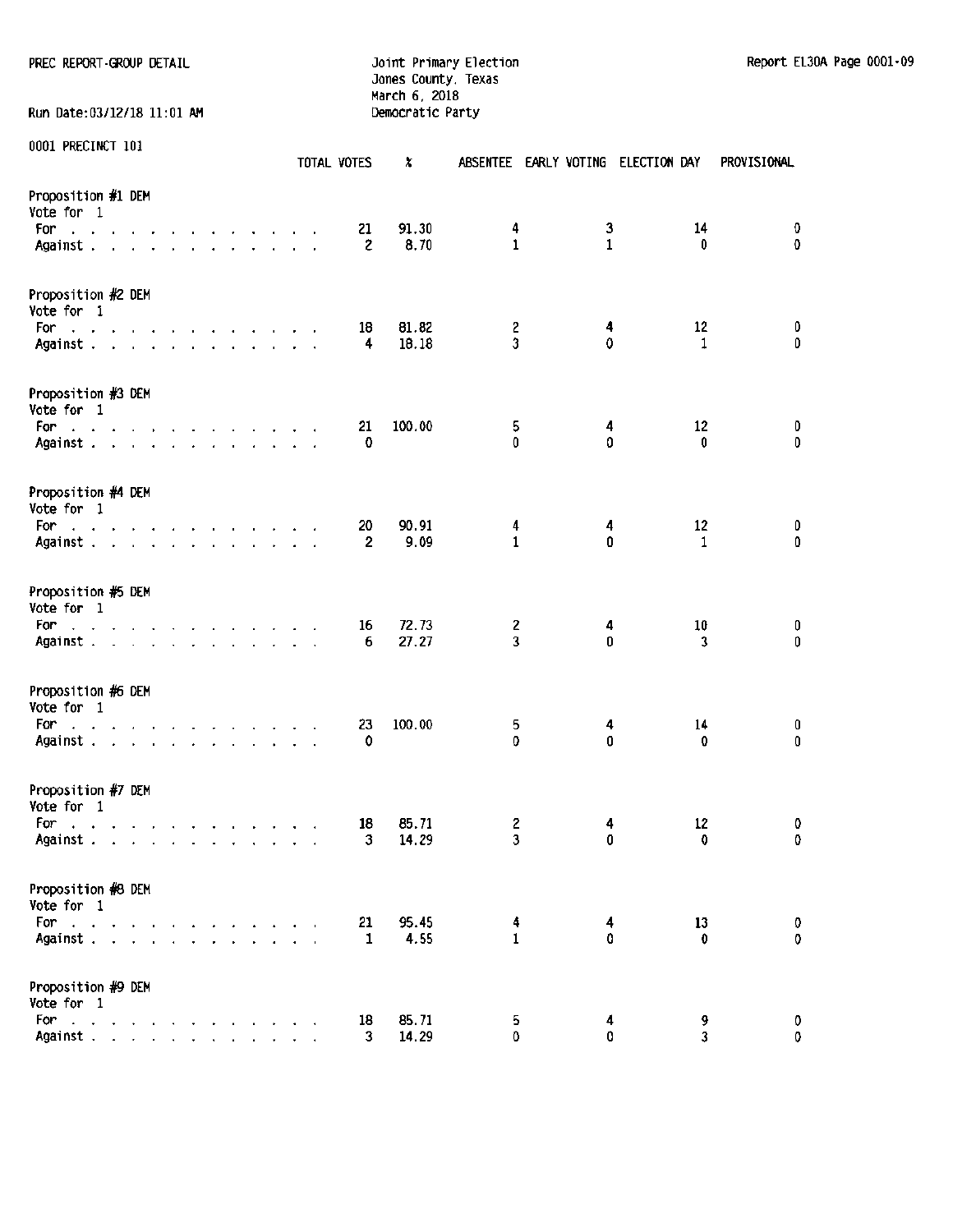| PREC REPORT GROUP DETAIL                                                                                                                                                                                                                                                       |             | Joint Primary Election<br>Jones County, Texas<br>March 6, 2018 | Report EL30A Page 0001-10          |             |  |
|--------------------------------------------------------------------------------------------------------------------------------------------------------------------------------------------------------------------------------------------------------------------------------|-------------|----------------------------------------------------------------|------------------------------------|-------------|--|
| Run Date:03/12/18 11:01 AM                                                                                                                                                                                                                                                     |             | Democratic Party                                               |                                    |             |  |
| 0001 PRECINCT 101                                                                                                                                                                                                                                                              | TOTAL VOTES | x                                                              | ABSENTEE EARLY VOTING ELECTION DAY | PROVISIONAL |  |
| Proposition #10 DEM<br>Vote for 1<br>For a state of the state of the state of the state of the state of the state of the state of the state of the<br>Against $\cdots$ $\cdots$ $\cdots$                                                                                       | 18          | 85.71<br>$\frac{3}{2}$<br>14.29                                | 11                                 |             |  |
| Proposition #11 DEM<br>Vote for 1<br>For a series and a series and a series<br>Against. <i>.</i>                                                                                                                                                                               | 17<br>5.    | $\frac{2}{3}$<br>77.27<br>22.73                                | 4<br>11                            | Û           |  |
| Proposition #12 DEM<br>Vote for 1<br>For a second contract and contract of the second second second second second second second second second second second second second second second second second second second second second second second second second secon<br>Against | 18<br>2     | 90.00<br>3<br>2<br>10.00                                       | 11<br>4<br>0<br>$\mathbf{0}$       | 0<br>0      |  |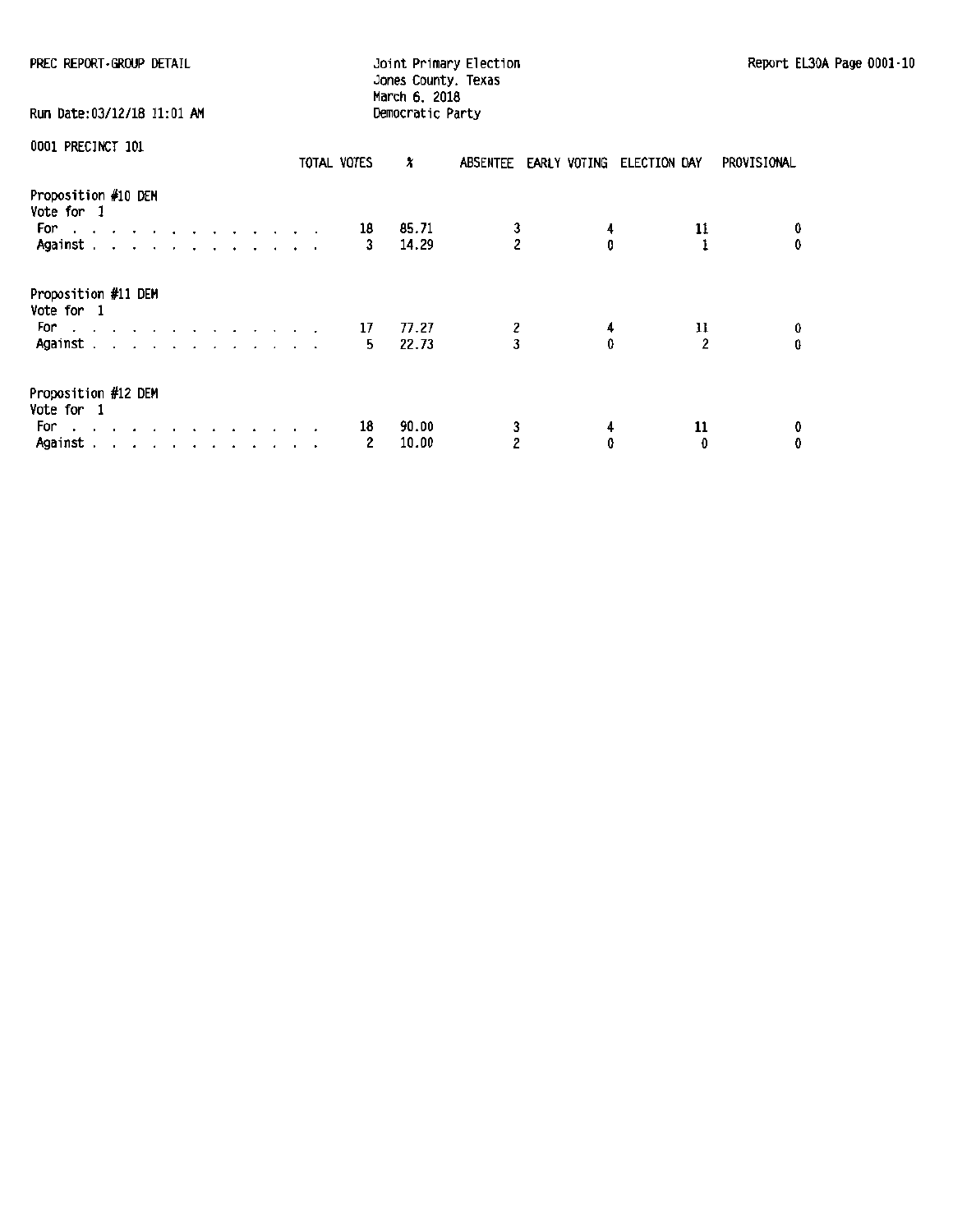Joint Primary Election Jones County. Texas March 6. 2018 **STATISTICS** 

Run Date:OJ/12/18 11:01 AM

| 0002 PRECINCT 102 |  |  |
|-------------------|--|--|
|-------------------|--|--|

|                                 | TOTAL VOTES |       | ABSENTEE EARLY VOTING ELECTION DAY | PROVISIONAL |
|---------------------------------|-------------|-------|------------------------------------|-------------|
| REGISTERED VOTERS · TOTAL       |             |       |                                    |             |
| BALLOTS CAST TOTAL.             |             |       |                                    | 24          |
| BALLOTS CAST - REPUBLICAN PARTY |             | 77 14 |                                    |             |
| BALLOTS CAST - DEMOCRATIC PARTY |             | 22.86 |                                    |             |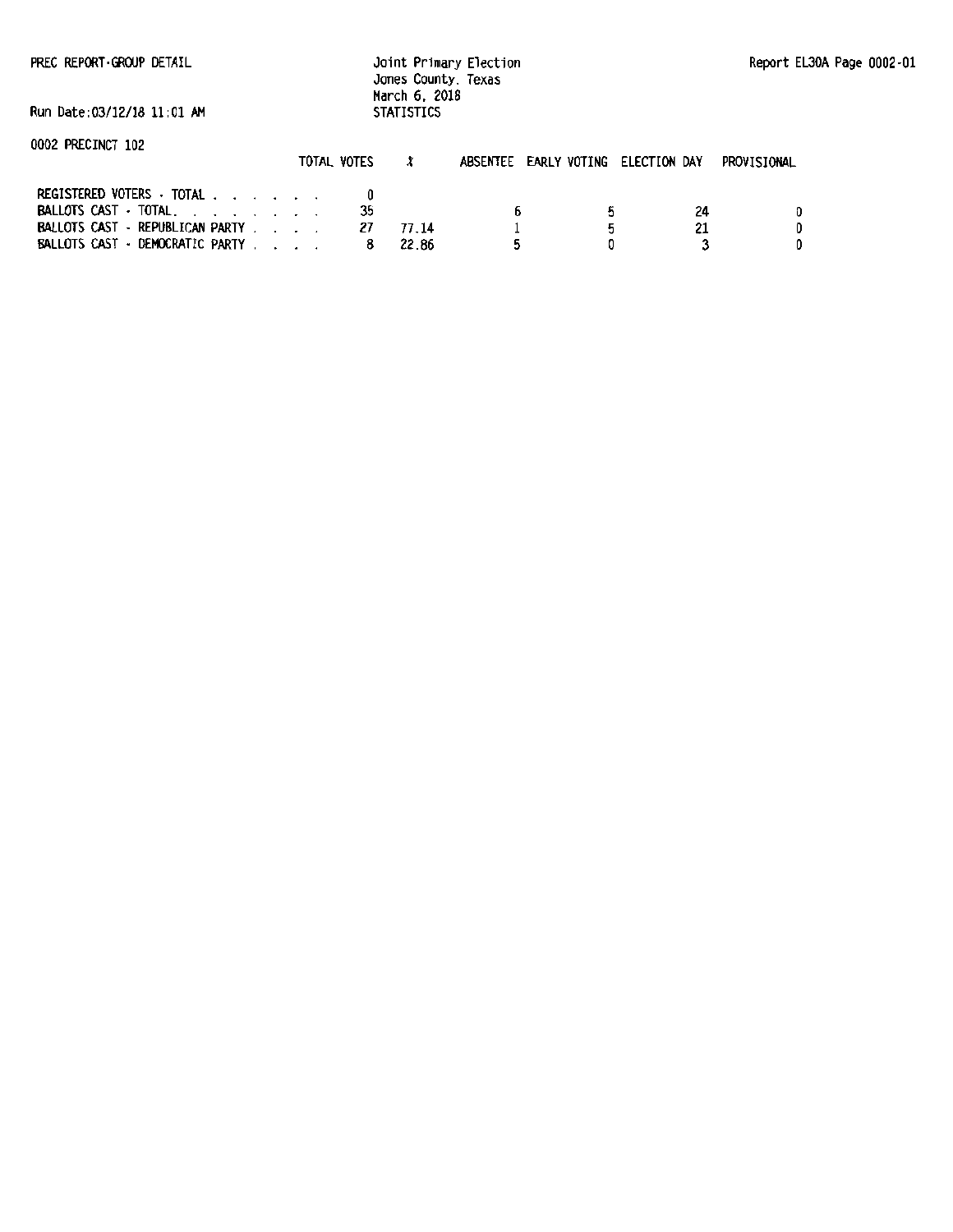## Jones County, Texas March 6, 2018 Run Date:03/12/18 11:01 AM Republican Party

0002 PRECINCT 102

|                                                       |                                                                       |                      |                      |                      |         |                                                                          |        |                      | TOTAL VOTES | X      |              |              | ABSENTEE EARLY VOTING ELECTION DAY | PROVISIONAL |
|-------------------------------------------------------|-----------------------------------------------------------------------|----------------------|----------------------|----------------------|---------|--------------------------------------------------------------------------|--------|----------------------|-------------|--------|--------------|--------------|------------------------------------|-------------|
| US Senator                                            |                                                                       |                      |                      |                      |         |                                                                          |        |                      |             |        |              |              |                                    |             |
| Vote for 1                                            |                                                                       |                      |                      |                      |         |                                                                          |        |                      |             |        |              |              |                                    |             |
| Mary Miller.                                          | and a series and a series                                             |                      |                      |                      |         |                                                                          |        |                      | 4           | 21.05  | 0            | ı            | 3                                  | O           |
| Stefano de Stefano                                    |                                                                       |                      |                      |                      |         | $\mathbf{r}$ , $\mathbf{r}$ , $\mathbf{r}$ , $\mathbf{r}$ , $\mathbf{r}$ |        |                      | 1           | 5.26   | 0            | 0            | $\mathbf{1}$                       | 0           |
| Ted Cruz.<br>$\cdot$ .                                | $\overline{\phantom{a}}$<br>$\ddot{\phantom{1}}$                      |                      |                      |                      |         | $\cdot$                                                                  |        |                      | 14          | 73.68  | 1            | 2            | 11                                 | 0           |
| Bruce Jacobson, Jr., ., ., ., .,                      |                                                                       |                      |                      |                      |         |                                                                          |        | $\ddot{\phantom{a}}$ | O           |        | 0            | Û            | 0                                  | O           |
| Geraldine Sam                                         | $\ddot{\phantom{0}}$                                                  |                      | $\cdot$ $\cdot$      |                      | $\cdot$ |                                                                          |        |                      | O           |        | 0            | o            | 0                                  | 0           |
|                                                       |                                                                       |                      |                      |                      |         |                                                                          |        |                      |             |        |              |              |                                    |             |
| US Representative, District 19                        |                                                                       |                      |                      |                      |         |                                                                          |        |                      |             |        |              |              |                                    |             |
| Vote for 1                                            |                                                                       |                      |                      |                      |         |                                                                          |        |                      |             |        |              |              |                                    |             |
| Jodey Arrington                                       |                                                                       |                      |                      |                      |         | $\mathbf{v} = \mathbf{v} + \mathbf{v} + \mathbf{v}$ .                    |        |                      | 20          | 100.00 | 1            | 4            | 15                                 | 0           |
|                                                       |                                                                       |                      |                      |                      |         |                                                                          |        |                      |             |        |              |              |                                    |             |
| Governor                                              |                                                                       |                      |                      |                      |         |                                                                          |        |                      |             |        |              |              |                                    |             |
| Vote for 1                                            |                                                                       |                      |                      |                      |         |                                                                          |        |                      |             |        |              |              |                                    |             |
| Barbara Krueger                                       |                                                                       |                      |                      |                      |         |                                                                          |        |                      | 4           | 20.00  | 0            | 1            | 3                                  | 0           |
| SECEDE Kilgore.                                       | $\mathbf{r}$ , and $\mathbf{r}$ , and $\mathbf{r}$ , and $\mathbf{r}$ |                      |                      |                      |         |                                                                          |        |                      | 0           |        | 0            | 0            | 0                                  | 0           |
| Greg Abbott.                                          |                                                                       |                      |                      |                      |         |                                                                          |        |                      | 16          | 80.00  | $\mathbf{1}$ | 2            | 13                                 | 0           |
| Lieutenant Governor                                   |                                                                       |                      |                      |                      |         |                                                                          |        |                      |             |        |              |              |                                    |             |
| Vote for 1                                            |                                                                       |                      |                      |                      |         |                                                                          |        |                      |             |        |              |              |                                    |             |
| Scott Milder                                          |                                                                       |                      |                      |                      |         | the contract of the contract of                                          |        |                      | 7           | 36.84  | O            | 3            | 4                                  | 0           |
| Dan Patrick.                                          |                                                                       | $\ddot{\phantom{1}}$ |                      |                      |         | and a state of the state.                                                |        |                      | 12          | 63.16  | $\mathbf{1}$ | 0            | 11                                 | 0           |
|                                                       |                                                                       |                      |                      |                      |         |                                                                          |        |                      |             |        |              |              |                                    |             |
| Attorney General                                      |                                                                       |                      |                      |                      |         |                                                                          |        |                      |             |        |              |              |                                    |             |
| Vote for 1                                            |                                                                       |                      |                      |                      |         |                                                                          |        |                      |             |        |              |              |                                    |             |
| Ken Paxton.                                           |                                                                       |                      |                      |                      |         |                                                                          | $\sim$ |                      | 17          | 100.00 | $\mathbf{1}$ | 3            | 13                                 | 0           |
|                                                       |                                                                       |                      |                      |                      |         |                                                                          |        |                      |             |        |              |              |                                    |             |
| Comptroller of Public Accounts<br>Vote for 1          |                                                                       |                      |                      |                      |         |                                                                          |        |                      |             |        |              |              |                                    |             |
| Glenn Hegar.                                          |                                                                       |                      |                      |                      |         |                                                                          |        |                      | 18          | 100.00 | $\mathbf{1}$ | 3            | 14                                 | 0           |
|                                                       |                                                                       |                      |                      |                      |         |                                                                          |        |                      |             |        |              |              |                                    |             |
| Commissioner of the General Land Office<br>Vote for 1 |                                                                       |                      |                      |                      |         |                                                                          |        |                      |             |        |              |              |                                    |             |
| Jerry Patterson.                                      |                                                                       |                      |                      |                      |         | $\mathbf{r}$ , $\mathbf{r}$ , $\mathbf{r}$ , $\mathbf{r}$ , $\mathbf{r}$ |        |                      | 5           | 29.41  | 0            | 1            | 4                                  | 0           |
| Davey Edwards .                                       | $\sim$ $\sim$                                                         |                      |                      |                      |         |                                                                          |        |                      | ı           | 5.88   | 0            | 0            | ı                                  | 0           |
| George P. Bush.                                       | $\ddot{\phantom{a}}$                                                  |                      | $\ddot{\phantom{1}}$ | $\ddot{\phantom{0}}$ |         |                                                                          |        |                      | 10          | 58.82  | 1            | 2            | 7                                  | $\pmb{0}$   |
| Rick Range.                                           |                                                                       |                      |                      |                      |         |                                                                          |        |                      | 1           | 5.88   | 0            | 0            | ı                                  | 0           |
|                                                       |                                                                       |                      |                      |                      |         |                                                                          |        |                      |             |        |              |              |                                    |             |
| Commissioner of Agriculture                           |                                                                       |                      |                      |                      |         |                                                                          |        |                      |             |        |              |              |                                    |             |
| Vote for 1                                            |                                                                       |                      |                      |                      |         |                                                                          |        |                      |             |        |              |              |                                    |             |
| Trey Blocker                                          |                                                                       |                      |                      |                      |         | <b>Contract Contract Contract</b>                                        |        |                      | 4           | 20.00  | 0            | 1            | 3                                  | 0           |
| Jim Hogan.<br>$\mathbf{r}$                            |                                                                       |                      |                      |                      |         |                                                                          |        |                      | 5           | 25.00  | 0            | 2            | 3                                  | $\pmb{0}$   |
| Sid Miller.                                           | and a strain and a strain and a                                       |                      |                      |                      |         |                                                                          |        |                      | 11          | 55.00  | $\mathbf{1}$ | $\mathbf{1}$ | 9                                  | $\pmb{0}$   |
| Railroad Commissioner                                 |                                                                       |                      |                      |                      |         |                                                                          |        |                      |             |        |              |              |                                    |             |
| Vote for 1                                            |                                                                       |                      |                      |                      |         |                                                                          |        |                      |             |        |              |              |                                    |             |
| Weston Martinez                                       |                                                                       |                      |                      |                      |         | $\cdot$ $\cdot$ $\cdot$ $\cdot$ $\cdot$                                  |        |                      | 7           | 46.67  | $\mathbf{1}$ | 2            | 4                                  | 0           |
| Christi Craddick.                                     |                                                                       |                      |                      |                      |         | <b>Service</b> State                                                     |        |                      | 8           | 53.33  | 0            | 2            | 6                                  | 0           |

 $\bar{z}$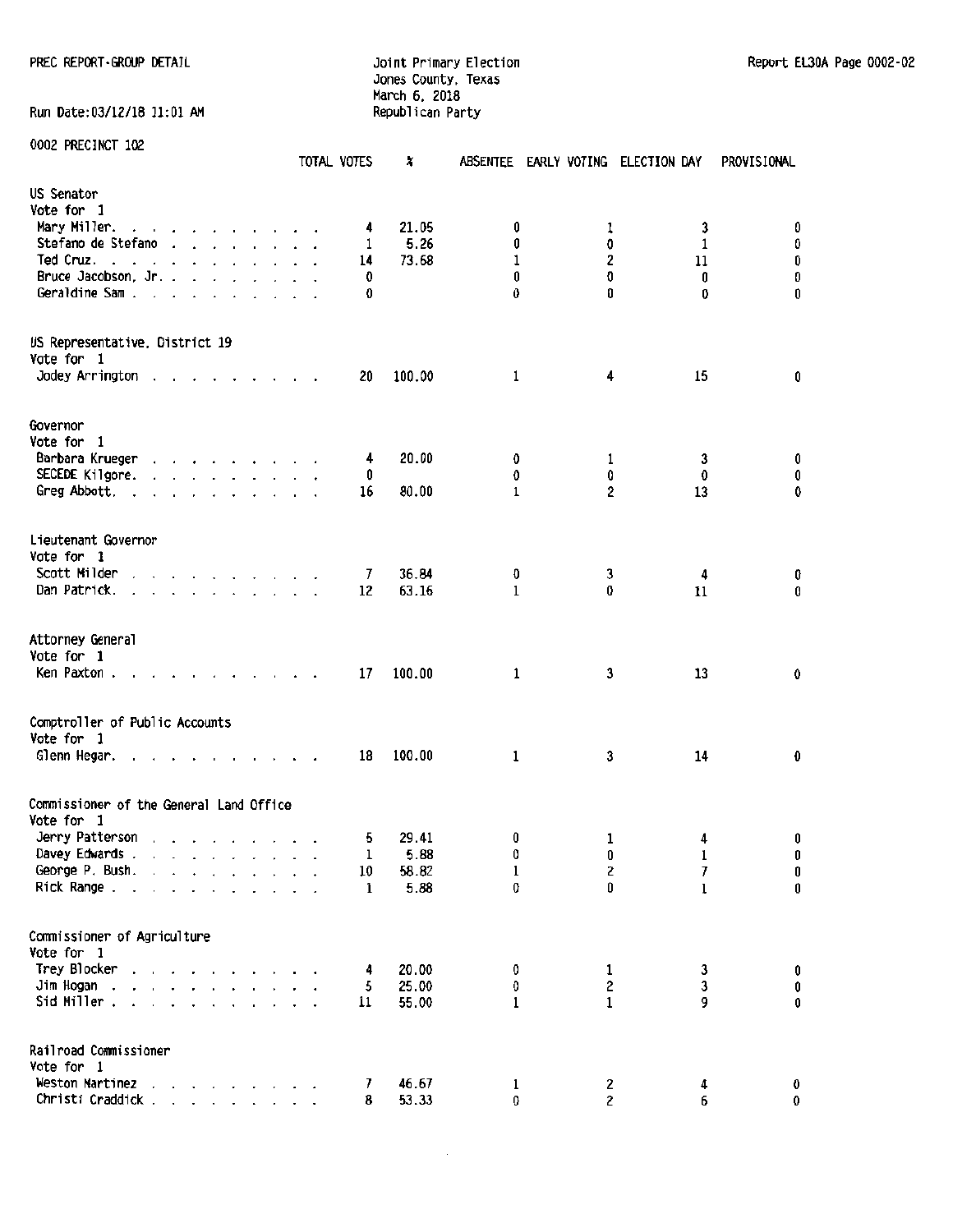| PREC REPORT-GROUP DETAIL                                                                                                        |                         | Joint Primary Election<br>Jones County, Texas<br>March 6, 2018 |                                    |                   |              | Report EL30A Page 0002-03 |  |
|---------------------------------------------------------------------------------------------------------------------------------|-------------------------|----------------------------------------------------------------|------------------------------------|-------------------|--------------|---------------------------|--|
| Run Date: 03/12/18 11:01 AM                                                                                                     |                         | Republican Party                                               |                                    |                   |              |                           |  |
| 0002 PRECINCT 102                                                                                                               | TOTAL VOTES             | x                                                              | ABSENTEE EARLY VOTING ELECTION DAY |                   |              | PROVISIONAL               |  |
| Justice, Supreme Court, Place 2<br>Vote for 1<br>Jimmy Blacklock                                                                | 14                      | 100.00                                                         | $\mathbf{1}$                       | 3                 | 10           | 0                         |  |
| Justice, Supreme Court, Place 4<br>Vote for 1<br>John Devine. $\cdots$ $\cdots$ $\cdots$ $\cdots$                               |                         | 14 100.00                                                      | 1                                  | 3                 | 10           | 0                         |  |
| Justice, Supreme Court, Place 6<br>Vote for 1<br>$Jeff Brown.$                                                                  | 14                      | 100.00                                                         | $\mathbf{1}$                       | 3                 | 10           | 0                         |  |
| Presiding Judge, Ct of Criminal Appeals<br>Vote for 1<br>David Bridges.<br>Sharon Keller                                        | 9.                      | 35.71<br>5.<br>64.29                                           | $\mathbf{1}$<br>0                  | $\mathbf{1}$<br>2 | 3<br>7       | 0<br>0                    |  |
| Judge, Ct of Crim Appeals, Pl 7<br>Vote for 1<br>Barbara Parker Hervey                                                          |                         | 100.00<br>13                                                   | 1                                  | 3                 | 9            | 0                         |  |
| Judge, Ct of Crim Appeals, Pl 8<br>Vote for 1<br>Dib Waldrip.<br>Michelle Slaughter<br>Jay Brandon.                             | o<br>$\mathbf{11}$<br>3 | 78.57<br>21.43                                                 | 0<br>0<br>$\mathbf{1}$             | 0<br>3<br>O       | 0<br>8<br>2  | 0<br>0<br>0               |  |
| State Representative, District 71<br>Vote for 1<br>Stan Lambert                                                                 | 16                      | 100.00                                                         | 1                                  | 3                 | $\sim$<br>12 | 0                         |  |
| Chief Justice, 11th Ct of Appeals Dist<br>Vote for 1<br>John Bailey.<br>$\overline{\phantom{a}}$                                | 15                      | 100.00                                                         | 1                                  | 3                 | 11           | 0                         |  |
| County Judge<br>Vote for 1<br>Dale Spurgin                                                                                      | 15                      | 100.00                                                         | 1                                  | 2                 | 12           | 0                         |  |
| District Clerk<br>Vote for 1<br>Lacey Hansen<br>and a series and a series of<br>Laura Davis.<br>the contract of the contract of | 19<br>5                 | 79.17<br>20.83                                                 | ı<br>0                             | 4<br>0            | 14<br>5      | 0<br>0                    |  |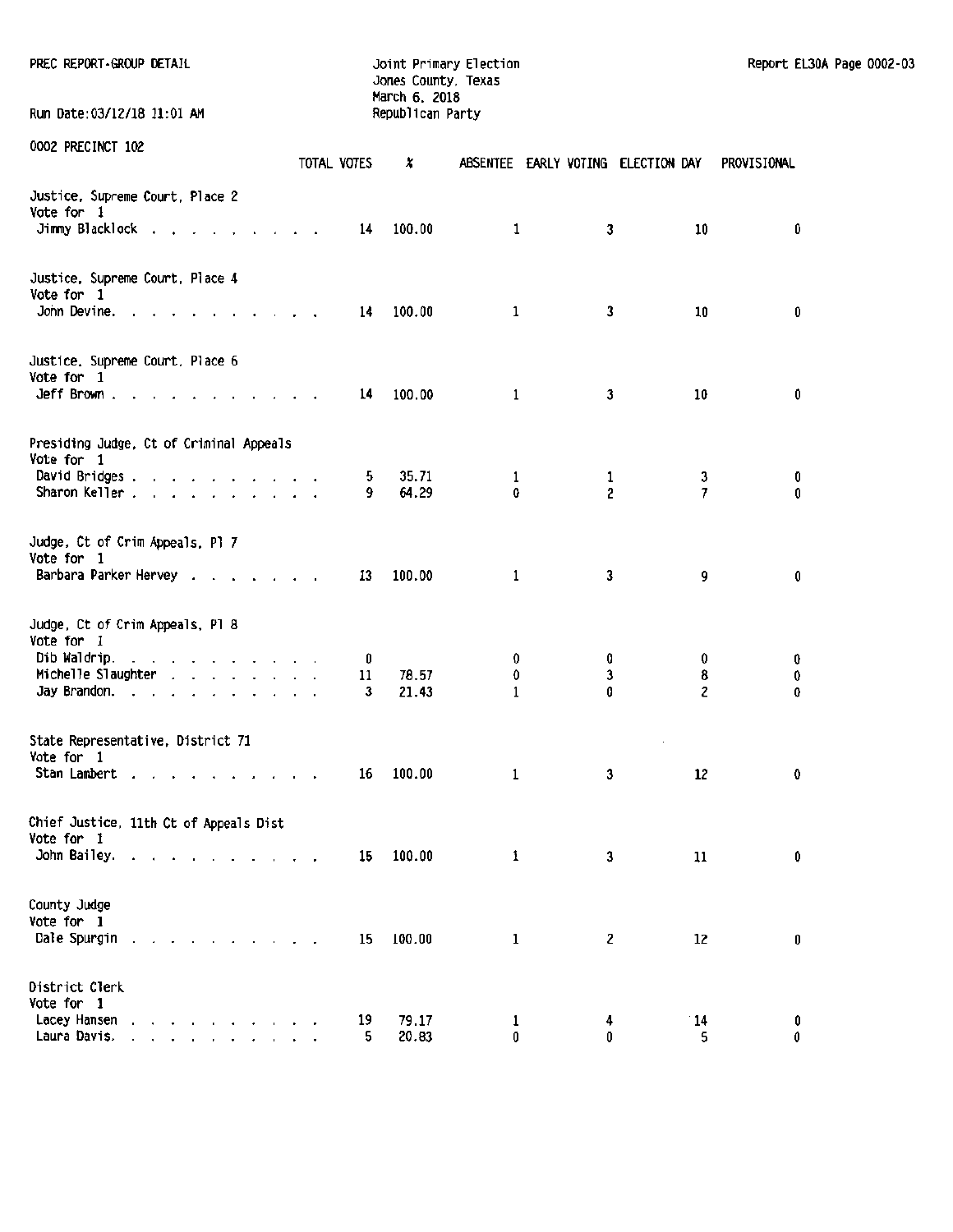| PREC REPORT-GROUP DETAIL                                       |  |  |  |  |             | Jones County, Texas<br>March 6, 2018 | Joint Primary Election |                   |                                    |        |             | Report EL30A Page 0002-04 |  |
|----------------------------------------------------------------|--|--|--|--|-------------|--------------------------------------|------------------------|-------------------|------------------------------------|--------|-------------|---------------------------|--|
| Run Date:03/12/18 11:01 AM                                     |  |  |  |  |             | Republican Party                     |                        |                   |                                    |        |             |                           |  |
| 0002 PRECINCT 102                                              |  |  |  |  | TOTAL VOTES | x                                    |                        |                   | ABSENTEE EARLY VOTING ELECTION DAY |        | PROVISIONAL |                           |  |
| County Clerk<br>Vote for 1<br>LeeAnn Jennings                  |  |  |  |  | 13          | 100.00                               | 1                      | 2                 |                                    | 10     |             | 0                         |  |
| County Tax Assessor-Collector                                  |  |  |  |  |             |                                      |                        |                   |                                    |        |             |                           |  |
| Vote for 1<br>Jamie R Jordan.                                  |  |  |  |  | 6           | 25.00                                | 0                      | 0                 |                                    | 6      |             | 0                         |  |
| Whitney Ortega. $\ldots$ $\ldots$ $\ldots$ $\ldots$            |  |  |  |  | 13          | 54.17                                | O                      | 3                 |                                    | 10     |             | 0                         |  |
| Gloria J Little                                                |  |  |  |  | 5           | 20.83                                | $\mathbf{1}$           | $\mathbf{1}$      |                                    | 3      |             | 0                         |  |
| County Treasurer<br>Vote for 1                                 |  |  |  |  |             |                                      |                        |                   |                                    |        |             |                           |  |
| Shere Miller $\ldots$ , $\ldots$ , $\ldots$<br>Amber Thompson. |  |  |  |  | 6<br>11     | 35.29<br>64.71                       | O<br>$\mathbf{1}$      | 2<br>$\mathbf{1}$ |                                    | 4<br>9 |             | 0<br>0                    |  |
| Justice of the Peace                                           |  |  |  |  |             |                                      |                        |                   |                                    |        |             |                           |  |
| Vote for 1<br>Cheryl Guernsey                                  |  |  |  |  | 16          | 100.00                               | 1                      | 4                 |                                    | 11     |             | 0                         |  |
| Constable<br>Vote for 1                                        |  |  |  |  |             |                                      |                        |                   |                                    |        |             |                           |  |
| Danny Jimenez.                                                 |  |  |  |  | 16          | 100.00                               | 1                      | 4                 |                                    | 11     |             | 0                         |  |
| County Chairman<br>Vote for 1                                  |  |  |  |  |             |                                      |                        |                   |                                    |        |             |                           |  |
| W. B. Harrison III                                             |  |  |  |  | 17          | 100.00                               | 1                      | 2                 |                                    | 14     |             | 0                         |  |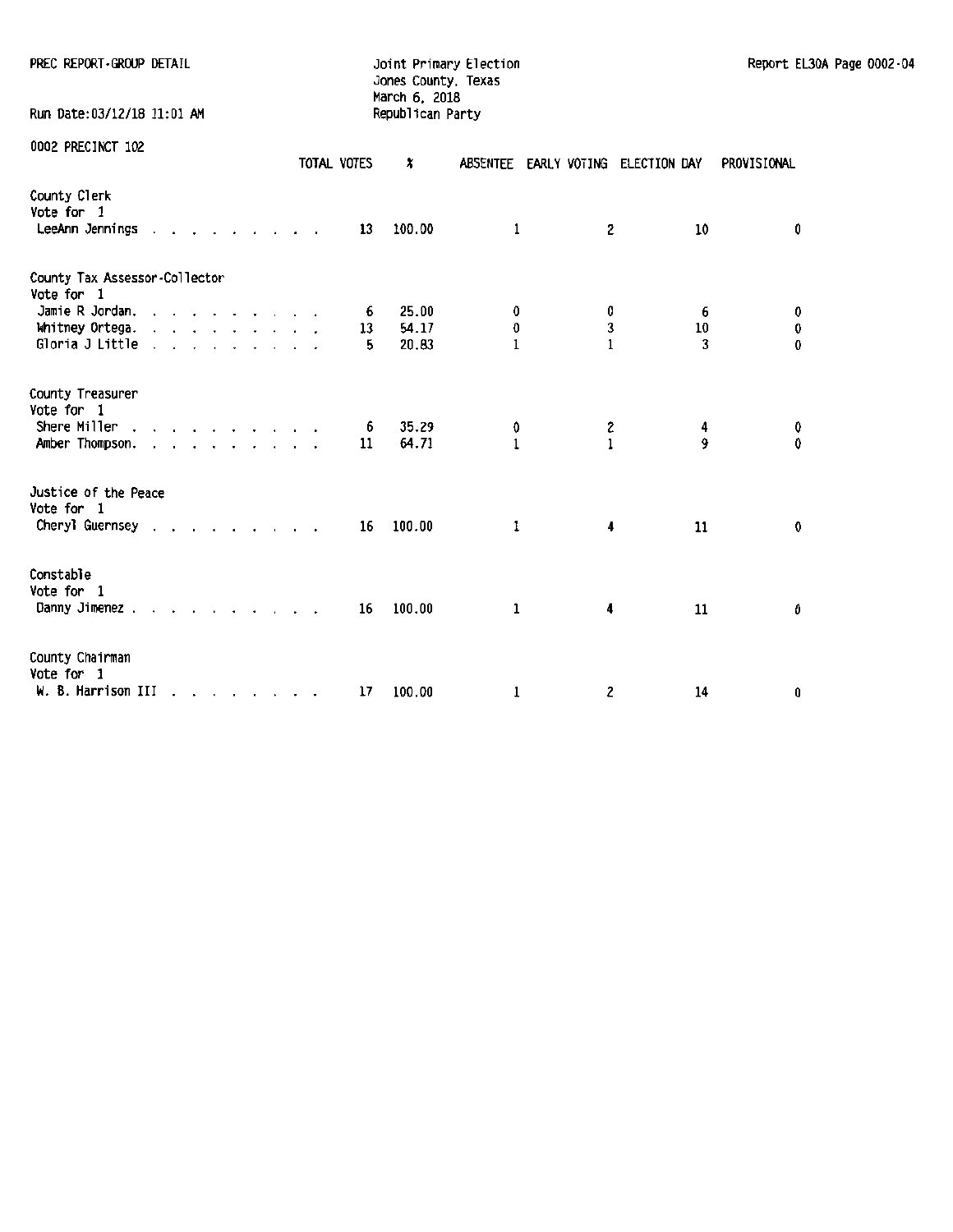PREC REPORT GROUP DETAIL **FREC REPORT ·GROUP DETAIL Joint Primary Election Report EL30A Page 0002** · 05

## Jones County. Texas March 6, 2018 Run Date:03/12/18 11:01 AM Democratic Party

|                                                                                                                                                         | TOTAL VOTES | X                        | ABSENTEE EARLY VOTING ELECTION DAY |        |                               | PROVISIONAL |
|---------------------------------------------------------------------------------------------------------------------------------------------------------|-------------|--------------------------|------------------------------------|--------|-------------------------------|-------------|
| US Senator                                                                                                                                              |             |                          |                                    |        |                               |             |
| Vote for 1                                                                                                                                              |             |                          |                                    |        |                               |             |
| Beto O'Rourke.<br>$\cdots$                                                                                                                              |             | 50.00<br>4               | 3                                  | 0      | 1                             | 0           |
| Edward Kimbrough.<br>.                                                                                                                                  |             | 25.00<br>2               | $\mathbf 1$                        | 0      | 1                             | 0           |
| Sema Hernandez.<br>$\mathbf{r}$ and $\mathbf{r}$ and $\mathbf{r}$ and $\mathbf{r}$<br>$\ddot{\phantom{a}}$                                              |             | $\overline{c}$<br>25.00  | 1                                  | 0      | 1                             | O           |
| US Representative, District 19<br>Vote for 1<br>Miguel Levario. .<br>and the contract of the contract of the                                            |             | 100.00<br>7              | 5                                  | O      | 2                             | 0           |
|                                                                                                                                                         |             |                          |                                    |        |                               |             |
| Governor                                                                                                                                                |             |                          |                                    |        |                               |             |
| Vote for 1                                                                                                                                              |             |                          |                                    |        |                               |             |
| Grady Yarbrough<br>$\cdot$ $\cdot$ $\cdot$ $\cdot$ $\cdot$ $\cdot$ $\cdot$                                                                              |             | 25.00<br>2               | 1                                  | 0      | 1                             | 0           |
| Tom Wakely.<br>$\begin{array}{cccccccccccccc} . & . & . & . & . & . & . & . \end{array}$                                                                |             | 12.50<br>1               | 0                                  | 0      | 1                             | 0           |
| Joe Mumbach.<br>$\cdot$ $\cdot$ $\cdot$ $\cdot$ $\cdot$ $\cdot$                                                                                         |             | 0                        | 0                                  | 0      | 0                             | 0           |
| James Jolly Clark.<br>and a state of the                                                                                                                |             | 0                        | 0                                  | 0      | 0                             | 0           |
| Jeffrey Payne                                                                                                                                           |             | 0                        | 0                                  | 0      | 0                             | 0           |
| Adrian Ocegueda                                                                                                                                         |             | 0                        | 0                                  | 0      | 0                             | O           |
| Cedric Davis, Sr                                                                                                                                        |             | 1<br>12.50               | 0                                  | O      | 1                             | 0           |
| Lupe Valdez.                                                                                                                                            |             | 2<br>25.00               | 2                                  | 0      | 0                             | 0           |
| Andrew White                                                                                                                                            |             | 25.00<br>2               | 2                                  | 0      | 0                             | 0           |
| Lieutenant Governor<br>Vote for 1<br>Mike Collier                                                                                                       |             | 37.50                    |                                    |        |                               |             |
| and a state of the con-<br>Michael Cooper.<br>and the company's                                                                                         |             | 3<br>62.50<br>5          | 2<br>3                             | 0<br>O | $\mathbf 1$<br>$\overline{c}$ | O<br>0      |
| Attorney General<br>Vote for 1<br>Justin Nelson.                                                                                                        |             | 100.00<br>6              | 4                                  | 0      | $\overline{c}$                | 0           |
| Comptroller of Public Accounts<br>Vote for 1<br>Joi Chevalier.<br>Tim Mahoney.<br>$\mathbf{r}$ , and $\mathbf{r}$ , and $\mathbf{r}$ , and $\mathbf{r}$ |             | 66.67<br>4<br>33.33<br>2 | 3<br>1                             | 0<br>0 | 1<br>1                        | 0<br>0      |
|                                                                                                                                                         |             |                          |                                    |        |                               |             |
| Commissioner of the General Land Office<br>Vote for 1                                                                                                   |             |                          |                                    |        |                               |             |
| Tex Morgan.                                                                                                                                             |             | 0                        | 0                                  | 0      | 0                             | 0           |
| Miguel Suazo.                                                                                                                                           |             | 100.00<br>8              | 5                                  | 0      | 3                             | 0           |
| Commissioner of Agriculture<br>Vote for 1                                                                                                               |             |                          |                                    |        |                               |             |
|                                                                                                                                                         |             |                          |                                    |        |                               |             |
| Kim Olson.                                                                                                                                              |             | 100.00<br>7              | 5                                  | 0      | $\overline{c}$                | 0           |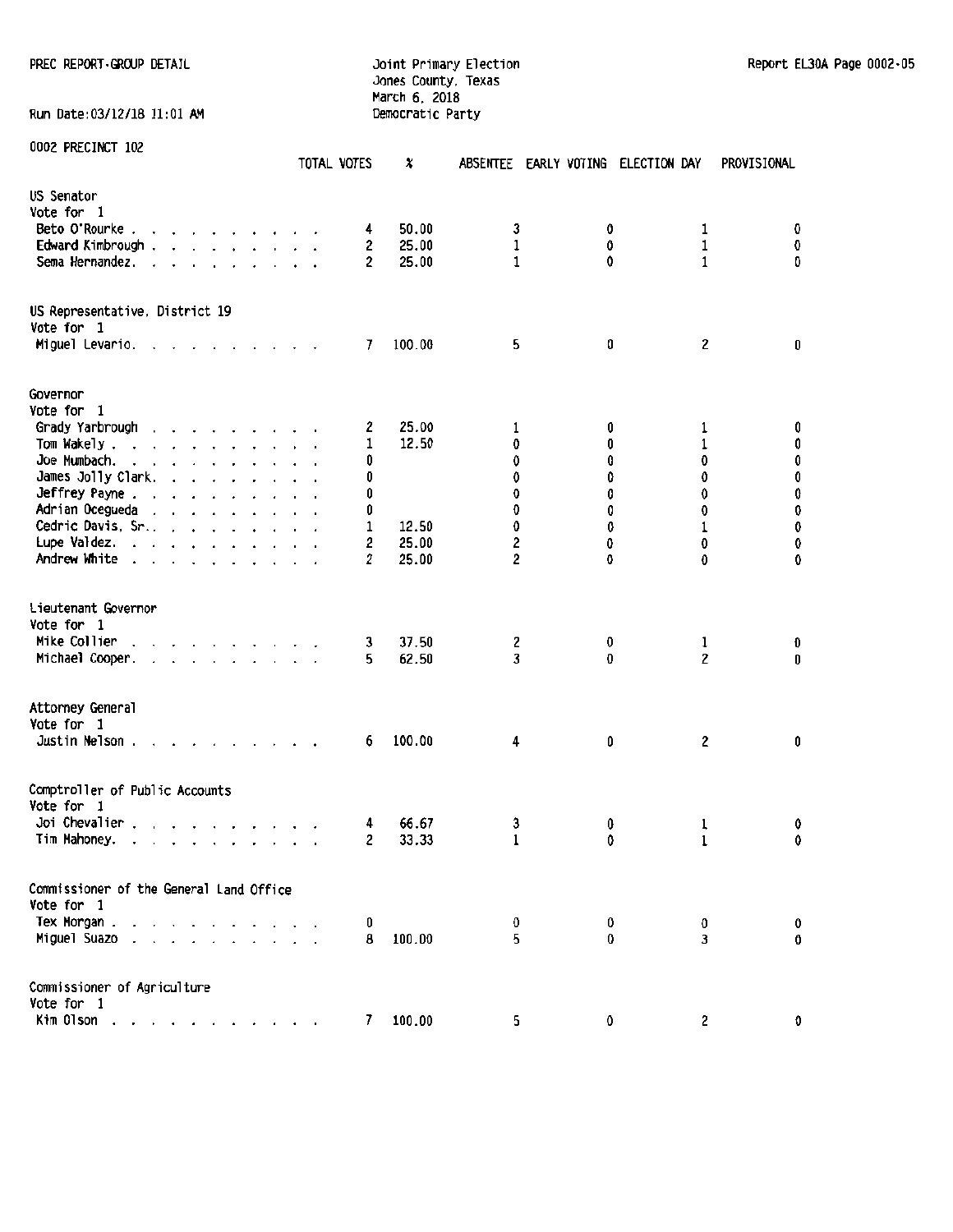|  |  |  | PREC REPORT-GROUP DETAIL |
|--|--|--|--------------------------|
|--|--|--|--------------------------|

#### PREC REPORT GROUP DETAIL **CONTRAINING CONTRAINING CONTRAINING CONTRA**ING JOInt Primary Election Report EL30A Page 0002·06 Jones County, Texas March 6. 2018

| Run Date:03/12/18 11:01 AM                                                        |  |             | Democratic Party |        |        |                                    |             |
|-----------------------------------------------------------------------------------|--|-------------|------------------|--------|--------|------------------------------------|-------------|
| 0002 PRECINCT 102                                                                 |  | TOTAL VOTES | x                |        |        | ABSENTEE EARLY VOTING ELECTION DAY | PROVISIONAL |
| Railroad Commissioner<br>Vote for 1<br>Roman McAllen<br>Chris Spellmon,           |  | 5.<br>3     | 62.50<br>37.50   | 4<br>1 | 0<br>0 | 1<br>2                             | 0<br>0      |
| Justice, Supreme Court, Place 2<br>Vote for 1<br>Steven Kirkland                  |  | 7           | 100.00           | 5      | 0      | $\overline{\mathbf{c}}$            | 0           |
| Justice, Supreme Court, Place 4<br>Vote for 1<br>R.K. Sandill                     |  | 7.          | 100.00           | 5      | 0      | 2                                  | $\pmb{0}$   |
| Justice, Supreme Court, Place 6<br>Vote for 1<br>Kathy Cheng.                     |  | 8           | 100.00           | 5      | O      | 3                                  | 0           |
| Presiding Judge, Ct of Criminal Appeals<br>Vote for 1<br>Maria T. (Terri) Jackson |  | 7           | 100.00           | 4      | 0      | 3                                  | 0           |
| Judge, Ct of Crim Appeals, Pl 7<br>Vote for 1<br>Ramona Franklin                  |  | 8           | 100.00           | 5      | 0      | 3                                  | 0           |
| State Representative, District 71<br>Vote for 1<br>Sam Hatton                     |  | 7           | 100.00           | 4      | 0      | 3                                  | 0           |
| District Judge, 259th Judicial District<br>Vote for 1<br>Brooks H. Hagler.        |  | 8           | 100.00           | 5      | 0      | 3                                  | 0           |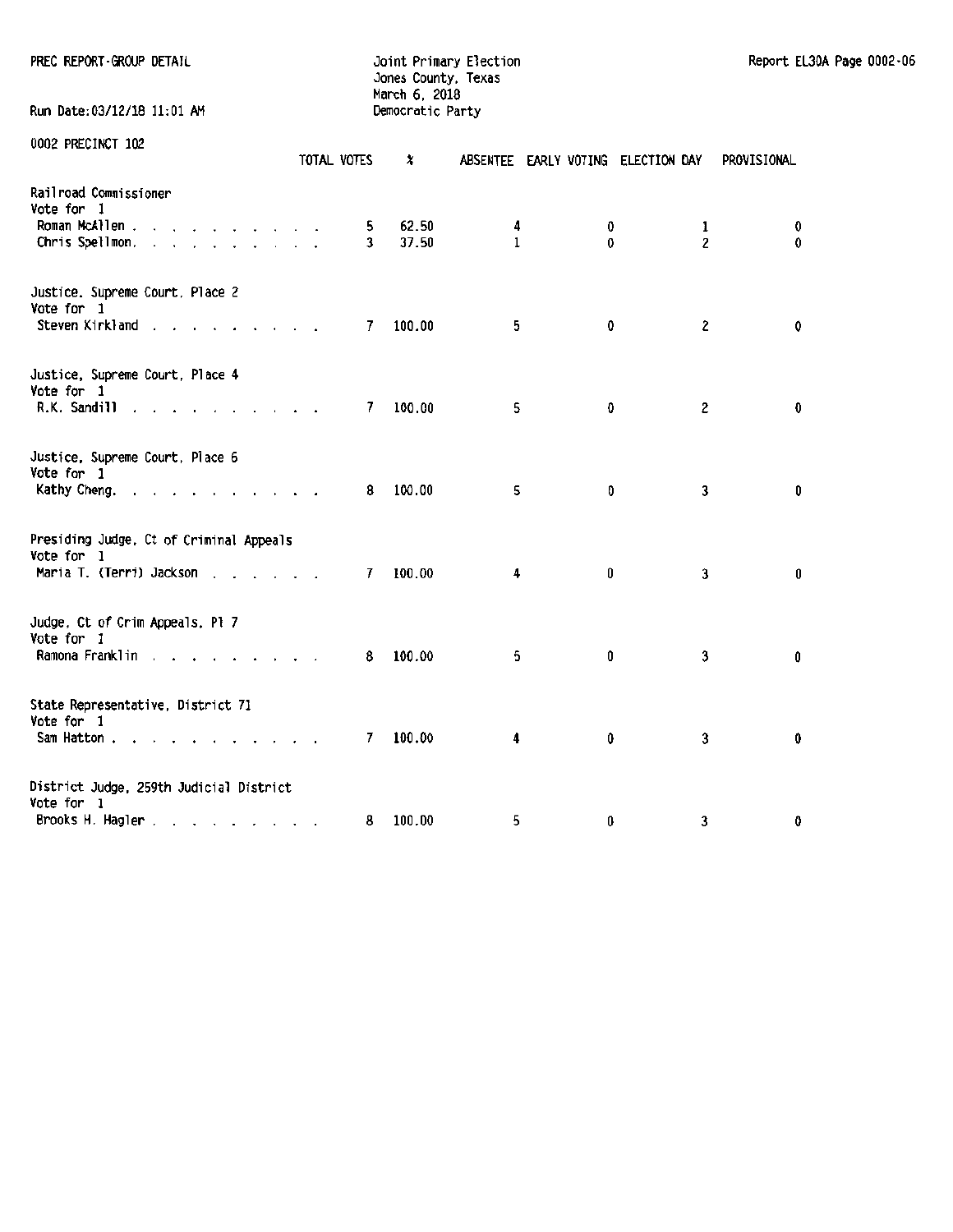PREC REPCRT·GROUP DETAIL Joint Primary Election Report EL30A Page 0002·07

Jones County, Texas March 6, 2018 Run Date:03/12/18 11:01 AM Republican Party

| 0002 PRECINCT 102 |  |
|-------------------|--|

|                                                                                                                                                                                                                                                                                                                          |                          |                                              |        |        |                                 |  |                                                                                                                                                                     |                                                                                                                                      | TOTAL VOTES        | x              |        |        | ABSENTEE EARLY VOTING ELECTION DAY | PROVISIONAL      |
|--------------------------------------------------------------------------------------------------------------------------------------------------------------------------------------------------------------------------------------------------------------------------------------------------------------------------|--------------------------|----------------------------------------------|--------|--------|---------------------------------|--|---------------------------------------------------------------------------------------------------------------------------------------------------------------------|--------------------------------------------------------------------------------------------------------------------------------------|--------------------|----------------|--------|--------|------------------------------------|------------------|
| Proposition 1 REP<br>Vote for 1<br>YES<br>$\mathbf{r}=\mathbf{r}+\mathbf{r}$<br>NO.                                                                                                                                                                                                                                      |                          | $\ddot{\phantom{0}}$<br>$\ddot{\phantom{a}}$ |        |        |                                 |  | $\begin{array}{cccccccccccccc} \bullet & \bullet & \bullet & \bullet & \bullet & \bullet & \bullet & \bullet & \bullet & \bullet \end{array}$<br>and a state of the |                                                                                                                                      | 12<br>4            | 75.00<br>25.00 | 0<br>1 | 3<br>0 | 9<br>3                             | 0<br>0           |
| Proposition 2 REP<br>Vote for 1<br>YES<br>$\cdot \cdot \cdot$ $\cdot$<br>NO.<br>$\ddot{\phantom{0}}$                                                                                                                                                                                                                     | $\overline{\phantom{a}}$ |                                              |        |        |                                 |  |                                                                                                                                                                     | the contract of the contract of the<br>$\begin{array}{cccccccccccccccccc} . & . & . & . & . & . & . & . & . & . & . & . \end{array}$ | 15<br>2            | 88.24<br>11.76 | 1<br>0 | 3<br>0 | 11<br>$\overline{\mathbf{c}}$      | 0<br>0           |
| Proposition 3 REP<br>Vote for 1<br>YES<br>the second contract of the second contract of the second contract of the second contract of the second contract of the second contract of the second contract of the second contract of the second contract of the second cont<br>and the series of the contract of the<br>NO. |                          |                                              |        |        |                                 |  |                                                                                                                                                                     |                                                                                                                                      | 16<br>2            | 88.89<br>11.11 | 1<br>0 | 3<br>O | 12<br>$\mathbf{2}$                 | 0<br>0           |
| Proposition 4 REP<br>Vote for 1<br>YES<br>and a series of a series of the series<br>NO.                                                                                                                                                                                                                                  |                          |                                              |        |        |                                 |  |                                                                                                                                                                     |                                                                                                                                      | 15<br>2            | 88.24<br>11.76 | 1<br>0 | 3<br>0 | 11<br>$\mathbf 2$                  | 0<br>0           |
| Proposition 5 REP<br>Vote for 1<br>YES<br>and the state of the state of the state of the state of the state of the state of the state of the state of the<br>NO.<br>the contract of the contract of the contract of the contract of the contract of the contract of the contract of<br>$\mathbf{r}$                      |                          |                                              |        |        |                                 |  |                                                                                                                                                                     |                                                                                                                                      | 18<br>1            | 94.74<br>5.26  | 1<br>0 | 3<br>0 | 14<br>$\mathbf 1$                  | 0<br>0           |
| Proposition 6 REP<br>Vote for 1<br>YES<br>and a series of<br>NO.<br>$\cdot$ $\cdot$                                                                                                                                                                                                                                      |                          | the contract of the contract of the          |        |        | the contract of the contract of |  |                                                                                                                                                                     |                                                                                                                                      | 19<br>0            | 100.00         | 1<br>0 | 3<br>0 | 15<br>$\mathbf{0}$                 | 0<br>$\mathbf 0$ |
| Proposition 7 REP<br>Vote for 1<br>YES<br>and a series of the contract of<br>NO.                                                                                                                                                                                                                                         |                          |                                              |        |        |                                 |  |                                                                                                                                                                     |                                                                                                                                      | 14<br>5            | 73.68<br>26.32 | 1<br>0 | 3<br>0 | 10<br>5                            | 0<br>0           |
| Proposition 8 REP<br>Vote for 1<br>YES<br>$\cdot$ $\cdot$<br>NO.<br>$\alpha$ , $\alpha$ , $\alpha$ , $\alpha$ , $\alpha$                                                                                                                                                                                                 |                          |                                              | $\sim$ | $\Box$ |                                 |  |                                                                                                                                                                     |                                                                                                                                      | 20<br>O            | 100.00         | 1<br>0 | 3<br>0 | 16<br>$\bf{0}$                     | 0<br>0           |
| Proposition 9 REP<br>Vote for 1<br>YES<br>and a series of<br>NO.<br>$\ddot{\phantom{0}}$                                                                                                                                                                                                                                 |                          | $\cdot$                                      |        |        |                                 |  |                                                                                                                                                                     |                                                                                                                                      | 16<br>$\mathbf{3}$ | 84.21<br>15.79 | 1<br>0 | 3<br>0 | 12<br>3                            | 0<br>0           |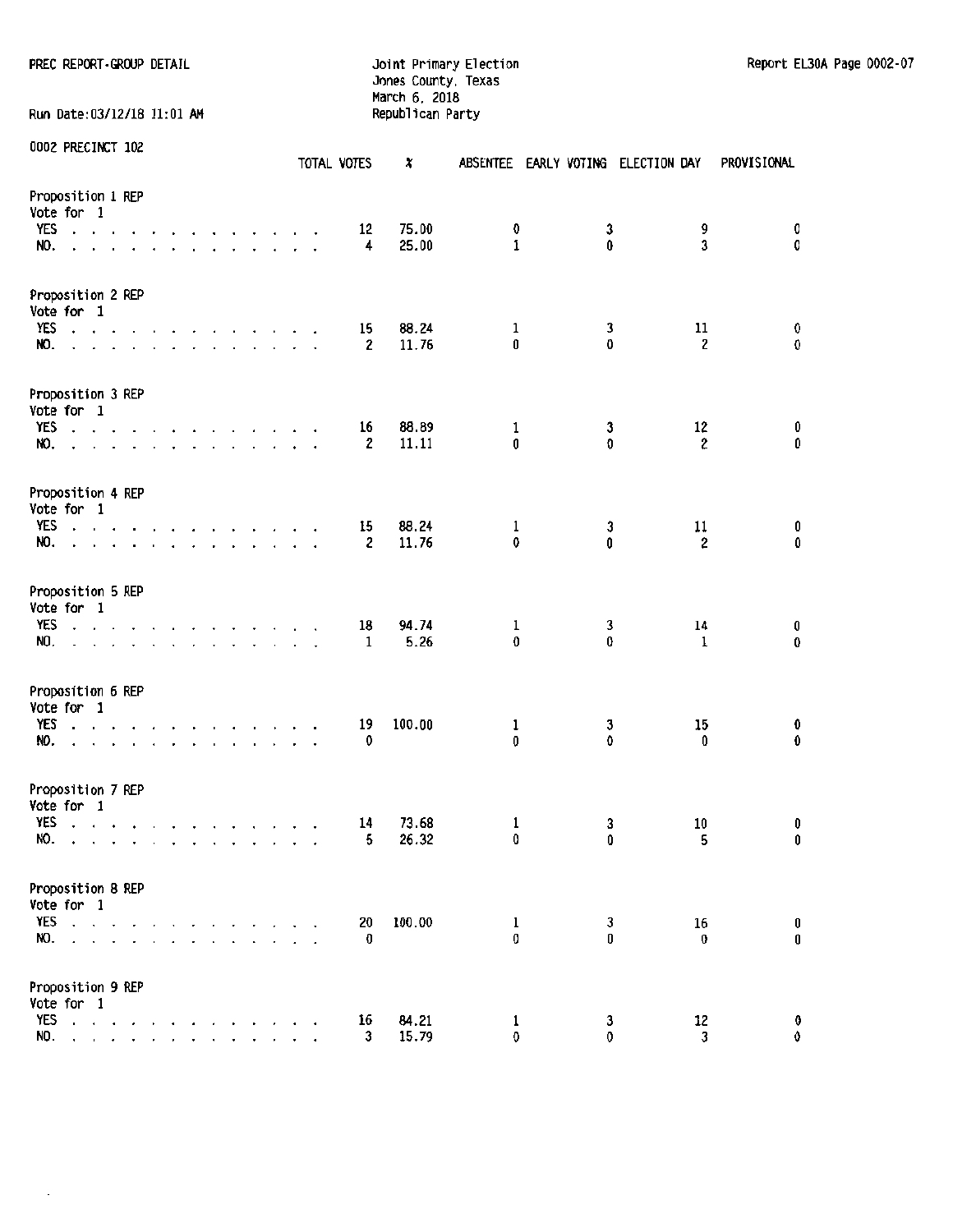| PREC REPORT-GROUP DETAIL<br>Run Date: 03/12/18 11:01 AM                                           | March 6, 2018             | Joint Primary Election<br>Jones County, Texas<br>Republican Party | Report EL30A Page 0002-08 |
|---------------------------------------------------------------------------------------------------|---------------------------|-------------------------------------------------------------------|---------------------------|
| 0002 PRECINCT 102                                                                                 | TOTAL VOTES<br>X          | ABSENTEE EARLY VOTING ELECTION DAY                                | PROVISIONAL               |
| Proposition 10 REP<br>Vote for 1<br>YES<br>and a series of the contract of the con-<br>NO.        | 94.74<br>- 18<br>5.26     | 3<br>0<br>O                                                       | O<br>14                   |
| Proposition 11 REP<br>Vote for 1<br>YES<br>the contract of the contract of the contract of<br>NO. | 75.00<br>15<br>25.00<br>5 | 3<br>0                                                            | 11<br>5                   |

 $\bar{\tau}$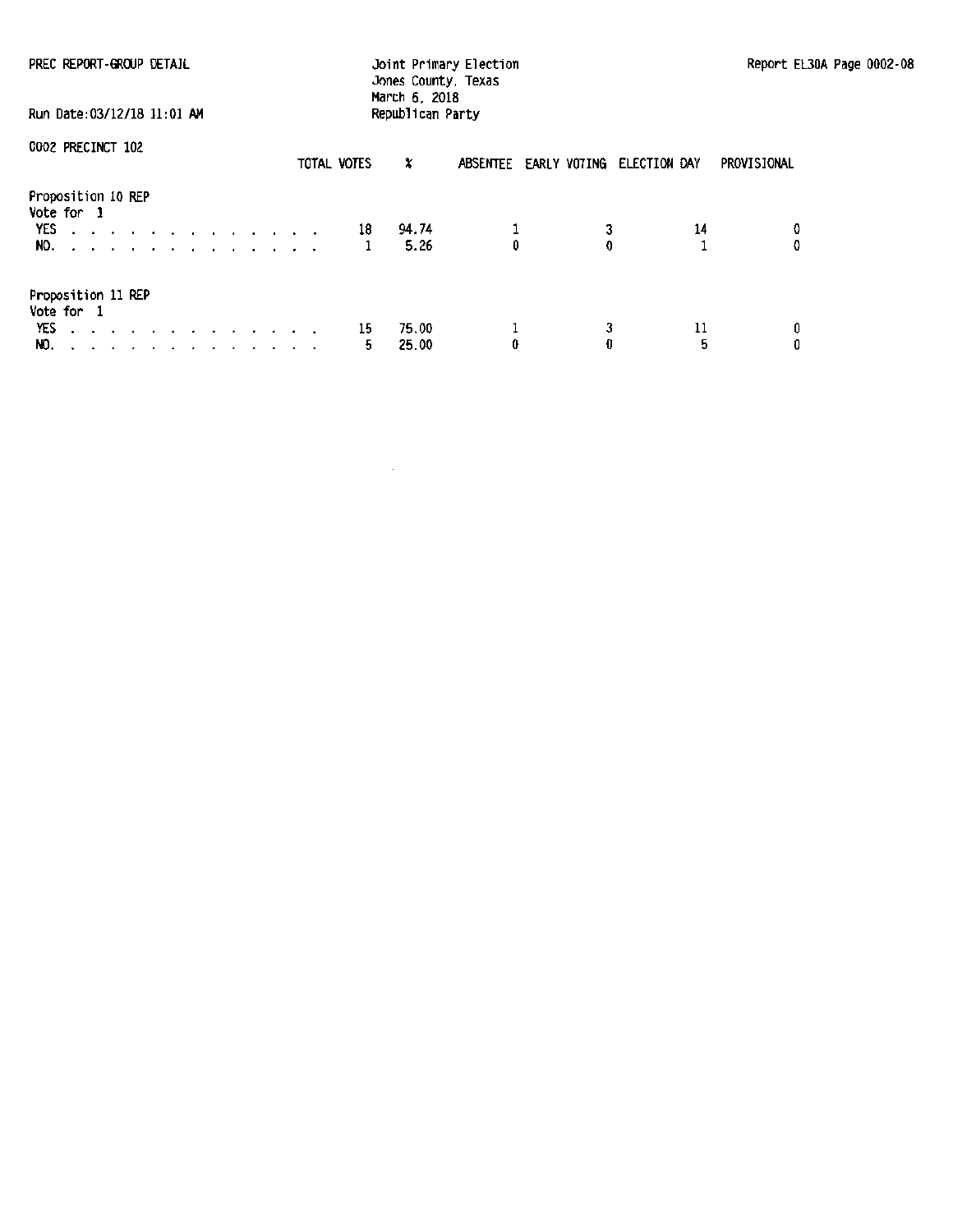PREC REPORT-GROUP DETAIL **SECOND ELECTION** Joint Primary Election Report EL30A Page 0002-09

Run Date:03/12/18 11:01 AM

Jones County, Texas March 6, 2018<br>Democratic Party

|                                                                                                                                                |  |  |                                          |  |  |  | TOTAL VOTES  | x              |          |    | ABSENTEE EARLY VOTING ELECTION DAY |                              | <b>PROVISIONAL</b> |
|------------------------------------------------------------------------------------------------------------------------------------------------|--|--|------------------------------------------|--|--|--|--------------|----------------|----------|----|------------------------------------|------------------------------|--------------------|
| Proposition #1 DEM<br>Vote for 1                                                                                                               |  |  |                                          |  |  |  |              |                |          |    |                                    |                              |                    |
| For<br>المناصر والمناصر والمناصر والمناصر والمناصر                                                                                             |  |  |                                          |  |  |  | 7<br>1       | 87.50<br>12.50 | 5<br>0   | 0  |                                    | 2                            | 0<br>$\mathbf 0$   |
| Against                                                                                                                                        |  |  |                                          |  |  |  |              |                |          | 0  |                                    | 1                            |                    |
| Proposition #2 DEM<br>Vote for 1                                                                                                               |  |  |                                          |  |  |  |              |                |          |    |                                    |                              |                    |
| For:<br>and the contract of the contract of the contract of                                                                                    |  |  |                                          |  |  |  | 7            | 87.50          | 5        | 0  |                                    | $\overline{2}$               | 0                  |
| Against                                                                                                                                        |  |  |                                          |  |  |  | $\mathbf{1}$ | 12.50          | 0        | 0  |                                    | 1                            | 0                  |
| Proposition #3 DEM<br>Vote for 1                                                                                                               |  |  |                                          |  |  |  |              |                |          |    |                                    |                              |                    |
| For:<br>والمناور والمناور والمناور والمناور والمناور والمناور                                                                                  |  |  |                                          |  |  |  | 8            | 100.00         | 5        | 0  |                                    | 3                            | 0                  |
| Against                                                                                                                                        |  |  |                                          |  |  |  | 0            |                | 0        | 0  |                                    | 0                            | 0                  |
| Proposition #4 DEM<br>Vote for 1                                                                                                               |  |  |                                          |  |  |  |              |                |          |    |                                    |                              |                    |
| For<br>والوالوا والمناور والوالو والمناور والوالو                                                                                              |  |  |                                          |  |  |  | 8            | 100.00         | 5        | 0  |                                    | 3                            | 0                  |
| Against                                                                                                                                        |  |  |                                          |  |  |  | 0            |                | 0        | 0  |                                    | 0                            | $\mathbf 0$        |
| Proposition #5 DEM<br>Vote for 1                                                                                                               |  |  |                                          |  |  |  |              |                |          |    |                                    |                              |                    |
| For<br>the contract of the contract of the contract of                                                                                         |  |  |                                          |  |  |  | 8            | 100.00         | 5        | 0  |                                    | 3                            | 0                  |
| Against                                                                                                                                        |  |  |                                          |  |  |  | 0            |                | 0        | 0  |                                    | Û                            | 0                  |
| Proposition #6 DEM<br>Vote for 1                                                                                                               |  |  |                                          |  |  |  |              |                |          |    |                                    |                              |                    |
| For<br>والمناور والمناور والمناور والمناور والمناور والمناور                                                                                   |  |  |                                          |  |  |  | 8            | 100.00         | 5        | 0  |                                    | 3                            | 0                  |
| Against                                                                                                                                        |  |  |                                          |  |  |  | 0            |                | 0        | 0  |                                    | 0                            | 0                  |
| Proposition #7 DEM<br>Vote for 1                                                                                                               |  |  |                                          |  |  |  |              |                |          |    |                                    |                              |                    |
| For                                                                                                                                            |  |  | and a state of the contract of the state |  |  |  | 8            | 100.00         | 5        | 0  |                                    | 3                            | 0                  |
| Against                                                                                                                                        |  |  |                                          |  |  |  | 0            |                | 0        | 0  |                                    | 0                            | 0                  |
| Proposition #8 DEM                                                                                                                             |  |  |                                          |  |  |  |              |                |          |    |                                    |                              |                    |
| Vote for 1                                                                                                                                     |  |  |                                          |  |  |  |              |                |          |    |                                    |                              |                    |
| For                                                                                                                                            |  |  |                                          |  |  |  | 7            | 87.50          | 5        | 0  |                                    | $\mathbf{z}$<br>$\mathbf{1}$ | 0                  |
| Against.                                                                                                                                       |  |  |                                          |  |  |  | $\mathbf{1}$ | 12.50          | $\Omega$ | n. |                                    |                              | $\pmb{\mathsf{0}}$ |
| Proposition #9 DEM<br>Vote for 1                                                                                                               |  |  |                                          |  |  |  |              |                |          |    |                                    |                              |                    |
| For<br>$\mathcal{A}^{\mathcal{A}}$ , where $\mathcal{A}^{\mathcal{A}}$ , where $\mathcal{A}^{\mathcal{A}}$ , where $\mathcal{A}^{\mathcal{A}}$ |  |  |                                          |  |  |  | 7            | 87.50          | 5        | 0  |                                    | 2                            | O                  |
| Against.                                                                                                                                       |  |  | and a state of the state of the          |  |  |  | 1            | 12.50          | 0        | 0  |                                    | $\mathbf{1}$                 | 0                  |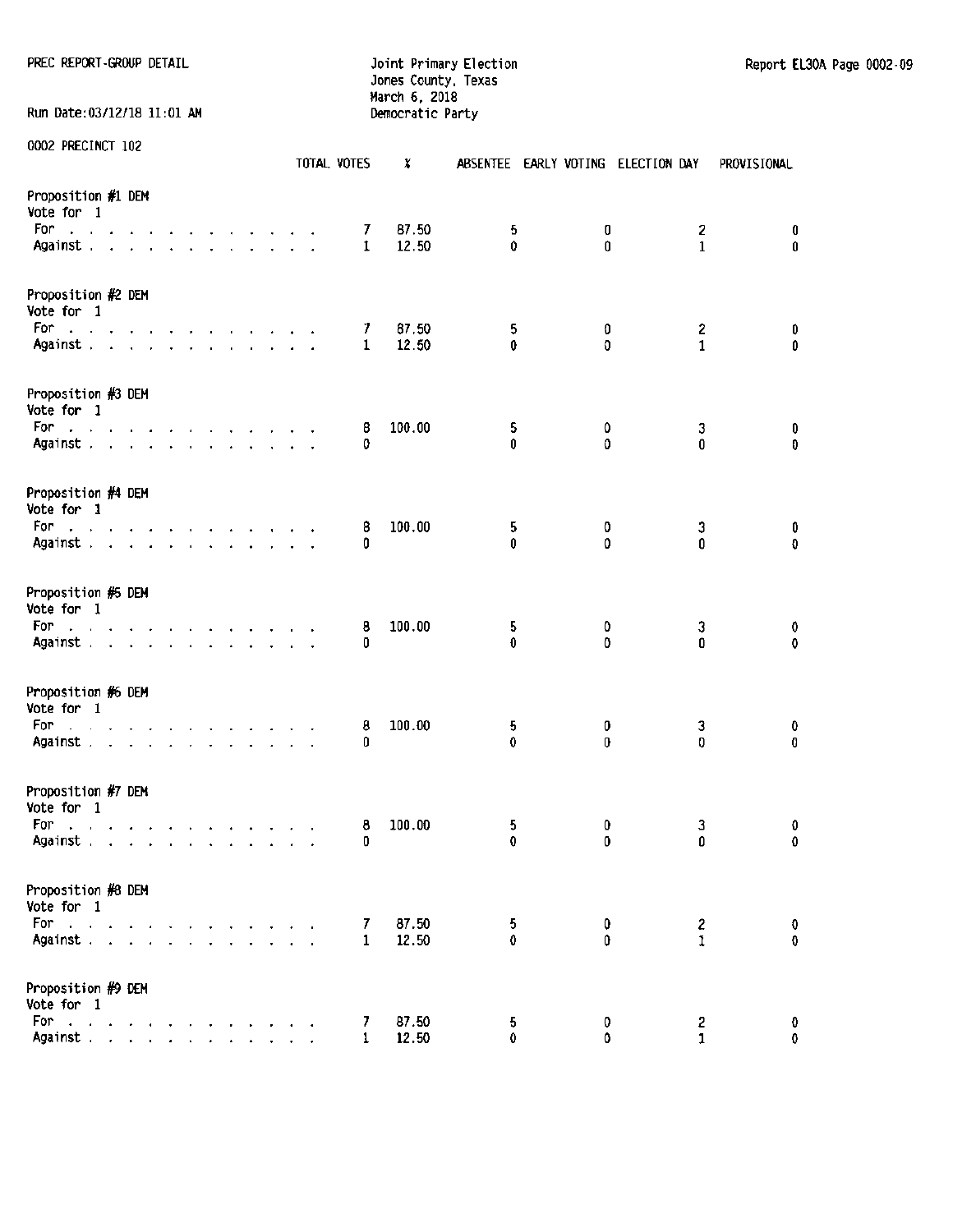| PREC REPORT GROUP DETAIL                                                                                    | Joint Primary Election<br>Report EL<br>Jones County, Texas |  |  |  |  |  |  |  |  |  |  |
|-------------------------------------------------------------------------------------------------------------|------------------------------------------------------------|--|--|--|--|--|--|--|--|--|--|
| Run Date:03/12/18 11:01 AM                                                                                  | March 6, 2018<br>Democratic Party                          |  |  |  |  |  |  |  |  |  |  |
| 0002 PRECINCT 102<br>TOTAL VOTES                                                                            | x<br>ABSENTEE EARLY VOTING ELECTION DAY<br>PROVISIONAL     |  |  |  |  |  |  |  |  |  |  |
| Proposition #10 DEM<br>Vote for 1<br>For the company of the company of the company of<br>Against.           | 100.00<br>5<br>8<br>$\mathbf{0}$<br>n<br>Ô<br>0<br>Ð       |  |  |  |  |  |  |  |  |  |  |
| Proposition #11 DEM<br>Vote for 1<br>For a contract of the contract of the contract of<br>Against.          | 100.00<br>5<br>8<br>3<br>0<br>0<br>Ď<br>o<br>0             |  |  |  |  |  |  |  |  |  |  |
| Proposition #12 DEM<br>Vote for 1<br>For:<br>المنابل والمنابين والمنابذ المنابذ المنابذ والمنابذ<br>Against | 100.00<br>5<br>3<br>8<br>0<br>O<br>O<br>0<br>O             |  |  |  |  |  |  |  |  |  |  |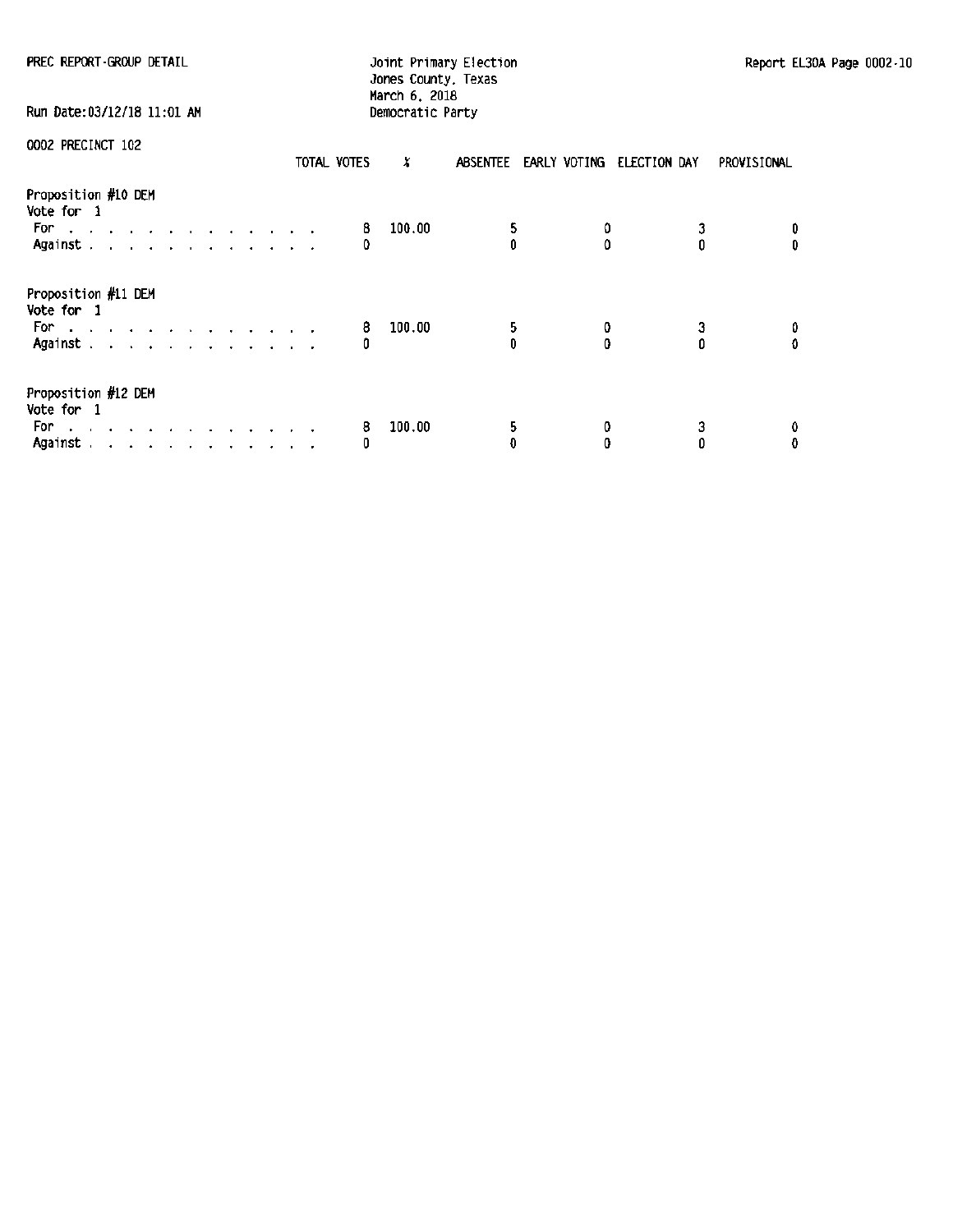PREC REPORT-GROUP DETAIL

Joint Primary Election Jones County, Texas March 6. 2018 STATISTICS

Run Date:03/12/18 11:01 AM

| UUUJ PRECINUT IUJ                                                  | TOTAL VOTES |                       | ABSENTEE EARLY VOTING ELECTION DAY |    |    | PROVISIONAL |
|--------------------------------------------------------------------|-------------|-----------------------|------------------------------------|----|----|-------------|
| REGISTERED VOTERS - TOTAL<br>BALLOTS CAST - TOTAL.                 |             | 118                   | 10                                 | 36 | 71 |             |
| BALLOTS CAST - REPUBLICAN PARTY<br>BALLOTS CAST - DEMOCRATIC PARTY |             | 106<br>89.83<br>10.17 |                                    | 33 | 66 |             |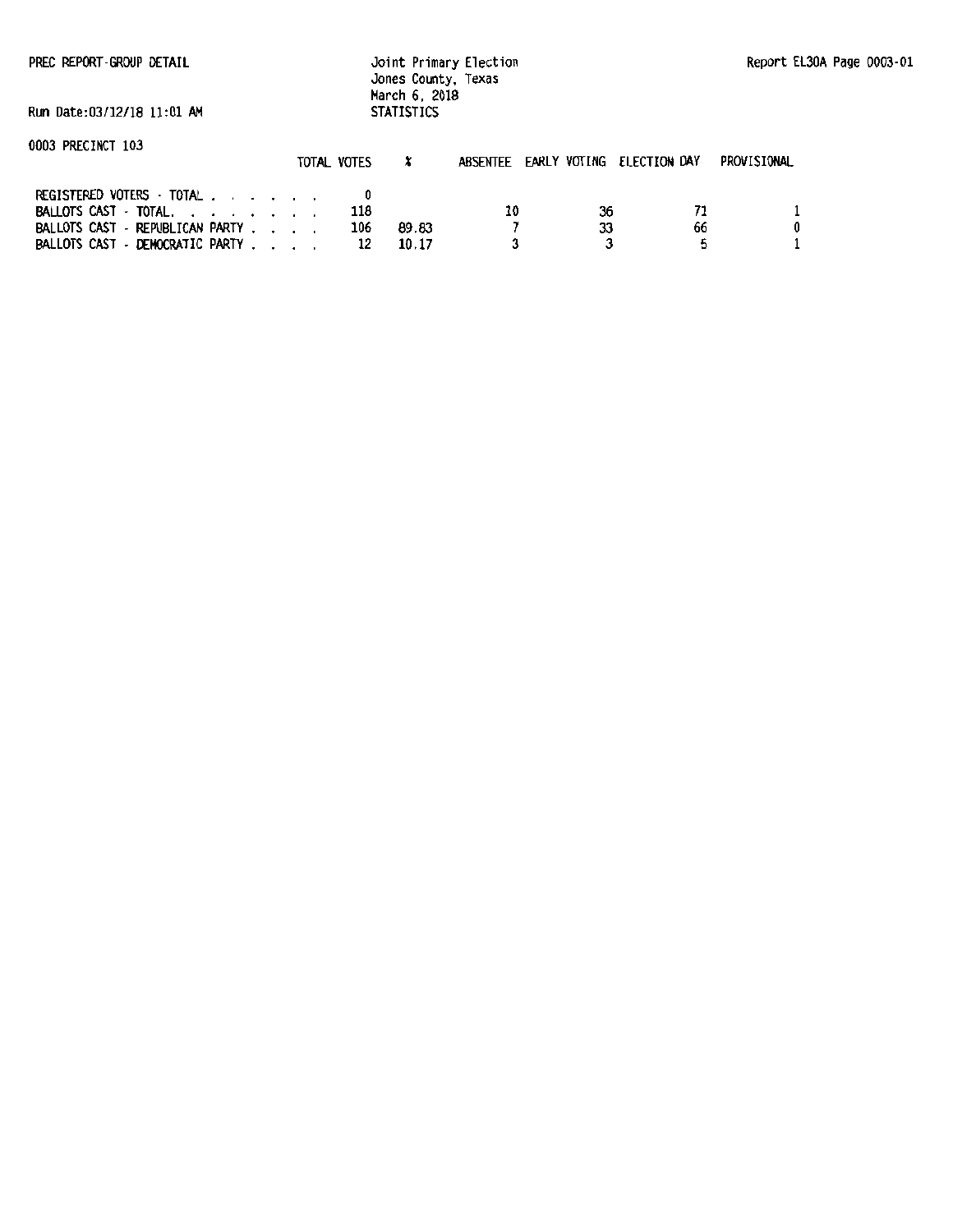PREC REPORT-GROUP DETAIL DETAIL DESCRIPTION DESCRIPTION DESCRIPTION DESCRIPTION REPORT EL PROPORT-GROUP DETAIL Jones County. Texas March 6. 2018 Run Date:03/12/18 11:01 AM Republican Party

| 0003 PRECINCT 103                                                                                                                       | TOTAL VOTES | x              |                   | ABSENTEE EARLY VOTING ELECTION DAY |                | PROVISIONAL              |
|-----------------------------------------------------------------------------------------------------------------------------------------|-------------|----------------|-------------------|------------------------------------|----------------|--------------------------|
| US Senator                                                                                                                              |             |                |                   |                                    |                |                          |
| Vote for 1                                                                                                                              |             |                |                   |                                    |                |                          |
| Mary Miller.<br>the contract of the contract of                                                                                         | 7           | 7.53           | 0                 | 2                                  | 5              | 0                        |
| Stefano de Stefano                                                                                                                      | 3           | 3.23           | 0                 | 1                                  | 2              | 0                        |
| Ted Cruz.<br>$\cdot$ $\cdot$ $\cdot$<br><b><i>Charles Committee Committee States</i></b><br>$\sim$                                      | 76          | 81.72          | 6                 | 25                                 | 45             | 0                        |
| Bruce Jacobson, Jr.                                                                                                                     | 5           | 5.38           | 0                 | $\overline{\mathbf{2}}$            | 3              | 0                        |
| Geraldine Sam.<br><b>Contract Contract</b><br>$\langle \rangle$<br>$\ddot{\phantom{1}}$                                                 | 2           | 2.15           | 0                 | $\mathbf{1}$                       | 1              | 0                        |
| US Representative, District 19                                                                                                          |             |                |                   |                                    |                |                          |
| Vote for 1                                                                                                                              |             |                |                   |                                    |                |                          |
| Jodey Arrington.<br>the contract of the contract of the<br>$\overline{\phantom{a}}$                                                     | 82          | 100.00         | 6                 | 29                                 | 47             | 0                        |
| Governor                                                                                                                                |             |                |                   |                                    |                |                          |
| Vote for 1                                                                                                                              |             |                |                   |                                    |                |                          |
| Barbara Krueger                                                                                                                         | 4           | 4.17           | 0                 | 2                                  | 2              | 0                        |
| SECEDE Kilgore.<br>$\mathbf{r} = \mathbf{r} - \mathbf{r} = \mathbf{r} - \mathbf{r} = \mathbf{r} - \mathbf{r} = \mathbf{r} - \mathbf{r}$ | 2           | 2.08           | 0                 | 0                                  | $\mathbf 2$    | 0                        |
| Greg Abbott.<br>and a state of the state of the                                                                                         | 90          | 93.75          | 7                 | 28                                 | 55             | 0                        |
| Lieutenant Governor                                                                                                                     |             |                |                   |                                    |                |                          |
| Vote for 1                                                                                                                              |             |                |                   | 19                                 | 21             | 0                        |
| Scott Milder<br>and a state of the state of the state of the                                                                            | 42<br>53    | 44.21<br>55.79 | 2<br>5            | 12                                 | 36             | 0                        |
| Dan Patrick.                                                                                                                            |             |                |                   |                                    |                |                          |
| Attorney General<br>Vote for 1                                                                                                          |             |                |                   |                                    |                |                          |
| Ken Paxton.                                                                                                                             | 83          | 100.00         | 7                 | 28                                 | 48             | 0                        |
| Comptroller of Public Accounts<br>Vote for 1                                                                                            |             |                |                   |                                    |                |                          |
| Glenn Hegar.<br>$\blacksquare$                                                                                                          | 83          | 100.00         | 7                 | 30                                 | 46             | 0                        |
| Commissioner of the General Land Office                                                                                                 |             |                |                   |                                    |                |                          |
| Vote for 1                                                                                                                              |             |                |                   |                                    | 11             |                          |
| Jerry Patterson<br>$\mathbf{r}=\mathbf{r}$                                                                                              | 24          | 26.09          | 3                 | 10<br>$\mathbf{3}$                 | $\overline{7}$ | $\mathbf 0$<br>$\pmb{0}$ |
| Davey Edwards .                                                                                                                         | 11          | 11.96          | ı<br>2            | 16                                 | 35             | 0                        |
| George P. Bush.<br>$\mathbf{r}$                                                                                                         | 53          | 57.61<br>4.35  | 0                 | 1                                  | 3              | 0                        |
| Rick Range.                                                                                                                             | 4           |                |                   |                                    |                |                          |
| Commissioner of Agriculture                                                                                                             |             |                |                   |                                    |                |                          |
| Vote for 1                                                                                                                              |             |                |                   |                                    |                |                          |
| Trey Blocker<br>$\cdot$ $\cdot$<br>.                                                                                                    | 14          | 15.56          | 1                 | 7<br>5                             | 6<br>12        | 0<br>0                   |
| Jim Hogan.<br>.                                                                                                                         | 18          | 20.00          | $\mathbf{1}$<br>4 | 18                                 | 36             | 0                        |
| Sid Miller.                                                                                                                             | 58          | 64.44          |                   |                                    |                |                          |
| Railroad Commissioner<br>Vote for 1                                                                                                     |             |                |                   |                                    |                |                          |
| Weston Martinez<br>and a state of the state of the state of                                                                             | 34          | 39.08          | 0                 | 12                                 | 22             | 0                        |
| Christi Craddick                                                                                                                        | 53          | 60.92          | 6                 | 18                                 | 29             | $\pmb{0}$                |

 $\ddot{\phantom{a}}$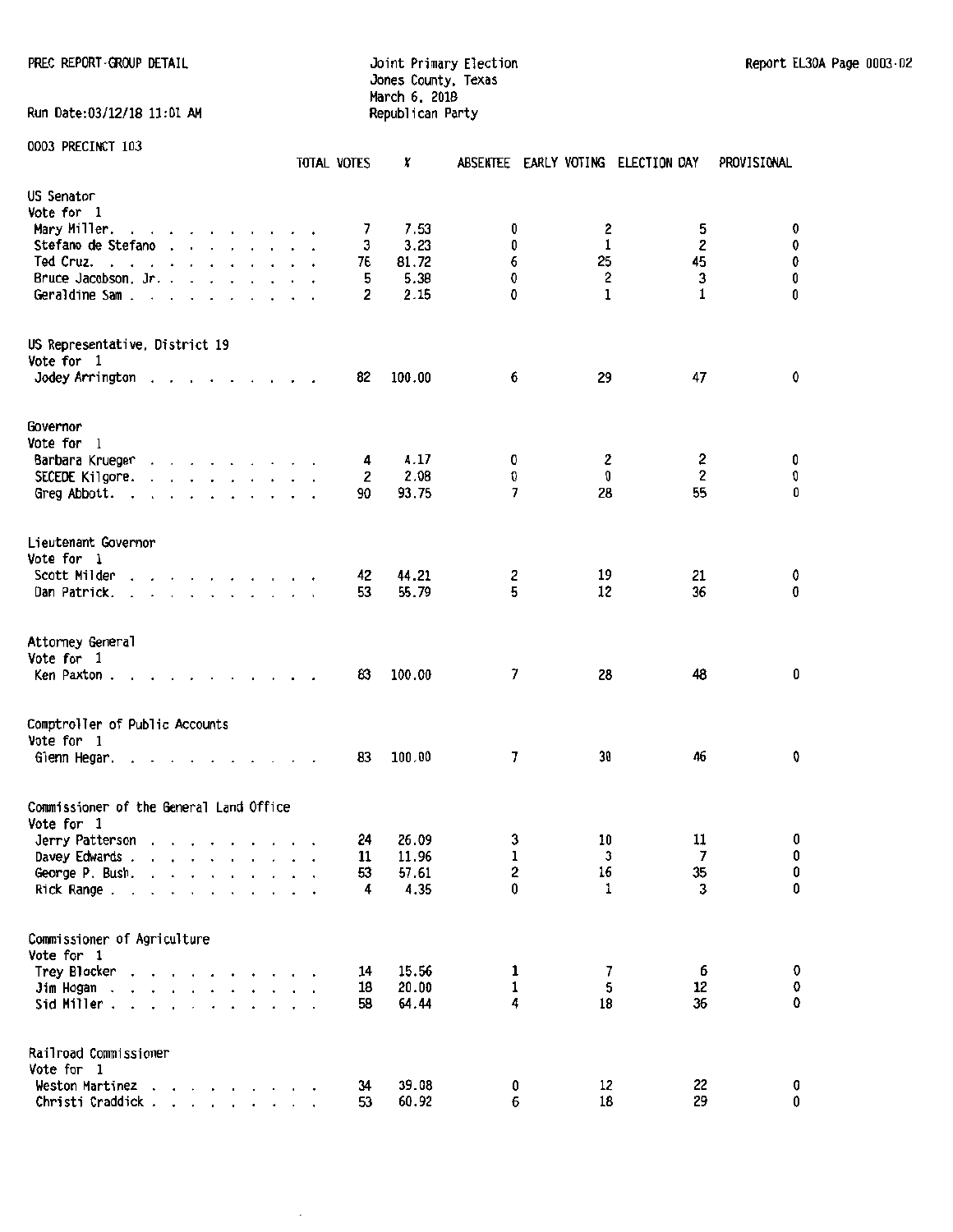| PREC REPORT GROUP DETAIL                                                                          |          |             | Jones County, Texas<br>March 6, 2018 | Joint Primary Election             |          |          | Report EL30A Page 0003.03 |  |
|---------------------------------------------------------------------------------------------------|----------|-------------|--------------------------------------|------------------------------------|----------|----------|---------------------------|--|
| Run Date:03/12/18 11:01 AM                                                                        |          |             | Republican Party                     |                                    |          |          |                           |  |
| 0003 PRECINCT 103                                                                                 |          | TOTAL VOTES | x                                    | ABSENTEE EARLY VOTING ELECTION DAY |          |          | PROVISIONAL               |  |
| Justice, Supreme Court, Place 2<br>Vote for 1<br>Jimmy Blacklock                                  |          | 78          | 100.00                               | 7                                  | 27       | 44       | 0                         |  |
|                                                                                                   |          |             |                                      |                                    |          |          |                           |  |
| Justice, Supreme Court, Place 4<br>Vote for 1<br>John Devine. $\cdots$ $\cdots$ $\cdots$ $\cdots$ |          | 75          | 100.00                               | 6                                  | 27       | 42       | O                         |  |
| Justice, Supreme Court, Place 6<br>Vote for 1                                                     |          |             |                                      |                                    |          |          |                           |  |
| Jeff Brown $\ldots$ $\ldots$ $\ldots$ $\ldots$ $\ldots$                                           |          | 77          | 100.00                               | 6                                  | 27       | 44       | 0                         |  |
| Presiding Judge, Ct of Criminal Appeals<br>Vote for 1                                             |          |             |                                      |                                    |          |          |                           |  |
| David Bridges<br>Sharon Keller                                                                    |          | 51<br>34    | 60.00<br>40.00                       | 3<br>3                             | 19<br>10 | 29<br>21 | 0<br>0                    |  |
| Judge, Ct of Crim Appeals, Pl 7<br>Vote for 1                                                     |          |             |                                      |                                    |          |          |                           |  |
| Barbara Parker Hervey                                                                             |          | 72          | 100.00                               | 6                                  | 26       | 40       | 0                         |  |
| Judge, Ct of Crim Appeals, Pl 8<br>Vote for 1                                                     |          |             |                                      |                                    |          |          |                           |  |
| Dib Waldrip.                                                                                      |          | 14          | 17.50                                | 0                                  | 4        | 10       | 0                         |  |
| Michelle Slaughter ( , , , , , , , , ,                                                            |          | 37          | 46.25                                | O                                  | 17       | 20       | 0                         |  |
| Jay Brandon.                                                                                      |          | 29          | 36.25                                | 5                                  | 7        | 17       | 0                         |  |
| State Representative, District 71<br>Vote for 1                                                   |          |             |                                      |                                    |          |          |                           |  |
| Stan Lambert                                                                                      | $\cdots$ | 81          | 100.00                               | 7                                  | 28       | 46       | 0                         |  |
| Chief Justice, lith Ct of Appeals Dist<br>Vote for 1                                              |          |             |                                      |                                    |          |          |                           |  |
| John Bailey.                                                                                      |          | 74          | 100.00                               | 6                                  | 27       | 41       | 0                         |  |
| County Judge<br>Vote for 1                                                                        |          |             |                                      |                                    |          |          | 0                         |  |
| Dale Spurgin                                                                                      |          | 84          | 100.00                               | 7                                  | 25       | 52       |                           |  |
| District Clerk<br>Vote for 1                                                                      |          |             |                                      |                                    |          |          |                           |  |
| Lacey Hansen<br>and a series and a series of the series of<br>Laura Davis.<br>.                   |          | 65<br>35    | 65.00<br>35.00                       | 4<br>3                             | 21<br>11 | 40<br>21 | 0<br>0                    |  |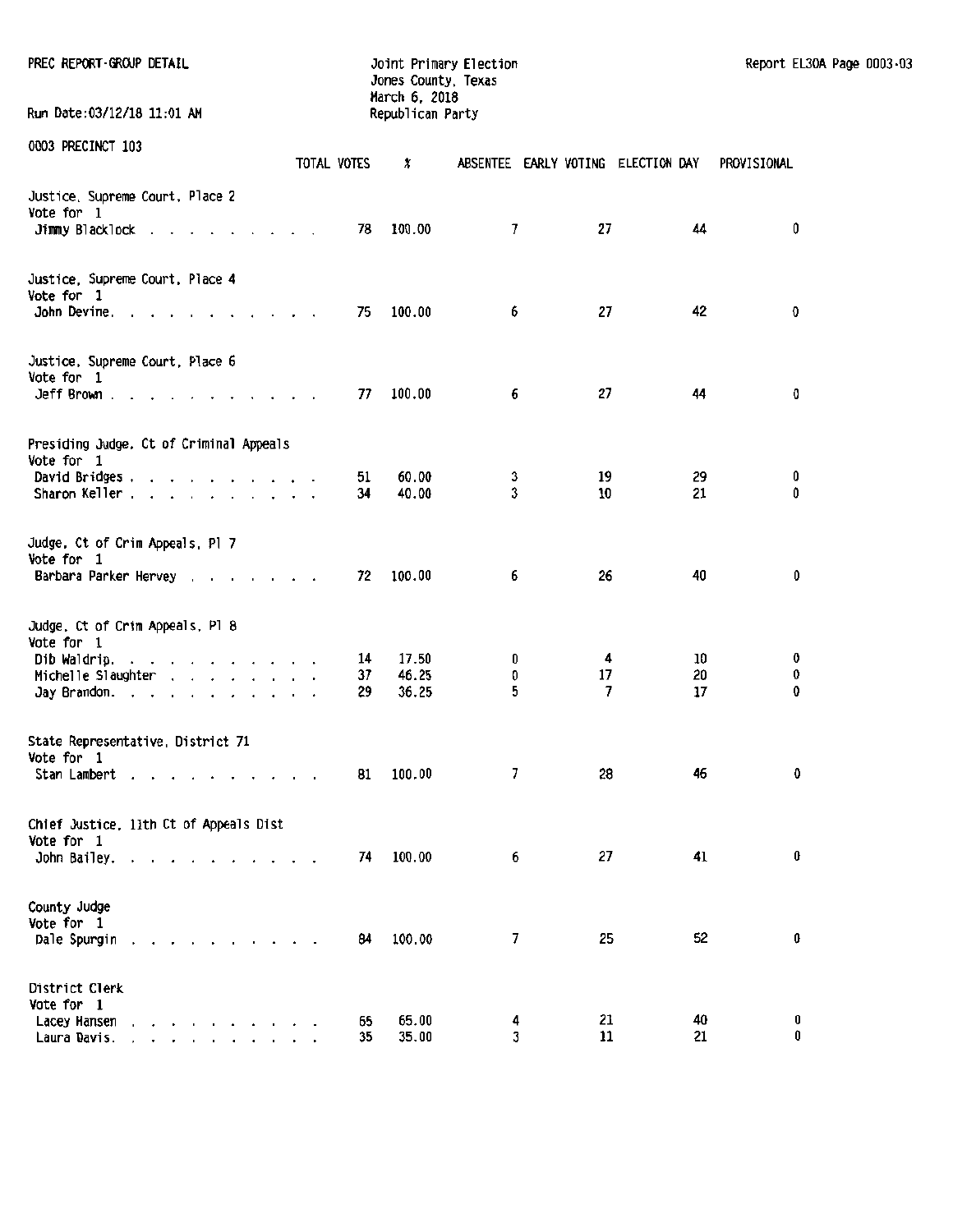| PREC REPORT-GROUP DETAIL                            |             | Joint Primary Election<br>Jones County, Texas<br>March 6, 2018 |                                    |    |    | Report EL30A Page 0003-04 |  |
|-----------------------------------------------------|-------------|----------------------------------------------------------------|------------------------------------|----|----|---------------------------|--|
| Run Date: 03/12/18 11:01 AM                         |             | Republican Party                                               |                                    |    |    |                           |  |
| 0003 PRECINCT 103                                   | TOTAL VOTES | x                                                              | ABSENTEE EARLY VOTING ELECTION DAY |    |    | PROVISIONAL               |  |
| County Clerk<br>Vote for 1<br>LeeAnn Jennings       | 84          | 100.00                                                         | 7                                  | 30 | 47 | O                         |  |
| County Tax Assessor-Collector<br>Vote for 1         |             |                                                                |                                    |    |    |                           |  |
| Jamie R Jordan.                                     | 19          | 18.63                                                          | ı                                  | 9  | 9  | 0                         |  |
| Whitney Ortega.                                     | 34          | 33.33                                                          | 1                                  | 10 | 23 | 0                         |  |
| Gloria J Little $\ldots$ $\ldots$ $\ldots$ $\ldots$ | 49.         | 48.04                                                          | 5                                  | 14 | 30 | û                         |  |
| County Treasurer<br>Vote for 1                      |             |                                                                |                                    |    |    |                           |  |
| Shere Miller                                        | 60          | 60.00                                                          | 3                                  | 19 | 38 | 0                         |  |
| Amber Thompson.                                     | 40          | 40.00                                                          | 3                                  | 12 | 25 | 0                         |  |
| Justice of the Peace<br>Vote for 1                  |             |                                                                |                                    |    |    |                           |  |
| Cheryl Guernsey                                     | 90.         | 100.00                                                         | 7                                  | 31 | 52 | 0                         |  |
| Constable<br>Vote for 1                             |             |                                                                |                                    |    |    |                           |  |
| Danny Jimenez                                       | 91          | 100.00                                                         | 6                                  | 28 | 57 | 0                         |  |
| County Chairman<br>Vote for 1                       |             |                                                                |                                    |    |    |                           |  |
| M. B. Harrison III                                  | 81          | 100.00                                                         | 7                                  | 27 | 47 | 0                         |  |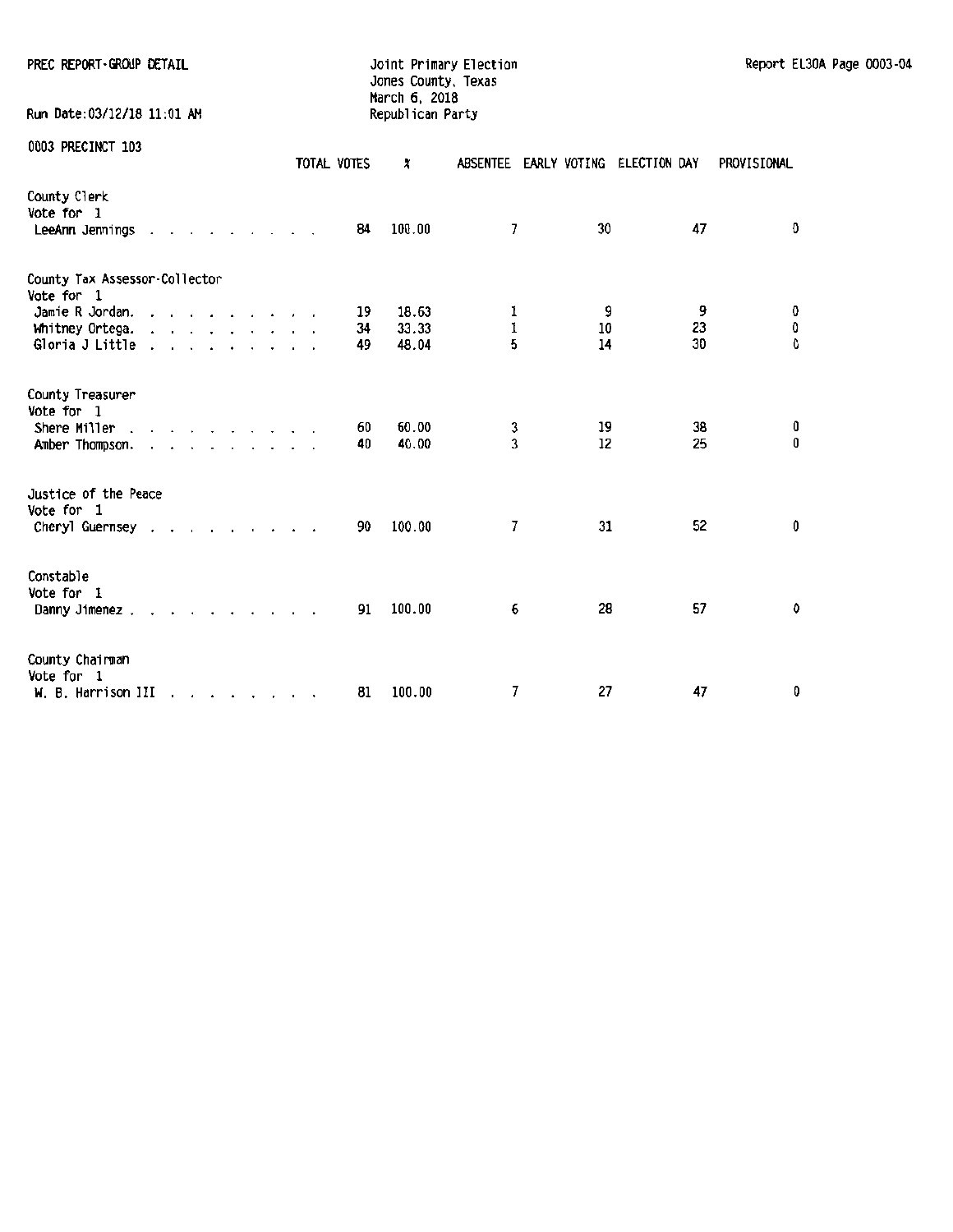PREC REPORT-GROUP DETAIL **SECOND CONTROL** Joint Primary Election Report EL30A Page 0003-05

Run Date:03/12/18 11:01 AM

# Jones County, Texas March 6, 2018<br>Democratic Party

|                                                                                                                                                                                                                                                      | TOTAL VOTES | x              | <b>ABSENTEE</b>     | EARLY VOTING | ELECTION DAY        | PROVISIONAL                 |
|------------------------------------------------------------------------------------------------------------------------------------------------------------------------------------------------------------------------------------------------------|-------------|----------------|---------------------|--------------|---------------------|-----------------------------|
| US Senator<br>Vote for 1                                                                                                                                                                                                                             |             |                |                     |              |                     |                             |
| Beto 0'Rourke.                                                                                                                                                                                                                                       | 8           | 72.73          | 1                   | 3            | 3                   | 1                           |
| Edward Kimbrough                                                                                                                                                                                                                                     | 3           | 27.27          | $\overline{2}$      | 0            | 1                   | 0                           |
| Sema Hernandez.<br>$\mathcal{A}=\mathcal{A}=\mathcal{A}=\mathcal{A}$ .<br>$\sim$                                                                                                                                                                     | Đ           |                | 0                   | 0            | 0                   | 0                           |
| US Representative, District 19<br>Vote for 1                                                                                                                                                                                                         |             |                |                     |              |                     |                             |
| Miguel Levario. .                                                                                                                                                                                                                                    | 10          | 100.00         | 3                   | S.           | 4                   | 1                           |
| Governor                                                                                                                                                                                                                                             |             |                |                     |              |                     |                             |
| Vote for 1                                                                                                                                                                                                                                           |             |                |                     |              |                     |                             |
| Grady Yarbrough<br>the contract of the contract of                                                                                                                                                                                                   | 1           | 9.09           | 1                   | 0            | 0                   | 0                           |
| Tom Wakely.<br>the contract of the contract of                                                                                                                                                                                                       | 1           | 9.09           | 0                   | 0            | 1                   | $\pmb{0}$                   |
| Joe Mumbach.<br>the contract of the contract of the                                                                                                                                                                                                  | 0           |                | 0                   | 0            | 0                   | 0                           |
| James Jolly Clark.<br>and the contract of the state                                                                                                                                                                                                  | 0           |                | 0                   | 0            | 0                   | 0                           |
| Jeffrey Payne                                                                                                                                                                                                                                        | 1           | 9.09           | 0                   | 0            | 1                   | $\pmb{0}$                   |
| Adrian Ocegueda                                                                                                                                                                                                                                      | 0           |                | 0                   | 0            | 0                   | $\pmb{0}$                   |
| Cedric Davis, Sr.,                                                                                                                                                                                                                                   | 1           | 9.09           | 0                   | $\mathbf{1}$ | 0                   | $\pmb{0}$                   |
| Lupe Valdez.                                                                                                                                                                                                                                         | 4           | 36.36          | 2                   | 1            | $\mathbf{1}$        | 0                           |
| Andrew White                                                                                                                                                                                                                                         | 3           | 27.27          | 0                   | 1            | 1                   | $\mathbf 1$                 |
| Lieutenant Governor<br>Vote for 1<br>Mike Collier<br>Michael Cooper.<br>$\mathcal{A}=\mathcal{A}=\mathcal{A}=\mathcal{A}=\mathcal{A}=\mathcal{A}=\mathcal{A}=\mathcal{A}=\mathcal{A}$                                                                | 7<br>4      | 63.64<br>36.36 | 1<br>$\overline{2}$ | 3<br>0       | 2<br>$\overline{2}$ | $\mathbf{1}$<br>$\mathbf 0$ |
| Attorney General<br>Vote for 1<br>Justin Nelson.                                                                                                                                                                                                     | 11          | 100.00         | 3                   | 3            | 4                   | 1                           |
| Comptroller of Public Accounts<br>Vote for 1                                                                                                                                                                                                         |             |                |                     |              |                     |                             |
| Joi Chevalier.<br>$\mathbf{1}^{\prime}$ , $\mathbf{1}^{\prime}$ , $\mathbf{1}^{\prime}$ , $\mathbf{1}^{\prime}$ , $\mathbf{1}^{\prime}$ , $\mathbf{1}^{\prime}$ , $\mathbf{1}^{\prime}$ , $\mathbf{1}^{\prime}$                                      | 3           | 27.27          | 0                   | 1            | 2                   | O                           |
| Tim Mahoney.<br><u>in the second contract of the second contract of the second contract of the second contract of the second contract of the second contract of the second contract of the second contract of the second contract of the second </u> | 8           | 72.73          | 3                   | 2            | 2                   | $\mathbf{1}$                |
| Commissioner of the General Land Office                                                                                                                                                                                                              |             |                |                     |              |                     |                             |
| Vote for 1                                                                                                                                                                                                                                           |             |                |                     |              |                     |                             |
| Tex Morgan                                                                                                                                                                                                                                           | 8           | 72.73          | 3                   | 2            | 3                   | 0                           |
| Miguel Suazo<br>$\sim$                                                                                                                                                                                                                               | 3           | 27.27          | 0                   | 1.           | $\mathbf{1}$        | 1                           |
| Commissioner of Agriculture                                                                                                                                                                                                                          |             |                |                     |              |                     |                             |
| Vote for 1                                                                                                                                                                                                                                           |             |                |                     |              |                     |                             |
| Kim Olson                                                                                                                                                                                                                                            | 11          | 100.00         | 3                   | 3            | 4                   | 1                           |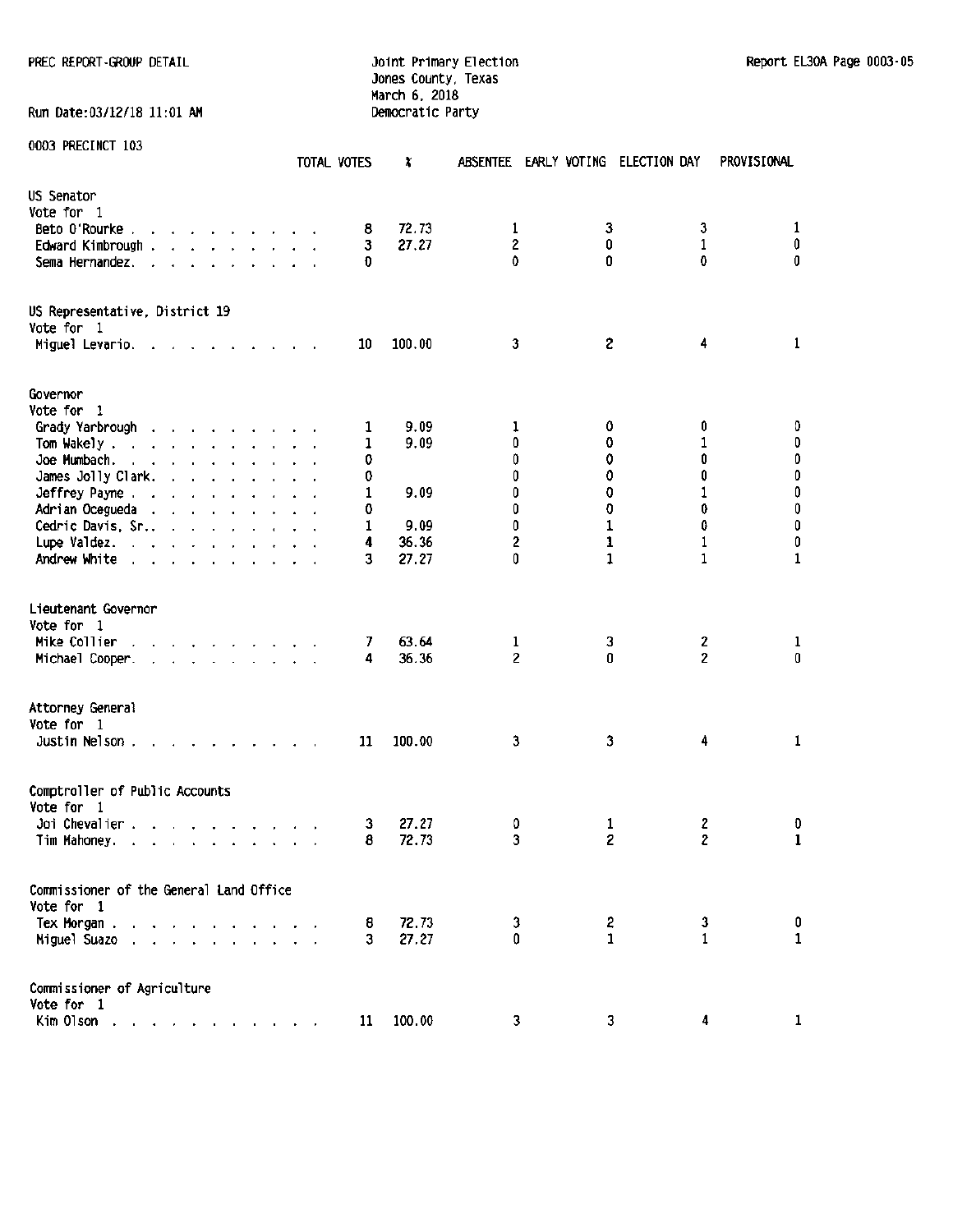Jones County, Texas March 6, 2018<br>Democratic Party

 $\bar{z}$ 

Run Date:03/12/18 11:01 AM 0003 PRECINCT 103 TOTAL VOTES X ABSENTEE EARLY VOTING ELECTION DAY PROVISIONAL Railroad Commissioner Vote for 1 Proman McAllen . . . . . . . . . . 3 27.27 1 1 1 1 1 0<br>Chris Spellmon . . . . . . . . . . 8 72.73 2 2 2 3 1 Chris Spellmon. . . . . . . . . . Justice. Supreme Court. Place 2 Vote for 1 Steven Kirkland 11 11 11 11 100.00 1 1 100.00 1 3 3 4 1 1 1 1 1 1 1  $\frac{1}{1}$  1 1  $\frac{100.00}{1}$  1 Justice. Supreme Court. Place 4 Vote for 1 R.K. Sandill 11 1.1. 11 1.1. 100.00 1 1 100.00 1 3 4 1 1 Justice. Supreme Court. Place 6 Vote for 1 Kathy Cheng. . . . . . . . . . 11 100.00 3 3 3 4 1 Presiding Judge. Ct of Criminal Appeals

Vote for 1 Maria T. (Terri) Jackson . . . . . 10 100.00 2 3 4 1 Judge, Ct of Crim Appeals. Pl 7 Vote for 1 Ramona Franklin . . . . . . . . 11 100.00 3 3 3 4 1 State Representative. District 71 Vote for 1 Sam Hatton . . . . . . . . . 11 100.00 3 3 4 1 District Judge. 259th Judicial District Vote for 1 Brooks H. Hagler . . . . . . . . . 12 100.00 3 3 3 5 1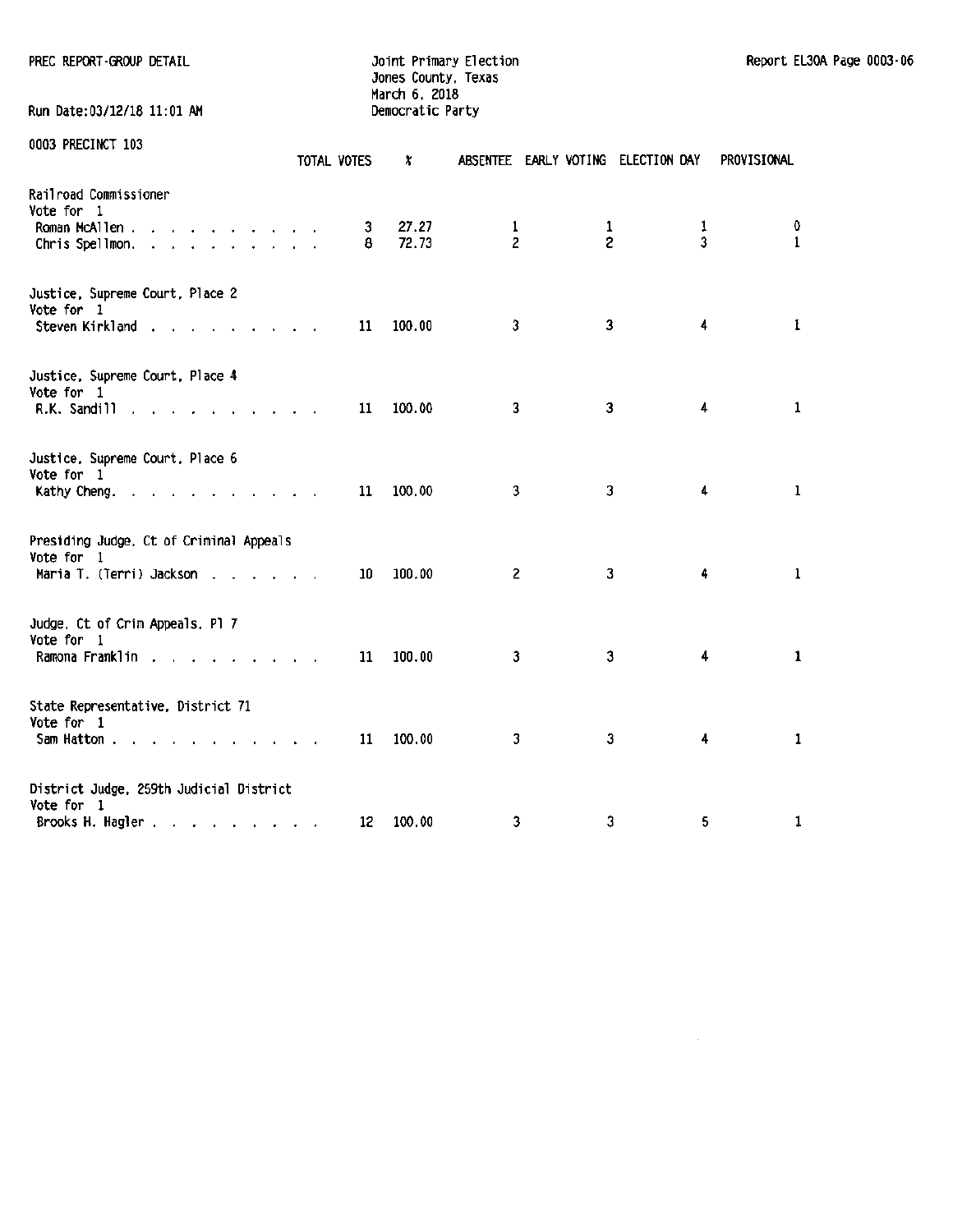PREC REPORT-GROUP DETAIL **Fig. 10** Joint Primary Election Report El30A Page 0003-07

Jones County, Texas March 6. 2018 Run Date:03/12/18 11:01 AM Republican Party

|                                        |                              | 112221101    |                           |                                                                                                                                                                                                                                                                                                                                                                                                                                                            |  |                                                                 |  |  |  | TOTAL VOTES | ×              |                   |         | ABSENTEE EARLY VOTING ELECTION DAY | PROVISIONAL    |
|----------------------------------------|------------------------------|--------------|---------------------------|------------------------------------------------------------------------------------------------------------------------------------------------------------------------------------------------------------------------------------------------------------------------------------------------------------------------------------------------------------------------------------------------------------------------------------------------------------|--|-----------------------------------------------------------------|--|--|--|-------------|----------------|-------------------|---------|------------------------------------|----------------|
| Proposition 1 REP<br>Vote for 1<br>YES |                              |              |                           |                                                                                                                                                                                                                                                                                                                                                                                                                                                            |  |                                                                 |  |  |  |             | 68.13          |                   | 19      | 37                                 | 0              |
| NO.                                    | $\ddot{\phantom{0}}$         |              |                           | the contract of the contract of the contract of the contract of the contract of the contract of the contract of the contract of the contract of the contract of the contract of the contract of the contract of the contract o<br>the company of the company of the company of                                                                                                                                                                             |  |                                                                 |  |  |  | 62<br>29    | 31.87          | 6<br>1            | 10      | 18                                 | 0              |
| Proposition 2 REP<br>Vote for 1        |                              |              |                           |                                                                                                                                                                                                                                                                                                                                                                                                                                                            |  |                                                                 |  |  |  |             |                |                   |         |                                    |                |
| YES<br>NO.                             | $\ddot{\phantom{a}}$         |              | $\mathbf{r} = \mathbf{r}$ | and a series of the company of the                                                                                                                                                                                                                                                                                                                                                                                                                         |  | and a series of the series of                                   |  |  |  | 86<br>9     | 90.53<br>9.47  | 6<br>0            | 28<br>3 | 52<br>6                            | 0<br>0         |
| Proposition 3 REP<br>Vote for 1        |                              |              |                           |                                                                                                                                                                                                                                                                                                                                                                                                                                                            |  |                                                                 |  |  |  |             |                |                   |         |                                    |                |
| NO.                                    |                              |              |                           | YES discussed and a series and a series of<br>and the contract of the contract of the contract of the contract of the contract of the contract of the contract of the contract of the contract of the contract of the contract of the contract of the contract of the contra                                                                                                                                                                               |  |                                                                 |  |  |  | 75<br>20    | 78.95<br>21.05 | 6<br>$\mathbf{1}$ | 24<br>6 | 45<br>13                           | 0<br>0         |
| Proposition 4 REP<br>Vote for 1        |                              |              |                           |                                                                                                                                                                                                                                                                                                                                                                                                                                                            |  |                                                                 |  |  |  |             |                |                   |         |                                    |                |
| YES<br>NO.                             | $\ddot{\phantom{a}}$         | $\Delta$     |                           | and a series and<br>the contract of                                                                                                                                                                                                                                                                                                                                                                                                                        |  | the contract of the contract of<br>the contract of the contract |  |  |  | 84<br>14    | 85.71<br>14.29 | 6<br>$\mathbf{1}$ | 31<br>1 | 47<br>12                           | 0<br>0         |
| Proposition 5 REP<br>Vote for 1        |                              |              |                           |                                                                                                                                                                                                                                                                                                                                                                                                                                                            |  |                                                                 |  |  |  |             |                |                   |         |                                    |                |
| <b>YES</b><br>NO.                      | $\mathbf{r}$<br>$\mathbf{r}$ | $\mathbf{r}$ |                           | $\mathbf{v} = \mathbf{v} \quad \mathbf{v} = \mathbf{v} \quad \mathbf{v} = \mathbf{v} \quad \mathbf{v} = \mathbf{v} \quad \mathbf{v} = \mathbf{v} \quad \mathbf{v} = \mathbf{v} \quad \mathbf{v} = \mathbf{v} \quad \mathbf{v} = \mathbf{v} \quad \mathbf{v} = \mathbf{v} \quad \mathbf{v} = \mathbf{v} \quad \mathbf{v} = \mathbf{v} \quad \mathbf{v} = \mathbf{v} \quad \mathbf{v} = \mathbf{v} \quad \mathbf{v} = \mathbf{v} \quad \mathbf{v} = \mathbf$ |  |                                                                 |  |  |  | 72<br>25    | 74.23<br>25.77 | 6<br>1            | 21<br>9 | 45<br>15                           | 0<br>0         |
| Proposition 6 REP<br>Vote for 1        |                              |              |                           |                                                                                                                                                                                                                                                                                                                                                                                                                                                            |  |                                                                 |  |  |  |             |                |                   |         |                                    |                |
| YES<br>NO.                             |                              |              |                           | the contract of the contract of the contract of<br>a construction of the construction of the construction of the construction of the construction of the construction of the construction of the construction of the construction of the construction of the construction of the                                                                                                                                                                           |  |                                                                 |  |  |  | 92<br>6     | 93.88<br>6.12  | 6<br>$\mathbf{1}$ | 31<br>1 | 55<br>4                            | 0<br>$\pmb{0}$ |
| Proposition 7 REP<br>Vote for 1        |                              |              |                           |                                                                                                                                                                                                                                                                                                                                                                                                                                                            |  |                                                                 |  |  |  |             |                |                   |         |                                    |                |
| YES<br>NO.                             |                              |              |                           | and a series of the contract of the<br>and a series and a series and a                                                                                                                                                                                                                                                                                                                                                                                     |  |                                                                 |  |  |  | 73<br>26    | 73.74<br>26.26 | 6<br>1            | 23<br>8 | 44<br>17                           | 0<br>0         |
| Proposition 8 REP<br>Vote for 1        |                              |              |                           |                                                                                                                                                                                                                                                                                                                                                                                                                                                            |  |                                                                 |  |  |  |             |                |                   |         |                                    |                |
| YES $\ldots$<br>NO.                    |                              |              |                           | $\cdot$ $\cdot$ $\cdot$ $\cdot$ $\cdot$ $\cdot$ $\cdot$                                                                                                                                                                                                                                                                                                                                                                                                    |  | $\mathbf{r}$                                                    |  |  |  | 92<br>6     | 93.88<br>6.12  | 6<br>0            | 29<br>3 | 57<br>3                            | 0<br>0         |
| Proposition 9 REP<br>Vote for 1        |                              |              |                           |                                                                                                                                                                                                                                                                                                                                                                                                                                                            |  |                                                                 |  |  |  |             |                |                   |         |                                    |                |
| YES<br>NO.                             |                              |              |                           | and a series of the<br>$\mathbf{r}$ . The set of $\mathbf{r}$                                                                                                                                                                                                                                                                                                                                                                                              |  | $\sim$ $\sim$ $\sim$ $\sim$ $\sim$                              |  |  |  | 79<br>17    | 82.29<br>17.71 | 6<br>0            | 27<br>4 | 46<br>13                           | O<br>0         |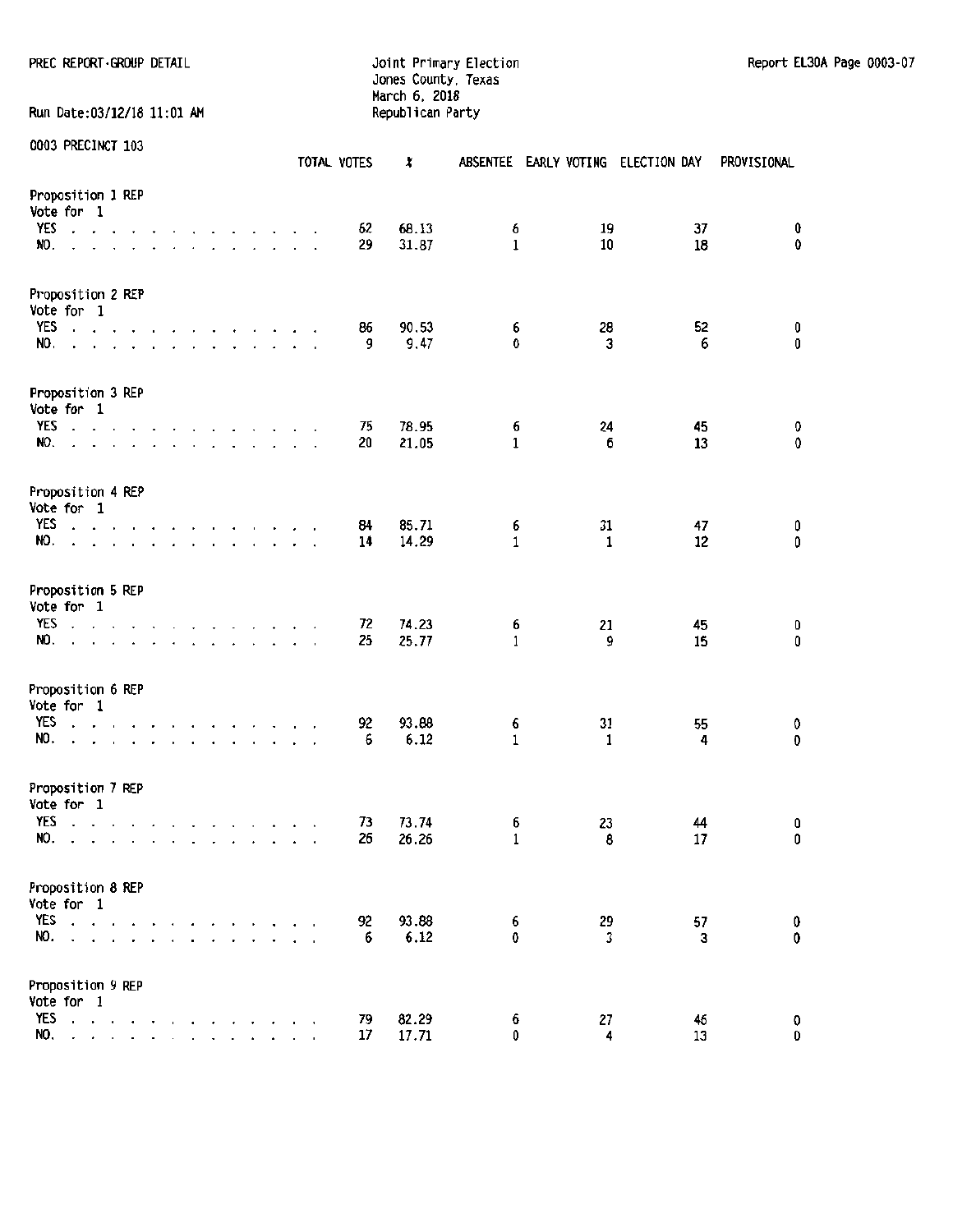| PREC REPORT GROUP DETAIL<br>Run Date: 03/12/18 11:01 AM                                           | Jones County, Texas<br>March 6, 2018<br>Republican Party | Joint Primary Election             | Report EL30A Page 0003-08 |
|---------------------------------------------------------------------------------------------------|----------------------------------------------------------|------------------------------------|---------------------------|
| 0003 PRECINCT 103                                                                                 | TOTAL VOTES<br>x                                         | ABSENTEE EARLY VOTING ELECTION DAY | PROVISIONAL               |
| Proposition 10 REP<br>Vote for 1<br>YES<br>المناطر المناطر المناطر المناطر المناطر المناطر<br>NO. | 87.37<br>83<br>12.63<br>12                               | 6<br>26<br>0<br>4                  | 51<br>0<br>8              |
| Proposition 11 REP<br>Vote for 1<br>YES<br>design and a series of the contract of the<br>NO.      | 88.54<br>85<br>11.46<br>11                               | 28<br>$\overline{c}$<br>O          | 50<br>0<br>٥<br>9         |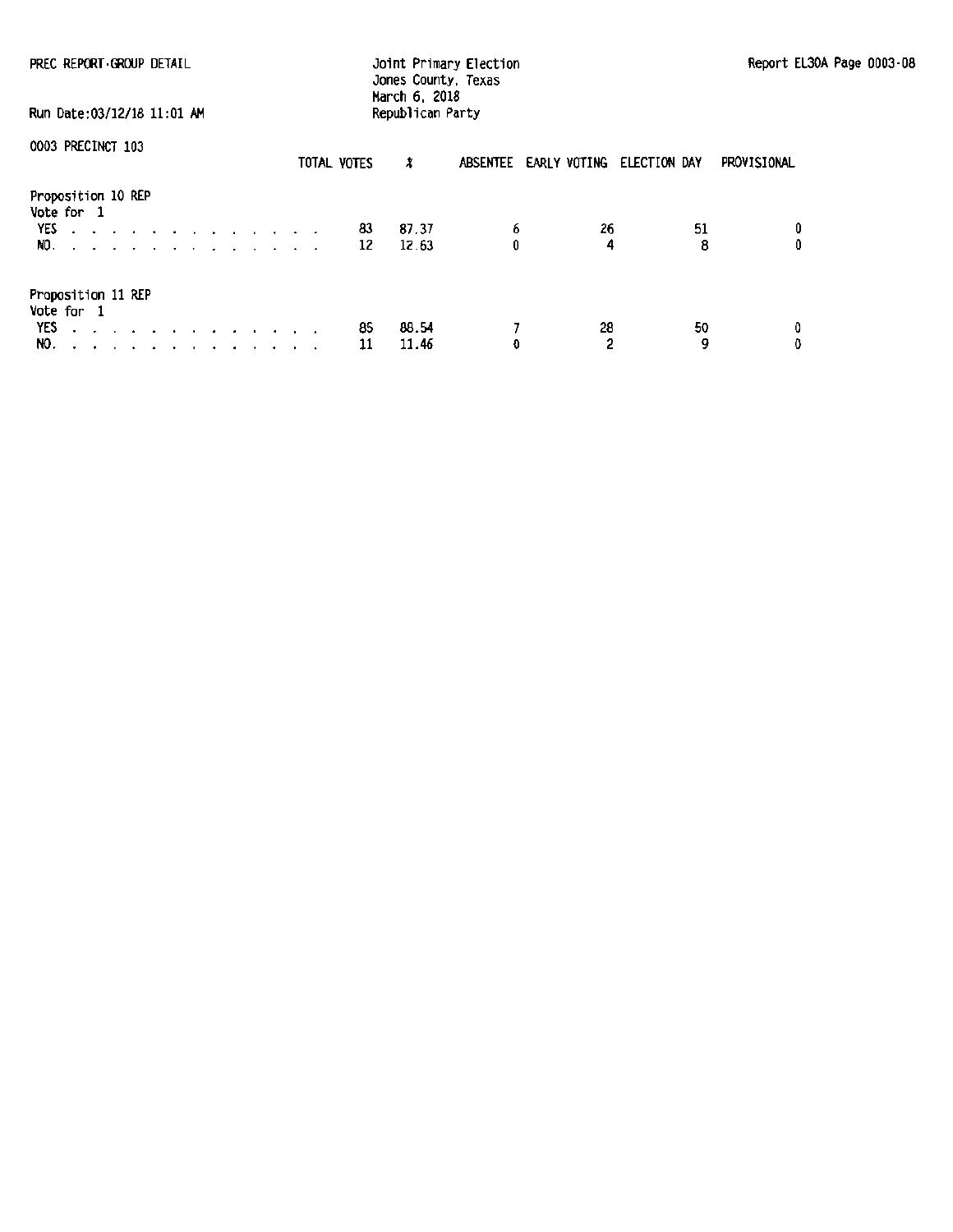PREC REPORT-GROUP DETAIL **Subset of the State of Australian** Joint Primary Election Report EL30A Page 0003-09

Jones County, Texas March 6. 2018 Run Date:03/12/18 11:01 AM Democratic Party

| UUUS PREUINUI 103                                                                                                                                                                                                                                                                                        |  |                                          |  |  |  | TOTAL VOTES         | x              |                   |        | ABSENTEE EARLY VOTING ELECTION DAY PROVISIONAL |                    |
|----------------------------------------------------------------------------------------------------------------------------------------------------------------------------------------------------------------------------------------------------------------------------------------------------------|--|------------------------------------------|--|--|--|---------------------|----------------|-------------------|--------|------------------------------------------------|--------------------|
| Proposition #1 DEM<br>Vote for 1<br>For<br>المناجل والمناجل والمناجل والمناجل والمناجل<br>Against.                                                                                                                                                                                                       |  |                                          |  |  |  | 12<br>0             | 100.00         | 3<br>Û            | 3<br>0 | 5<br>0                                         | 1<br>0             |
| Proposition #2 DEM<br>Vote for 1<br>For<br>Against                                                                                                                                                                                                                                                       |  |                                          |  |  |  | 12<br>0             | 100.00         | 3<br>0            | 3<br>0 | 5<br>$\Omega$                                  | $\mathbf{1}$<br>0  |
| Proposition #3 DEM<br>Vote for 1<br>For<br>the contract of the contract of the contract of<br>Against                                                                                                                                                                                                    |  |                                          |  |  |  | 10<br>1             | 90.91<br>9.09  | 2<br>$\mathbf{1}$ | 3<br>0 | 4<br>O                                         | $\frac{1}{\alpha}$ |
| Proposition #4 DEM<br>Vote for 1<br>For<br>and a state of the contract of the contract of<br>Against                                                                                                                                                                                                     |  |                                          |  |  |  | 11<br>1             | 91.67<br>8.33  | 3<br>0            | 3<br>0 | 4<br>$\mathbf{1}$                              | ı<br>0             |
| Proposition #5 DEM<br>Vote for 1<br>For the second contract of the second second second second second second second second second second second second second second second second second second second second second second second second second second second se<br>Against                            |  |                                          |  |  |  | 11<br>1             | 91.67<br>8.33  | 3<br>0            | 3<br>0 | 4<br>$\mathbf{1}$                              | $\mathbf{1}$<br>0  |
| Proposition #6 DEM<br>Vote for 1<br>For<br>the contract of the contract of the contract of<br>Against .                                                                                                                                                                                                  |  | the contract of the contract of the con- |  |  |  | 12<br>0             | 100.00         | 3<br>0            | 3<br>0 | 5<br>0                                         | 1<br>0             |
| Proposition #7 DEM<br>Vote for 1<br>For<br>the contract of the contract of the contract of<br>Against                                                                                                                                                                                                    |  |                                          |  |  |  | 9<br>$\overline{c}$ | 81.82<br>18.18 | 1<br>1            | 3<br>0 | 4<br>1                                         | 1<br>0             |
| Proposition #8 DEM<br>Vote for 1<br>For electric control of the state of the state of the state of the state of the state of the state of the state of the state of the state of the state of the state of the state of the state of the state of the state of the<br>Against $\cdots$ $\cdots$ $\cdots$ |  |                                          |  |  |  | 10<br>2             | 83.33<br>16.67 | 3<br>0            | 3<br>0 | 3<br>$\overline{2}$                            | $\mathbf{1}$<br>0  |
| Proposition #9 DEM<br>Vote for 1<br>For<br>and a series of the<br>Against                                                                                                                                                                                                                                |  |                                          |  |  |  | 11<br>1             | 91.67<br>8.33  | 3<br>0            | 3<br>0 | 4<br>$\mathbf{1}$                              | $\mathbf 1$<br>O   |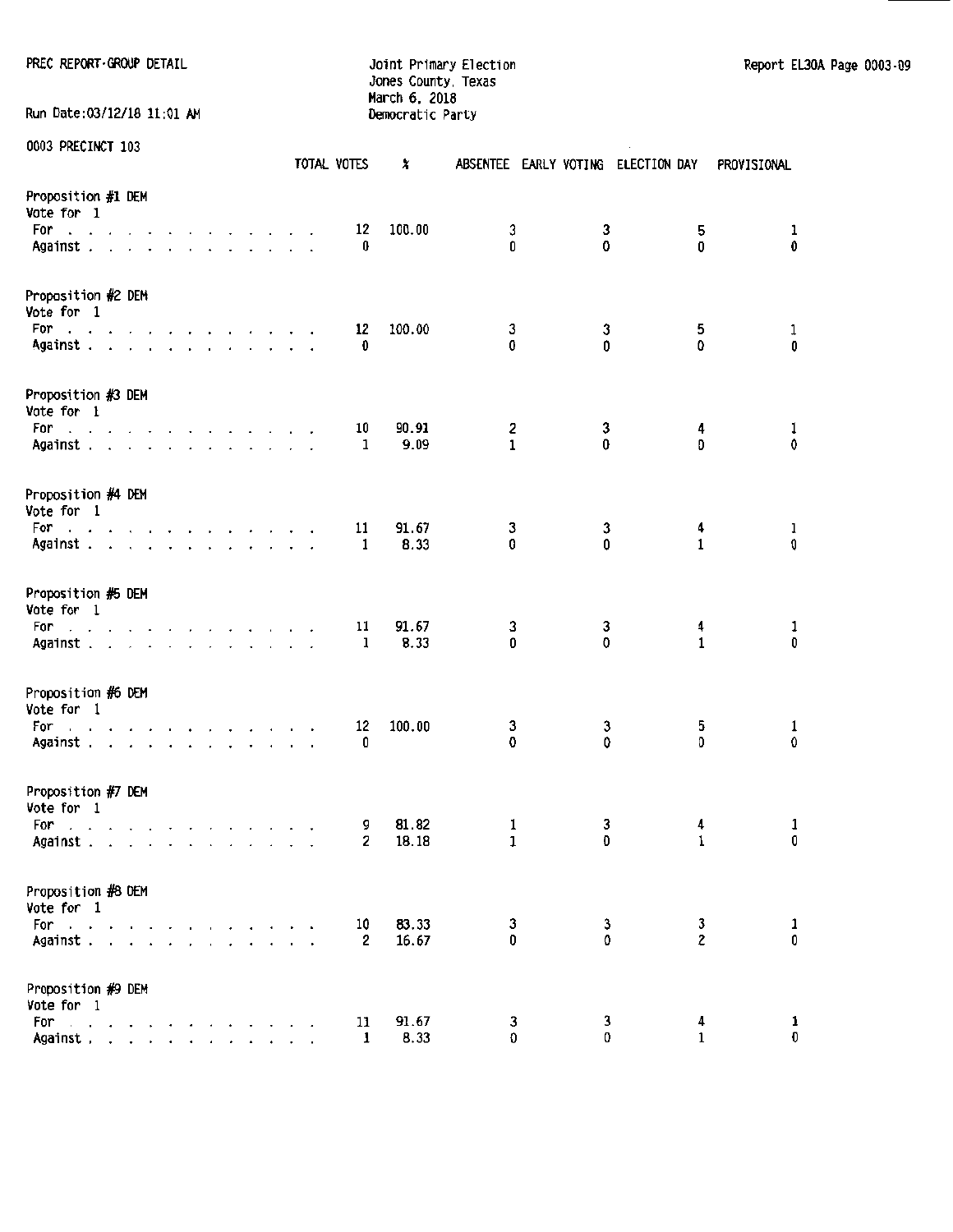|  |  | PREC REPORT GROUP DETAIL |
|--|--|--------------------------|
|--|--|--------------------------|

PREC REPORT ·GROUP DETAIL **Interpretation contracts and Detection** and Detection Report EL30A Page 0003-10 Jones County, Texas

| Run Date:03/12/18 11:01 AM                                                                                                                                                                                                                                                      |  |  |  |  |  |             | March 6, 2018<br>Democratic Party |               |        |        |                                    |        |             |
|---------------------------------------------------------------------------------------------------------------------------------------------------------------------------------------------------------------------------------------------------------------------------------|--|--|--|--|--|-------------|-----------------------------------|---------------|--------|--------|------------------------------------|--------|-------------|
| 0003 PRECINCT 103                                                                                                                                                                                                                                                               |  |  |  |  |  | TOTAL VOTES | x                                 |               |        |        | ABSENTEE EARLY VOTING ELECTION DAY |        | PROVISIONAL |
| Proposition #10 DEM<br>Vote for 1<br>For<br>and a series and a series and a series<br>Against.                                                                                                                                                                                  |  |  |  |  |  | 9<br>2      | 81.82                             | 18.18         | 3<br>Đ |        |                                    |        | 0           |
| Proposition #11 DEM<br>Vote for 1<br>For a contract and a contract of the Political Contract of the Contract of the Contract of the Contract of the Contract of the Contract of the Contract of the Contract of the Contract of the Contract of the Contract of the<br>Against. |  |  |  |  |  | 11<br>1     |                                   | 91.67<br>8.33 | 3<br>D | 3<br>0 |                                    | 4      | 0           |
| Proposition #12 DEM<br>Vote for 1<br>For<br>a construction of the construction of the con-<br>Against                                                                                                                                                                           |  |  |  |  |  | 12<br>0     | 100.00                            |               | 3<br>0 | 3<br>0 |                                    | 5<br>0 | 0           |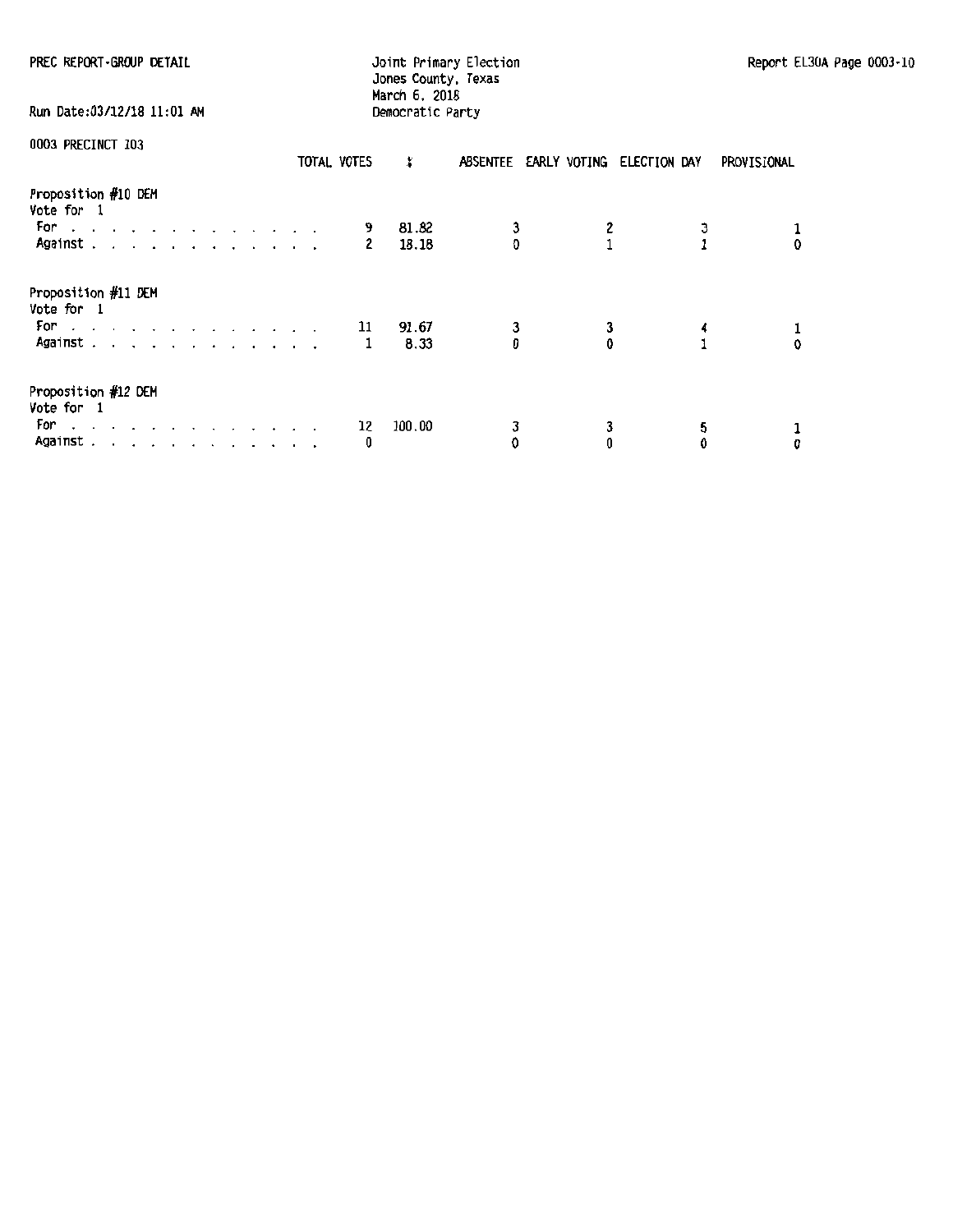PREC REPORT GROUP DETAIL

Joint Primary Election Jones County, Texas March 6, 2018 STATISTICS

Run Date:03/12/18 11:01 AM

| 0004 PRECINCT 201                   |             |              |                                    |    |     |             |
|-------------------------------------|-------------|--------------|------------------------------------|----|-----|-------------|
|                                     | TOTAL VOTES |              | ABSENTEE EARLY VOTING ELECTION DAY |    |     | PROVISIONAL |
| <b>REGISTERED VOTERS · TOTAL</b>    |             |              |                                    |    |     |             |
| BALLOTS CAST - TOTAL, , , , , , , , |             | 484          | 29                                 | 76 | 378 |             |
| BALLOTS CAST - REPUBLICAN PARTY     |             | 94.63<br>458 | 22                                 | 74 | 361 |             |
| BALLOTS CAST - DEMOCRATIC PARTY     |             | 5.37<br>26   |                                    |    |     |             |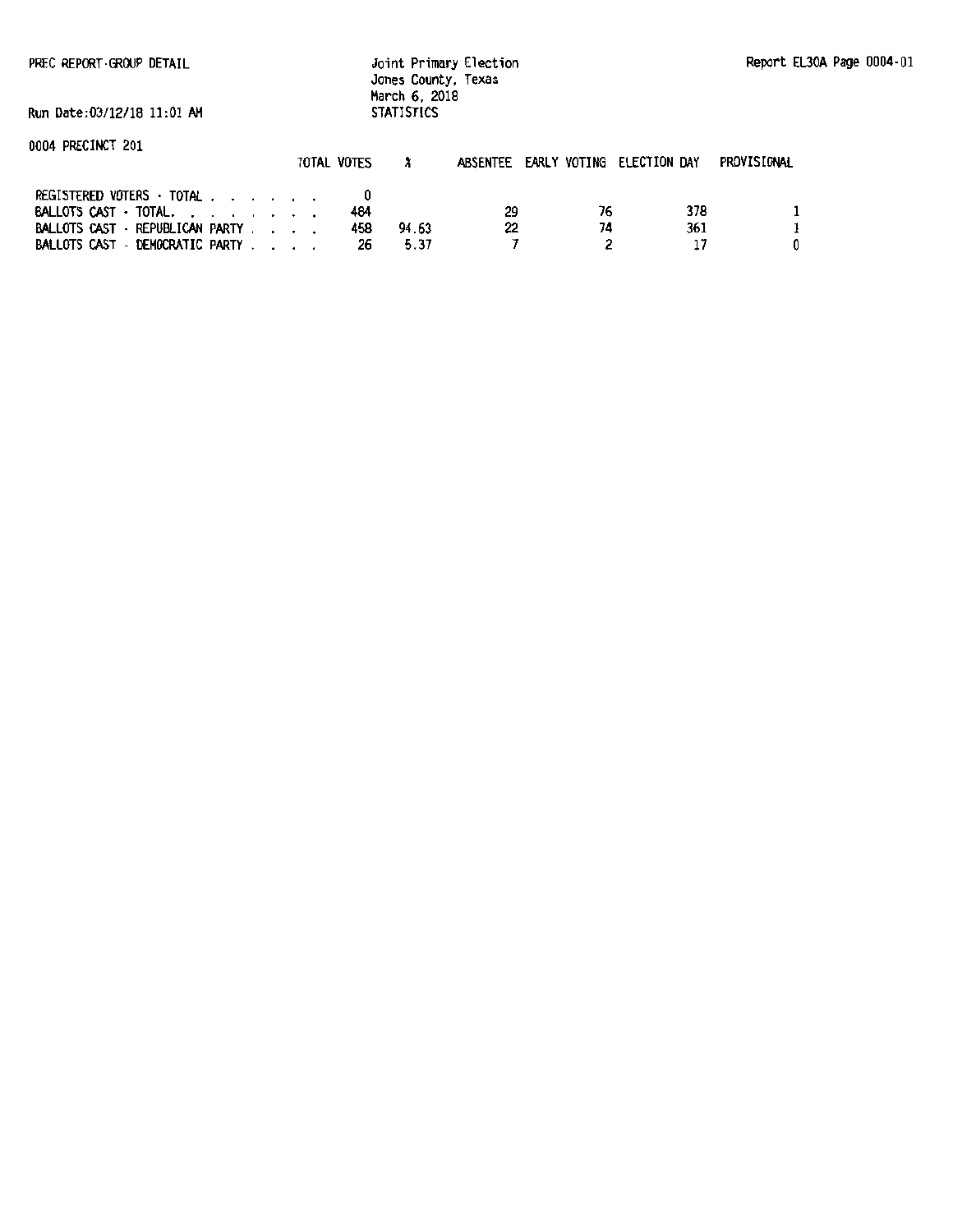#### PREC REPORT-GROUP DETAIL CHARGE CONSULTER STREET JOINT Primary Election Report EL30A Page 0004-02 Jones County, Texas March 6, 2018

| Run Date:03/12/18 11:01 AM                                 |                                                                                                                 |                                        |  |        | march o, guio<br>Republican Party |                      |  |             |        |    |  |    |                                    |              |
|------------------------------------------------------------|-----------------------------------------------------------------------------------------------------------------|----------------------------------------|--|--------|-----------------------------------|----------------------|--|-------------|--------|----|--|----|------------------------------------|--------------|
| 0004 PRECINCT 201                                          |                                                                                                                 |                                        |  |        |                                   |                      |  | TOTAL VOTES | X      |    |  |    | ABSENTEE EARLY VOTING ELECTION DAY | PROVISIONAL  |
| US Senator                                                 |                                                                                                                 |                                        |  |        |                                   |                      |  |             |        |    |  |    |                                    |              |
| Vote for 1                                                 |                                                                                                                 |                                        |  |        |                                   |                      |  |             |        |    |  |    |                                    |              |
| Mary Miller.<br>the contract of the contract of the        |                                                                                                                 |                                        |  |        |                                   |                      |  | 41          | 9.93   | 0  |  | 4  | 37                                 | 0            |
| Stefano de Stefano                                         |                                                                                                                 |                                        |  |        |                                   |                      |  | 11          | 2.66   | 0  |  | 0  | 11                                 | 0            |
| Ted Cruz.<br>$\sim$<br>$\sim$                              | the contract of the contract of the contract of the contract of the contract of the contract of the contract of |                                        |  |        |                                   |                      |  | 338         | 81.84  | 21 |  | 52 | 264                                | $\mathbf{1}$ |
| Bruce Jacobson, Jr.                                        |                                                                                                                 |                                        |  |        |                                   |                      |  | 18          | 4.36   | 0  |  | 5  | 13                                 | O            |
| Geraldine Sam                                              |                                                                                                                 |                                        |  |        |                                   | $\ddot{\phantom{0}}$ |  | 5           | 1.21   | 0  |  | 2  | 3                                  | 0            |
| US Representative, District 19                             |                                                                                                                 |                                        |  |        |                                   |                      |  |             |        |    |  |    |                                    |              |
| Vote for 1                                                 |                                                                                                                 |                                        |  |        |                                   |                      |  |             |        |    |  |    |                                    |              |
| Jodey Arrington                                            |                                                                                                                 |                                        |  |        |                                   |                      |  | 380         | 100.00 | 20 |  | 56 | 303                                | $\mathbf{1}$ |
| Governor                                                   |                                                                                                                 |                                        |  |        |                                   |                      |  |             |        |    |  |    |                                    |              |
| Vote for 1                                                 |                                                                                                                 |                                        |  |        |                                   |                      |  |             |        |    |  |    |                                    |              |
| Barbara Krueger                                            | .                                                                                                               |                                        |  |        |                                   |                      |  | 50          | 12.44  | 0  |  | 11 | 39                                 | 0            |
| SECEDE Kilgore.                                            |                                                                                                                 |                                        |  |        |                                   |                      |  | 10          | 2.49   | 2  |  | 2  | 6                                  | 0            |
| Greg Abbott.<br>$\cdot$                                    |                                                                                                                 |                                        |  |        |                                   |                      |  | 342         | 85.07  | 20 |  | 45 | 276                                | 1            |
| Lieutenant Governor                                        |                                                                                                                 |                                        |  |        |                                   |                      |  |             |        |    |  |    |                                    |              |
| Vote for 1                                                 |                                                                                                                 |                                        |  |        |                                   |                      |  |             |        |    |  |    |                                    |              |
| Scott Milder<br>.                                          |                                                                                                                 |                                        |  |        |                                   |                      |  | 253         | 59.25  | 1  |  | 49 | 203                                | 0            |
| Dan Patrick.<br>$\ddot{\phantom{1}}$                       |                                                                                                                 |                                        |  |        |                                   |                      |  | 174         | 40.75  | 20 |  | 20 | 133                                | $\mathbf 1$  |
| Attorney General                                           |                                                                                                                 |                                        |  |        |                                   |                      |  |             |        |    |  |    |                                    |              |
| Vote for 1                                                 |                                                                                                                 |                                        |  |        |                                   |                      |  |             |        |    |  |    |                                    |              |
| Ken Paxton.                                                | $\cdot$                                                                                                         |                                        |  |        |                                   |                      |  | 360         | 100.00 | 20 |  | 53 | 286                                | $\mathbf 1$  |
| Comptroller of Public Accounts                             |                                                                                                                 |                                        |  |        |                                   |                      |  |             |        |    |  |    |                                    |              |
| Vote for 1                                                 |                                                                                                                 |                                        |  |        |                                   |                      |  |             |        |    |  |    |                                    |              |
| Glenn Hegar.                                               |                                                                                                                 |                                        |  |        |                                   |                      |  | 353         | 100.00 | 19 |  | 52 | 281                                | 1            |
| Commissioner of the General Land Office                    |                                                                                                                 |                                        |  |        |                                   |                      |  |             |        |    |  |    |                                    |              |
| Vote for 1                                                 |                                                                                                                 |                                        |  |        |                                   |                      |  |             |        |    |  |    |                                    |              |
| Jerry Patterson                                            |                                                                                                                 |                                        |  |        |                                   |                      |  | 109         | 26.98  | 3  |  | 15 | 90                                 | 1            |
| Davey Edwards.                                             | $\overline{\phantom{a}}$                                                                                        | $\mathbf{r} = \mathbf{r} + \mathbf{r}$ |  |        |                                   |                      |  | 33          | 8.17   | 0  |  | 8  | 25                                 | $\pmb{0}$    |
| George P. Bush.<br>$\cdot$                                 | $\ddot{\phantom{a}}$                                                                                            |                                        |  |        |                                   |                      |  | 240         | 59.41  | 16 |  | 32 | 192                                | 0            |
| Rick Range.                                                |                                                                                                                 |                                        |  |        |                                   |                      |  | 22          | 5.45   | 0  |  | 6  | 16                                 | 0            |
| Commissioner of Agriculture                                |                                                                                                                 |                                        |  |        |                                   |                      |  |             |        |    |  |    |                                    |              |
| Vote for 1                                                 |                                                                                                                 |                                        |  |        |                                   |                      |  |             |        |    |  |    |                                    |              |
| Trey Blocker                                               |                                                                                                                 |                                        |  |        |                                   |                      |  | 69          | 17.74  | 4  |  | 8  | 57                                 | 0            |
| Jim Hogan<br>$\ddot{\phantom{0}}$<br>$\epsilon$<br>$\cdot$ | the contract of the contract of the                                                                             |                                        |  |        |                                   |                      |  | 83          | 21.34  | 4  |  | 11 | 68                                 | 0            |
| Sid Miller.<br>and a state of the state of the             |                                                                                                                 |                                        |  | $\sim$ |                                   |                      |  | 237         | 60.93  | 11 |  | 39 | 187                                | 0            |
| Railroad Commissioner                                      |                                                                                                                 |                                        |  |        |                                   |                      |  |             |        |    |  |    |                                    |              |
| Vote for 1                                                 |                                                                                                                 |                                        |  |        |                                   |                      |  |             |        |    |  |    |                                    |              |
| Weston Martinez                                            |                                                                                                                 |                                        |  |        |                                   |                      |  | 127         | 34.32  | 5  |  | 17 | 104                                | $\mathbf{1}$ |

Christi Craddick . . . . . . . . 243 65.68 15 33 195 0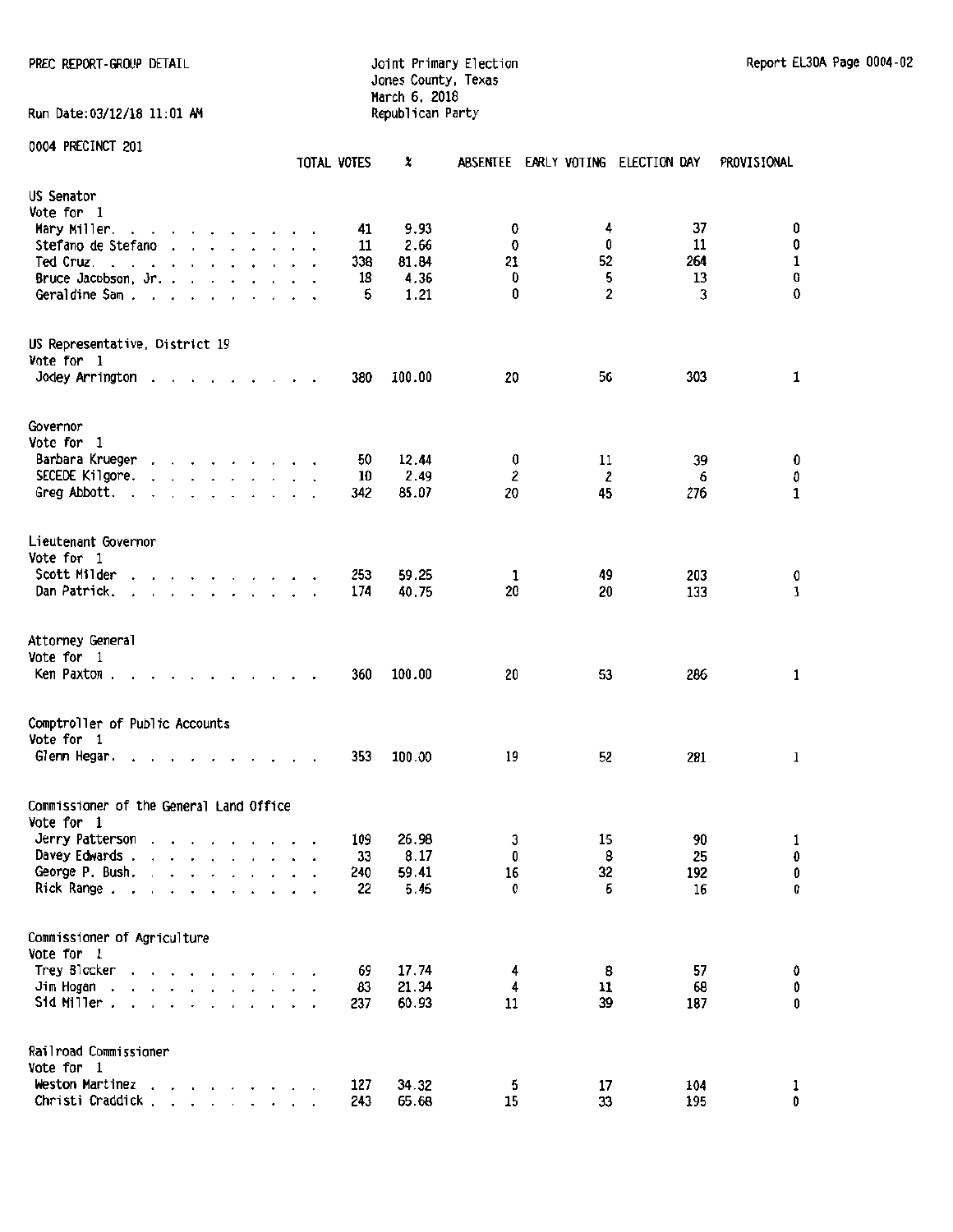| PREC REPORT GROUP DETAIL                                                                                   |             | Jones County, Texas<br>March 6, 2018 | Joint Primary Election |                                    |                 | Report EL30A Page 0004-03 |  |
|------------------------------------------------------------------------------------------------------------|-------------|--------------------------------------|------------------------|------------------------------------|-----------------|---------------------------|--|
| Run Date:03/12/18 11:01 AM                                                                                 |             | Republican Party                     |                        |                                    |                 |                           |  |
| 0004 PRECINCT 201                                                                                          | TOTAL VOTES | x                                    |                        | ABSENTEE EARLY VOTING ELECTION DAY |                 | PROVISIONAL               |  |
| Justice, Supreme Court, Place 2<br>Vote for 1<br>Jimmy Blacklock                                           | 323         | 100.00                               | 18                     | 44                                 | 260             | 1                         |  |
| Justice, Supreme Court, Place 4<br>Vote for 1<br>John Devine. $\ldots$ $\ldots$ $\ldots$ $\ldots$          | 319         | 100.00                               | 18                     | 44                                 | 256             | 1                         |  |
| Justice, Supreme Court, Place 6<br>Vote for 1<br>$Jeff$ Brown $\ldots$ $\ldots$ $\ldots$ $\ldots$ $\ldots$ | 323         | 100.00                               | 18                     | 46                                 | 258             | 1                         |  |
| Presiding Judge, Ct of Criminal Appeals<br>Vote for 1<br>David Bridges<br>Sharon Keller                    | 206<br>132  | 60.95<br>39.05                       | 11<br>6                | 28<br>20                           | 166<br>106      | 1<br>0                    |  |
| Judge. Ct of Crim Appeals. Pl 7<br>Vote for 1<br>Barbara Parker Hervey                                     | 312         | 100.00                               | 18                     | 41                                 | 252             | 1                         |  |
| Judge, Ct of Crim Appeals, Pl 8<br>Vote for 1<br>Dib Waldrip.<br>Michelle Slaughter<br>Jay Brandon.        | 138<br>120  | 20.37<br>66<br>42.59<br>37.04        | 1<br>5<br>11           | 11<br>19<br>16                     | 54<br>114<br>93 | 0<br>0<br>0               |  |
| State Representative, District 71<br>Vote for 1<br>Stan Lambert                                            | 364         | 100.00                               | 20                     | 56                                 | 287             | 1                         |  |
| Chief Justice, 11th Ct of Appeals Dist<br>Vote for 1<br>John Bailey.                                       | 313         | 100.00                               | 17                     | 40                                 | 256             | 0                         |  |
| County Judge<br>Vote for 1<br>Dale Spurgin<br>the contract of the contract of the                          | 353         | 100.00                               | 20                     | 53                                 | 279             | 1                         |  |
| District Clerk<br>Vote for 1<br>Lacey Hansen<br>the contract of the contract of the<br>Laura Davis.        | 238<br>171  | 58.19<br>41.81                       | 13<br>8                | 42<br>23                           | 183<br>139      | Đ<br>1                    |  |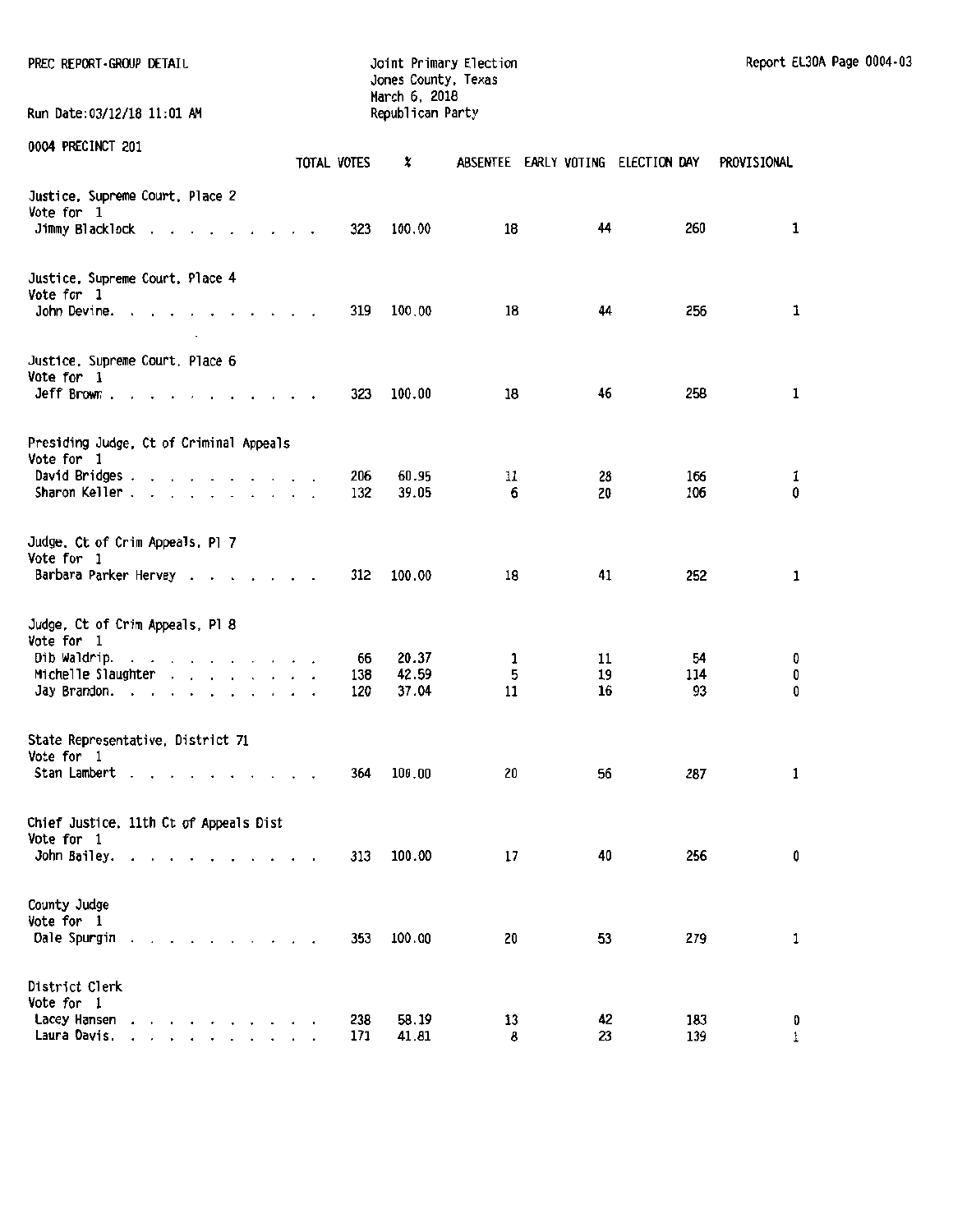| PREC REPORT-GROUP DETAIL | Joint Primary Election | Report EL30A Page 0004-04 |
|--------------------------|------------------------|---------------------------|
|--------------------------|------------------------|---------------------------|

# Jones County, Texas March 6. 2018

Run Date:03/12/18 11:01 AM Republican Party

|  | 0004 PRECINCT 201 |  |
|--|-------------------|--|
|--|-------------------|--|

| UVUT IIILVIIIVI LVI                                   |                                                                                                                                                                                                                               |      |  |                                                                                                                                                                                                                                                                                                                                                                                                                                                                                                                                                                                                       |  | TOTAL VOTES      | X                       | <b>ABSENTEE</b>         |                | EARLY VOTING ELECTION DAY | PROVISIONAL       |
|-------------------------------------------------------|-------------------------------------------------------------------------------------------------------------------------------------------------------------------------------------------------------------------------------|------|--|-------------------------------------------------------------------------------------------------------------------------------------------------------------------------------------------------------------------------------------------------------------------------------------------------------------------------------------------------------------------------------------------------------------------------------------------------------------------------------------------------------------------------------------------------------------------------------------------------------|--|------------------|-------------------------|-------------------------|----------------|---------------------------|-------------------|
| County Clerk<br>Vote for 1<br>LeeAnn Jennings         | $\mathbf{r}$                                                                                                                                                                                                                  |      |  |                                                                                                                                                                                                                                                                                                                                                                                                                                                                                                                                                                                                       |  | 348              | 100.00                  | 20                      | 51             | 276                       | 1                 |
| County Tax Assessor-Collector<br>Vote for 1           |                                                                                                                                                                                                                               |      |  |                                                                                                                                                                                                                                                                                                                                                                                                                                                                                                                                                                                                       |  |                  |                         |                         |                |                           |                   |
| Jamie R Jordan.<br>Whitney Ortega.<br>Gloria J Little | $\sim$                                                                                                                                                                                                                        | - 11 |  | the contract of the contract of the contract of the contract of the contract of the contract of the contract of<br>$\mathbf{r}$ and $\mathbf{r}$ are the set of the set of the set of the set of the set of the set of the set of the set of the set of the set of the set of the set of the set of the set of the set of the set of the set of the set<br><b><i>Contract Contract Contract Contract Contract Contract Contract Contract Contract Contract Contract Contract Contract Contract Contract Contract Contract Contract Contract Contract Contract Contract Contract Contract Cont</i></b> |  | 182<br>64<br>165 | 44.28<br>15.57<br>40.15 | 16<br>$\mathbf{c}$<br>4 | 23<br>13<br>30 | 143<br>49<br>131          | 0<br>0<br>0       |
| County Treasurer<br>Vote for 1                        |                                                                                                                                                                                                                               |      |  |                                                                                                                                                                                                                                                                                                                                                                                                                                                                                                                                                                                                       |  |                  |                         |                         |                |                           |                   |
| Shere Miller<br>Amber Thompson.                       |                                                                                                                                                                                                                               |      |  | and the contract of the second service                                                                                                                                                                                                                                                                                                                                                                                                                                                                                                                                                                |  | 127<br>257       | 33.07<br>66.93          | 8<br>12                 | 17<br>37       | 102<br>207                | 0<br>$\mathbf{1}$ |
| County Commissioner, Precinct 2 COMM 2<br>Vote for 1  |                                                                                                                                                                                                                               |      |  |                                                                                                                                                                                                                                                                                                                                                                                                                                                                                                                                                                                                       |  |                  |                         |                         |                |                           |                   |
| Lonnie Vivian.<br>Steve Lefevre.                      | and the contract of the second service of the service of the service of the service of the service of the service of the service of the service of the service of the service of the service of the service of the service of |      |  | the contract of the contract of the                                                                                                                                                                                                                                                                                                                                                                                                                                                                                                                                                                   |  | 196<br>253       | 43.65<br>56.35          | -7<br>13                | 35<br>37       | 154<br>202                | 0<br>$\mathbf{1}$ |
| Justice of the Peace<br>Vote for 1                    |                                                                                                                                                                                                                               |      |  |                                                                                                                                                                                                                                                                                                                                                                                                                                                                                                                                                                                                       |  |                  |                         |                         |                |                           |                   |
| Cheryl Guernsey .                                     |                                                                                                                                                                                                                               |      |  | and the second control of the second                                                                                                                                                                                                                                                                                                                                                                                                                                                                                                                                                                  |  | 352              | 100.00                  | 15                      | 53             | 283                       | 1                 |
| Constable<br>Vote for 1<br>Danny Jimenez.             | the contract of the contract of the contract of the contract of the contract of the contract of the contract of                                                                                                               |      |  |                                                                                                                                                                                                                                                                                                                                                                                                                                                                                                                                                                                                       |  | 353              | 100.00                  | 19                      | 53             | 280                       | 1                 |
| County Chairman<br>Vote for 1<br>W. B. Harrison III   |                                                                                                                                                                                                                               |      |  | and the state of the state of the                                                                                                                                                                                                                                                                                                                                                                                                                                                                                                                                                                     |  | 364              | 100.00                  | 20                      | 53             | 290                       | 1                 |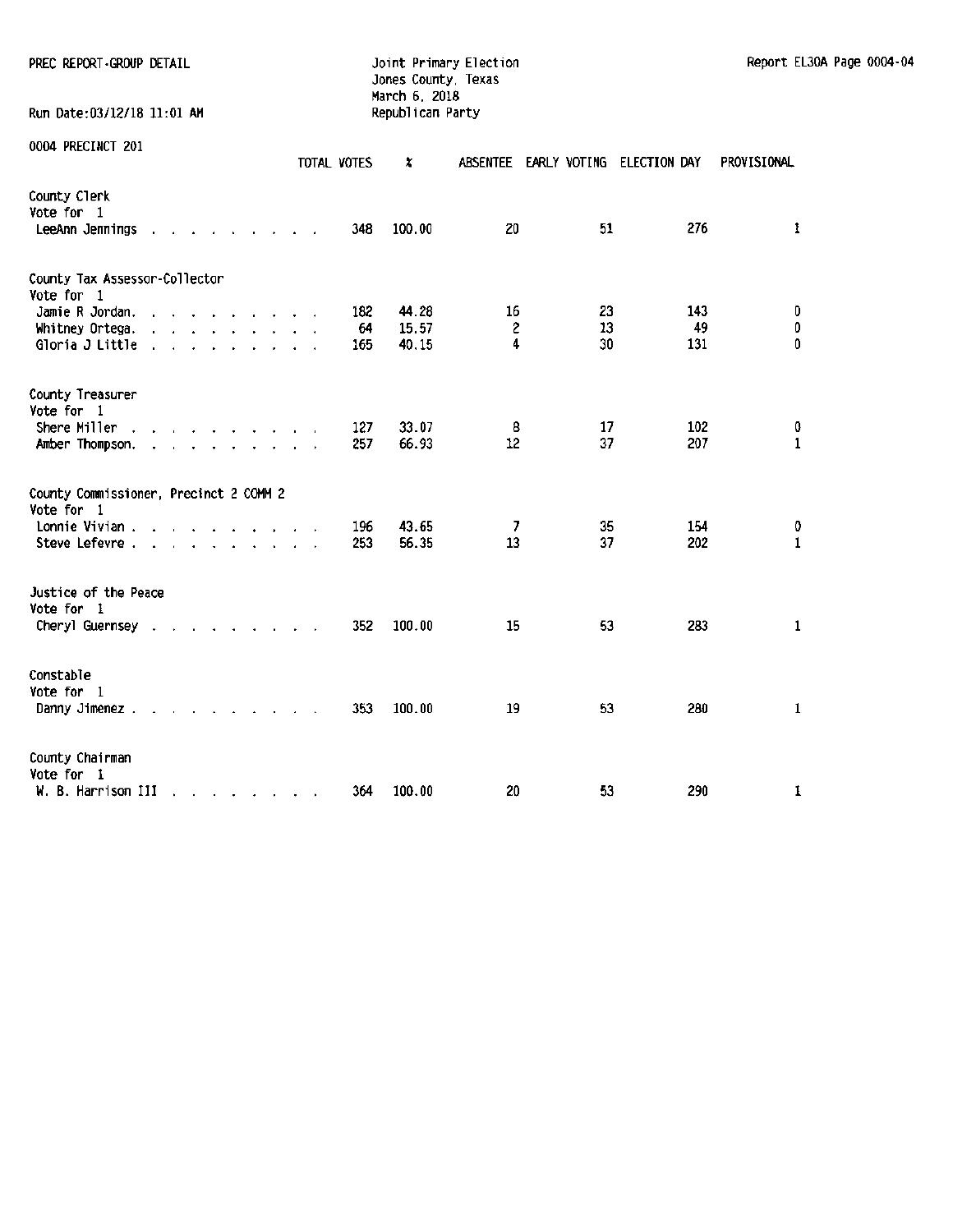## PREC REPORT -Gl.OOP DETAIL Joint Primary Election Report EL30A Page 0004-05 Jones County, Texas March 6, 2018<br>Democratic Party

Run Date:03/12/18 11:01 AM

| AAA LUCCIMAI CAT                                                                                                                                                                                                                                                         | TOTAL VOTES | X                                       |              | ABSENTEE EARLY VOTING ELECTION DAY | PROVISIONAL |             |
|--------------------------------------------------------------------------------------------------------------------------------------------------------------------------------------------------------------------------------------------------------------------------|-------------|-----------------------------------------|--------------|------------------------------------|-------------|-------------|
| US Senator<br>Vote for 1<br>Beto O'Rourke.<br><u>in the second contract of the second second</u><br>Edward Kimbrough .<br>and the contract of the contract of the<br>Sema Hernandez.<br>the contract of the contract of the<br>$\ddot{\phantom{1}}$                      |             | 50.00<br>11<br>31.82<br>7<br>18.18<br>4 | 2<br>3<br>1  | 2<br>0<br>0                        | 7<br>4<br>3 | 0<br>0<br>0 |
| US Representative, District 19<br>Vote for 1                                                                                                                                                                                                                             |             |                                         |              |                                    |             |             |
| Miguel Levario. .<br>the contract of the contract of the contract of the contract of the contract of the contract of the contract of the contract of the contract of the contract of the contract of the contract of the contract of the contract o                      |             | 100.00<br>17                            | 5            | 1                                  | 11          | 0           |
| Governor<br>Vote for 1                                                                                                                                                                                                                                                   |             |                                         |              |                                    |             |             |
| Grady Yarbrough<br>$\mathbf{r}$ , and $\mathbf{r}$ , and $\mathbf{r}$ , and $\mathbf{r}$                                                                                                                                                                                 |             | 13.04<br>3                              | 3            | 0                                  | 0           | 0           |
| Tom Wakely.                                                                                                                                                                                                                                                              |             | 4.35<br>1                               | 0            | 0                                  | ı           | 0           |
| Joe Mumbach.                                                                                                                                                                                                                                                             |             | 4.35<br>1                               | 0            | 0                                  | 1           | Û           |
| James Jolly Clark.<br>$\mathbf{r}$ . The set of the set of the set of the set of the set of the set of the set of the set of the set of the set of the set of the set of the set of the set of the set of the set of the set of the set of the set of t<br>Jeffrey Payne |             | 4.35<br>1<br>8.70                       | Û<br>1       | 0<br>0                             | 1<br>1      | 0<br>0      |
| Adrian Ocegueda                                                                                                                                                                                                                                                          |             | 2<br>8.70<br>2                          | 0            | 0                                  | 2           | 0           |
| Cedric Davis, Sr.                                                                                                                                                                                                                                                        |             | 4.35<br>1                               | 0            | 0                                  | 1           | 0           |
| Lupe Valdez. $\ldots$ $\ldots$ $\ldots$                                                                                                                                                                                                                                  |             | 21.74<br>5                              | 0            | 1                                  | 4           | 0           |
| Andrew White                                                                                                                                                                                                                                                             |             | 30.43<br>7                              | 2            | $\mathbf{1}$                       | 4           | 0           |
| Lieutenant Governor<br>Vote for 1<br>Mike Collier<br>$\mathbf{r}$ , $\mathbf{r}$ , $\mathbf{r}$ , $\mathbf{r}$ , $\mathbf{r}$ , $\mathbf{r}$<br>Michael Cooper.<br>.                                                                                                     |             | 13<br>65.00<br>35.00<br>7               | 3<br>2       | 2<br>0                             | 8<br>5      | 0<br>0      |
| Attorney General<br>Vote for 1<br>Justin Nelson $\ldots$ $\ldots$ $\ldots$ $\ldots$                                                                                                                                                                                      |             | 100.00<br>16                            | 4            | 1                                  | 11          | 0           |
| Comptroller of Public Accounts<br>Vote for 1                                                                                                                                                                                                                             |             |                                         |              |                                    |             |             |
| Joi Chevalier.<br>and the contract of the state of<br>Tim Mahoney.<br>the contract of the contract of the con-                                                                                                                                                           |             | 45.00<br>9<br>55.00<br>11               | 3<br>3       | 1<br>0                             | 5<br>8      | 0<br>0      |
|                                                                                                                                                                                                                                                                          |             |                                         |              |                                    |             |             |
| Commissioner of the General Land Office<br>Vote for 1                                                                                                                                                                                                                    |             |                                         |              |                                    |             |             |
| Tex Morgan.                                                                                                                                                                                                                                                              |             | 42.86<br>9                              | 5            | 0                                  | 4           | O.          |
| Miguel Suazo<br>$\mathbf{r}$ , $\mathbf{r}$ , $\mathbf{r}$                                                                                                                                                                                                               |             | 57.14<br>12                             | $\mathbf{1}$ | 2                                  | g           | 0           |
| Commissioner of Agriculture<br>Vote for 1                                                                                                                                                                                                                                |             |                                         |              |                                    |             |             |
| Kim Olson                                                                                                                                                                                                                                                                |             | 100.00<br>20                            | 5            | 2                                  | 13          | 0           |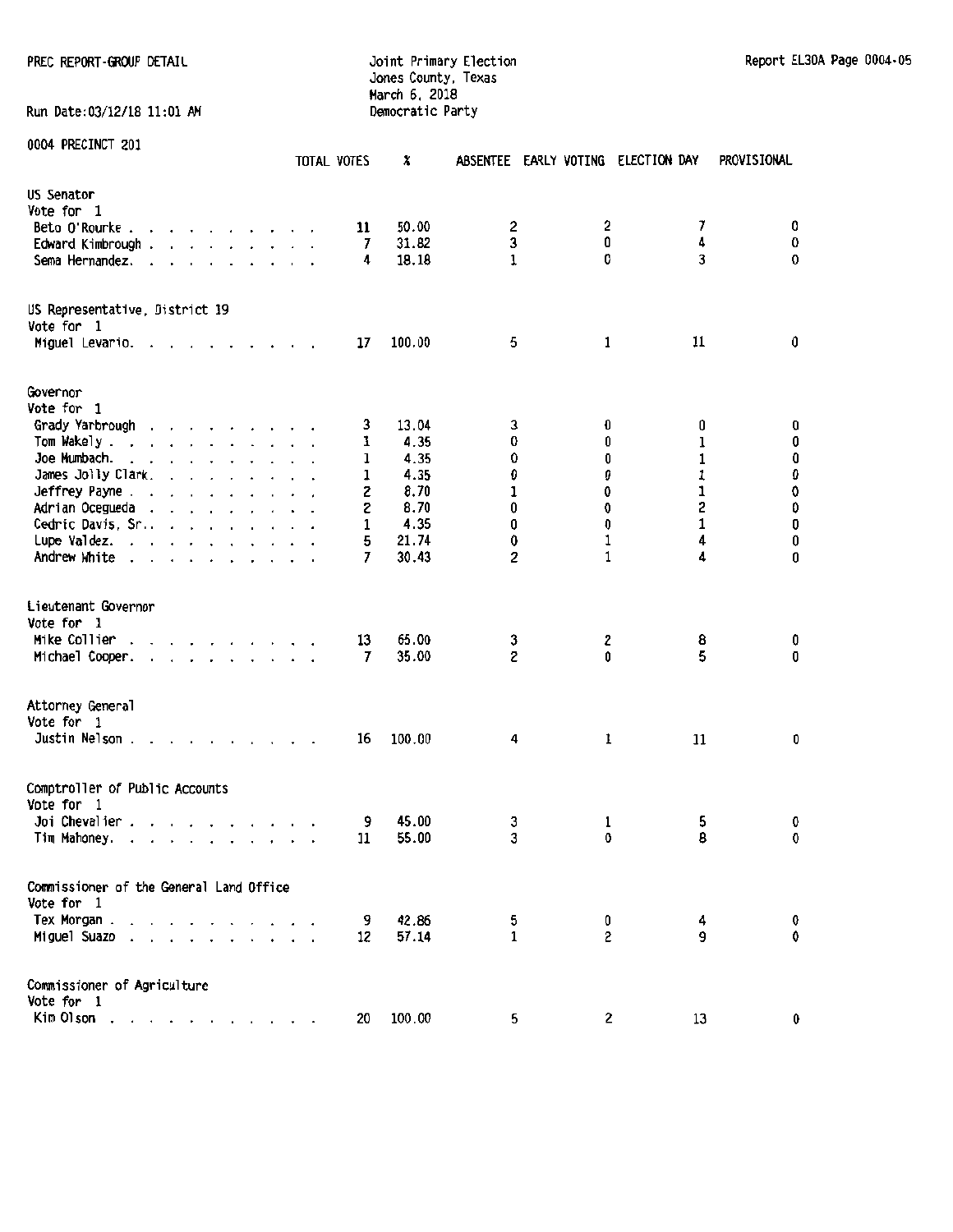| PREC REPORT-GROUP DETAIL                              |             | Joint Primary Election<br>Jones County, Texas<br>March 6, 2018 |                   |              | Report EL30A Page 0004-06          |             |  |
|-------------------------------------------------------|-------------|----------------------------------------------------------------|-------------------|--------------|------------------------------------|-------------|--|
| Run Date:03/12/18 11:01 AM                            |             | Democratic Party                                               |                   |              |                                    |             |  |
| 0004 PRECINCT 201                                     | TOTAL VOTES | x                                                              |                   |              | ABSENTEE EARLY VOTING ELECTION DAY | PROVISIONAL |  |
| Railroad Commissioner<br>Vote for 1                   |             |                                                                |                   |              |                                    |             |  |
| Roman McAllen<br>Chris Spellmon.                      | 10<br>10    | 50.00<br>50.00                                                 | $\mathbf{1}$<br>4 | 0<br>2       | 9<br>4                             | 0<br>0      |  |
| Justice, Supreme Court, Place 2<br>Vote for 1         |             |                                                                |                   |              |                                    |             |  |
| Steven Kirkland                                       | 19          | 100.00                                                         | 5                 | 1            | 13                                 | 0           |  |
| Justice, Supreme Court, Place 4<br>Vote for 1         |             |                                                                |                   |              |                                    |             |  |
| R.K. Sandill                                          | 19          | 100.00                                                         | 5                 | 2            | 12                                 | 0           |  |
| Justice, Supreme Court, Place 6<br>Vote for 1         |             |                                                                |                   |              |                                    |             |  |
| Kathy Cheng.                                          | 20          | 100.00                                                         | 6                 | 1            | 13                                 | 0           |  |
| Presiding Judge, Ct of Criminal Appeals<br>Vote for 1 |             |                                                                |                   |              |                                    |             |  |
| Maria T. (Terri) Jackson                              | 18          | 100.00                                                         | 5                 | 1            | 12                                 | 0           |  |
| Judge, Ct of Crim Appeals, Pl 7<br>Vote for 1         |             |                                                                |                   |              |                                    |             |  |
| Ramona Franklin                                       | 19          | 100.00                                                         | 5                 | $\mathbf{1}$ | 13                                 | 0           |  |
| State Representative, District 71<br>Vote for 1       |             |                                                                |                   |              |                                    |             |  |
| Sam Hatton                                            | 20          | 100.00                                                         | 5                 | 2            | 13                                 | 0           |  |
| District Judge, 259th Judicial District<br>Vote for 1 |             |                                                                |                   |              |                                    |             |  |
| Brooks H. Hagler                                      | 20          | 100.00                                                         | 5                 | 1            | 14                                 | 0           |  |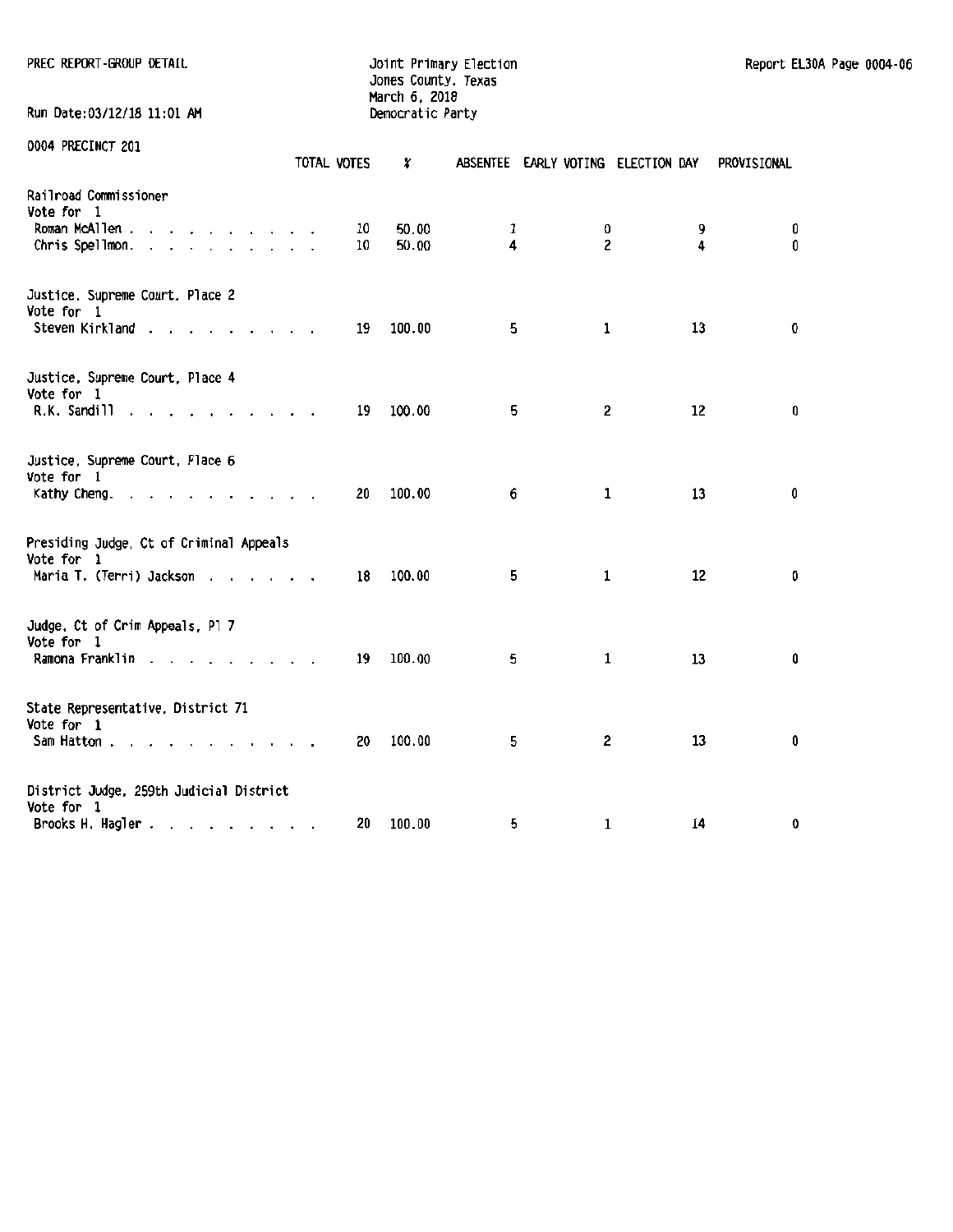## Jones County, Texas March 6. 2018 Run Date:03/12/18 11:01 AM Republican Party

|                   | 0004 PRECINCT 201                                                             |                                                                                                                                                                                                                                |        |                          |                                                                                                                                                   |  |  |                          | TOTAL VOTES | X              |         | ABSENTEE EARLY VOTING ELECTION DAY |            | PROVISIONAL                               |
|-------------------|-------------------------------------------------------------------------------|--------------------------------------------------------------------------------------------------------------------------------------------------------------------------------------------------------------------------------|--------|--------------------------|---------------------------------------------------------------------------------------------------------------------------------------------------|--|--|--------------------------|-------------|----------------|---------|------------------------------------|------------|-------------------------------------------|
|                   | Proposition 1 REP<br>Vote for 1                                               |                                                                                                                                                                                                                                |        |                          |                                                                                                                                                   |  |  |                          |             |                |         |                                    |            |                                           |
| YES<br>NO.        | $\cdot \cdot \cdot$ $\cdot$                                                   | and a strain and a strain and a strain and                                                                                                                                                                                     |        |                          | the contract of the contract of the contract of                                                                                                   |  |  |                          | 241<br>156  | 60.71<br>39.29 | 12<br>8 | 32<br>30                           | 196<br>118 | 1<br>0                                    |
|                   | Proposition 2 REP<br>Vote for 1                                               |                                                                                                                                                                                                                                |        |                          |                                                                                                                                                   |  |  |                          |             |                |         |                                    |            |                                           |
| YES<br>NO.        | and a state of<br>$\lambda$                                                   |                                                                                                                                                                                                                                |        | $\sim$                   | the contract of the contract of<br>$\mathbf{r}$ . The set of the set of $\mathbf{r}$                                                              |  |  | $\overline{\phantom{a}}$ | 363<br>55   | 86.84<br>13.16 | 17<br>3 | 55<br>12                           | 290<br>40  | $\mathbf{1}$<br>0                         |
|                   | Proposition 3 REP<br>Vote for 1                                               |                                                                                                                                                                                                                                |        |                          |                                                                                                                                                   |  |  |                          |             |                |         |                                    |            |                                           |
| <b>YES</b><br>NO. | $\mathbf{a}$ and $\mathbf{a}$ and $\mathbf{a}$<br>$\mathcal{L}^{\mathcal{L}}$ |                                                                                                                                                                                                                                | $\sim$ | $\overline{\phantom{a}}$ | $\mathbf{r}$ , $\mathbf{r}$ , $\mathbf{r}$ , $\mathbf{r}$ , $\mathbf{r}$<br>$\mathbf{r}$ , and $\mathbf{r}$ , and $\mathbf{r}$ , and $\mathbf{r}$ |  |  |                          | 311<br>99   | 75.85<br>24.15 | 21<br>0 | 43<br>23                           | 246<br>76  | $\frac{1}{0}$                             |
|                   | Proposition 4 REP<br>Vote for 1                                               |                                                                                                                                                                                                                                |        |                          |                                                                                                                                                   |  |  |                          |             |                |         |                                    |            |                                           |
| YES<br>NO.        | $\ddot{\phantom{0}}$                                                          | and a state of the<br>and a state of the contract of the                                                                                                                                                                       |        | $\sim$                   | and the second control of the second                                                                                                              |  |  |                          | 351<br>64   | 84.58<br>15.42 | 21<br>0 | 51<br>15                           | 278<br>49  | $\begin{smallmatrix}1\0\end{smallmatrix}$ |
|                   | Proposition 5 REP<br>Vote for 1                                               |                                                                                                                                                                                                                                |        |                          |                                                                                                                                                   |  |  |                          |             |                |         |                                    |            |                                           |
| YES<br>NO.        | $\cdot$<br>$\overline{a}$                                                     | and the contract of the contract of the contract of the contract of the contract of the contract of the contract of the contract of the contract of the contract of the contract of the contract of the contract of the contra |        |                          |                                                                                                                                                   |  |  | $\overline{\phantom{a}}$ | 243<br>185  | 56,78<br>43.22 | 15<br>6 | 25<br>45                           | 202<br>134 | $\mathbf{1}$<br>0                         |
|                   | Proposition 6 REP<br>Vote for 1                                               |                                                                                                                                                                                                                                |        |                          |                                                                                                                                                   |  |  |                          |             |                |         |                                    |            |                                           |
| YES<br>NO.        | $\blacksquare$                                                                | $\mathbf{v}$ and $\mathbf{v}$ and $\mathbf{v}$<br>the contract of the contract of the contract of                                                                                                                              |        | $\overline{a}$           | and the contract of the contract of                                                                                                               |  |  |                          | 390<br>40   | 90.70<br>9.30  | 20<br>1 | 59<br>8                            | 310<br>31  | $\begin{smallmatrix}1\0\end{smallmatrix}$ |
|                   | Proposition 7 REP<br>Vote for 1                                               |                                                                                                                                                                                                                                |        |                          |                                                                                                                                                   |  |  |                          |             |                |         |                                    |            |                                           |
| <b>YES</b><br>NO. | and a state of the state                                                      |                                                                                                                                                                                                                                |        | $\overline{\phantom{a}}$ | $\mathbf{r}$ , and $\mathbf{r}$ , and $\mathbf{r}$                                                                                                |  |  | $\overline{\phantom{a}}$ | 297<br>118  | 71.57<br>28.43 | 16<br>5 | 43<br>23                           | 237<br>90  | $\mathbf{1}$<br>0                         |
|                   | Proposition 8 REP<br>Vote for 1                                               |                                                                                                                                                                                                                                |        |                          |                                                                                                                                                   |  |  |                          |             |                |         |                                    |            |                                           |
| YES<br>NO.        | $\sim$                                                                        |                                                                                                                                                                                                                                |        |                          |                                                                                                                                                   |  |  |                          | 398<br>29   | 93.21<br>6.79  | 20<br>1 | 61<br>7                            | 316<br>21  | $\begin{smallmatrix}1\0\end{smallmatrix}$ |
|                   | Proposition 9 REP<br>Vote for 1                                               |                                                                                                                                                                                                                                |        |                          |                                                                                                                                                   |  |  |                          |             |                |         |                                    |            |                                           |
| YES<br>NO.        | $\cdot$ $\cdot$                                                               |                                                                                                                                                                                                                                |        |                          |                                                                                                                                                   |  |  |                          | 346<br>68   | 83.57<br>16.43 | 20<br>1 | 48<br>13                           | 277<br>54  | 1<br>O                                    |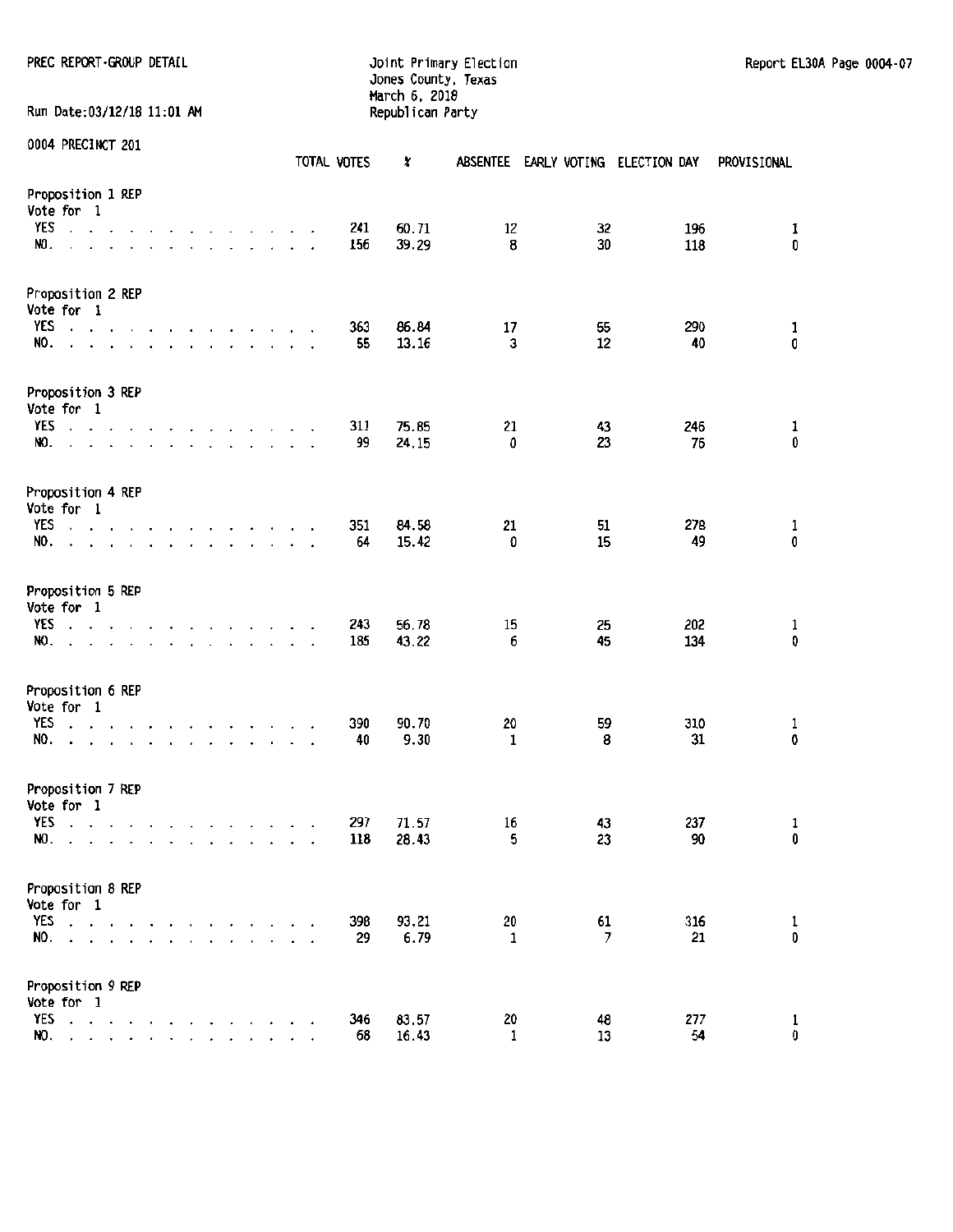| PREC REPORT-GROUP DETAIL<br>Run Date: 03/12/18 11:01 AM                                                    |             | Joint Primary Election<br>Jones County, Texas<br>March 6, 2018<br>Republican Party |                       | Report EL30A Page 0004-08   |        |  |
|------------------------------------------------------------------------------------------------------------|-------------|------------------------------------------------------------------------------------|-----------------------|-----------------------------|--------|--|
| 0004 PRECINCT 201                                                                                          |             |                                                                                    |                       |                             |        |  |
|                                                                                                            | TOTAL VOTES | x                                                                                  | ABSENTEE EARLY VOTING | PROVISIONAL<br>ELECTION DAY |        |  |
| Proposition 10 REP<br>Vote for 1<br>YES<br>the contract of the contract of the contract of<br>NO. <i>.</i> | 375<br>39   | 90.58<br>21<br>Û<br>9.42                                                           | 56<br>8               | 297<br>31                   | 0      |  |
| Proposition 11 REP<br>Vote for 1<br>YES<br>the contract of the contract of the contract of the<br>NO.      | 346<br>79   | 17<br>81.41<br>18.59<br>4                                                          | 43<br>24              | 285<br>51                   | 1<br>0 |  |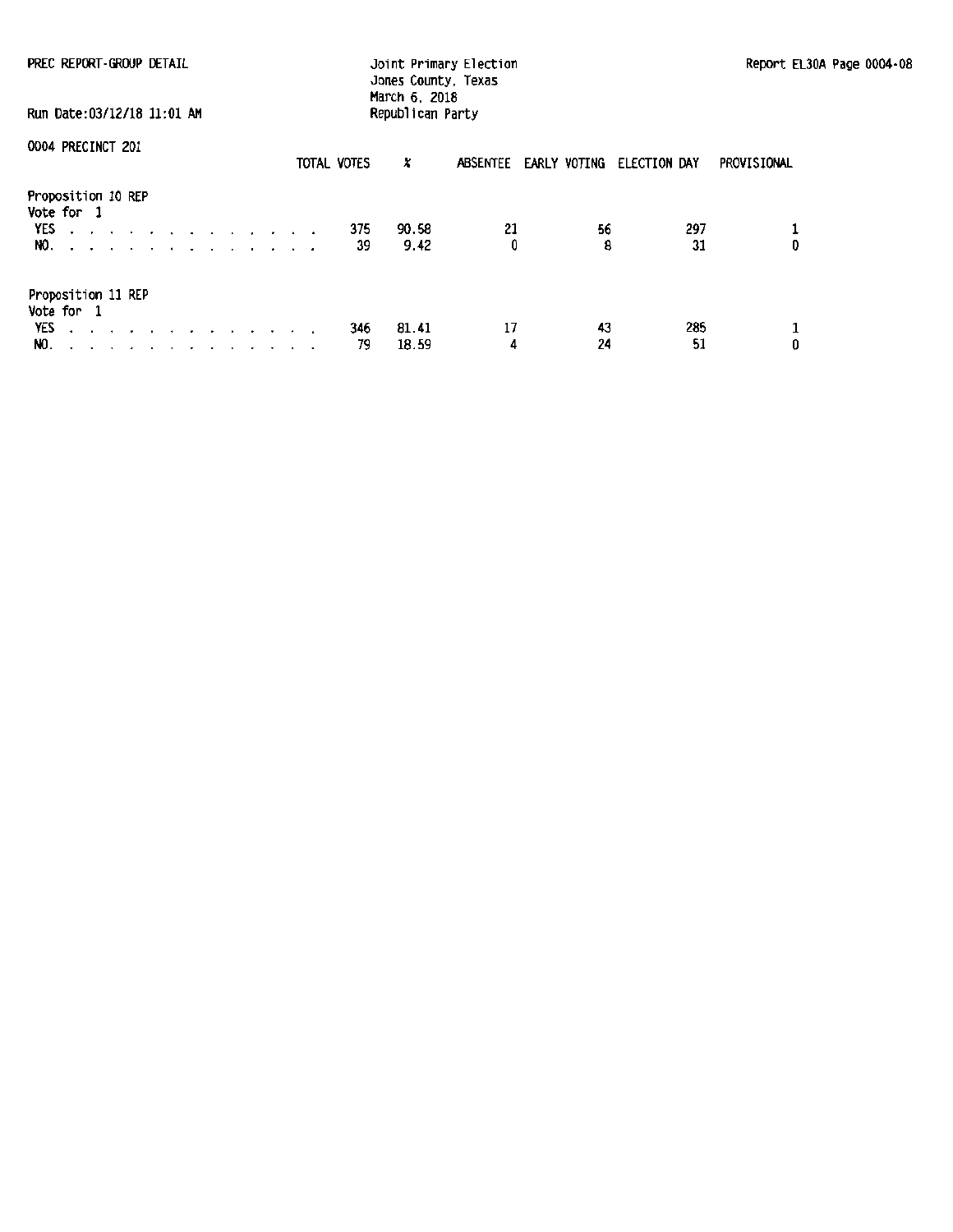PREC REPORT -GROUP DETAIL **CONTRAINING CONTRAINING CONTRAINING CONTRAINING** DOTATION DOTATION PAGE OF DETAIL DETAIL

Jones County, Texas March 6, 2018 Run Date:03/12/18 11:01 AM Democratic Party

|                                                                                                |        |  |                                                                                                                                                                                                                                   |  |  |  |  | TOTAL VOTES |                      | x              | <b>ABSENTEE</b>     |                   | EARLY VOTING ELECTION DAY | PROVISIONAL      |
|------------------------------------------------------------------------------------------------|--------|--|-----------------------------------------------------------------------------------------------------------------------------------------------------------------------------------------------------------------------------------|--|--|--|--|-------------|----------------------|----------------|---------------------|-------------------|---------------------------|------------------|
| Proposition #1 DEM<br>Vote for 1<br>For<br>and the contract of the contract of the contract of |        |  |                                                                                                                                                                                                                                   |  |  |  |  |             | 22                   | 95.65          | 6                   | 2                 | 14                        | $\pmb{0}$        |
| Against.                                                                                       |        |  |                                                                                                                                                                                                                                   |  |  |  |  |             | 1                    | 4.35           | 0                   | 0                 | 1                         | 0                |
| Proposition #2 DEM<br>Vote for 1                                                               |        |  |                                                                                                                                                                                                                                   |  |  |  |  |             |                      |                |                     |                   |                           |                  |
| For<br>and the company of the company of the company of<br>Against.                            |        |  |                                                                                                                                                                                                                                   |  |  |  |  |             | 21<br>$\overline{c}$ | 91.30<br>8.70  | 5<br>0              | 1<br>$\mathbf{1}$ | 15<br>1                   | 0<br>0           |
| Proposition #3 DEM<br>Vote for 1                                                               |        |  |                                                                                                                                                                                                                                   |  |  |  |  |             |                      |                |                     |                   |                           |                  |
| For a strategic contract of the state of<br>Against                                            |        |  |                                                                                                                                                                                                                                   |  |  |  |  |             | 20<br>3              | 86.96<br>13.04 | 6<br>û              | 2<br>0            | 12<br>3                   | 0<br>0           |
| Proposition #4 DEM<br>Vote for 1                                                               |        |  |                                                                                                                                                                                                                                   |  |  |  |  |             |                      |                |                     |                   |                           |                  |
| For<br>and a series of the contract of the contract of<br>Against                              |        |  |                                                                                                                                                                                                                                   |  |  |  |  |             | 22<br>1              | 95.65<br>4.35  | 6<br>0              | 2<br>0            | 14<br>1                   | 0<br>0           |
| Proposition #5 DEM<br>Vote for 1                                                               |        |  |                                                                                                                                                                                                                                   |  |  |  |  |             |                      |                |                     |                   |                           |                  |
| For<br>the contract of the contract of the contract of<br>Against                              |        |  |                                                                                                                                                                                                                                   |  |  |  |  |             | 21<br>2              | 91.30<br>8.70  | 5<br>0              | 2<br>0            | 14<br>$\overline{c}$      | 0<br>$\mathbf 0$ |
| Proposition #6 DEM<br>Vote for 1                                                               |        |  |                                                                                                                                                                                                                                   |  |  |  |  |             |                      |                |                     |                   |                           |                  |
| For<br>والمتابع والمتابع والمتابع والمتابع والمتابع والمتابع<br>Against                        |        |  |                                                                                                                                                                                                                                   |  |  |  |  |             | 23<br>0              | 100.00         | 6<br>0              | 2<br>0            | 15<br>0                   | 0<br>0           |
| Proposition #7 DEM<br>Vote for 1                                                               |        |  |                                                                                                                                                                                                                                   |  |  |  |  |             |                      |                |                     |                   |                           |                  |
| For<br>and a series and a series of the series<br>Against                                      |        |  |                                                                                                                                                                                                                                   |  |  |  |  |             | 23<br>1              | 95.83<br>4.17  | 6<br>1              | 2<br>0            | 15<br>0                   | 0<br>0           |
| Proposition #8 DEM<br>Vote for 1                                                               |        |  |                                                                                                                                                                                                                                   |  |  |  |  |             |                      |                |                     |                   |                           |                  |
| For<br><b>Carl All Anna</b><br>Against.                                                        | $\sim$ |  |                                                                                                                                                                                                                                   |  |  |  |  |             | 16<br>6              | 72.73<br>27.27 | 4<br>$\overline{2}$ | $\mathbf{2}$<br>0 | 10<br>4                   | 0<br>0           |
| Proposition #9 DEM<br>Vote for 1                                                               |        |  |                                                                                                                                                                                                                                   |  |  |  |  |             |                      |                |                     |                   |                           |                  |
| For<br>the contract of the contract of<br>Against.                                             |        |  | $\mathbf{r}$ . The contract of the contract of the contract of the contract of the contract of the contract of the contract of the contract of the contract of the contract of the contract of the contract of the contract of th |  |  |  |  |             | 19<br>3              | 86.36<br>13.64 | 5<br>0              | 1<br>$\mathbf{1}$ | 13<br>2                   | 0<br>0           |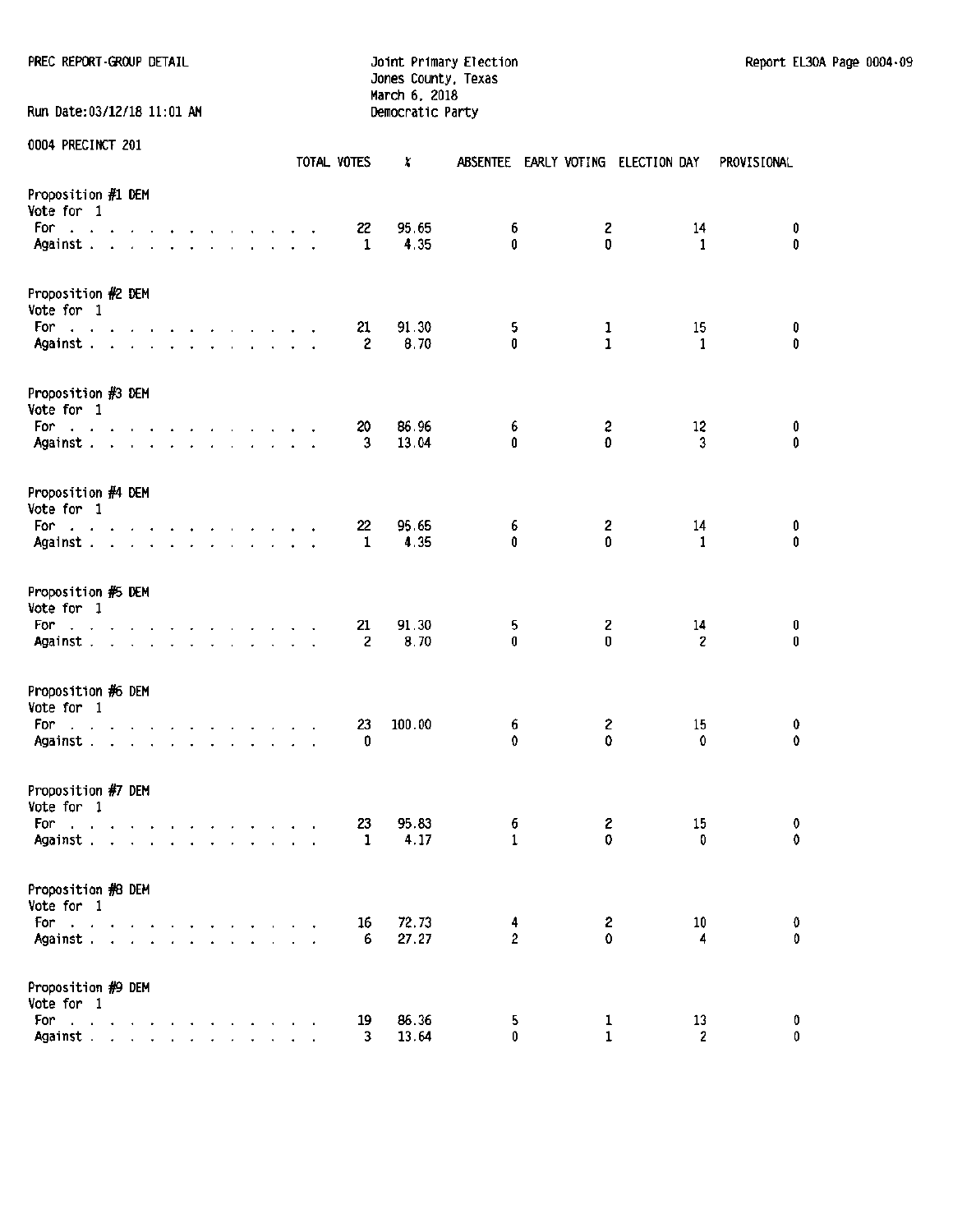| PREC REPORT-GROUP DETAIL                                                                                          | Joint Primary Election<br>Jones County, Texas<br>March 6, 2018 |                  |                                    |                           |             |  |  |  |
|-------------------------------------------------------------------------------------------------------------------|----------------------------------------------------------------|------------------|------------------------------------|---------------------------|-------------|--|--|--|
| Run Date:03/12/18 11:01 AM                                                                                        |                                                                | Democratic Party |                                    |                           |             |  |  |  |
| 0004 PRECINCT 201                                                                                                 | TOTAL VOTES                                                    | x                | ABSENTEE EARLY VOTING ELECTION DAY |                           | PROVISIONAL |  |  |  |
| Proposition #10 DEM<br>Vote for 1<br>For a company of the company of the second service<br>Against                | 22<br>1                                                        | 95.65<br>4.35    | 6<br>0                             | 2<br>14<br>0              | 0<br>û      |  |  |  |
| Proposition #11 DEM<br>Vote for 1<br>For a strategic contract of the state of the<br>Against                      | 21<br>2                                                        | 91.30<br>8.70    | 6<br>0                             | 2<br>13<br>$\overline{c}$ | 0<br>o      |  |  |  |
| Proposition #12 DEM<br>Vote for 1<br>For l<br>the contract of the contract of the contract of the con-<br>Against | 22<br>2                                                        | 91.67<br>8.33    | 6<br>0                             | 2<br>14<br>2<br>0         | 0<br>0      |  |  |  |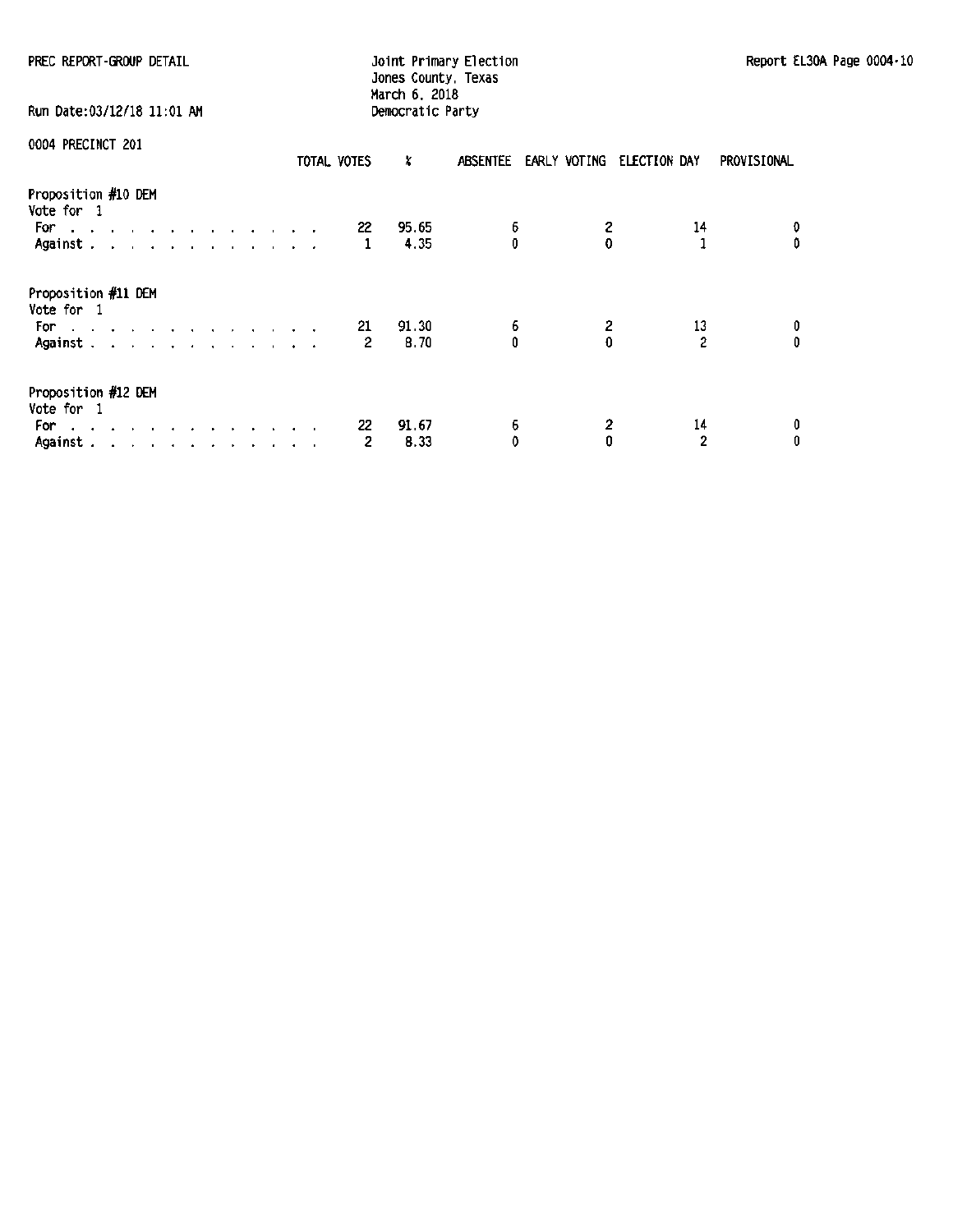PREC REPORT ·GROOP DETAIL

Joint Primary Election Jones County, Texas March 6. 2018 **STATISTICS** 

Run Date:03/12!18 11:01 AM

| 0005 PRECINCT 202 |  |
|-------------------|--|
|                   |  |

|                                                                                                                        | TOTAL VOTES |    |               | ABSENTEE EARLY VOTING ELECTION DAY |          | PROVISIONAL |
|------------------------------------------------------------------------------------------------------------------------|-------------|----|---------------|------------------------------------|----------|-------------|
| REGISTERED VOTERS - TOTAL<br>BALLOTS CAST TOTAL,<br>BALLOTS CAST - REPUBLICAN PARTY<br>BALLOTS CAST - DEMOCRATIC PARTY |             | 62 | 92.54<br>7.46 |                                    | 56<br>53 |             |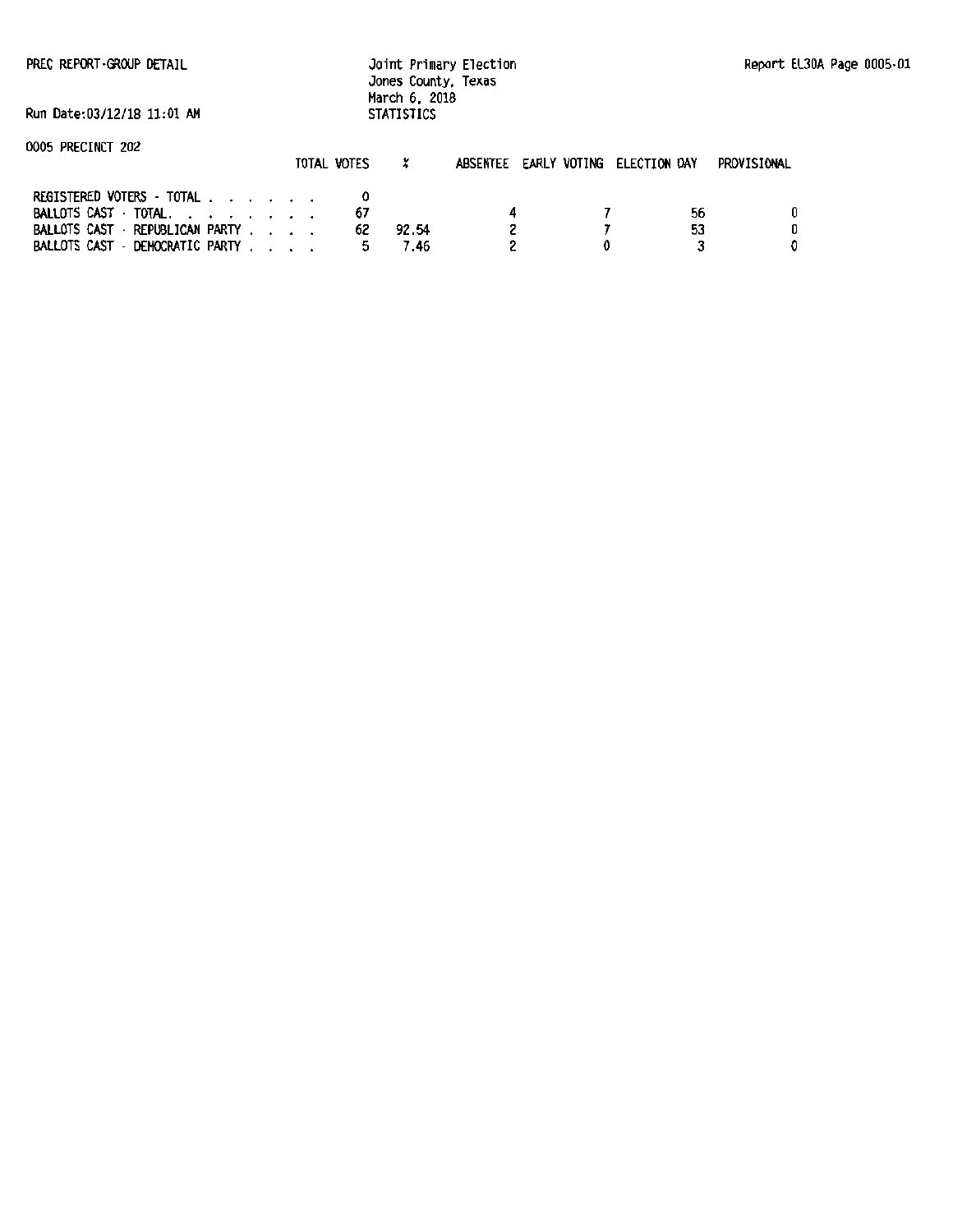Run Date:03/12/18 11:01 AM

#### PREC REPORT GROUP DETAIL **Interpretate and South Primary Election** Report Elampha Report Elain Page 0005-02 Jones County, Texas March 6, 2018

| 0005 PRECINCT 202                                                                                                                                                                                                                                              |  | TOTAL VOTES | ×      |        | ABSENTEE EARLY VOTING ELECTION DAY |                   | PROVISIONAL    |
|----------------------------------------------------------------------------------------------------------------------------------------------------------------------------------------------------------------------------------------------------------------|--|-------------|--------|--------|------------------------------------|-------------------|----------------|
| US Senator                                                                                                                                                                                                                                                     |  |             |        |        |                                    |                   |                |
| Vote for 1                                                                                                                                                                                                                                                     |  |             |        |        |                                    |                   |                |
| Mary Miller.<br>the company of the company of the company of                                                                                                                                                                                                   |  | 6           | 10.53  | 0      | 1<br>0                             | 5<br>1            | O              |
| Stefano de Stefano                                                                                                                                                                                                                                             |  | 1           | 1.75   | 0      |                                    | 39                | 0              |
| Ted Cruz<br>and the contract of the contract of<br>$\overline{\phantom{a}}$                                                                                                                                                                                    |  | 46          | 80.70  | 2      | 5                                  |                   | 0              |
| Bruce Jacobson, Jr.                                                                                                                                                                                                                                            |  | 3           | 5.26   | 0<br>0 | 0<br>0                             | $\mathbf{3}$<br>1 | 0<br>0         |
| Geraldine Sam.<br>and a series of the series of<br>$\sim$                                                                                                                                                                                                      |  | 1           | 1.75   |        |                                    |                   |                |
| US Representative, District 19                                                                                                                                                                                                                                 |  |             |        |        |                                    |                   |                |
| Vote for 1                                                                                                                                                                                                                                                     |  |             |        |        |                                    |                   |                |
| Jodey Arrington.<br>the contract of the contract of the contract of the contract of the contract of the contract of the contract of the contract of the contract of the contract of the contract of the contract of the contract of the contract o             |  | 45          | 100.00 | 2      | 5                                  | 38                | 0              |
| Governor                                                                                                                                                                                                                                                       |  |             |        |        |                                    |                   |                |
| Vote for 1                                                                                                                                                                                                                                                     |  |             |        |        |                                    |                   |                |
| Barbara Krueger<br>the contract of the contract of the contract of the contract of the contract of the contract of the contract of                                                                                                                             |  | 4           | 7.02   | 0      | 0                                  | 4                 | 0              |
| SECEDE Kilgore.<br>and a series and a series of                                                                                                                                                                                                                |  | 2           | 3.51   | 0      | 1                                  | 1                 | 0              |
| Greg Abbott.<br>the contract of the contract of the                                                                                                                                                                                                            |  | 51          | 89.47  | 2      | 5                                  | 44                | 0              |
| Lieutenant Governor                                                                                                                                                                                                                                            |  |             |        |        |                                    |                   |                |
| Vote for 1                                                                                                                                                                                                                                                     |  |             |        |        |                                    |                   |                |
| Scott Milder<br>.                                                                                                                                                                                                                                              |  | 21          | 38.89  | 0      | 3                                  | 18                | 0              |
| Dan Patrick.                                                                                                                                                                                                                                                   |  | 33          | 61.11  | 2      | 3                                  | 28                | 0              |
| Attorney General                                                                                                                                                                                                                                               |  |             |        |        |                                    |                   |                |
| Vote for 1<br>Ken Paxton.<br>$\mathbf{r}$ . The set of the set of the set of the set of the set of the set of the set of the set of the set of the set of the set of the set of the set of the set of the set of the set of the set of the set of the set of t |  | 47          | 100.00 | 2      |                                    | 40<br>5           | 0              |
| Comptroller of Public Accounts                                                                                                                                                                                                                                 |  |             |        |        |                                    |                   |                |
| Vote for 1<br>Glenn Hegar.                                                                                                                                                                                                                                     |  | 44          | 100.00 | 1      | 4                                  | 39                | 0              |
| Commissioner of the General Land Office                                                                                                                                                                                                                        |  |             |        |        |                                    |                   |                |
| Vote for 1                                                                                                                                                                                                                                                     |  |             |        |        |                                    |                   |                |
| Jerry Patterson                                                                                                                                                                                                                                                |  | 14          | 26.92  | 0      |                                    | 13<br>1           | v<br>$\pmb{0}$ |
| Davey Edwards .                                                                                                                                                                                                                                                |  | 6           | 11.54  | 0      |                                    | 1<br>5            |                |
| George P. Bush.                                                                                                                                                                                                                                                |  | 32          | 61.54  | 2      |                                    | 4<br>26<br>0<br>0 | ${\bf 0}$<br>0 |
| Rick Range<br>$\cdot$ $\cdot$ $\cdot$<br>$\sim$<br>$\sim$                                                                                                                                                                                                      |  | 0           |        | 0      |                                    |                   |                |
| Commissioner of Agriculture                                                                                                                                                                                                                                    |  |             |        |        |                                    |                   |                |
| Vote for 1                                                                                                                                                                                                                                                     |  |             |        |        |                                    |                   |                |
| Trey Blocker<br>$\cdots$                                                                                                                                                                                                                                       |  | 14          | 28.00  | 0      |                                    | 11<br>3           | 0              |
| Jim Hogan .<br>and a series of                                                                                                                                                                                                                                 |  | 3           | 6.00   | 0<br>0 |                                    | 0<br>3<br>30<br>3 | 0<br>0         |
| Sid Miller.<br>$\cdot$ $\cdot$ $\cdot$ $\cdot$ $\cdot$                                                                                                                                                                                                         |  | 33          | 66.00  |        |                                    |                   |                |
| Railroad Commissioner<br>Vote for 1                                                                                                                                                                                                                            |  |             |        |        |                                    |                   |                |
| Weston Martinez<br>$\begin{array}{cccccccccccccccccc} . & . & . & . & . & . & . & . & . & . & . \end{array}$                                                                                                                                                   |  | 15          | 30.00  | ı      |                                    | 12<br>2           | 0              |
| Christi Craddick.<br>$\mathbf{r}$ , $\mathbf{r}$ , $\mathbf{r}$ , $\mathbf{r}$ , $\mathbf{r}$                                                                                                                                                                  |  | 35          | 70.00  | 0      |                                    | 3<br>32           | 0              |
|                                                                                                                                                                                                                                                                |  |             |        |        |                                    |                   |                |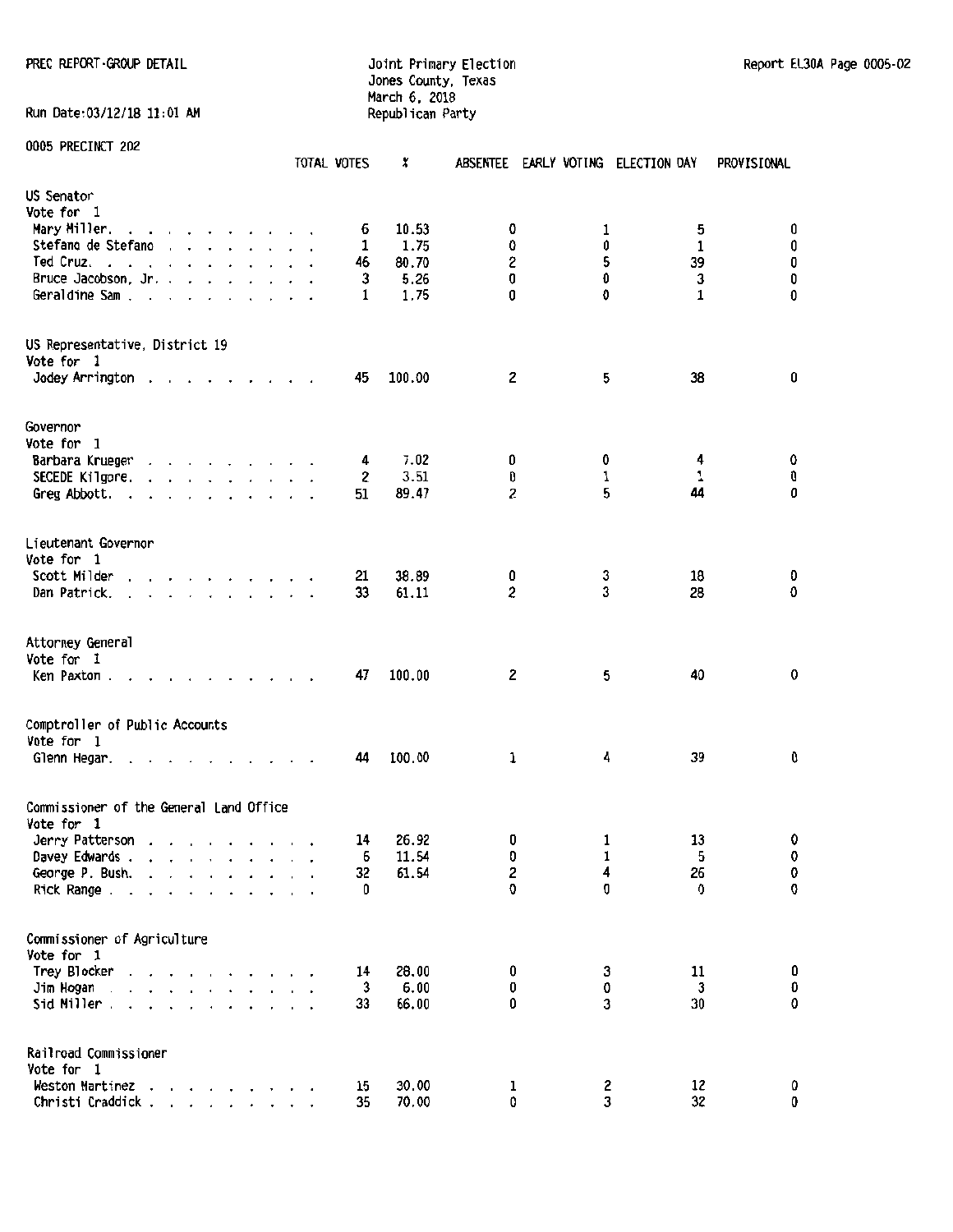| PREC REPORT-GROUP DETAIL<br>Run Date:03/12/18 11:01 AM                                                                                                                                                                         |             | Jones County, Texas<br>March 6, 2018<br>Republican Party | Joint Primary Election |                     |                                    | Report EL30A Page 0005-03 |  |
|--------------------------------------------------------------------------------------------------------------------------------------------------------------------------------------------------------------------------------|-------------|----------------------------------------------------------|------------------------|---------------------|------------------------------------|---------------------------|--|
|                                                                                                                                                                                                                                |             |                                                          |                        |                     |                                    |                           |  |
| 0005 PRECINCT 202                                                                                                                                                                                                              | TOTAL VOTES | x                                                        |                        |                     | ABSENTEE EARLY VOTING ELECTION DAY | PROVISIONAL               |  |
| Justice, Supreme Court, Place 2<br>Vote for 1                                                                                                                                                                                  |             |                                                          |                        |                     |                                    |                           |  |
| Jimmy Blacklock                                                                                                                                                                                                                | 42          | 100.00                                                   | $\mathbf{1}$           | 5                   | 36                                 | 0                         |  |
| Justice. Supreme Court. Place 4<br>Vote for 1                                                                                                                                                                                  |             |                                                          |                        |                     |                                    |                           |  |
| John Devine, $\cdots$ , $\cdots$ , $\cdots$ , $\cdots$                                                                                                                                                                         | 38          | 100.00                                                   | $\mathbf{1}$           | 4                   | 33                                 | 0                         |  |
| Justice, Supreme Court, Place 6<br>Vote for 1                                                                                                                                                                                  |             |                                                          |                        |                     |                                    |                           |  |
|                                                                                                                                                                                                                                | 38          | 100.00                                                   | 1                      | 4                   | 33                                 | 0                         |  |
| Presiding Judge, Ct of Criminal Appeals<br>Vote for 1                                                                                                                                                                          |             |                                                          |                        |                     |                                    |                           |  |
| David Bridges<br>Sharon Keller                                                                                                                                                                                                 | 25<br>17    | 59.52<br>40.48                                           | 0<br>$\mathbf{0}$      | 3<br>$\overline{c}$ | 22<br>15                           | 0<br>0                    |  |
| Judge, Ct of Crim Appeals, Pl 7<br>Vote for 1                                                                                                                                                                                  |             |                                                          |                        |                     |                                    |                           |  |
| Barbara Parker Hervey                                                                                                                                                                                                          | 39          | 100.00                                                   | $\mathbf{1}$           | 4                   | 34                                 | 0                         |  |
| Judge, Ct of Crim Appeals, Pl 8<br>Vote for 1                                                                                                                                                                                  |             |                                                          |                        |                     |                                    |                           |  |
| Dib Waldrip.<br>the contract of the contract of the                                                                                                                                                                            | -7.         | 17.07                                                    | 0                      | 0                   | 7                                  | 0                         |  |
| Michelle Slaughter                                                                                                                                                                                                             | 23          | 56.10                                                    | 0                      | 4                   | 19                                 | 0                         |  |
| Jay Brandon.                                                                                                                                                                                                                   | 11          | 26.83                                                    | 0                      | $\mathbf{1}$        | 10                                 | 0                         |  |
| State Representative, District 71<br>Vote for 1                                                                                                                                                                                |             |                                                          |                        |                     |                                    |                           |  |
| Stan Lambert                                                                                                                                                                                                                   | 46          | 100.00                                                   | 1                      | 5                   | 40                                 | 0                         |  |
| Chief Justice, 11th Ct of Appeals Dist<br>Vote for 1                                                                                                                                                                           |             |                                                          |                        |                     |                                    |                           |  |
| John Bailey.                                                                                                                                                                                                                   | 40          | 100.00                                                   | 1                      | 5                   | 34                                 | 0                         |  |
| County Judge<br>Vote for 1                                                                                                                                                                                                     |             |                                                          |                        |                     |                                    |                           |  |
| Dale Spurgin and a contract of the state of the state of the state of the state of the Sun of the Sun of the Sun of the Sun of the Sun of the Sun of the Sun of the Sun of the Sun of the Sun of the Sun of the Sun of the Sun | 43          | 100.00                                                   | 2                      | 4                   | 37                                 | 0                         |  |
| District Clerk<br>Vote for 1                                                                                                                                                                                                   |             |                                                          |                        |                     |                                    |                           |  |
| Lacey Hansen<br>the contract of the contract of the                                                                                                                                                                            | 33          | 56.90                                                    | z                      | 2                   | 29                                 | 0                         |  |
| Laura Davis.                                                                                                                                                                                                                   | 25          | 43.10                                                    | 0                      | 4                   | 21                                 | 0                         |  |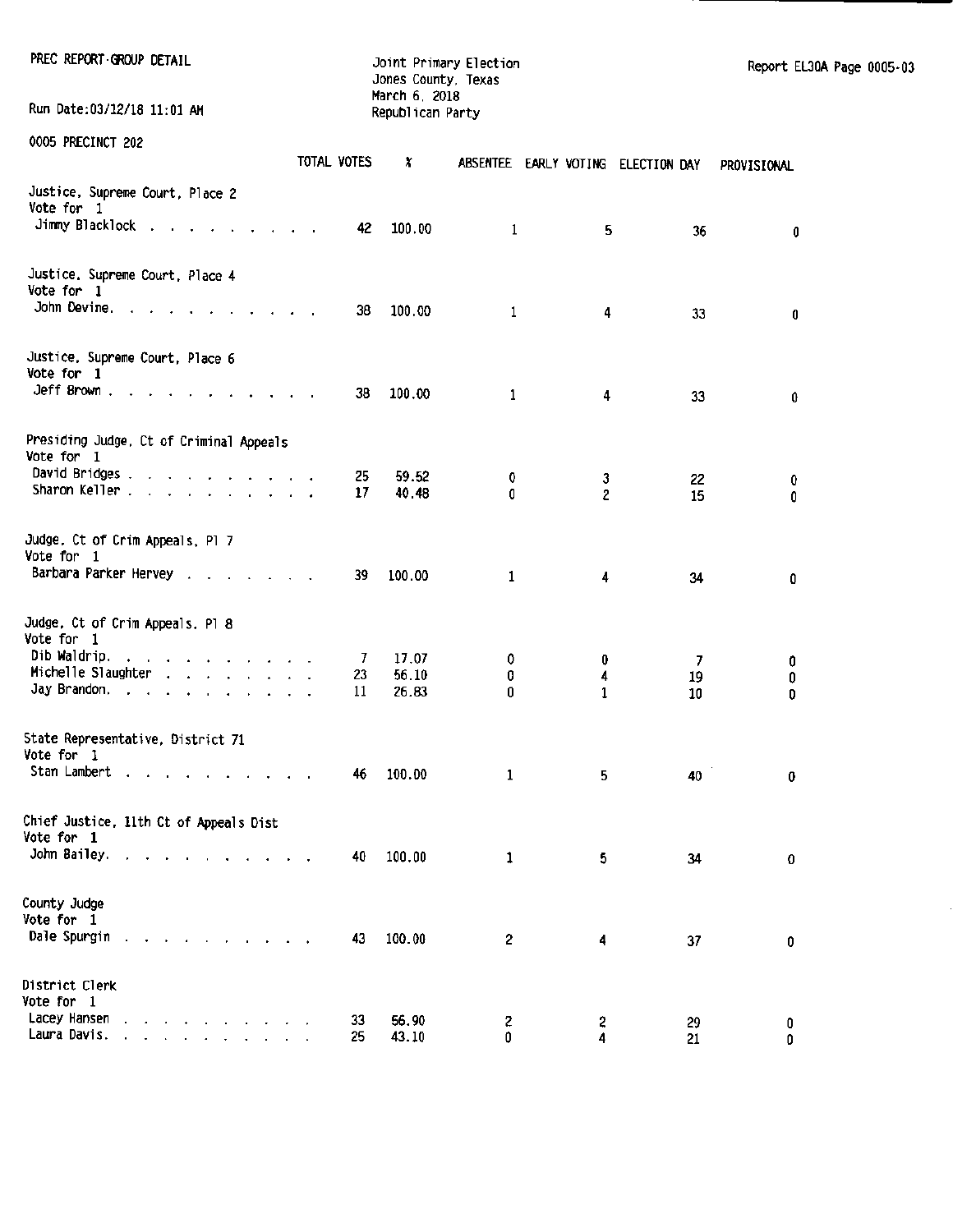PREC REPORT-GROUP DETAIL CHARGE CONSTRUCTED STATE DETAIL Joint Primary Election Report EL30A Page 0005-04

Run Date:03/12/18 11:01 AM

Jones County. Texas March 6, 2018<br>Republican Party

| 0005 PRECINCT 202                                    |                      |                      |                                                                                                                                                                                                                                      |  |  | TOTAL VOTES | x      | <b>ABSENTEE</b>         | EARLY VOTING ELECTION DAY |    | PROVISIONAL |
|------------------------------------------------------|----------------------|----------------------|--------------------------------------------------------------------------------------------------------------------------------------------------------------------------------------------------------------------------------------|--|--|-------------|--------|-------------------------|---------------------------|----|-------------|
| County Clerk<br>Vote for 1<br>LeeAnn Jennings        |                      |                      | design and a state of the                                                                                                                                                                                                            |  |  | 47          | 100.00 | 2                       | 5                         | 40 | 0           |
| County Tax Assessor-Collector<br>Vote for 1          |                      |                      |                                                                                                                                                                                                                                      |  |  |             |        |                         |                           |    |             |
| Jamie R Jordan.                                      |                      | $\sim$               | the company of the company of                                                                                                                                                                                                        |  |  | 27          | 47.37  | 2                       | 2                         | 23 | $\pmb{0}$   |
| Whitney Ortega.                                      | $\ddot{\phantom{a}}$ |                      | $\mathbf{r}$ and $\mathbf{r}$ and $\mathbf{r}$ and $\mathbf{r}$ and $\mathbf{r}$                                                                                                                                                     |  |  | 8           | 14.04  | 0                       | 0                         | 8  | 0           |
| Gloria J Little                                      | $\mathbf{r}$         |                      | $\mathbf{r}$ , and $\mathbf{r}$ , and $\mathbf{r}$ , and $\mathbf{r}$                                                                                                                                                                |  |  | 22          | 38.60  | 0                       | 4                         | 18 | $\pmb{0}$   |
| County Treasurer<br>Vote for 1                       |                      |                      |                                                                                                                                                                                                                                      |  |  |             |        |                         |                           |    |             |
| Shere Miller<br>$\sim$                               |                      |                      | and a state of the state of the state                                                                                                                                                                                                |  |  | 18          | 34.62  | 0                       | 1                         | 17 | 0           |
| Amber Thompson.                                      |                      |                      | <u>in the second contract of the second second</u>                                                                                                                                                                                   |  |  | 34          | 65.38  | $\mathbf{1}$            | 5                         | 28 | 0           |
| County Commissioner. Precinct 2 COMM 2<br>Vote for 1 |                      |                      |                                                                                                                                                                                                                                      |  |  |             |        |                         |                           |    |             |
| Lonnie Vivian.                                       |                      |                      | the contract of the contract of the contract of the contract of the contract of the contract of the contract of                                                                                                                      |  |  | 19          | 30.65  | 0                       | 2                         | 17 | 0           |
| Steve Lefevre .                                      |                      |                      | $\mathbf{r}$ and $\mathbf{r}$ are the set of the set of the set of the set of the set of the set of the set of the set of the set of the set of the set of the set of the set of the set of the set of the set of the set of the set |  |  | 43          | 69.35  | $\overline{\mathbf{c}}$ | 5                         | 36 | 0           |
| Justice of the Peace<br>Vote for 1                   |                      |                      |                                                                                                                                                                                                                                      |  |  |             |        |                         |                           |    |             |
| Cheryl Guernsey .                                    |                      |                      |                                                                                                                                                                                                                                      |  |  | 45          | 100.00 | 1                       | 6                         | 38 | 0           |
| Constable<br>Vote for 1<br>Danny Jimenez.            |                      |                      | the contract of the contract of                                                                                                                                                                                                      |  |  | 44          | 100.00 | 2                       | 5                         | 37 | 0           |
|                                                      |                      |                      |                                                                                                                                                                                                                                      |  |  |             |        |                         |                           |    |             |
| County Chairman<br>Vote for 1                        |                      |                      |                                                                                                                                                                                                                                      |  |  |             |        |                         |                           |    |             |
| W. B. Harrison III                                   |                      | $\ddot{\phantom{a}}$ | and the contract of the contract of the contract of the contract of the contract of the contract of the contract of the contract of the contract of the contract of the contract of the contract of the contract of the contra       |  |  | 44          | 100.00 | 1                       | 5                         | 38 | 0           |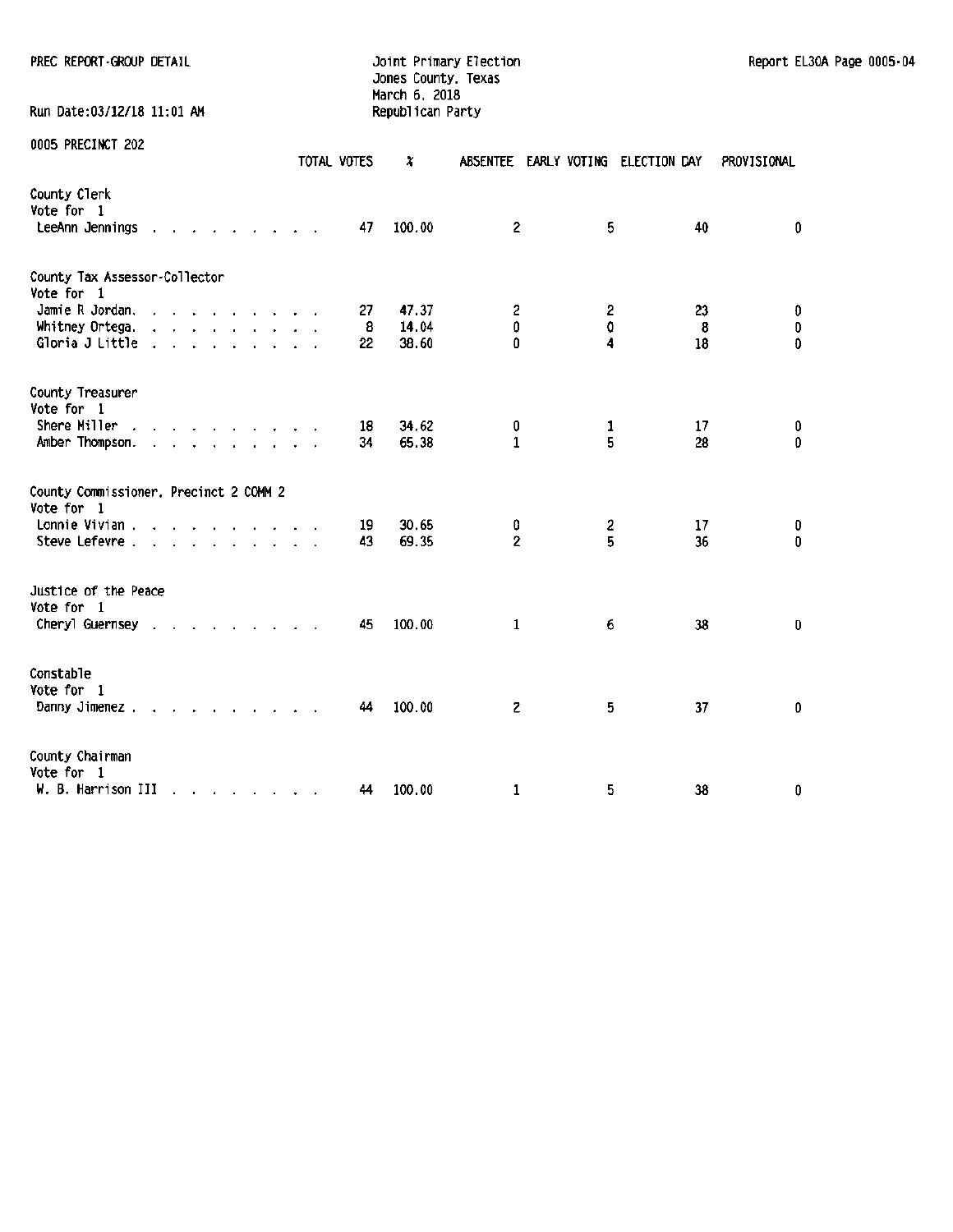PREC REPORT·GROUP DETAIL **CONTRACT CONTRACT CONTRACT CONTRACT DETAIL** Joint Primary Election Report EL30A Page 0005-05

Run Date:03/12/18 11:01 AM

# Jones County, Texas March 6, 2018<br>Democratic Party

|                                                                                | TOTAL VOTES |                | X      |              | ABSENTEE EARLY VOTING ELECTION DAY |                | PROVISIONAL  |
|--------------------------------------------------------------------------------|-------------|----------------|--------|--------------|------------------------------------|----------------|--------------|
| US Senator<br>Vote for 1                                                       |             |                |        |              |                                    |                |              |
| Beto O'Rourke                                                                  |             | 4              | 100.00 | $\mathbf{1}$ | 0                                  | 3              | 0.           |
| Edward Kimbrough.<br>and the company of the                                    |             | 0              |        | 0            | 0                                  | 0              | $\pmb{0}$    |
| Sema Hernandez.                                                                |             | 0              |        | 0            | 0                                  | 0              | 0            |
| US Representative, District 19<br>Vote for 1                                   |             |                |        |              |                                    |                |              |
| Miguel Levario.                                                                |             | 4              | 100.00 | 1            | 0                                  | 3              | 0            |
| Governor                                                                       |             |                |        |              |                                    |                |              |
| Vote for 1                                                                     |             |                |        |              |                                    |                |              |
| Grady Yarbrough                                                                |             | 0              |        | 0            | 0                                  | 0              | 0            |
| Tom Wakely.<br>design and a state of the state                                 |             | 0              |        | 0            | ٥                                  | 0              | 0            |
| Joe Mumbach.                                                                   |             | 0              |        | 0            | 0                                  | 0              | $\pmb{0}$    |
| James Jolly Clark.<br>and the state of the state of the                        |             | 0              |        | 0            | 0                                  | 0              | 0            |
| Jeffrey Payne                                                                  |             | 0              |        | 0            | 0                                  | 0              | $\pmb{0}$    |
| Adrian Ocegueda                                                                |             | 0              |        | 0            | 0                                  | 0              | $\pmb{0}$    |
| Cedric Davis, Sr.,                                                             |             | 0              |        | O            | 0                                  | 0              | $\pmb{0}$    |
| Lupe Valdez.                                                                   |             | 2              | 50.00  | 1            | 0                                  | 1              | 0            |
| Andrew White                                                                   |             | 2              | 50.00  | 0            | 0                                  | 2              | 0            |
| Lieutenant Governor<br>Vote for 1                                              |             |                |        |              |                                    |                |              |
| Mike Collier                                                                   |             | 3              | 75.00  | 1            | 0                                  | 2              | 0            |
| Michael Cooper.<br>and the contract of the contract of<br>$\ddot{\phantom{0}}$ |             | $\mathbf{1}$   | 25.00  | 0            | 0                                  | 1              | 0            |
| Attorney General<br>Vote for 1<br>Justin Nelson.                               |             | 4              | 100.00 | 1            | 0                                  | 3              | 0            |
| Comptroller of Public Accounts<br>Vote for 1<br>Joi Chevalier .                |             | 2              | 50.00  | 0            | 0                                  | 2              | 0            |
| Tim Mahoney.<br><u>in the second second second</u><br>$\sim$                   |             | 2              | 50.00  | 1            | 0                                  | 1              | 0            |
| Commissioner of the General Land Office                                        |             |                |        |              |                                    |                |              |
| Vote for 1                                                                     |             |                |        |              |                                    |                |              |
| Tex Morgan.<br>$\mathbf{r} = \mathbf{r}$                                       |             | 2              | 50.00  | 1            | 0                                  | 1              | 0            |
| Miguel Suazo<br>$\sim$                                                         |             | $\overline{c}$ | 50.00  | 0.           | 0.                                 | $\overline{2}$ | $\mathbf{0}$ |
| Commissioner of Agriculture                                                    |             |                |        |              |                                    |                |              |
| Vote for 1                                                                     |             |                |        |              |                                    |                |              |
| Kim Olson<br>$\mathcal{A}^{\mathcal{A}}$                                       |             | 4              | 100.00 | $\mathbf{1}$ | 0                                  | 3              | $\mathbf 0$  |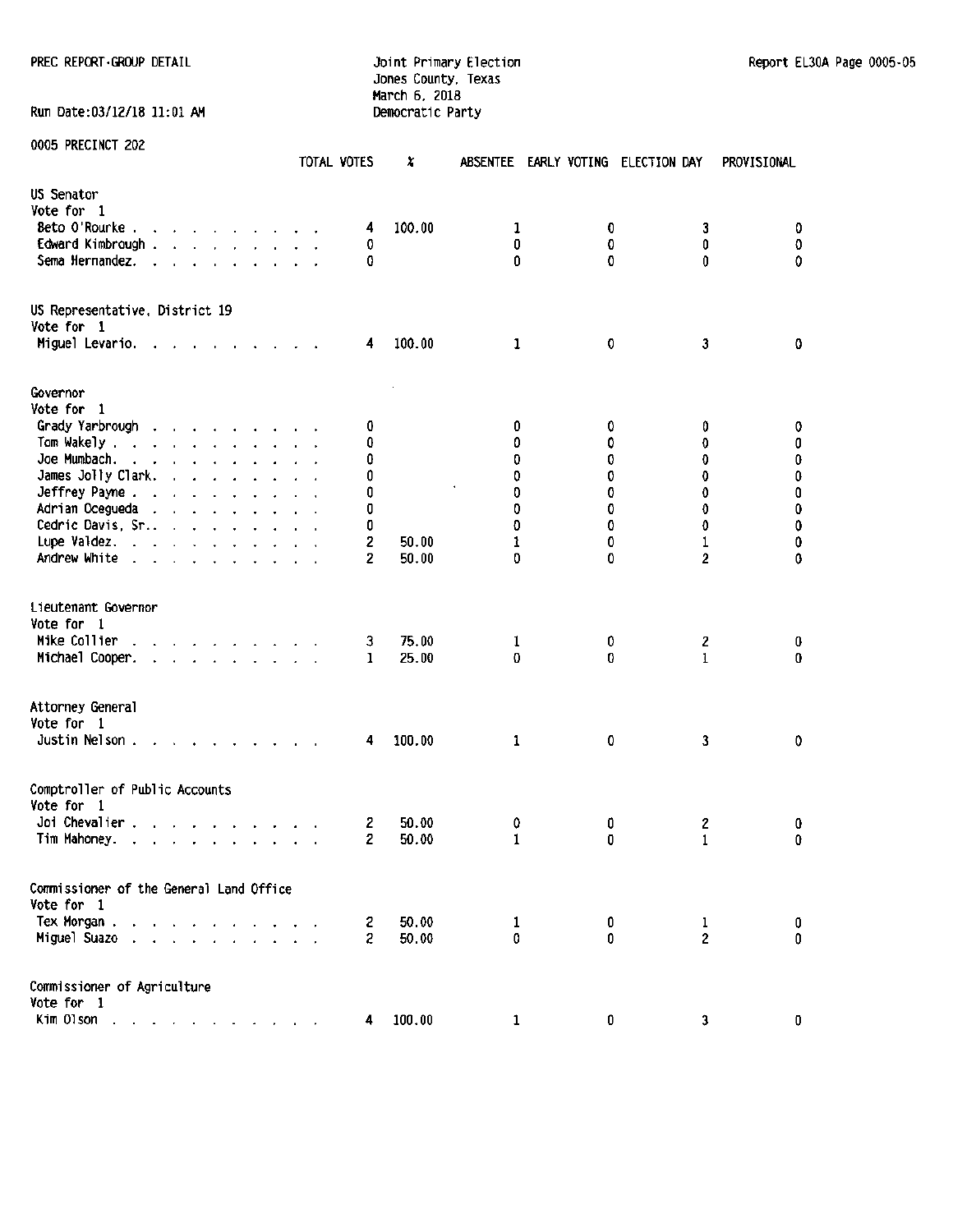PREC REPORT ·ffiOUP DETAIL Joint Primary Election Report EL30A Page 0005·06

Jones County, Texas March 6. 2018 Run Date:OJ/12/18 11:01 AM ~cratic Party

|                                                       | TOTAL VOTES  | x      |              | ABSENTEE EARLY VOTING ELECTION DAY |                         | PROVISIONAL |
|-------------------------------------------------------|--------------|--------|--------------|------------------------------------|-------------------------|-------------|
| Railroad Commissioner<br>Vote for 1                   |              |        |              |                                    |                         |             |
| Roman McAllen                                         | 3            | 75.00  | 1            | 0                                  | 2                       | 0           |
| Chris Spellmon.                                       | $\mathbf{1}$ | 25.00  | $\mathbf 0$  | 0                                  | $\mathbf{1}$            | 0           |
| Justice, Supreme Court, Place 2<br>Vote for 1         |              |        |              |                                    |                         |             |
| Steven Kirkland                                       | 4            | 100.00 | $\mathbf{1}$ | 0                                  | 3                       | 0           |
| Justice, Supreme Court, Place 4<br>Vote for 1         |              |        |              |                                    |                         |             |
| R.K. Sandill<br><b>Contract Contract Contract</b>     | 4            | 100.00 | 1            | 0                                  | $\mathbf{3}$            | 0           |
| Justice, Supreme Court, Place 6<br>Vote for 1         |              |        |              |                                    |                         |             |
| Kathy Cheng.                                          | 4            | 100.00 | 1            | 0                                  | $\mathbf{3}$            | 0           |
| Presiding Judge, Ct of Criminal Appeals<br>Vote for 1 |              |        |              |                                    |                         |             |
| Maria T. (Terri) Jackson                              | 4            | 100.00 | 1            | 0                                  | $\overline{\mathbf{3}}$ | $\pmb{0}$   |
| Judge, Ct of Crim Appeals, Pl 7<br>Vote for 1         |              |        |              |                                    |                         |             |
| Ramona Franklin                                       | 4            | 100.00 | $\mathbf 1$  | 0                                  | $\overline{\mathbf{3}}$ | 0           |
| State Representative. District 71                     |              |        |              |                                    |                         |             |
| Vote for 1<br>Sam Hatton                              | 4            | 100.00 | $\mathbf{1}$ | 0                                  | $\overline{\mathbf{3}}$ | 0           |
| District Judge, 259th Judicial District               |              |        |              |                                    |                         |             |
| Vote for 1                                            |              |        |              |                                    |                         |             |
| Brooks H. Hagler                                      | 4            | 100.00 | 1            | O                                  | 3                       | 0           |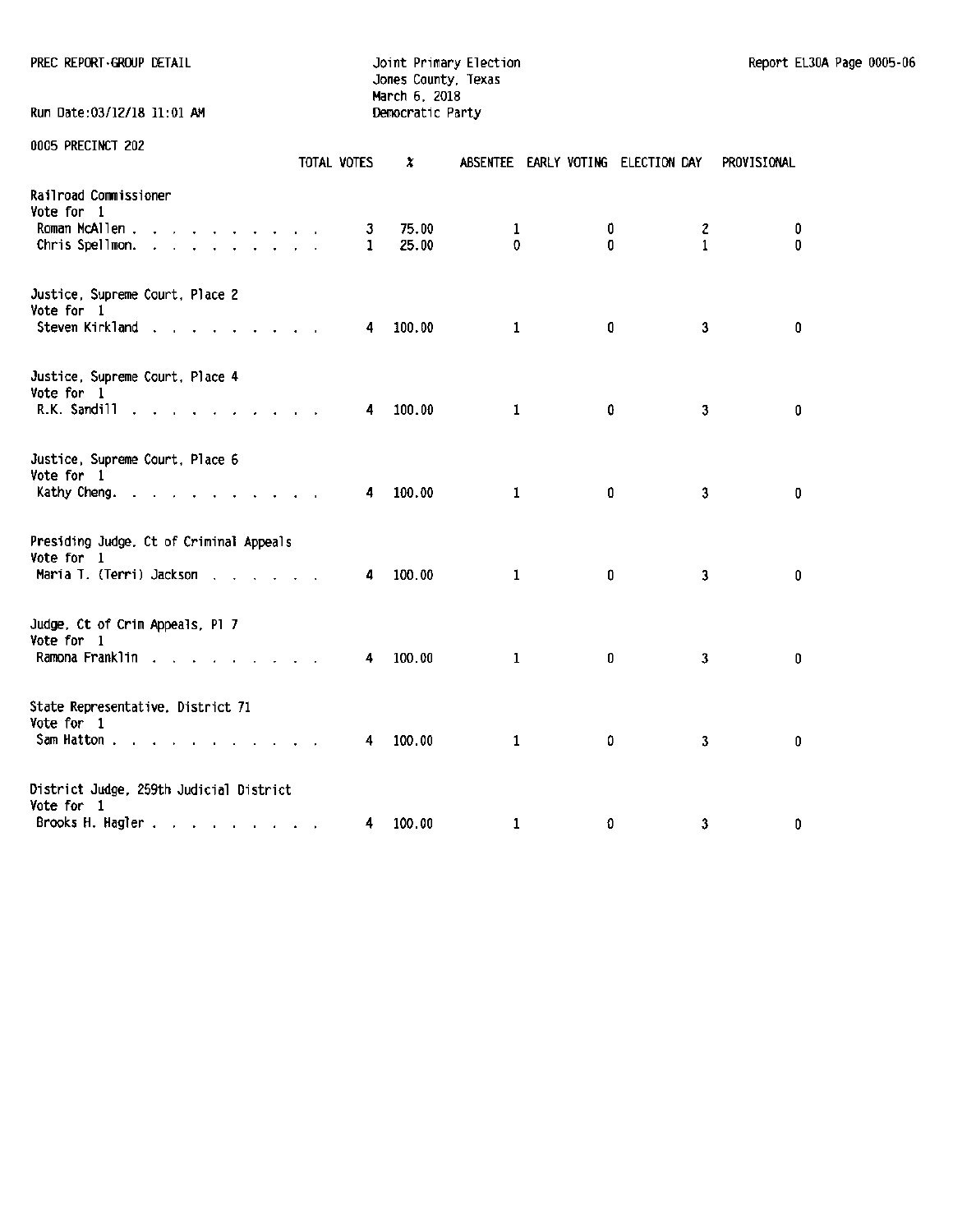#### PREC REPCRT ·GROUP t:HAIL Joint Primary Election Report EL30A Page 0005·07 Jones County, Texas March 6, 2018

Run Date:03/12/18 11:01 AM

|                                                              |                                                                                                                     |                                                                                                                                                                                                                                                                                                                                                                                                 | TOTAL VOTES        | ×              | ABSENTEE EARLY VOTING ELECTION DAY |                     |                               | PROVISIONAL   |
|--------------------------------------------------------------|---------------------------------------------------------------------------------------------------------------------|-------------------------------------------------------------------------------------------------------------------------------------------------------------------------------------------------------------------------------------------------------------------------------------------------------------------------------------------------------------------------------------------------|--------------------|----------------|------------------------------------|---------------------|-------------------------------|---------------|
| Proposition 1 REP<br>Vote for 1<br>YES<br>and a state<br>NO. | $\mathbf{r}$<br>$\mathcal{A}$                                                                                       | and a series of the series of                                                                                                                                                                                                                                                                                                                                                                   | 26<br>$\sim$<br>26 | 50.00<br>50.00 | $\mathbf{1}$<br>0                  | 2<br>4              | 23<br>22                      | 0<br>0        |
|                                                              |                                                                                                                     |                                                                                                                                                                                                                                                                                                                                                                                                 |                    |                |                                    |                     |                               |               |
| Proposition 2 REP<br>Vote for 1                              |                                                                                                                     |                                                                                                                                                                                                                                                                                                                                                                                                 |                    |                |                                    |                     |                               |               |
| YES<br>NO.                                                   |                                                                                                                     | the contract of the contract of the contract of the contract of the contract of the contract of the contract of the contract of the contract of the contract of the contract of the contract of the contract of the contract o<br>$\frac{1}{2}$ , $\frac{1}{2}$ , $\frac{1}{2}$ , $\frac{1}{2}$ , $\frac{1}{2}$ , $\frac{1}{2}$ , $\frac{1}{2}$ , $\frac{1}{2}$ , $\frac{1}{2}$ , $\frac{1}{2}$ | 52<br>4            | 92.86<br>7.14  | 2<br>0                             | 6<br>$\mathbf{1}$   | 44<br>3                       | 0<br>0        |
|                                                              |                                                                                                                     |                                                                                                                                                                                                                                                                                                                                                                                                 |                    |                |                                    |                     |                               |               |
| Proposition 3 REP<br>Vote for 1                              |                                                                                                                     |                                                                                                                                                                                                                                                                                                                                                                                                 |                    |                |                                    |                     |                               |               |
| YES                                                          |                                                                                                                     | the contract of the contract of the contract of                                                                                                                                                                                                                                                                                                                                                 | 42<br>11           | 79.25          | 2<br>O                             | 5<br>$\mathbf 1$    | 35<br>10                      | 0<br>0        |
| NO.                                                          |                                                                                                                     | and the service and a series of                                                                                                                                                                                                                                                                                                                                                                 |                    | 20.75          |                                    |                     |                               |               |
| Proposition 4 REP<br>Vote for 1                              |                                                                                                                     |                                                                                                                                                                                                                                                                                                                                                                                                 |                    |                |                                    |                     |                               |               |
| YES                                                          |                                                                                                                     | the contract of the contract of the contract of                                                                                                                                                                                                                                                                                                                                                 | 51                 | 89.47          | 2<br>0                             | 6<br>0              | 43<br>$\boldsymbol{6}$        | 0<br>0        |
| NO.                                                          |                                                                                                                     | design and a series of the contract of                                                                                                                                                                                                                                                                                                                                                          | 6                  | 10.53          |                                    |                     |                               |               |
| Proposition 5 REP<br>Vote for 1                              |                                                                                                                     |                                                                                                                                                                                                                                                                                                                                                                                                 |                    |                |                                    |                     |                               |               |
| YES                                                          |                                                                                                                     | and a series and a series and a                                                                                                                                                                                                                                                                                                                                                                 | 48                 | 82.76          | 2<br>0                             | 4<br>$\overline{2}$ | 42                            | 0<br>0        |
| NO.                                                          |                                                                                                                     | and the company of the company of the company of                                                                                                                                                                                                                                                                                                                                                | 10                 | 17.24          |                                    |                     | 8                             |               |
| Proposition 6 REP<br>Vote for 1                              |                                                                                                                     |                                                                                                                                                                                                                                                                                                                                                                                                 |                    |                |                                    |                     |                               |               |
| YES                                                          |                                                                                                                     | design and a state of the contract of the                                                                                                                                                                                                                                                                                                                                                       | 56                 | 94.92          | 2                                  | 6                   | 48                            | 0             |
| NO.<br>$\ddot{\phantom{a}}$                                  |                                                                                                                     | .                                                                                                                                                                                                                                                                                                                                                                                               | 3                  | 5.08           | 0                                  | 0                   | 3                             | 0             |
| Proposition 7 REP<br>Vote for 1                              |                                                                                                                     |                                                                                                                                                                                                                                                                                                                                                                                                 |                    |                |                                    |                     |                               |               |
| <b>YES</b>                                                   |                                                                                                                     | and the company of the company of                                                                                                                                                                                                                                                                                                                                                               | 41                 | 70.69          | 2                                  | 3                   | 36                            | 0             |
| NO.<br>$\mathbf{r}$                                          |                                                                                                                     | and the company of the company of                                                                                                                                                                                                                                                                                                                                                               | 17<br>$\mathbf{r}$ | 29.31          | 0                                  | 3                   | 14                            | 0             |
| Proposition 8 REP                                            |                                                                                                                     |                                                                                                                                                                                                                                                                                                                                                                                                 |                    |                |                                    |                     |                               |               |
| Vote for 1                                                   |                                                                                                                     |                                                                                                                                                                                                                                                                                                                                                                                                 |                    |                |                                    |                     |                               |               |
| <b>YES</b><br>$\sim$ $\sim$ $\sim$<br>NO.                    |                                                                                                                     |                                                                                                                                                                                                                                                                                                                                                                                                 | 57<br>2            | 96.61<br>3.39  | 2<br>0                             | 6<br>G.             | 49<br>$\overline{\mathbf{c}}$ | 0<br>0        |
|                                                              |                                                                                                                     |                                                                                                                                                                                                                                                                                                                                                                                                 |                    |                |                                    |                     |                               |               |
| Proposition 9 REP                                            |                                                                                                                     |                                                                                                                                                                                                                                                                                                                                                                                                 |                    |                |                                    |                     |                               |               |
| Vote for 1<br><b>YES</b>                                     |                                                                                                                     |                                                                                                                                                                                                                                                                                                                                                                                                 |                    | 86.44          |                                    |                     | 44                            |               |
| NO.<br>$\ddot{\phantom{0}}$                                  | the contract of the contract of<br>$\mathbf{r}$ and $\mathbf{r}$ and $\mathbf{r}$ and $\mathbf{r}$ and $\mathbf{r}$ |                                                                                                                                                                                                                                                                                                                                                                                                 | 51<br>8            | 13.56          | 2<br>0                             | 5<br>$\mathbf{1}$   | $\overline{7}$                | 0<br>$\bf{0}$ |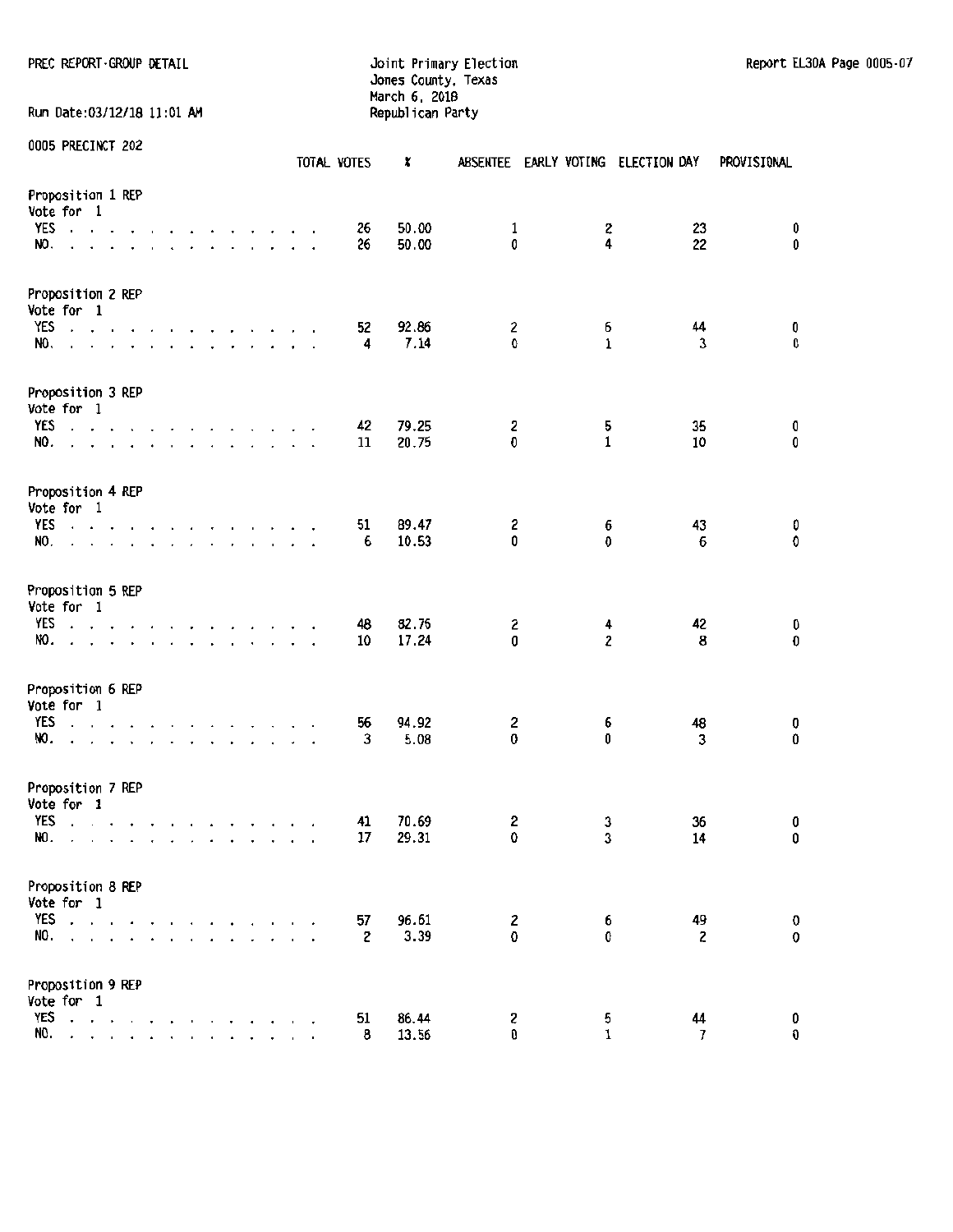| PREC REPORT GROUP DETAIL                                                                        | Joint Primary Election<br>Jones County, Texas<br>March 6, 2018 |                                    | Report EL30A Page 0005-08 |  |
|-------------------------------------------------------------------------------------------------|----------------------------------------------------------------|------------------------------------|---------------------------|--|
| Run Date:03/12/18 11:01 AM                                                                      | Republican Party                                               |                                    |                           |  |
| 0005 PRECINCT 202                                                                               | TOTAL VOTES<br>x                                               | ABSENTEE EARLY VOTING ELECTION DAY | PROVISIONAL               |  |
| Proposition 10 REP<br>Vote for 1<br>YES described a series and a series of<br>NO. <i>.</i>      | 94.55<br>52<br>5.45                                            | 6.<br>0                            | 45<br>0<br>0              |  |
| Proposition 11 REP<br>Vote for 1<br>YES.<br>design and contract the contract of the con-<br>NO. | 91.38<br>53<br>8.62<br>5.                                      | 5<br>z<br>0                        | 46<br>0<br>0<br>4         |  |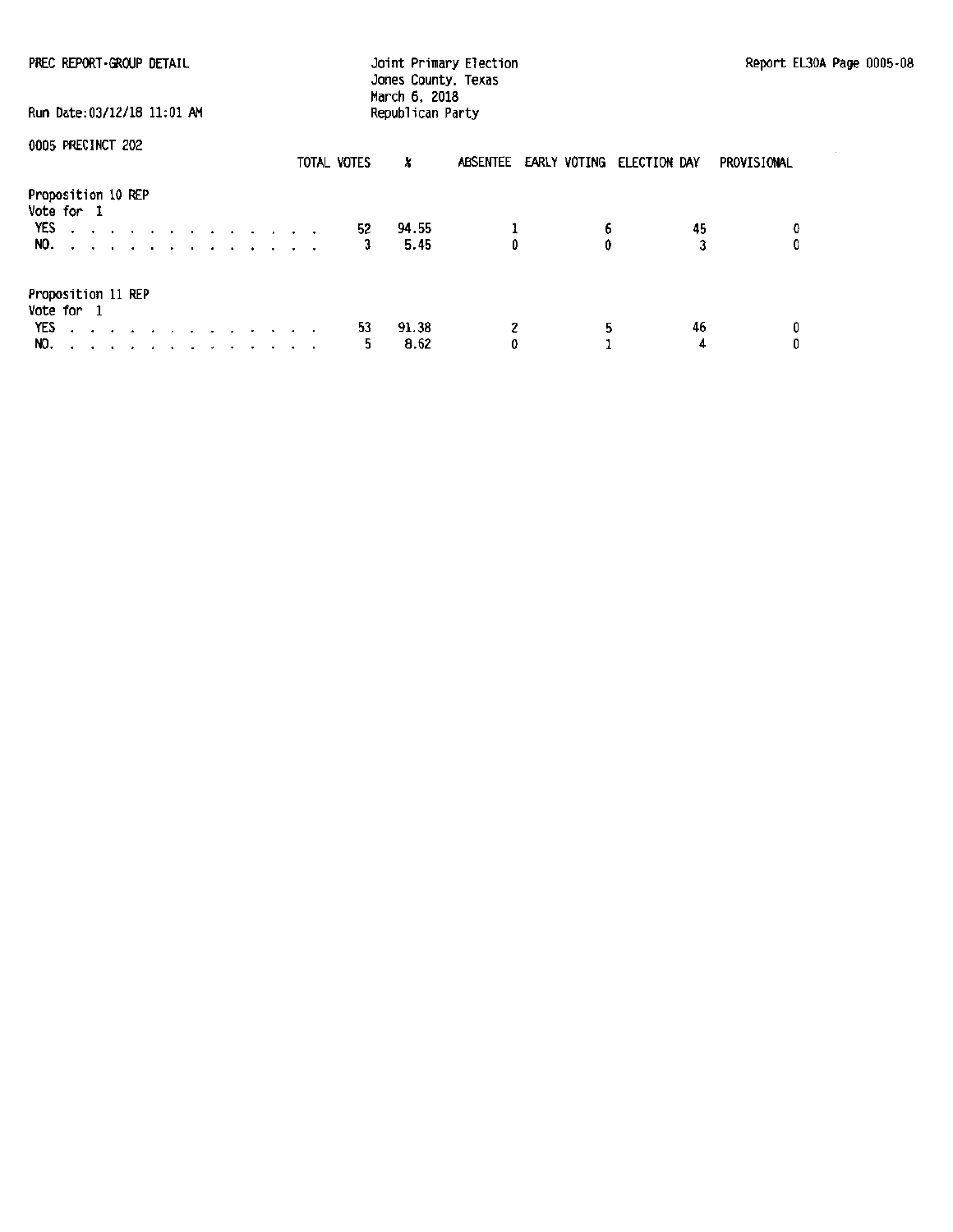PREC REPORT-GROUP DETAIL **SECONDATION** Joint Primary Election Report El30A Page 0005-09

## Jones County, Texas March 6. 2018 Run Date:03/12/18 11:01 AM Democratic Party

|                                                                                                                                                                                                                                                                    |                                 |  |                                           |  |  |  | TOTAL VOTES | x      |                   |        | ABSENTEE EARLY VOTING ELECTION DAY | PROVISIONAL |
|--------------------------------------------------------------------------------------------------------------------------------------------------------------------------------------------------------------------------------------------------------------------|---------------------------------|--|-------------------------------------------|--|--|--|-------------|--------|-------------------|--------|------------------------------------|-------------|
| Proposition #1 DEM<br>Vote for 1<br>For<br>the contract of the contract of the contract of<br>Against                                                                                                                                                              |                                 |  |                                           |  |  |  | 4<br>0      | 100.00 | 1<br>0            | 0<br>0 | 3<br>0                             | 0<br>0      |
| Proposition #2 DEM<br>Vote for 1<br>For a construction of the construction of the second service of the service of the service of the service of the service of the service of the service of the service of the service of the service of the service of the serv |                                 |  |                                           |  |  |  | 4           | 100.00 | 1                 | 0      | 3                                  | 0           |
| Against                                                                                                                                                                                                                                                            |                                 |  |                                           |  |  |  | 0           |        | 0                 | O      | 0                                  | O           |
| Proposition #3 DEM<br>Vote for 1<br>For<br>and a series and a series and a                                                                                                                                                                                         |                                 |  |                                           |  |  |  | 4           | 100.00 | 1                 | 0      | 3                                  | 0           |
| Against                                                                                                                                                                                                                                                            |                                 |  |                                           |  |  |  | 0           |        | 0                 | 0      | 0                                  | 0           |
| Proposition #4 DEM<br>Vote for 1<br>For                                                                                                                                                                                                                            |                                 |  |                                           |  |  |  |             | 75.00  | 0                 | 0      |                                    | 0           |
| the contract of the contract of the contract of<br>Against                                                                                                                                                                                                         |                                 |  |                                           |  |  |  | 3<br>1      | 25.00  | 1                 | 0      | 3<br>$\Omega$                      | 0           |
| Proposition #5 DEM<br>Vote for 1                                                                                                                                                                                                                                   |                                 |  |                                           |  |  |  |             |        |                   |        |                                    |             |
| For<br>the contract of the contract of the contract of<br>Against                                                                                                                                                                                                  |                                 |  |                                           |  |  |  | 4<br>0      | 100.00 | 1<br>0            | 0<br>O | 3<br>O                             | 0<br>0      |
| Proposition #6 DEM<br>Vote for 1<br>and a straightful and a straight and<br>For<br>Against                                                                                                                                                                         |                                 |  |                                           |  |  |  | 4           | 100.00 | 1<br>0            | 0<br>O | 3<br>0                             | 0<br>0      |
|                                                                                                                                                                                                                                                                    |                                 |  |                                           |  |  |  | 0           |        |                   |        |                                    |             |
| Proposition #7 DEM<br>Vote for 1<br>For<br>the contract of the contract of the contract of the<br>Against                                                                                                                                                          |                                 |  |                                           |  |  |  | 4<br>0      | 100.00 | ı<br>0            | 0      | 3<br>0<br>0                        | 0<br>0      |
| Proposition #8 DEM<br>Vote for 1                                                                                                                                                                                                                                   |                                 |  |                                           |  |  |  |             |        |                   |        |                                    |             |
| For<br>$\mathbf{r}$<br>Against.                                                                                                                                                                                                                                    | $\cdot$ $\cdot$ $\cdot$ $\cdot$ |  | $\alpha$ , $\alpha$ , $\alpha$ , $\alpha$ |  |  |  | 4<br>0      | 100.00 | $\mathbf{1}$<br>0 |        | 3<br>0<br>0<br>$\mathbf 0$         | 0<br>0      |
| Proposition #9 DEM<br>Vote for 1                                                                                                                                                                                                                                   |                                 |  |                                           |  |  |  |             |        |                   |        |                                    |             |
| For electric contracts of<br>Against.                                                                                                                                                                                                                              |                                 |  |                                           |  |  |  | 4<br>0      | 100.00 | 1<br>0            |        | 0<br>3<br>0<br>O                   | 0<br>0      |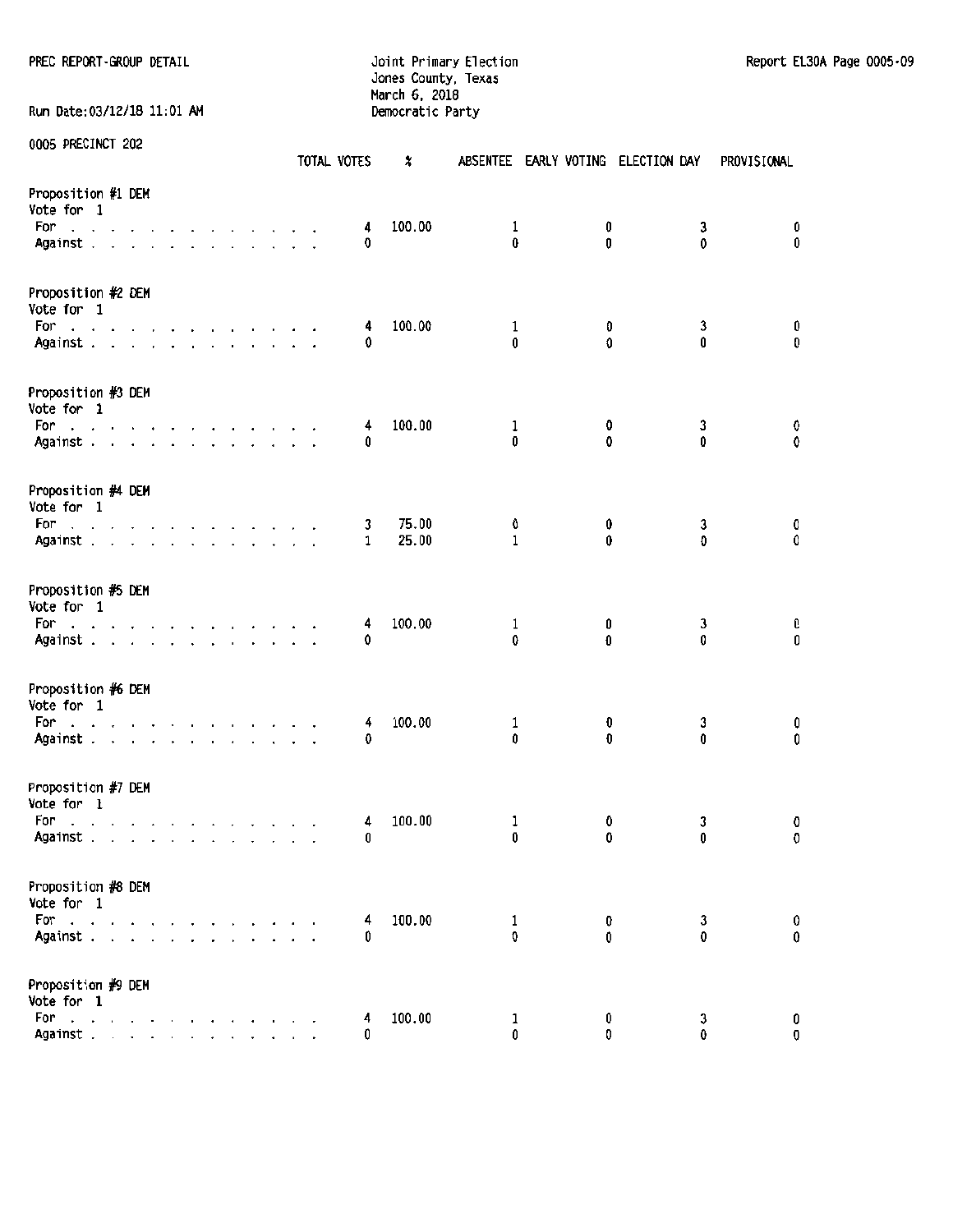| PREC REPORT-GROUP DETAIL                                                                               | Joint Primary Election<br>Report EL<br>Jones County, Texas |             |  |  |  |  |  |  |
|--------------------------------------------------------------------------------------------------------|------------------------------------------------------------|-------------|--|--|--|--|--|--|
| Run Date: 03/12/18 11:01 AM                                                                            | March 6, 2018<br>Democratic Party                          |             |  |  |  |  |  |  |
| 0005 PRECINCT 202<br>TOTAL VOTES                                                                       | x<br>ABSENTEE EARLY VOTING ELECTION DAY                    | PROVISIONAL |  |  |  |  |  |  |
| Proposition #10 DEM<br>Vote for 1<br>For a strategic contract and a strategic<br>Against               | 100.00<br>4<br>Û<br>n<br>0                                 | Ð           |  |  |  |  |  |  |
| Proposition #11 DEM<br>Vote for 1<br>For<br>the contract of the contract of the contract of<br>Against | 100.00<br>1<br>4<br>3<br>0<br>ń<br>0                       |             |  |  |  |  |  |  |
| Proposition #12 DEM<br>Vote for 1<br>For a strategic and a strategic and a<br>Against                  | 100.00<br>4<br>з<br>0<br>O<br>0<br>0<br>0                  | 0           |  |  |  |  |  |  |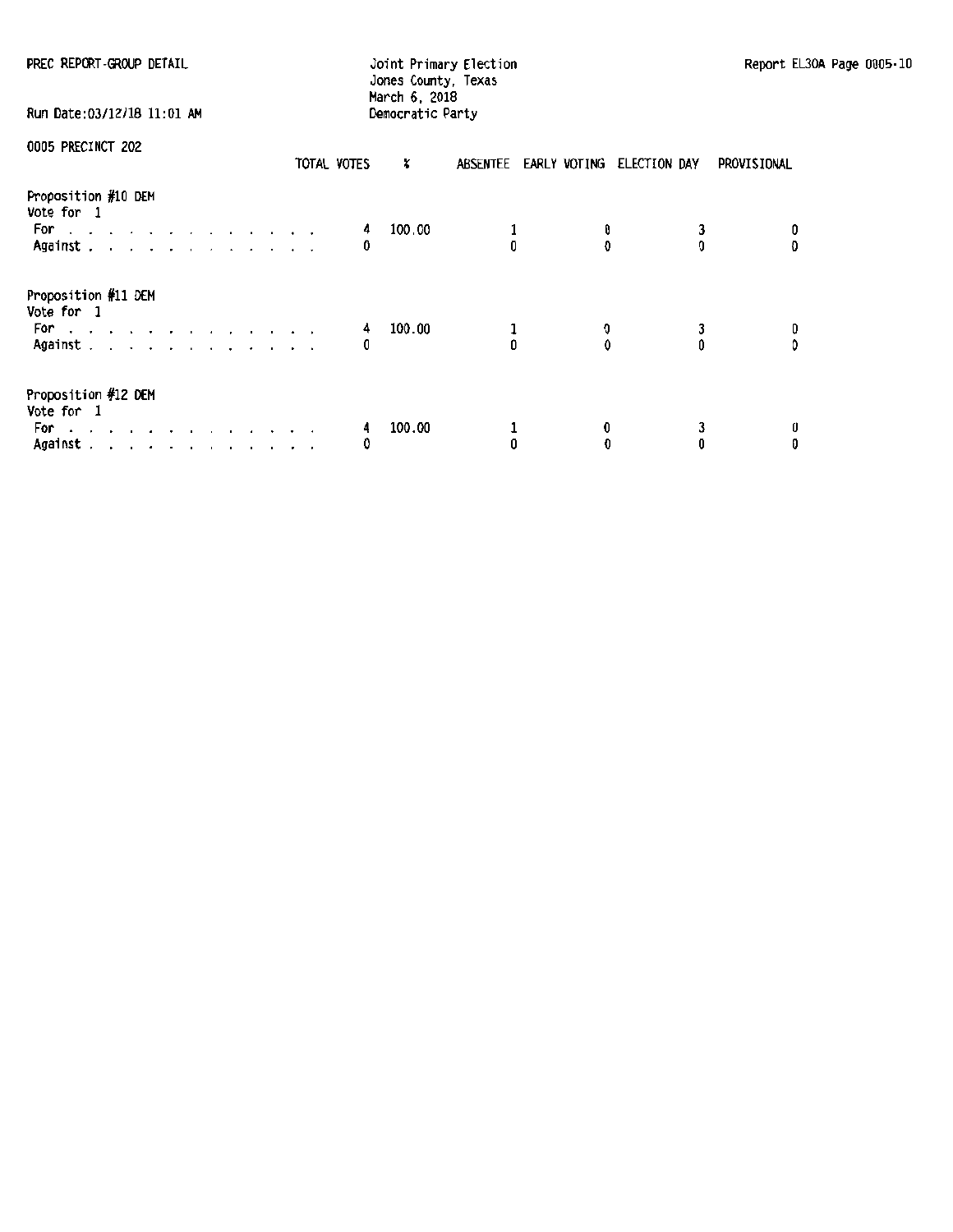PREC REPORT-GROUP DETAIL

Joint Primary Election Jones County, Texas March 6. 2018 STATISTICS

Run Date:03112118 11:01 AM

|                                 | TOTAL VOTES |       | ABSENTEE EARLY VOTING ELECTION DAY |    |    | PROVISIONAL |
|---------------------------------|-------------|-------|------------------------------------|----|----|-------------|
| REGISTERED VOTERS TOTAL         |             |       |                                    |    |    |             |
| BALLOTS CAST - TOTAL.           |             |       |                                    | 25 | 44 |             |
| BALLOTS CAST · REPUBLICAN PARTY |             | 98.67 |                                    | 25 | 44 |             |
| BALLOTS CAST - DEMOCRATIC PARTY |             |       |                                    |    |    |             |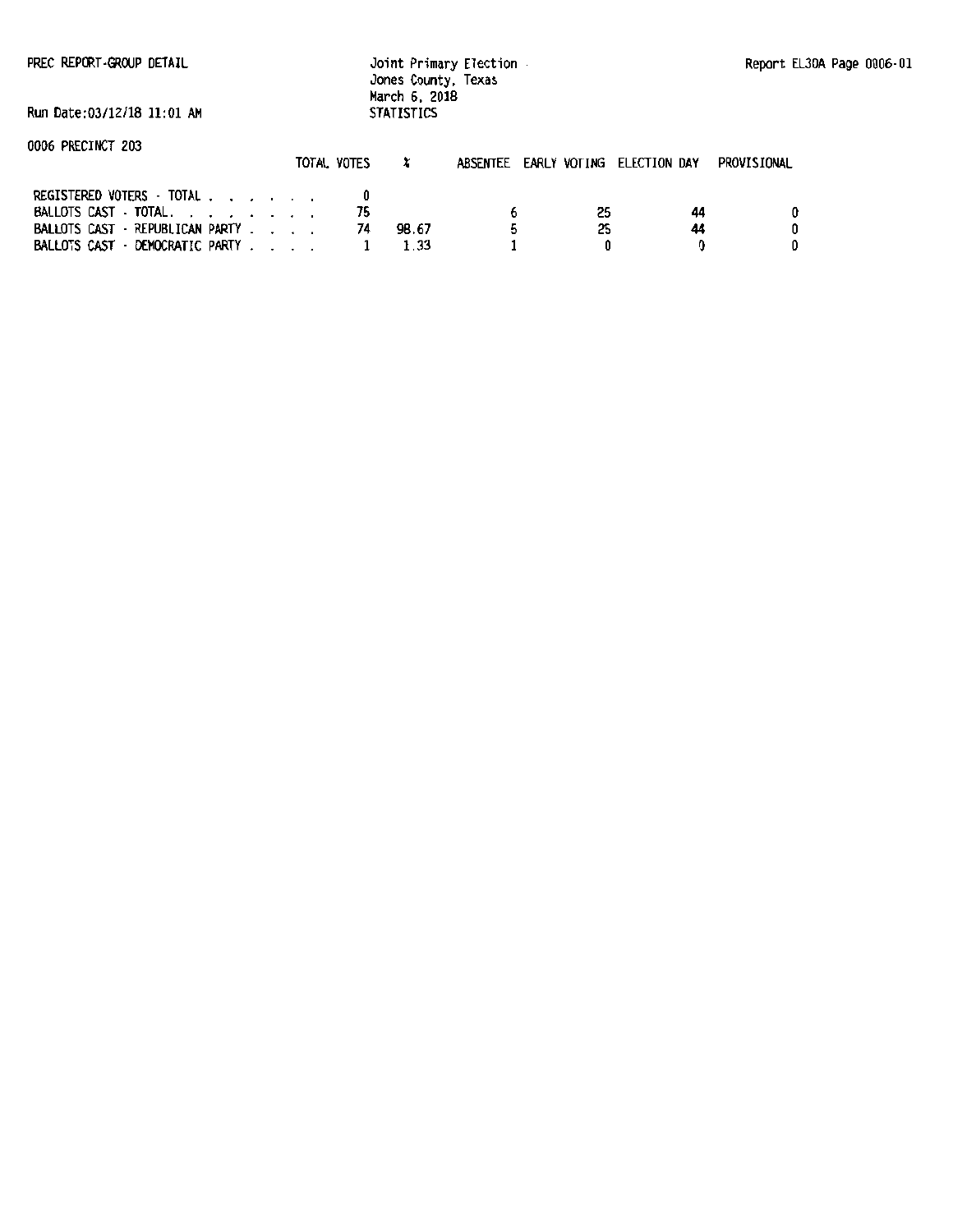PREC REPORT ·GROUP DETAIL **CONTEXT CONTROL** Joint Primary Election Report EL30A Page 0006 · 02 Jones County, Texas March 6, 2018 Run Date:03/12/18 11:01 AM Republican Party

|                                           |                                                                       |                      |         |                                                                                                                                                                                                                                |                   |  | TOTAL VOTES | X      |             |         | ABSENTEE EARLY VOTING ELECTION DAY | PROVISIONAL |
|-------------------------------------------|-----------------------------------------------------------------------|----------------------|---------|--------------------------------------------------------------------------------------------------------------------------------------------------------------------------------------------------------------------------------|-------------------|--|-------------|--------|-------------|---------|------------------------------------|-------------|
| US Senator                                |                                                                       |                      |         |                                                                                                                                                                                                                                |                   |  |             |        |             |         |                                    |             |
| Vote for 1                                |                                                                       |                      |         |                                                                                                                                                                                                                                |                   |  |             |        |             |         |                                    |             |
| Mary Miller.                              |                                                                       |                      |         |                                                                                                                                                                                                                                |                   |  | 4           | 5.71   | 0           | 0       | 4                                  | 0           |
| Stefano de Stefano                        |                                                                       |                      |         | and the contract of the contract of the contract of the contract of the contract of the contract of the contract of the contract of the contract of the contract of the contract of the contract of the contract of the contra |                   |  | 5           | 7.14   | 1           | 1       | $\mathbf{3}$                       | 0           |
| Ted Cruz.                                 | $\sim$                                                                |                      |         | and a series of the series of the series of the series of the series of the series of the series of the series of the series of the series of the series of the series of the series of the series of the series of the series |                   |  | 54          | 77.14  | $\mathbf 1$ | 20      | 33                                 | 0           |
| Bruce Jacobson, Jr.,                      |                                                                       |                      |         |                                                                                                                                                                                                                                |                   |  | 4           | 5.71   | 1           | 2       | $\mathbf{1}$                       | $\pmb{0}$   |
| Geraldine Sam.                            | $\overline{\phantom{a}}$                                              | $\cdot$              | $\cdot$ |                                                                                                                                                                                                                                |                   |  | 3           | 4.29   | 2           | O       | $\mathbf{1}$                       | 0           |
| US Representative, District 19            |                                                                       |                      |         |                                                                                                                                                                                                                                |                   |  |             |        |             |         |                                    |             |
| Vote for 1                                |                                                                       |                      |         |                                                                                                                                                                                                                                |                   |  |             |        |             |         |                                    |             |
| Jodey Arrington.                          |                                                                       |                      |         | the contract of the contract of                                                                                                                                                                                                |                   |  | 61          | 100.00 | 4           | 22      | 35                                 | 0           |
| Governor                                  |                                                                       |                      |         |                                                                                                                                                                                                                                |                   |  |             |        |             |         |                                    |             |
| Vote for 1                                |                                                                       |                      |         |                                                                                                                                                                                                                                |                   |  |             |        |             |         |                                    |             |
| Barbara Krueger                           |                                                                       |                      |         |                                                                                                                                                                                                                                |                   |  | 8           | 11.11  | 0           | 3       | 5                                  | 0           |
| SECEDE Kilgore.                           |                                                                       |                      |         | $\mathbf{r}$ and $\mathbf{r}$ and $\mathbf{r}$ and $\mathbf{r}$ and $\mathbf{r}$                                                                                                                                               |                   |  | 2           | 2.78   | 0           | 0       | 2                                  | 0           |
| Greg Abbott.<br>$\ddot{\phantom{1}}$      | the contract of the contract of the                                   |                      |         |                                                                                                                                                                                                                                |                   |  | 62          | 86.11  | 5           | 21      | 36                                 | $\mathbf 0$ |
|                                           |                                                                       |                      |         |                                                                                                                                                                                                                                |                   |  |             |        |             |         |                                    |             |
| Lieutenant Governor                       |                                                                       |                      |         |                                                                                                                                                                                                                                |                   |  |             |        |             |         |                                    |             |
| Vote for 1                                |                                                                       |                      |         |                                                                                                                                                                                                                                |                   |  |             |        |             |         |                                    |             |
| Scott Milder                              |                                                                       |                      |         | the contract of the contract of the                                                                                                                                                                                            |                   |  | 26          | 36.62  | 0           | 8       | 18                                 | 0           |
| Dan Patrick.                              |                                                                       |                      |         | $\mathbf{r}$ , $\mathbf{r}$ , $\mathbf{r}$ , $\mathbf{r}$ , $\mathbf{r}$                                                                                                                                                       |                   |  | 45          | 63.38  | 5           | 16      | 24                                 | 0           |
| Attorney General                          |                                                                       |                      |         |                                                                                                                                                                                                                                |                   |  |             |        |             |         |                                    |             |
| Vote for 1                                |                                                                       |                      |         |                                                                                                                                                                                                                                |                   |  |             |        |             |         |                                    |             |
| Ken Paxton.                               |                                                                       |                      |         | the contract of the contract of the contract of the contract of the contract of the contract of the contract of                                                                                                                |                   |  | 62          | 100.00 | 5           | 21      | 36                                 | 0           |
| Comptroller of Public Accounts            |                                                                       |                      |         |                                                                                                                                                                                                                                |                   |  |             |        |             |         |                                    |             |
| Vote for 1                                |                                                                       |                      |         |                                                                                                                                                                                                                                |                   |  |             |        |             |         |                                    |             |
| Glenn Hegar.<br>$\blacksquare$            |                                                                       |                      |         |                                                                                                                                                                                                                                | $\cdots$ $\cdots$ |  | 58          | 100.00 | 4           | 20      | 34                                 | 0           |
| Commissioner of the General Land Office   |                                                                       |                      |         |                                                                                                                                                                                                                                |                   |  |             |        |             |         |                                    |             |
| Vote for 1                                |                                                                       |                      |         |                                                                                                                                                                                                                                |                   |  |             |        |             |         |                                    |             |
| Jerry Patterson                           |                                                                       |                      |         |                                                                                                                                                                                                                                |                   |  | 17          | 25.37  | 1           | 5       | 11                                 | 0           |
| Davey Edwards                             |                                                                       |                      |         |                                                                                                                                                                                                                                |                   |  | 4           | 5.97   | 0           | 0       | $\ddot{4}$                         | 0           |
| George P. Bush.                           | $\ddot{\phantom{0}}$                                                  |                      |         |                                                                                                                                                                                                                                |                   |  | 44          | 65.67  | 2           | 16      | 26                                 | 0           |
| Rick Range                                |                                                                       | $\ddot{\phantom{a}}$ |         | $\cdot$ $\cdot$ $\cdot$ $\cdot$                                                                                                                                                                                                |                   |  | 2           | 2.99   | $\mathbf 2$ | 0       | 0                                  | 0           |
|                                           |                                                                       |                      |         |                                                                                                                                                                                                                                |                   |  |             |        |             |         |                                    |             |
| Commissioner of Agriculture<br>Vote for 1 |                                                                       |                      |         |                                                                                                                                                                                                                                |                   |  |             |        |             |         |                                    |             |
| Trey Blocker                              |                                                                       |                      |         |                                                                                                                                                                                                                                |                   |  | 7           | 10.61  | 0           | 1       | 6                                  | 0           |
| Jim Hogan<br>$\sim$                       | and a strain and a strain                                             |                      |         |                                                                                                                                                                                                                                |                   |  | 8           | 12.12  | 1           | 3       | 4                                  | 0           |
| Sid Miller.                               | $\mathbf{r}$ , and $\mathbf{r}$ , and $\mathbf{r}$ , and $\mathbf{r}$ |                      |         |                                                                                                                                                                                                                                |                   |  | 51          | 77.27  | 4           | 18      | 29                                 | 0           |
| Railroad Commissioner                     |                                                                       |                      |         |                                                                                                                                                                                                                                |                   |  |             |        |             |         |                                    |             |
| Vote for 1<br>Weston Martinez             |                                                                       |                      |         |                                                                                                                                                                                                                                |                   |  |             |        |             |         |                                    |             |
| Christi Craddick.                         |                                                                       |                      |         | and a series of the series of                                                                                                                                                                                                  |                   |  | 17          | 27.87  | 0<br>5      | 6<br>13 | 11<br>26                           | 0<br>0      |
|                                           |                                                                       |                      |         | <b>Service Control</b>                                                                                                                                                                                                         |                   |  | 44          | 72.13  |             |         |                                    |             |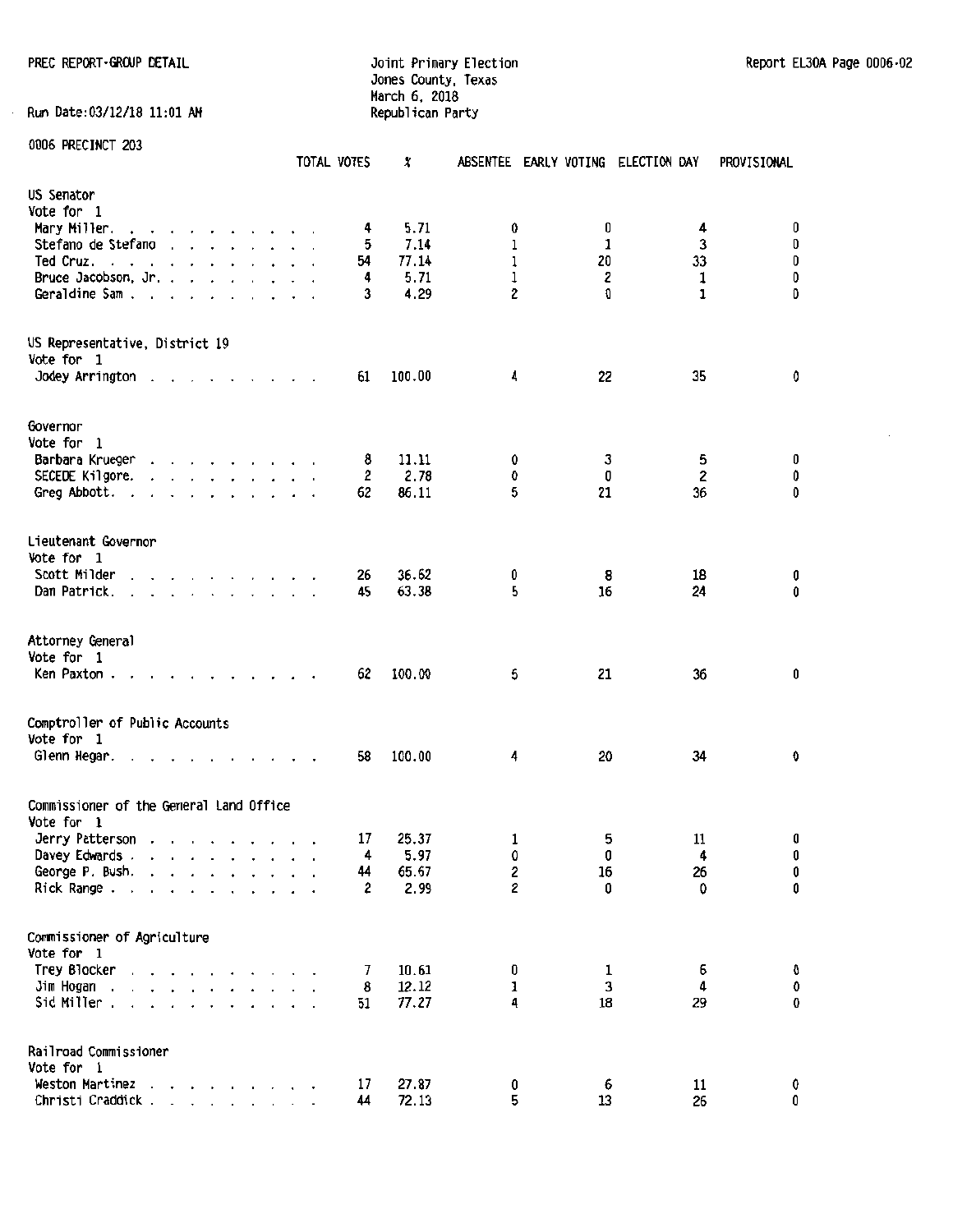| PREC REPORT GROUP DETAIL<br>Run Date:03/12/18 11:01 AM                                                                          |                      |             | Jones County, Texas<br>March 6, 2018<br>Republican Party | Joint Primary Election             |          |          | Report EL30A Page 0006-03 |  |
|---------------------------------------------------------------------------------------------------------------------------------|----------------------|-------------|----------------------------------------------------------|------------------------------------|----------|----------|---------------------------|--|
| 0006 PRECINCT 203                                                                                                               |                      |             |                                                          |                                    |          |          |                           |  |
|                                                                                                                                 |                      | TOTAL VOTES | x                                                        | ABSENTEE EARLY VOTING ELECTION DAY |          |          | PROVISIONAL               |  |
| Justice, Supreme Court, Place 2<br>Vote for 1<br>Jimmy Blacklock                                                                |                      | 53          | 100.00                                                   | 4                                  | 20       | 29       | 0                         |  |
| Justice, Supreme Court, Place 4<br>Vote for 1<br>John Devine.                                                                   |                      | 53          | 100.00                                                   | 4                                  | 20       | 29       | O                         |  |
|                                                                                                                                 |                      |             |                                                          |                                    |          |          |                           |  |
| Justice, Supreme Court, Place 6<br>Vote for 1                                                                                   |                      |             |                                                          |                                    |          | 30       |                           |  |
| $Jeff$ Brown.                                                                                                                   |                      | 54          | 100.00                                                   | 4                                  | 20       |          | 0                         |  |
| Presiding Judge, Ct of Criminal Appeals<br>Vote for 1                                                                           |                      |             |                                                          |                                    |          |          |                           |  |
| David Bridges<br>Sharon Keller                                                                                                  |                      | 36<br>21    | 63.16<br>36.84                                           | 5<br>0                             | 12<br>7  | 19<br>14 | 0<br>0                    |  |
| Judge, Ct of Crim Appeals, Pl 7<br>Vote for 1                                                                                   |                      |             |                                                          |                                    |          |          |                           |  |
| Barbara Parker Hervey                                                                                                           |                      | 50          | 100.00                                                   | 4                                  | 20       | 26       | 0                         |  |
| Judge, Ct of Crim Appeals, Pl 8<br>Vote for 1                                                                                   |                      |             |                                                          |                                    |          |          |                           |  |
| Dib Waldrip.                                                                                                                    |                      | 10          | 18.18                                                    | 2                                  | 3        | 5        | 0                         |  |
| Michelle Slaughter                                                                                                              |                      | 26          | 47.27                                                    | $\mathbf{1}$                       | 9        | 16       | 0                         |  |
| Jay Brandon.                                                                                                                    |                      | 19          | 34.55                                                    | 2                                  | 7        | 10       | 0                         |  |
| State Representative, District 71<br>Vote for 1                                                                                 |                      |             |                                                          |                                    |          |          |                           |  |
| Stan Lambert                                                                                                                    |                      | 59          | 100.00                                                   | 4                                  | 23       | 32       | 0                         |  |
| Chief Justice, 11th Ct of Appeals Dist<br>Vote for 1                                                                            |                      |             |                                                          |                                    |          |          |                           |  |
| John Bailey.                                                                                                                    | $\sim$ $\sim$ $\sim$ | 53          | 100.00                                                   | 4                                  | 20       | 29       | 0                         |  |
| County Judge<br>Vote for 1<br>Dale Spurgin<br>والمناولة والمناول والمناول والمناول                                              |                      | 59          | 100.00                                                   | 4                                  | 20       | 35       | 0                         |  |
|                                                                                                                                 |                      |             |                                                          |                                    |          |          |                           |  |
| District Clerk<br>Vote for 1                                                                                                    |                      |             |                                                          |                                    |          |          |                           |  |
| Lacey Hansen<br>$\mathbf{r}$ , $\mathbf{r}$ , $\mathbf{r}$ , $\mathbf{r}$ , $\mathbf{r}$<br>Laura Davis.<br>and a series of the |                      | 42<br>31    | 57.53<br>42.47                                           | 0<br>5                             | 12<br>13 | 30<br>13 | 0<br>0                    |  |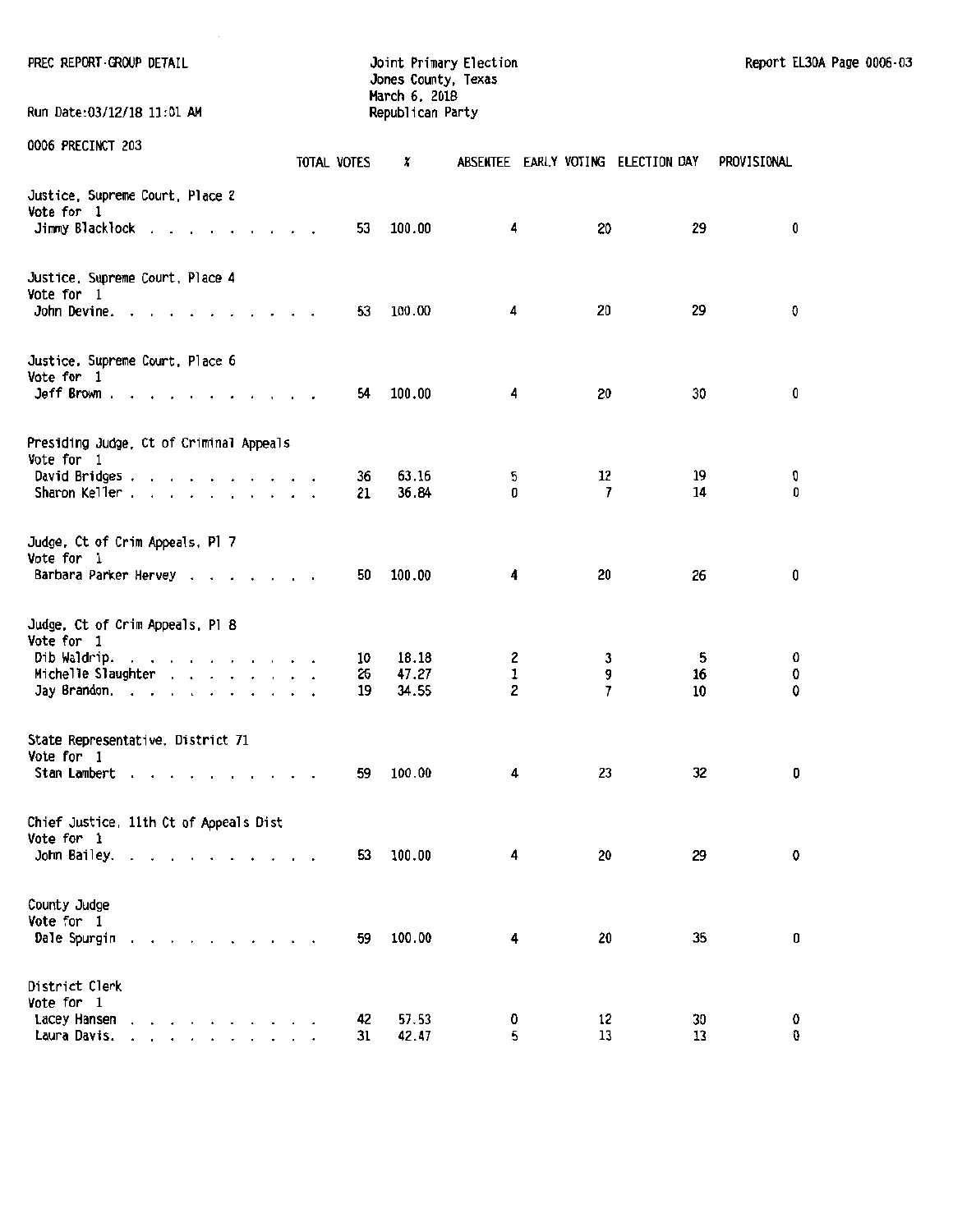| PREC REPORT GROUP DETAIL                                  |                                                                                                                                                                                                                                |  |             |    | Jones County, Texas<br>March 6, 2018 | Joint Primary Election |                                    |    |             | Report EL30A Page 0006-04 |
|-----------------------------------------------------------|--------------------------------------------------------------------------------------------------------------------------------------------------------------------------------------------------------------------------------|--|-------------|----|--------------------------------------|------------------------|------------------------------------|----|-------------|---------------------------|
| Run Date:03/12/18 11:01 AM                                |                                                                                                                                                                                                                                |  |             |    | Republican Party                     |                        |                                    |    |             |                           |
| 0006 PRECINCT 203                                         |                                                                                                                                                                                                                                |  | TOTAL VOTES |    | x                                    |                        | ABSENTEE EARLY VOTING ELECTION DAY |    | PROVISIONAL |                           |
| County Clerk<br>Vote for 1<br>LeeAnn Jennings             |                                                                                                                                                                                                                                |  |             | 60 | 100.00                               | 5.                     | 23                                 | 32 | 0           |                           |
| County Tax Assessor-Collector<br>Vote for 1               |                                                                                                                                                                                                                                |  |             |    |                                      |                        |                                    |    |             |                           |
| Jamie R Jordan.                                           | the contract of the contract of the contract of the contract of the contract of the contract of the contract of the contract of the contract of the contract of the contract of the contract of the contract of the contract o |  |             | 15 | 21.43                                | 3                      | 5                                  | 7  | O           |                           |
| Whitney Ortega.                                           |                                                                                                                                                                                                                                |  |             | 18 | 25.71                                | 0                      | $\overline{7}$                     | 11 | 0           |                           |
| Gloria J Little                                           |                                                                                                                                                                                                                                |  |             | 37 | 52.86                                | 2                      | 12                                 | 23 | 0           |                           |
| County Treasurer<br>Vote for 1                            |                                                                                                                                                                                                                                |  |             |    |                                      |                        |                                    |    |             |                           |
| Shere Miller                                              |                                                                                                                                                                                                                                |  |             | 30 | 44.12                                | 2                      | 9                                  | 19 | 0           |                           |
| Amber Thompson.                                           |                                                                                                                                                                                                                                |  |             | 38 | 55.88                                | 3                      | 13                                 | 22 | 0           |                           |
| County Commissioner, Precinct 2 COMM 2<br>Vote for 1      |                                                                                                                                                                                                                                |  |             |    |                                      |                        |                                    |    |             |                           |
| Lonnie Vivian                                             |                                                                                                                                                                                                                                |  |             | 29 | 40.85                                | 3                      | 7                                  | 19 | 0           |                           |
| Steve Lefevre                                             |                                                                                                                                                                                                                                |  |             | 42 | 59.15                                | $\mathbf{2}$           | 17                                 | 23 | 0           |                           |
| Justice of the Peace<br>Vote for 1                        |                                                                                                                                                                                                                                |  |             |    |                                      |                        |                                    |    |             |                           |
| Cheryl Guernsey                                           |                                                                                                                                                                                                                                |  |             | 62 | 100.00                               | 3                      | 24                                 | 35 | 0           |                           |
| Constable<br>Vote for 1                                   |                                                                                                                                                                                                                                |  |             |    |                                      |                        |                                    |    |             |                           |
| Danny Jimenez                                             |                                                                                                                                                                                                                                |  |             | 58 | 100.00                               | 4                      | 23                                 | 31 | 0           |                           |
| County Chairman                                           |                                                                                                                                                                                                                                |  |             |    |                                      |                        |                                    |    |             |                           |
| Vote for 1<br>$W. B.$ Harrison III $\ldots$ , , , , , , , |                                                                                                                                                                                                                                |  |             | 55 | 100.00                               | 4                      | 22                                 | 29 | 0           |                           |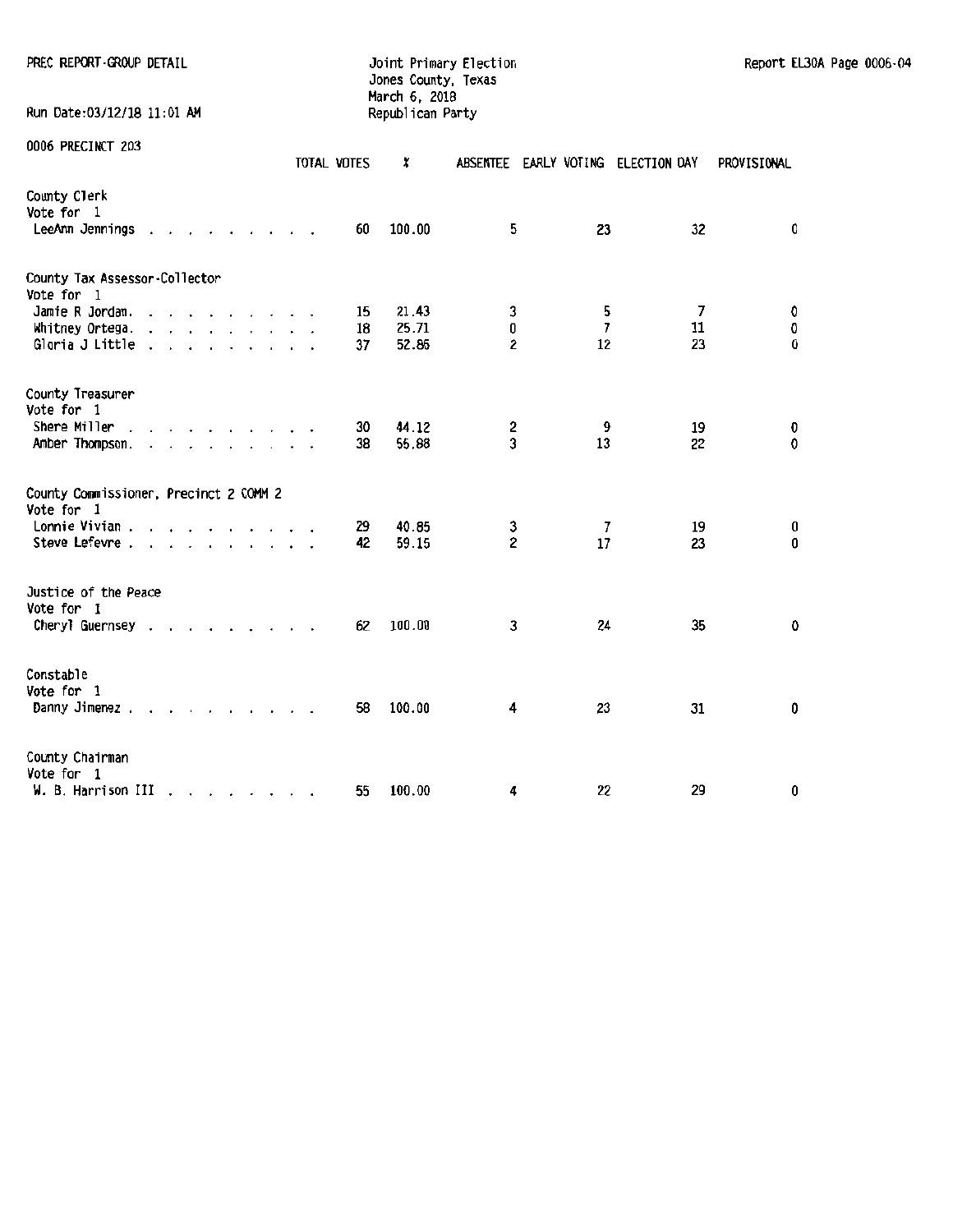## Jones County, Texas March 6, 2018 Run Date:03/12/18 11:01 AM Democratic Party

|                                                                                                                                                                                                                                                             | TOTAL VOTES          | X      | ABSENTEE EARLY VOTING ELECTION DAY |         | PROVISIONAL |
|-------------------------------------------------------------------------------------------------------------------------------------------------------------------------------------------------------------------------------------------------------------|----------------------|--------|------------------------------------|---------|-------------|
| US Senator                                                                                                                                                                                                                                                  |                      |        |                                    |         |             |
| Vote for 1                                                                                                                                                                                                                                                  |                      |        |                                    |         |             |
| Beto O'Rourke                                                                                                                                                                                                                                               | 0                    | 0      | 0                                  | 0       | 0           |
| Edward Kimbrough .<br>$\mathbf{r}$ and $\mathbf{r}$ are associated to the set of the set of the set of the set of the set of the set of the set of the set of the set of the set of the set of the set of the set of the set of the set of the set of the s | 0                    | 0      | 0                                  | 0       | 0           |
| Sema Hernandez.<br>the contract of the contract of the contract of the contract of the contract of the contract of the contract of<br>$\ddot{\phantom{1}}$                                                                                                  | O                    | o      | 0                                  | Ð       | 0           |
|                                                                                                                                                                                                                                                             |                      |        |                                    |         |             |
| US Representative, District 19<br>Vote for 1                                                                                                                                                                                                                |                      |        |                                    |         |             |
| Miguel Levario.                                                                                                                                                                                                                                             | 0                    | 0      | 0                                  | 0       | 0           |
| Governor                                                                                                                                                                                                                                                    |                      |        |                                    |         |             |
| Vote for 1                                                                                                                                                                                                                                                  |                      |        |                                    |         |             |
| Grady Yarbrough                                                                                                                                                                                                                                             | 0                    | 0      | 0                                  | 0       | 0           |
| Tom Wakely <i>.</i>                                                                                                                                                                                                                                         | 0                    | 0      | 0                                  | 0       | O           |
| Joe Mumbach.                                                                                                                                                                                                                                                | 0                    | 0      | 0                                  | Û       | 0           |
|                                                                                                                                                                                                                                                             | Û                    | 0      | 0                                  |         |             |
| James Jolly Clark.                                                                                                                                                                                                                                          |                      |        |                                    | 0       | 0           |
| Jeffrey Payne.                                                                                                                                                                                                                                              | 0                    | 0      | 0                                  | 0       | 0           |
| Adrian Ocegueda                                                                                                                                                                                                                                             | 0                    | 0      | 0                                  | 0       | 0           |
| Cedric Davis, Sr.,                                                                                                                                                                                                                                          | 0                    | 0      | 0                                  | 0       | 0           |
| Lupe Valdez.                                                                                                                                                                                                                                                | 0                    | 0      | 0                                  | 0       | O           |
| Andrew White                                                                                                                                                                                                                                                | 0<br>$\cdot$ $\cdot$ | 0      | 0                                  | 0       | 0           |
| Lieutenant Governor<br>Vote for 1<br>Mike Collier                                                                                                                                                                                                           | 0                    | 0      | 0                                  | 0       | 0           |
| Michael Cooper.<br>$\mathbf{r}$ and $\mathbf{r}$ and $\mathbf{r}$ and $\mathbf{r}$ and $\mathbf{r}$                                                                                                                                                         | 0                    | 0      | 0                                  | 0       | 0           |
| Attorney General                                                                                                                                                                                                                                            |                      |        |                                    |         |             |
| Vote for 1                                                                                                                                                                                                                                                  |                      |        |                                    |         |             |
| Justin Nelson $\cdots$ $\cdots$ $\cdots$                                                                                                                                                                                                                    | 0                    | 0      | O                                  | 0       | 0           |
| Comptroller of Public Accounts<br>Vote for 1                                                                                                                                                                                                                |                      |        |                                    |         |             |
| Joi Chevalier                                                                                                                                                                                                                                               | O.                   | 0      | 0                                  | 0       | 0           |
| Tim Mahoney.<br>a construction of the construction                                                                                                                                                                                                          | 0                    | 0      | 0                                  | 0       | 0           |
| Commissioner of the General Land Office                                                                                                                                                                                                                     |                      |        |                                    |         |             |
| Vote for 1                                                                                                                                                                                                                                                  |                      |        |                                    |         |             |
| Tex Morgan.                                                                                                                                                                                                                                                 |                      |        |                                    |         |             |
|                                                                                                                                                                                                                                                             | 0                    | 0<br>0 | 0<br>0                             | 0<br>O. | O<br>O      |
| Miguel Suazo                                                                                                                                                                                                                                                | 0                    |        |                                    |         |             |
| Commissioner of Agriculture                                                                                                                                                                                                                                 |                      |        |                                    |         |             |
| Vote for 1                                                                                                                                                                                                                                                  |                      |        |                                    |         |             |
| Kim 01son                                                                                                                                                                                                                                                   | 0                    | 0      | 0                                  | 0       | 0           |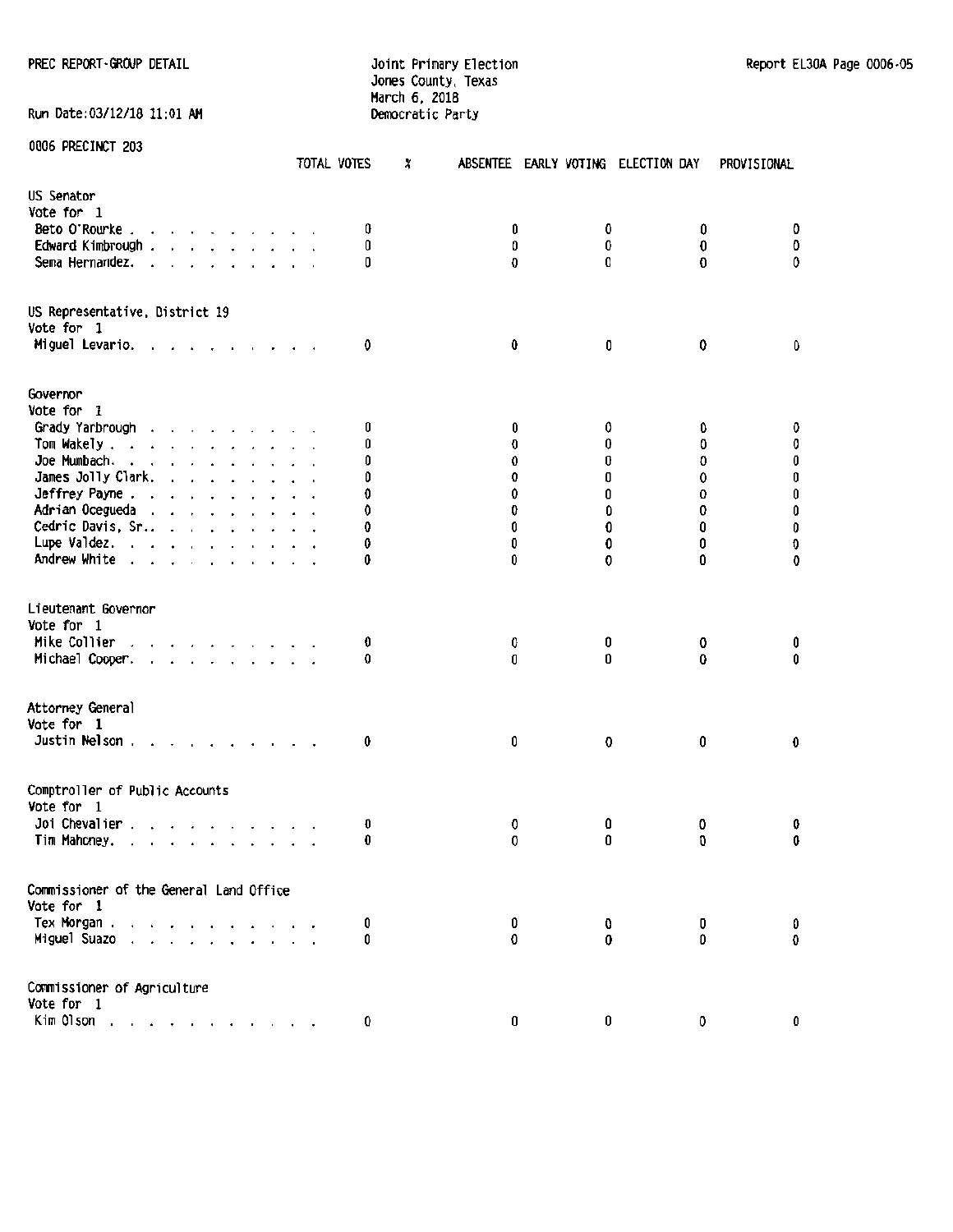Run Date: 03/12/18 11:01 AM

PREC REPORT-GROUP DETAIL **All and South Automatic State of Automatic Primary Election** Report EL30A Page 0006-06 Jones County, Texas March 6, 2018<br>Democratic Party

| UUUD PREGINGI ZU3                                      | TOTAL VOTES  | X      |             |   | ABSENTEE EARLY VOTING ELECTION DAY | PROVISIONAL |
|--------------------------------------------------------|--------------|--------|-------------|---|------------------------------------|-------------|
| Railroad Commissioner<br>Vote for 1                    |              |        |             |   |                                    |             |
| Roman McAllen                                          | 0            |        | 0           | 0 |                                    | 0<br>0      |
| Chris Spellmon.                                        | 0            |        | 0           | 0 |                                    | 0<br>0      |
| Justice, Supreme Court, Place 2<br>Vote for 1          |              |        |             |   |                                    |             |
| Steven Kirkland                                        | 0            |        | 0           | 0 |                                    | 0<br>0      |
| Justice, Supreme Court, Place 4                        |              |        |             |   |                                    |             |
| Vote for 1<br>R.K. Sandill<br>the contract of the con- | 0            |        | 0           | 0 |                                    | Đ<br>0      |
| Justice, Supreme Court, Place 6                        |              |        |             |   |                                    |             |
| Vote for 1<br>Kathy Cheng.                             | 0            |        | 0           | 0 |                                    | 0<br>0      |
|                                                        |              |        |             |   |                                    |             |
| Presiding Judge, Ct of Criminal Appeals<br>Vote for 1  |              |        |             |   |                                    |             |
| Maria T. (Terri) Jackson                               | 0            |        | 0           | O |                                    | 0<br>0      |
| Judge, Ct of Crim Appeals, Pl 7                        |              |        |             |   |                                    |             |
| Vote for 1<br>Ramona Franklin                          | 0            |        | 0           | 0 |                                    | 0<br>0      |
|                                                        |              |        |             |   |                                    |             |
| State Representative, District 71<br>Vote for 1        |              |        |             |   |                                    |             |
| Sam Hatton                                             | 0            |        | 0           | 0 |                                    | 0<br>0      |
| District Judge, 259th Judicial District                |              |        |             |   |                                    |             |
| Vote for 1<br>Brooks H. Hagler                         | $\mathbf{1}$ | 100.00 | $\mathbf 1$ | 0 |                                    | 0<br>0      |
|                                                        |              |        |             |   |                                    |             |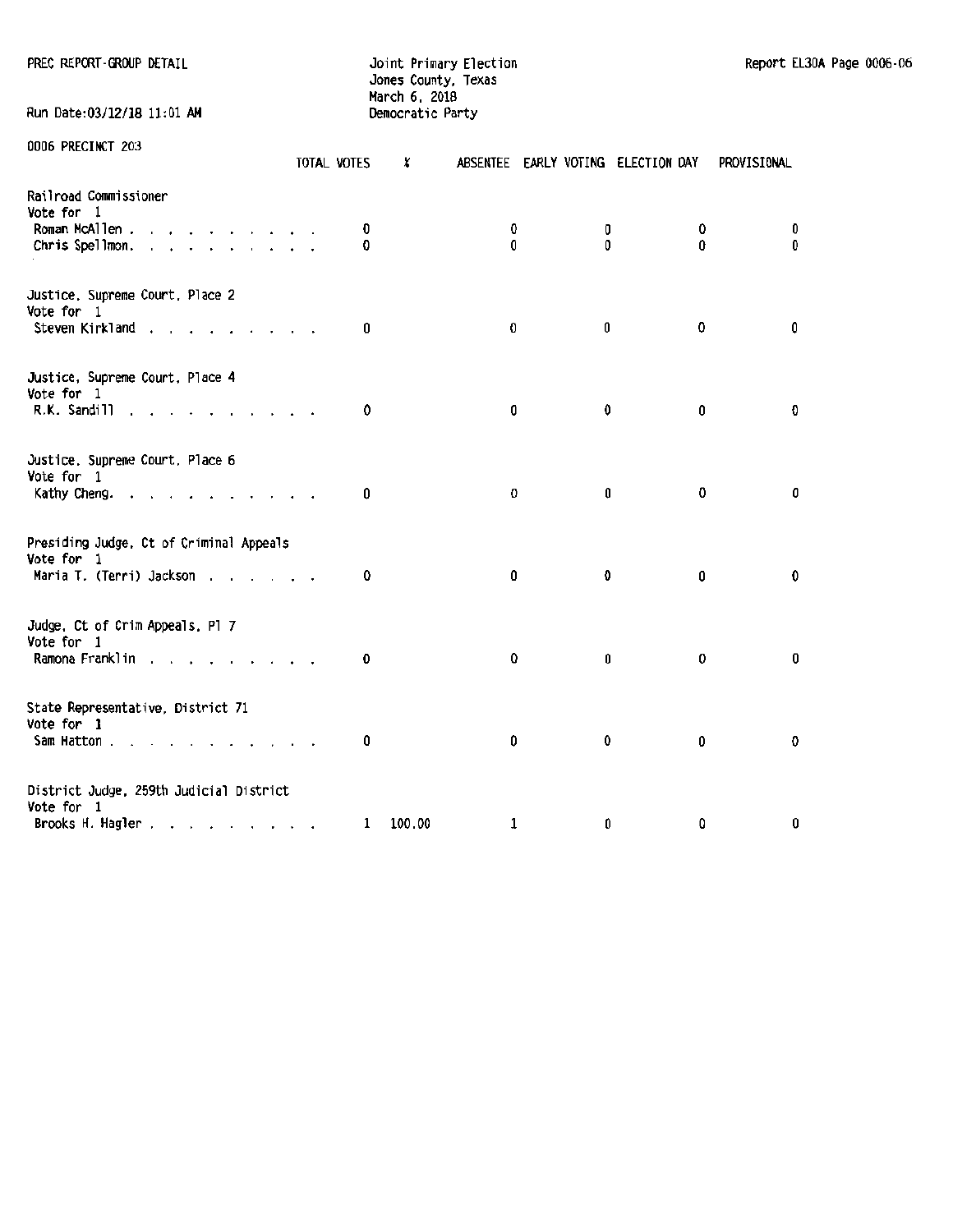#### PREC REPORT-GROUP DETAIL **Detail and Automobium Country Election** Report EL30A Page 0006-07 Jones County, Texas March 6. 2018 Run Date:03/12/18 11:01 AM Republican Party

|                                                                                                                                                                                                                                                                                                           |                                                                                                                 | TOTAL VOTES   | x                        | ABSENTEE EARLY VOTING ELECTION DAY | PROVISIONAL       |
|-----------------------------------------------------------------------------------------------------------------------------------------------------------------------------------------------------------------------------------------------------------------------------------------------------------|-----------------------------------------------------------------------------------------------------------------|---------------|--------------------------|------------------------------------|-------------------|
| Proposition 1 REP<br>Vote for 1<br>YES                                                                                                                                                                                                                                                                    | the contract of the contract of the contract of the contract of the contract of the contract of the contract of | 32            | 50.00<br>3               | 13                                 | 16<br>0           |
| NO.                                                                                                                                                                                                                                                                                                       | and a straight and a straight and a straight and                                                                | 32            | $\overline{c}$<br>50.00  | 10                                 | $\mathbf 0$<br>20 |
| Proposition 2 REP<br>Vote for 1<br><b>YES</b><br>$\mathbf{r}$ . The contract of the contract of the contract of the contract of the contract of the contract of the contract of the contract of the contract of the contract of the contract of the contract of the contract of th<br>NO.<br>$\mathbf{r}$ | $\overline{\phantom{a}}$<br>the company of the company<br>and a state of the                                    | 61<br>10      | 85.92<br>5<br>0<br>14.08 | 20<br>4                            | 36<br>0<br>0<br>6 |
| Proposition 3 REP                                                                                                                                                                                                                                                                                         |                                                                                                                 |               |                          |                                    |                   |
| Vote for 1<br>YES<br>NO.                                                                                                                                                                                                                                                                                  | the contract of the contract of the contract of<br>and the contract of the contract of the                      | 58<br>11      | 84.06<br>5<br>0<br>15.94 | 20<br>5                            | 0<br>33<br>0<br>6 |
| Proposition 4 REP<br>Vote for 1<br>YES                                                                                                                                                                                                                                                                    |                                                                                                                 | 60            | 84.51<br>5               | 19                                 | 36<br>0           |
| NO.<br>$\cdot$                                                                                                                                                                                                                                                                                            | and a strain and a strain and a<br>the contract of the contract of the contract of                              | $\cdot$<br>11 | $\pmb{0}$<br>15.49       | 6                                  | 0<br>5            |
| Proposition 5 REP<br>Vote for 1<br>YES                                                                                                                                                                                                                                                                    | design and contract and contract and con-                                                                       | 51            | 70.83<br>5               | 17                                 | 29<br>0           |
| NO.<br>$\mathbf{r}$                                                                                                                                                                                                                                                                                       | and a series of the company                                                                                     | 21            | 29.17<br>O               | 8                                  | 0<br>13           |
| Proposition 6 REP<br>Vote for 1<br>YES<br>NO.                                                                                                                                                                                                                                                             | the contract of the contract of the contract of<br>and the series of the series of the series                   | 71<br>1       | 98.61<br>5<br>1.39<br>0  | 24<br>$\mathbf{1}$                 | 42<br>0<br>0<br>0 |
| Proposition 7 REP<br>Vote for 1<br><b>YES</b>                                                                                                                                                                                                                                                             | and a series of the contract of the                                                                             | 46            | 66.67<br>5               | 18                                 | 23<br>0           |
| NO.<br><b>CALCASS AND A</b><br>$\cdot$                                                                                                                                                                                                                                                                    | and the state of the<br>$\cdot$                                                                                 | 23            | 0<br>33.33               | 7                                  | 0<br>16           |
| Proposition 8 REP<br>Vote for 1<br>YES<br>$\cdot$ $\cdot$ $\cdot$<br>NO.<br>$\cdot$ $\cdot$ $\cdot$ $\cdot$ $\cdot$ $\cdot$<br>$\ddot{\phantom{0}}$<br>$\mathbf{r}$                                                                                                                                       | $\overline{\phantom{a}}$<br>$\Delta$                                                                            | 69<br>3       | 95.83<br>5<br>4.17<br>0  | 25<br>0                            | 39<br>0<br>0<br>3 |
| Proposition 9 REP<br>Vote for 1<br>YES<br>$\sim$<br>$\Delta$<br>$\bullet$ $\bullet$ $\bullet$ $\bullet$<br>NO.                                                                                                                                                                                            |                                                                                                                 | 67<br>5       | 93.06<br>5<br>0<br>6.94  | 23<br>1                            | 0<br>39<br>0<br>4 |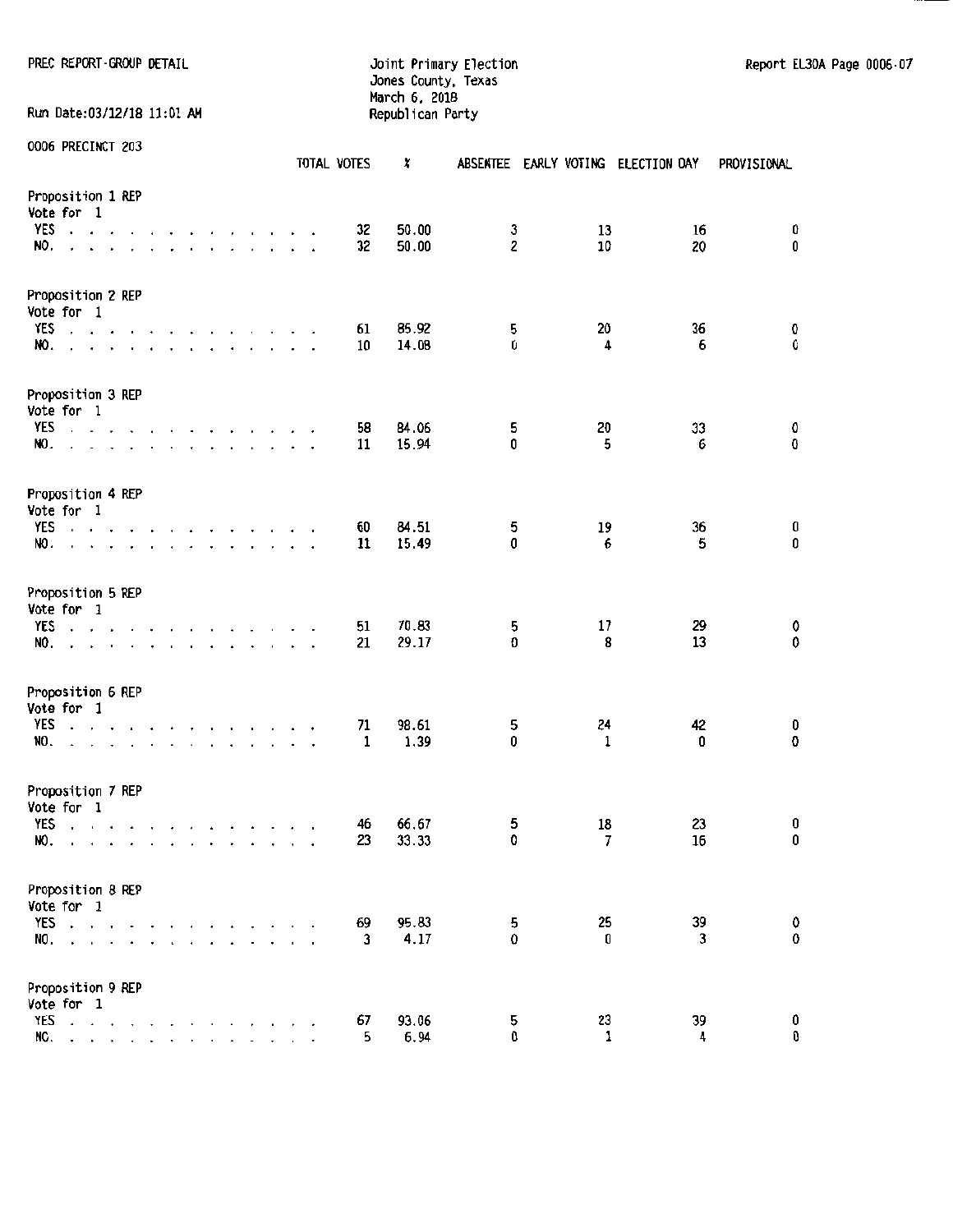PREC REPCRT·GROUP DETAIL

Joint Primary Election Jones County, Texas March 6. 2018 Republican Party

Report EL30A Page 0006·08

Run Date:OJ/12118 11:01 AH

0006 PRECINCT 203

|                                  | **** ********* LVU                                 |  |  |                                                                                                                       |  |  |  | TOTAL VOTES | x     |    |    | ABSENTEE EARLY VOTING ELECTION DAY | PROVISIONAL |
|----------------------------------|----------------------------------------------------|--|--|-----------------------------------------------------------------------------------------------------------------------|--|--|--|-------------|-------|----|----|------------------------------------|-------------|
| Proposition 10 REP<br>Vote for 1 |                                                    |  |  |                                                                                                                       |  |  |  |             |       |    |    |                                    |             |
| YES.                             | الوالوا والوالوا والوالو المالوا والمالوا والمالوا |  |  |                                                                                                                       |  |  |  | 69          | 95.83 | 5. | 23 | 41                                 | ٥           |
|                                  | NO.                                                |  |  |                                                                                                                       |  |  |  | 3           | 4.17  |    |    | 2                                  | 0.          |
| Proposition 11 REP<br>Vote for 1 |                                                    |  |  |                                                                                                                       |  |  |  |             |       |    |    |                                    |             |
| YES                              |                                                    |  |  | and a series of the contract of the contract of the                                                                   |  |  |  | 64          | 87.67 | 4  | 22 | 38                                 | 0           |
| NO.                              |                                                    |  |  | <u>no provincialmente de la característica de la característica de la característica de la característica de la c</u> |  |  |  | 9           | 12.33 |    | 3  |                                    | 0           |

 $\sim 10^7$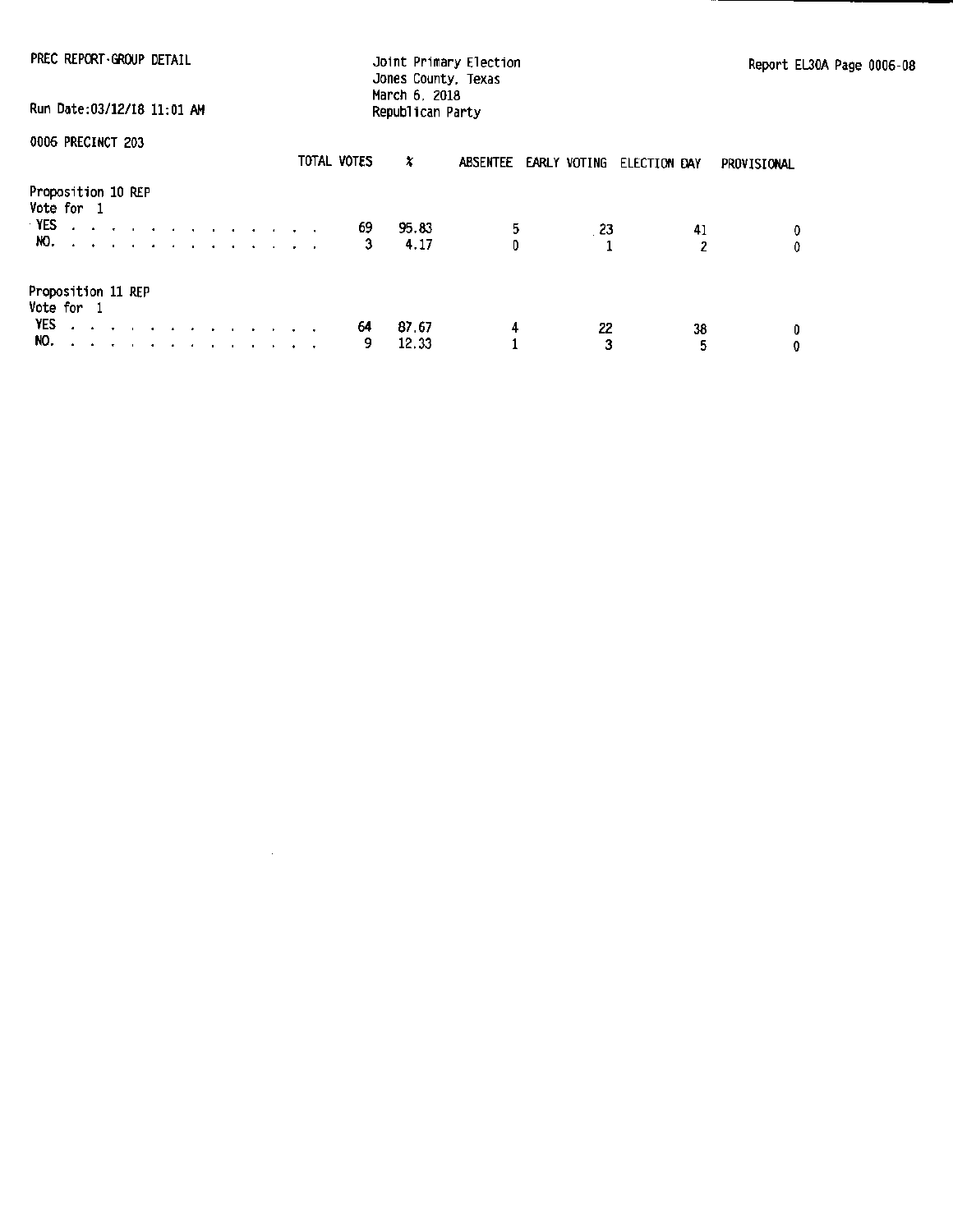PREC REPORT-GROUP DETAIL **CONTRACT CONTRACT CONTRACT DETAILS A** Joint Primary Election Contract Contract Report EL30A Page 0006-09 Jones County, Texas March 6. 2018 Run Date:03/12/18 11:01 AM Democratic Party

|                                                                                                        |  |  |  |  |  | TOTAL VOTES | X      | <b>ABSENTEE</b> |        | EARLY VOTING ELECTION DAY | PROVISIONAL                |
|--------------------------------------------------------------------------------------------------------|--|--|--|--|--|-------------|--------|-----------------|--------|---------------------------|----------------------------|
| Proposition #1 DEM<br>Vote for 1<br>For<br>the contract of the contract of the contract of<br>Against  |  |  |  |  |  | 1<br>0      | 100.00 | 1<br>0          | 0<br>O | 0<br>0                    | 0<br>O                     |
| Proposition #2 DEM<br>Vote for 1                                                                       |  |  |  |  |  |             |        |                 |        |                           |                            |
| For<br>Against.                                                                                        |  |  |  |  |  | 0<br>1      | 100.00 | 0<br>1          | 0<br>0 | 0<br>0                    | 0<br>0                     |
| Proposition #3 DEM<br>Vote for 1<br>For<br>والمناولة والمناولة والمناولة والمناولة والمناول<br>Against |  |  |  |  |  | ı<br>0      | 100.00 | 1<br>c          | 0<br>0 | 0<br>û                    | 0<br>0                     |
|                                                                                                        |  |  |  |  |  |             |        |                 |        |                           |                            |
| Proposition #4 DEM<br>Vote for 1<br>For<br>and a straightful contract and a straight<br>Against        |  |  |  |  |  | 1<br>O      | 100.00 | 1<br>0          | 0<br>Û | 0<br>0                    | 0<br>0                     |
| Proposition #5 DEM<br>Vote for 1<br>For a state of a state of a state of a                             |  |  |  |  |  | 1<br>0      | 100.00 | ı<br>0          | 0<br>Û | 0<br>0                    | 0<br>0                     |
| Against                                                                                                |  |  |  |  |  |             |        |                 |        |                           |                            |
| Proposition #6 DEM<br>Vote for 1<br>For<br>design and a state of the state of the state<br>Against     |  |  |  |  |  | 1<br>0      | 100.00 | 1<br>0          | 0<br>0 | 0                         | 0<br>0<br>0                |
| Proposition #7 DEM<br>Vote for 1<br>For<br>and a series of the contract of the<br>Against              |  |  |  |  |  | 1<br>0      | 100.00 | 1<br>0          | O<br>0 | C<br>0                    | 0<br>0                     |
|                                                                                                        |  |  |  |  |  |             |        |                 |        |                           |                            |
| Proposition #8 DEM<br>Vote for 1<br>For<br>and a series of<br>Against .                                |  |  |  |  |  | 0<br>1      | 100.00 | 0<br>1          | 0<br>0 |                           | 0<br>O<br>0<br>$\mathbf 0$ |
| Proposition #9 DEM<br>Vote for 1                                                                       |  |  |  |  |  |             |        |                 |        |                           |                            |
| For<br>the contract of the con-<br>Against                                                             |  |  |  |  |  | 1<br>0      | 100.00 | ı<br>Û          | 0<br>0 |                           | 0<br>0<br>0<br>0           |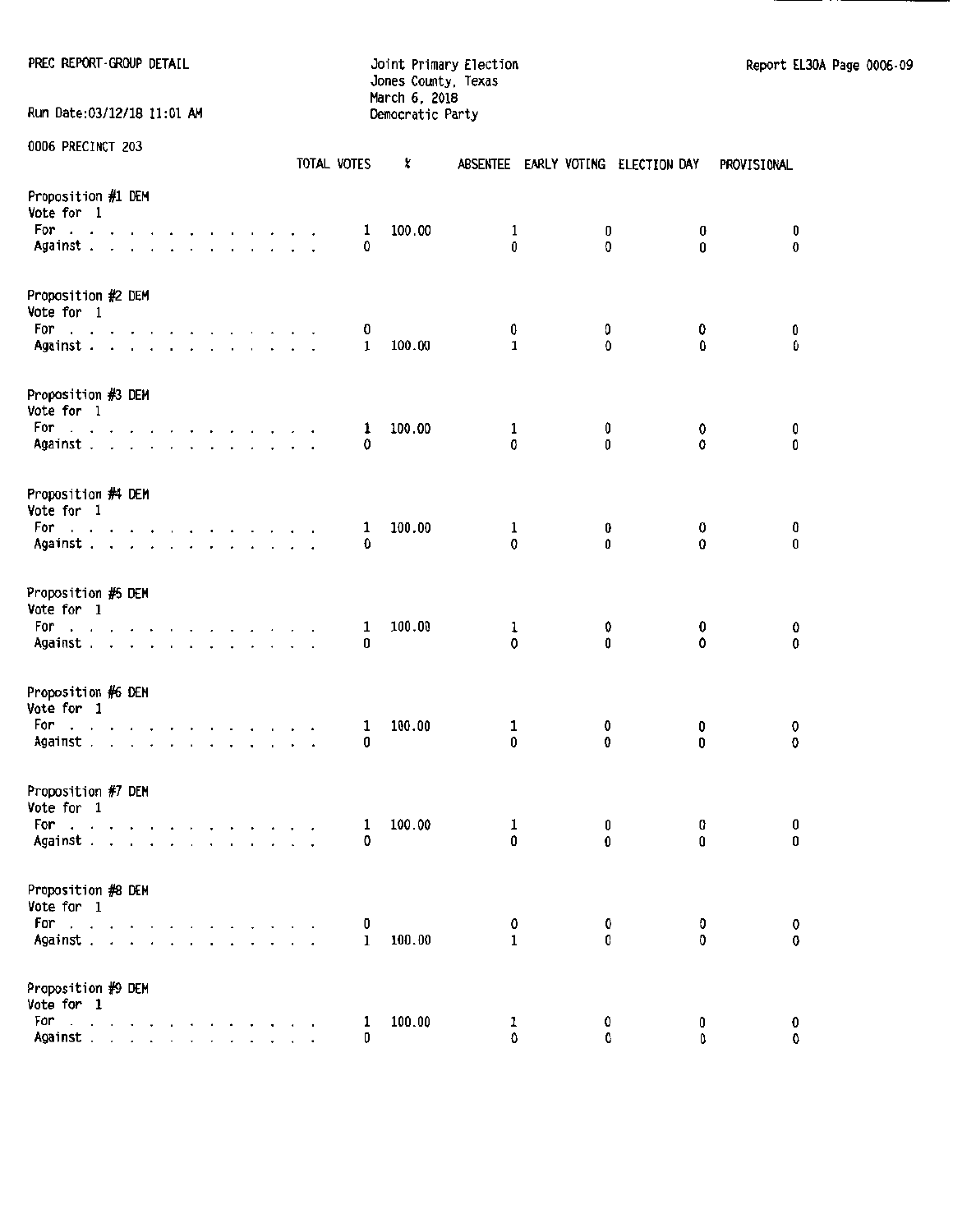|  |  | PREC REPORT-GROUP DETAIL |  |
|--|--|--------------------------|--|
|--|--|--------------------------|--|

## Jones County, Texas March 6, 2018 Run Date:03112/18 11:01 AM Democratic Party

| . Kun pate:u3/12/18 11:u1 |  |
|---------------------------|--|
|                           |  |

|  | 0006 PRECINCT 203 |  |
|--|-------------------|--|
|--|-------------------|--|

| UVVV IINJVIIVI LVV                                                                                                                                               |                                                                                                                                                                                                                                   |  |  |  |  | TOTAL VOTES | X      |  | ABSENTEE EARLY VOTING ELECTION DAY | PROVISIONAL |
|------------------------------------------------------------------------------------------------------------------------------------------------------------------|-----------------------------------------------------------------------------------------------------------------------------------------------------------------------------------------------------------------------------------|--|--|--|--|-------------|--------|--|------------------------------------|-------------|
| Proposition #10 DEM<br>Vote for 1<br>For example and a series are a series of the series of the series of the series of the series of the series of<br>Against . | and a strain and a strain and a                                                                                                                                                                                                   |  |  |  |  | 0           | 100.00 |  |                                    | 0           |
| Proposition #11 DEM<br>Vote for 1<br>For<br>فالقاط والمتعارف والمتعارف والمتعارف<br>Against .                                                                    | $\mathbf{r}$ . The contract of the contract of the contract of the contract of the contract of the contract of the contract of the contract of the contract of the contract of the contract of the contract of the contract of th |  |  |  |  | 1<br>0      | 100.00 |  |                                    | 0<br>0      |
| Proposition #12 DEM<br>Vote for 1<br>For<br>$\sim$ $\sim$<br>Against.                                                                                            | the company of the company of the company of<br>a construction of the construction of the con-                                                                                                                                    |  |  |  |  | ı<br>0      | 100.00 |  |                                    | 0           |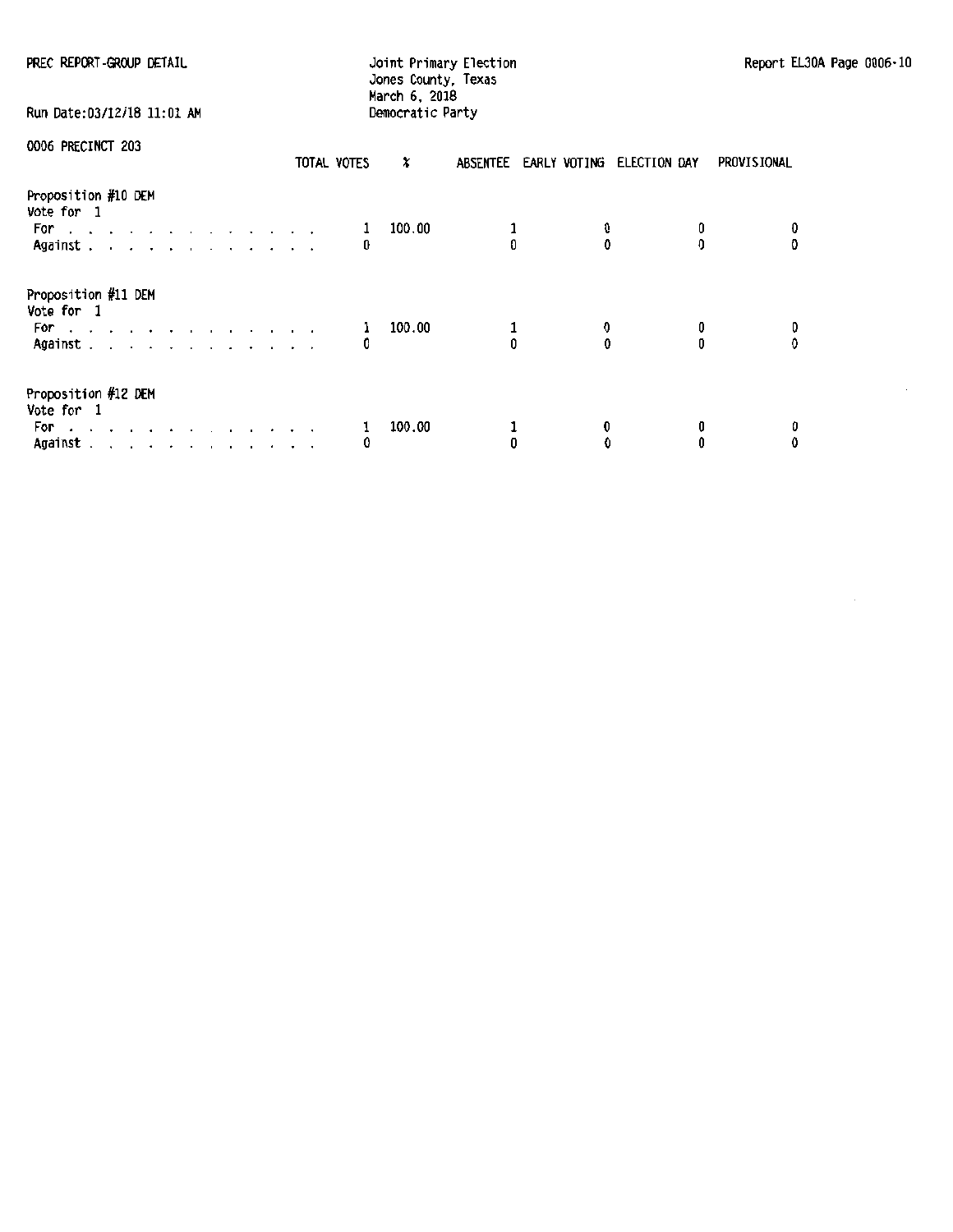PREC REPORT-GROUP DETAIL

Joint Primary Election Jones County, Texas March 6, 2018 **STATISTICS** 

Run Date:03/12/18 11:01 AM

|                                 | TOTAL VOTES |       | ABSENTEE EARLY VOTING ELECTION DAY |    | PROVISIONAL |
|---------------------------------|-------------|-------|------------------------------------|----|-------------|
| REGISTERED VOTERS - TOTAL       |             |       |                                    |    |             |
| BALLOTS CAST · TOTAL.           | 59          |       |                                    | 40 |             |
| BALLOTS CAST - REPUBLICAN PARTY | 54          | 91.53 |                                    |    |             |
| BALLOTS CAST - DEMOCRATIC PARTY |             | 8.47  |                                    |    |             |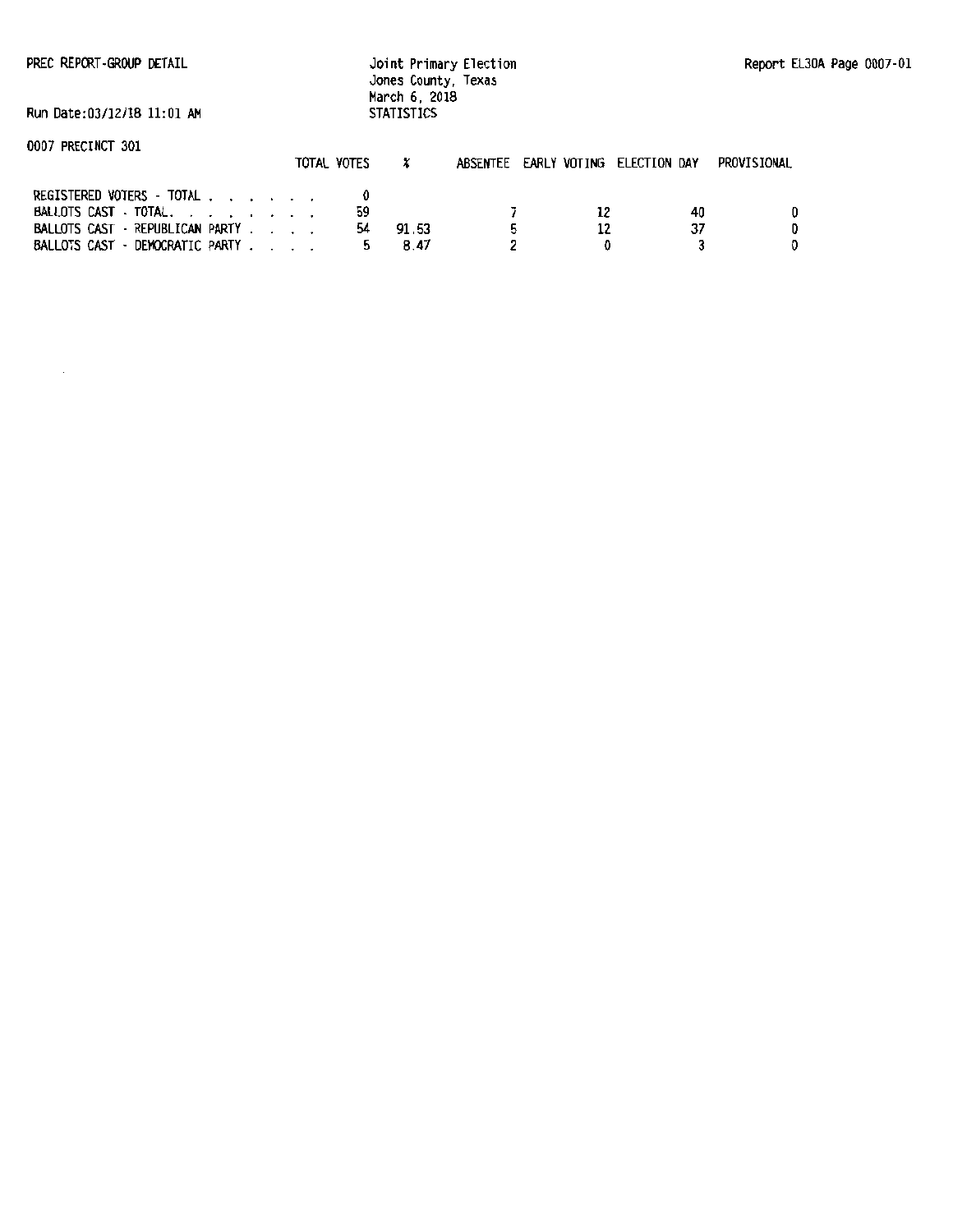Run Date: 03/12/18 11:01 AM

Jones County, Texas March 6, 2018

| <b>DOAL LIVEOTIACI PAT</b>                                                                                                                                                                                                                           |                                                                          | TOTAL VOTES | X      |    | ABSENTEE EARLY VOTING ELECTION DAY |    | PROVISIONAL                          |
|------------------------------------------------------------------------------------------------------------------------------------------------------------------------------------------------------------------------------------------------------|--------------------------------------------------------------------------|-------------|--------|----|------------------------------------|----|--------------------------------------|
| US Senator                                                                                                                                                                                                                                           |                                                                          |             |        |    |                                    |    |                                      |
| Vote for 1                                                                                                                                                                                                                                           |                                                                          |             |        |    |                                    |    |                                      |
| Mary Miller.                                                                                                                                                                                                                                         |                                                                          | 7           | 13.21  | 0  | 1                                  | 6  | 0                                    |
| Stefano de Stefano                                                                                                                                                                                                                                   |                                                                          | 0           |        | Û  | 0                                  | 0  | $\pmb{0}$                            |
| Ted Cruz.<br>and a series of the contract of the                                                                                                                                                                                                     |                                                                          | 43          | 81.13  | 5  | 9                                  | 29 | $\pmb{0}$                            |
| Bruce Jacobson, Jr.                                                                                                                                                                                                                                  |                                                                          | 3           | 5.66   | 0  | $\mathbf 1$                        | 2  | $\pmb{0}$                            |
| Geraldine Sam                                                                                                                                                                                                                                        |                                                                          | Ð           |        | 0  | 0                                  | 0  | 0                                    |
| US Representative, District 19                                                                                                                                                                                                                       |                                                                          |             |        |    |                                    |    |                                      |
| Vote for 1                                                                                                                                                                                                                                           |                                                                          |             |        |    |                                    |    |                                      |
| Jodey Arrington .<br>$\overline{\phantom{a}}$                                                                                                                                                                                                        | $\cdot$ $\cdot$ $\cdot$ $\cdot$ $\cdot$ $\cdot$ $\cdot$                  | 50          | 100.00 | 4  | 10                                 | 36 | 0                                    |
| Governor                                                                                                                                                                                                                                             |                                                                          |             |        |    |                                    |    |                                      |
| Vote for 1                                                                                                                                                                                                                                           |                                                                          |             |        |    |                                    |    |                                      |
| Barbara Krueger                                                                                                                                                                                                                                      |                                                                          | 3           | 5.66   | 0  | 1                                  | 2  | 0                                    |
| SECEDE Kilgore.                                                                                                                                                                                                                                      |                                                                          | 4           | 7.55   | 0  | $\overline{\mathbf{c}}$            | 2  | 0                                    |
| Greg Abbott.                                                                                                                                                                                                                                         |                                                                          | 46          | 86.79  | 4  | 9                                  | 33 | 0                                    |
|                                                                                                                                                                                                                                                      |                                                                          |             |        |    |                                    |    |                                      |
| Lieutenant Governor                                                                                                                                                                                                                                  |                                                                          |             |        |    |                                    |    |                                      |
| Vote for 1                                                                                                                                                                                                                                           |                                                                          |             |        |    |                                    |    |                                      |
| Scott Milder<br>$\mathbf{r}$ and $\mathbf{r}$ are the set of the set of the set of the set of the set of the set of the set of the set of the set of the set of the set of the set of the set of the set of the set of the set of the set of the set |                                                                          | 19          | 35.85  | 2  | 3                                  | 14 | 0                                    |
| Dan Patrick.<br>and a series of the series of the                                                                                                                                                                                                    |                                                                          | 34          | 64.15  | 3  | 8                                  | 23 | 0                                    |
| Attorney General<br>Vote for 1<br>Ken Paxton                                                                                                                                                                                                         | $\mathbf{r}$ , $\mathbf{r}$ , $\mathbf{r}$ , $\mathbf{r}$ , $\mathbf{r}$ | 47          | 100.00 | 4  | 9                                  | 34 | O                                    |
|                                                                                                                                                                                                                                                      |                                                                          |             |        |    |                                    |    |                                      |
| Comptroller of Public Accounts<br>Vote for 1                                                                                                                                                                                                         |                                                                          |             |        |    |                                    |    |                                      |
| Glenn Hegar.                                                                                                                                                                                                                                         | .                                                                        | 47          | 100.00 | 3  | 10                                 | 34 | 0                                    |
|                                                                                                                                                                                                                                                      |                                                                          |             |        |    |                                    |    |                                      |
| Commissioner of the General Land Office<br>Vote for 1                                                                                                                                                                                                |                                                                          |             |        |    |                                    |    |                                      |
| Jerry Patterson<br>the contract of the contract of the con-                                                                                                                                                                                          |                                                                          | 10          | 19.61  | 1  | 2                                  | 7  | 0                                    |
| Davey Edwards .<br>$\cdot$ $\cdot$<br>$\overline{a}$                                                                                                                                                                                                 |                                                                          | 4           | 7.84   | 0  | 1                                  | 3  | 0                                    |
| George P. Bush.                                                                                                                                                                                                                                      |                                                                          | 35          | 68.63  | 3  | 8                                  | 24 | $\begin{matrix} 0 \\ 0 \end{matrix}$ |
| Rick Range.                                                                                                                                                                                                                                          | $\mathbf{a}$ and $\mathbf{a}$ and $\mathbf{a}$ and $\mathbf{a}$          | 2           | 3.92   | 0  | 0                                  | 2  |                                      |
| Commissioner of Agriculture                                                                                                                                                                                                                          |                                                                          |             |        |    |                                    |    |                                      |
| Vote for 1                                                                                                                                                                                                                                           |                                                                          |             |        |    |                                    |    |                                      |
| Trey Blocker                                                                                                                                                                                                                                         |                                                                          | 4           | 8.51   | 0  | 1                                  | 3  | 0                                    |
| Jim Hogan<br>$\overline{\phantom{a}}$                                                                                                                                                                                                                |                                                                          | 7           | 14.89  | 0  | 3                                  | 4  | $\pmb{\mathsf{O}}$                   |
| Sid Miller.                                                                                                                                                                                                                                          |                                                                          | 36          | 76.60  | 5  | 5                                  | 26 | O                                    |
| Railroad Commissioner<br>Vote for 1                                                                                                                                                                                                                  |                                                                          |             |        |    |                                    |    |                                      |
| Weston Martinez                                                                                                                                                                                                                                      | the contract of the con-                                                 | 13          | 29.55  | ı  | 2                                  | 10 | 0                                    |
| Christi Craddick                                                                                                                                                                                                                                     |                                                                          | 31          | 70.45  | 4. | 6                                  | 21 | 0                                    |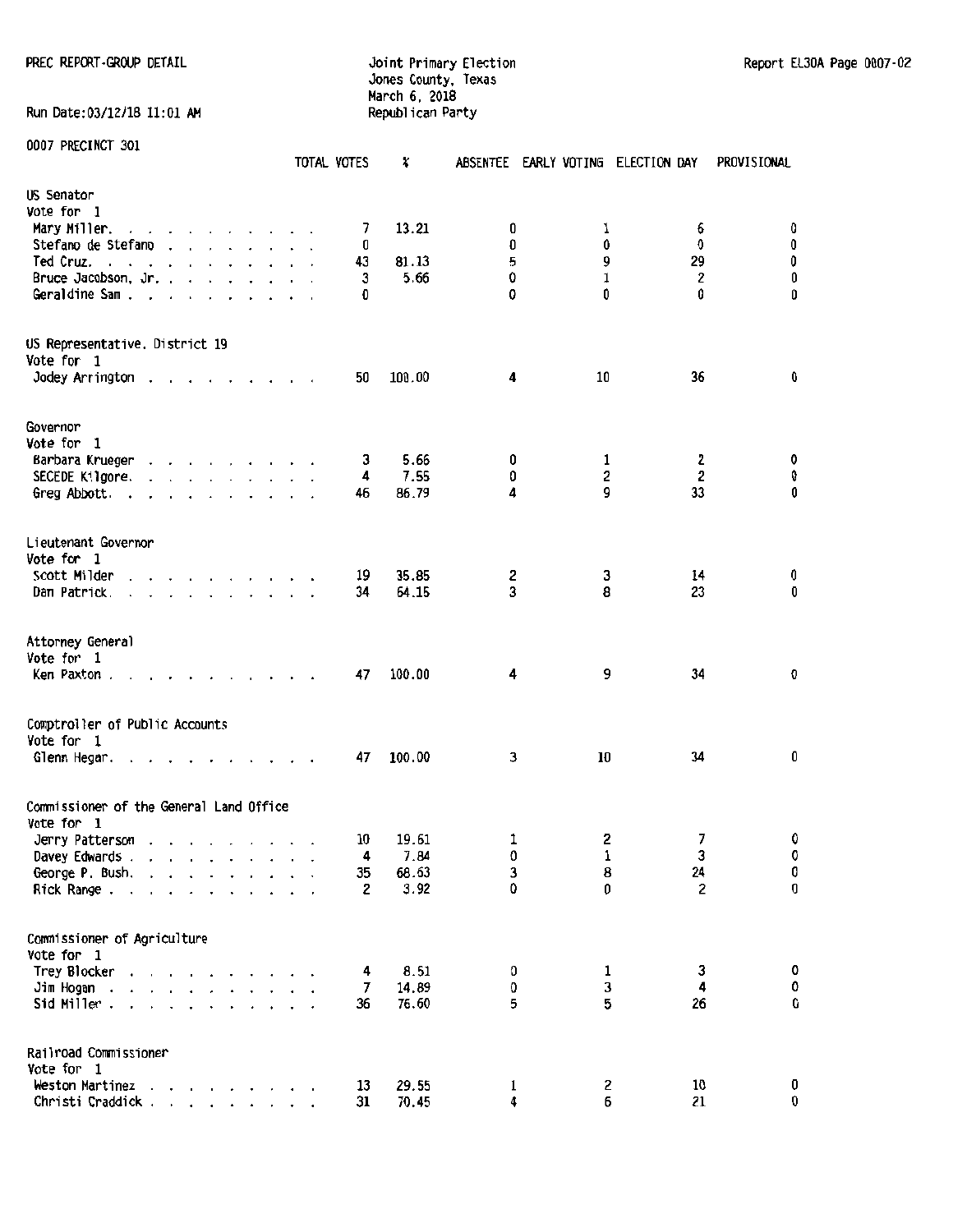| PREC REPORT-GROUP DETAIL                                                                                    |             | Joint Primary Election<br>Jones County, Texas<br>March 6, 2018 |                                    |                     |                          | Report EL30A Page 0007-03 |  |
|-------------------------------------------------------------------------------------------------------------|-------------|----------------------------------------------------------------|------------------------------------|---------------------|--------------------------|---------------------------|--|
| Run Date:03/12/18 11:01 AM                                                                                  |             | Republican Party                                               |                                    |                     |                          |                           |  |
| 0007 PRECINCT 301                                                                                           | TOTAL VOTES | x                                                              | ABSENTEE EARLY VOTING ELECTION DAY |                     |                          | PROVISIONAL               |  |
| Justice, Supreme Court, Place 2<br>Vote for 1<br>Jimmy Blacklock                                            |             | 100.00<br>38                                                   | 3                                  | 5                   | 30                       | 0                         |  |
|                                                                                                             |             |                                                                |                                    |                     |                          |                           |  |
| Justice, Supreme Court, Place 4<br>Vote for 1<br>John Devine. $\ldots$ $\ldots$ $\ldots$ $\ldots$ $\ldots$  |             | 100.00<br>38                                                   | 3                                  | 5                   | 30                       | O                         |  |
| Justice, Supreme Court, Place 6<br>Vote for 1<br>$Jeff Brown.$ $\ldots$ $\ldots$ $\ldots$                   |             | 100.00<br>38                                                   | 3                                  | 5                   | 30                       | 0                         |  |
|                                                                                                             |             |                                                                |                                    |                     |                          |                           |  |
| Presiding Judge, Ct of Criminal Appeals<br>Vote for 1                                                       |             |                                                                |                                    |                     |                          |                           |  |
| David Bridges<br>Sharon Keller                                                                              |             | 61.36<br>27<br>38.64<br>17                                     | 3<br>$\overline{c}$                | 4<br>3              | 20<br>12                 | 0<br>0                    |  |
| Judge. Ct of Crim Appeals. Pl 7<br>Vote for 1                                                               |             |                                                                |                                    |                     |                          |                           |  |
| Barbara Parker Hervey                                                                                       |             | 100.00<br>38                                                   | 2                                  | 6                   | 30                       | 0                         |  |
| Judge. Ct of Crim Appeals, Pl 8<br>Vote for 1                                                               |             |                                                                |                                    |                     |                          |                           |  |
| Dib Waldrip.                                                                                                |             | 17.07<br>$\mathcal{I}$                                         | 0                                  | 0                   | $\overline{\phantom{a}}$ | 0                         |  |
| Michelle Slaughter                                                                                          |             | 41.46<br>17                                                    | 0<br>5                             | 4<br>$\overline{c}$ | 13<br>10                 | 0<br>O                    |  |
| Jay Brandon.                                                                                                |             | 41.46<br>17                                                    |                                    |                     |                          |                           |  |
| State Representative, District 71<br>Vote for 1                                                             |             |                                                                |                                    |                     |                          |                           |  |
| Stan Lambert                                                                                                |             | 100.00<br>41                                                   | 3                                  | 8                   | 30                       | 0                         |  |
| Chief Justice, 11th Ct of Appeals Dist<br>Vote for 1                                                        |             |                                                                |                                    |                     |                          |                           |  |
| John Bailey. $\ldots$ $\ldots$ $\ldots$                                                                     |             | 100.00<br>38                                                   | 3                                  | 5                   | 30                       | O                         |  |
| County Judge<br>Vote for 1                                                                                  |             |                                                                |                                    |                     |                          |                           |  |
| Dale Spurgin<br>the contract of the contract of the                                                         |             | 100.00<br>41                                                   | 4                                  | 8                   | 29                       | 0                         |  |
| District Clerk<br>Vote for 1                                                                                |             |                                                                |                                    |                     |                          |                           |  |
| Lacey Hansen<br>a construction of the construction of<br>Laura Davis.<br>the contract of the con-<br>$\sim$ |             | 59.62<br>31<br>40.38<br>21                                     | 3<br>$\overline{2}$                | 4<br>8              | 24<br>11                 | 0<br>0                    |  |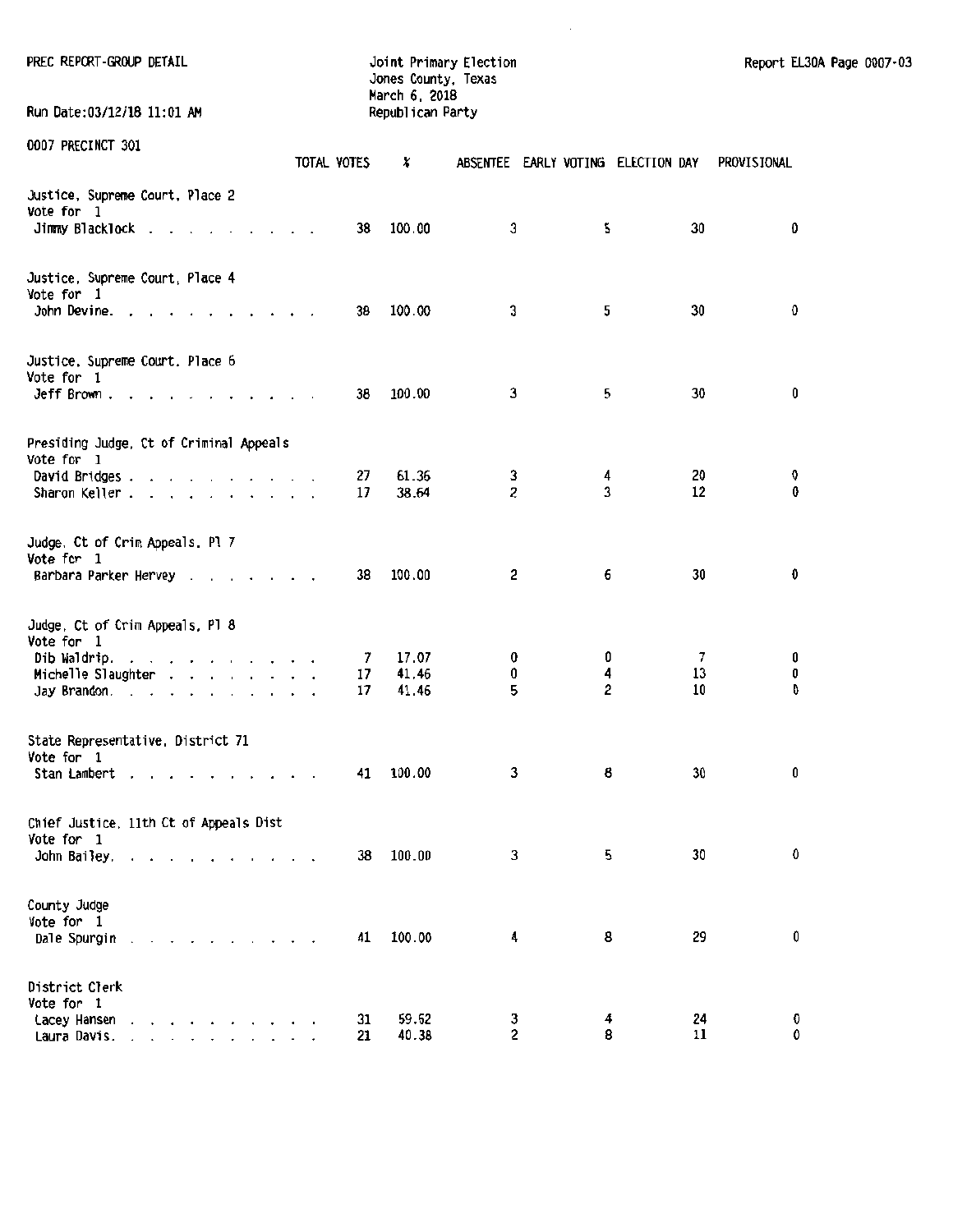| PREC REPORT-GROUP DETAIL                              |  |  |  |  |  |  |  |  |                                 |             | Joint Primary Election<br>Jones County. Texas<br>March 6, 2018 |                         | Report EL30A Page 0007-04          |   |             |               |             |             |  |
|-------------------------------------------------------|--|--|--|--|--|--|--|--|---------------------------------|-------------|----------------------------------------------------------------|-------------------------|------------------------------------|---|-------------|---------------|-------------|-------------|--|
| Run Date:03/12/18 11:01 AM                            |  |  |  |  |  |  |  |  |                                 |             |                                                                | Republican Party        |                                    |   |             |               |             |             |  |
| 0007 PRECINCT 301                                     |  |  |  |  |  |  |  |  |                                 | TOTAL VOTES |                                                                | x                       | ABSENTEE EARLY VOTING ELECTION DAY |   |             |               | PROVISIONAL |             |  |
| County Clerk<br>Vote for 1<br>LeeAnn Jennings         |  |  |  |  |  |  |  |  |                                 |             | 41                                                             | 100.00                  |                                    | 3 | 7           | 31            |             | 0           |  |
| County Tax Assessor-Collector<br>Vote for 1           |  |  |  |  |  |  |  |  |                                 |             |                                                                |                         |                                    |   |             |               |             |             |  |
| Jamie R Jordan.<br>Whitney Ortega.<br>Gloria J Little |  |  |  |  |  |  |  |  |                                 |             | 15<br>11<br>26                                                 | 28.85<br>21.15<br>50.00 | 0<br>$\overline{c}$                | 3 | 1<br>2<br>8 | 11<br>9<br>16 |             | 0<br>0<br>0 |  |
| County Treasurer<br>Vote for 1                        |  |  |  |  |  |  |  |  |                                 |             |                                                                |                         |                                    |   |             |               |             |             |  |
| Shere Miller<br>Amber Thompson.                       |  |  |  |  |  |  |  |  |                                 |             | 20<br>31                                                       | 39.22<br>60.78          | 3<br>$\overline{2}$                |   | 2<br>9      | 15<br>20      |             | 0<br>0      |  |
| Justice of the Peace<br>Vote for 1                    |  |  |  |  |  |  |  |  |                                 |             |                                                                |                         |                                    |   |             |               |             |             |  |
| Cheryl Guernsey                                       |  |  |  |  |  |  |  |  |                                 |             | 45                                                             | 100.00                  |                                    | 3 | 10          | 32            |             | 0           |  |
| Constable<br>Vote for 1<br>Danny Jimenez              |  |  |  |  |  |  |  |  |                                 |             | 44                                                             | 100.00                  |                                    | 3 | 9           | 32            |             | 0           |  |
| County Chairman<br>Vote for 1<br>W. B. Harrison III   |  |  |  |  |  |  |  |  | the contract of the contract of |             | 43                                                             | 100.00                  |                                    | 3 | 7           | 33            |             | 0           |  |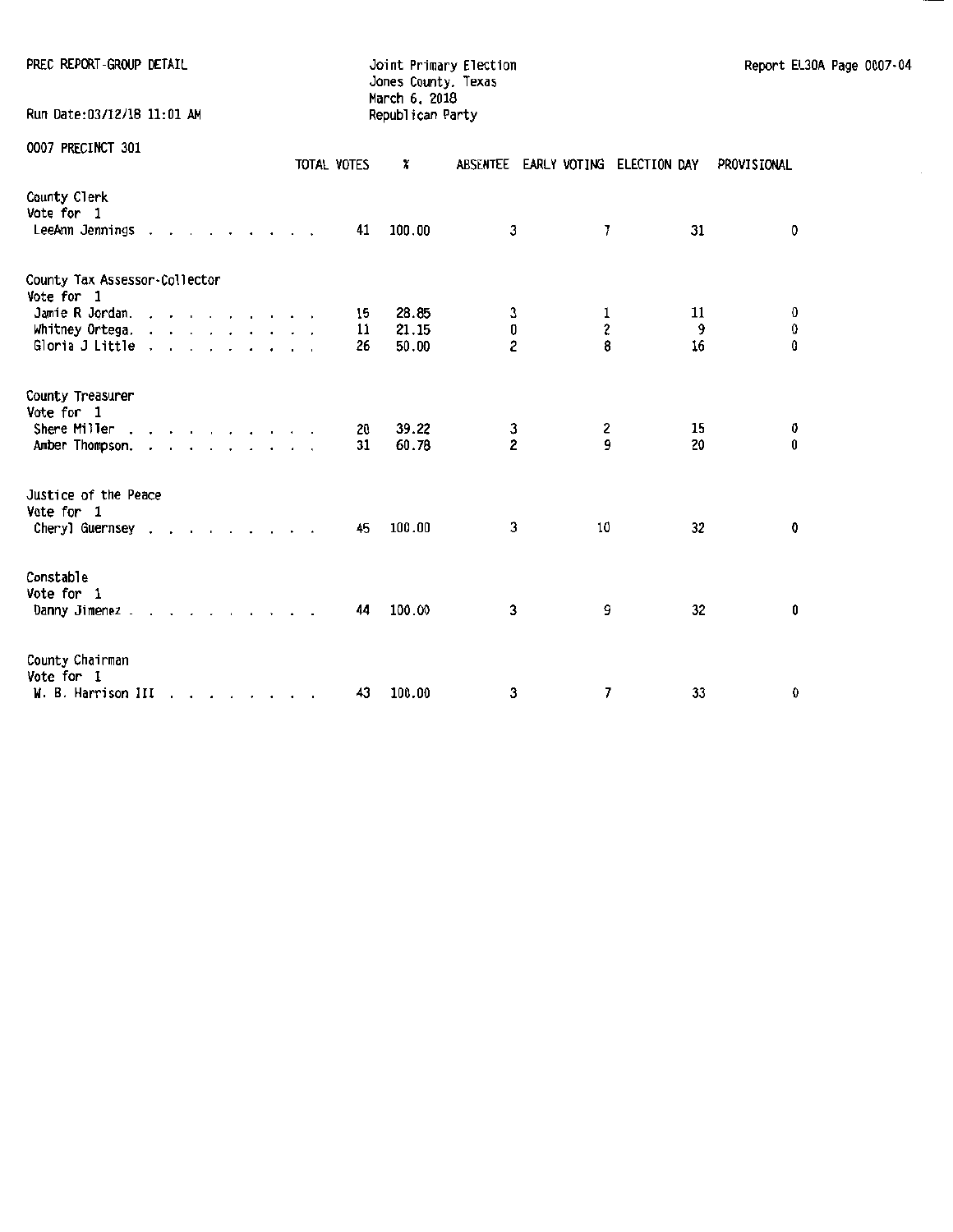#### PREC REPORT·GROUP DETAIL **Primary Election Report EL30A Page 0007**-05 Jones County, Texas March 6, 2018 Run Date: 03/12/18 11:01 AM Democratic Party

|                                                                                                                                                                                                                                                   | TOTAL VOTES       | X              |                     | ABSENTEE EARLY VOTING ELECTION DAY |             | PROVISIONAL                          |
|---------------------------------------------------------------------------------------------------------------------------------------------------------------------------------------------------------------------------------------------------|-------------------|----------------|---------------------|------------------------------------|-------------|--------------------------------------|
| US Senator                                                                                                                                                                                                                                        |                   |                |                     |                                    |             |                                      |
| Vote for 1                                                                                                                                                                                                                                        |                   |                |                     |                                    |             |                                      |
| Beto O'Rourke.<br>$\cdots$<br>$\hat{\phantom{a}}$                                                                                                                                                                                                 | 2                 | 40.00          | 1                   | 0                                  | 1           | 0                                    |
| Edward Kimbrough.<br>$\mathbf{r}$ and $\mathbf{r}$ and $\mathbf{r}$ and $\mathbf{r}$                                                                                                                                                              | 3                 | 60.00          | 1                   | 0                                  | 2           | 0                                    |
| Sema Hernandez.<br>$\sim$ $\sim$ $\sim$<br>$\cdot$<br>$\sim$                                                                                                                                                                                      | 0                 |                | 0                   | 0                                  | O           | 0                                    |
|                                                                                                                                                                                                                                                   |                   |                |                     |                                    |             |                                      |
| US Representative, District 19<br>Vote for 1                                                                                                                                                                                                      |                   |                |                     |                                    |             |                                      |
| Miguel Levario. .<br><b>Contract Contract Contract</b>                                                                                                                                                                                            | 4                 | 100.00         | 2                   | 0                                  | 2           | Ð                                    |
| Governor                                                                                                                                                                                                                                          |                   |                |                     |                                    |             |                                      |
| Vote for 1                                                                                                                                                                                                                                        |                   |                |                     |                                    |             |                                      |
|                                                                                                                                                                                                                                                   |                   |                | 0                   | 0                                  |             | O                                    |
| Grady Yarbrough                                                                                                                                                                                                                                   | 2                 | 40.00<br>20.00 |                     |                                    | 2           | 0                                    |
| Tom Wakely                                                                                                                                                                                                                                        | 1                 |                | 0                   | 0                                  | $\mathbf 1$ |                                      |
| Joe Mumbach.<br>the service of the service                                                                                                                                                                                                        | 0                 |                | 0                   | 0                                  | 0           | 0                                    |
| James Jolly Clark.<br>$\mathbf{r}$ , $\mathbf{r}$ , $\mathbf{r}$ , $\mathbf{r}$ , $\mathbf{r}$                                                                                                                                                    | Û                 |                | O                   | 0                                  | 0           | $\begin{matrix} 0 \\ 0 \end{matrix}$ |
| Jeffrey Payne                                                                                                                                                                                                                                     | 0                 |                | 0                   | 0                                  | 0           |                                      |
| Adrian Ocegueda                                                                                                                                                                                                                                   | 0                 |                | 0                   | 0                                  | 0           | 0                                    |
| Cedric Davis, Sr                                                                                                                                                                                                                                  | 1                 | 20.00          | 1                   | 0                                  | 0           | 0                                    |
| Lupe Valdez. $\ldots$ $\ldots$ $\ldots$                                                                                                                                                                                                           | 0                 |                | 0                   | O                                  | 0           | 0                                    |
| Andrew White                                                                                                                                                                                                                                      | 1                 | 20.00          | 1                   | 0                                  | 0           | 0                                    |
| Lieutenant Governor<br>Vote for 1<br>Mike Collier<br>the contract of the contract of the contract of the contract of the contract of the contract of the contract of<br>Michael Cooper.                                                           | 3<br>$\mathbf{2}$ | 60.00<br>40.00 | 0<br>$\overline{c}$ | 0<br>0                             | 3<br>0      | 0<br>0                               |
| Attorney General<br>Vote for 1<br>Justin Nelson.                                                                                                                                                                                                  | 5.                | 100.00         | 2                   | 0                                  | 3           | 0                                    |
| Comptroller of Public Accounts<br>Vote for 1                                                                                                                                                                                                      |                   |                |                     |                                    |             |                                      |
| Joi Chevalier                                                                                                                                                                                                                                     | 0                 |                | 0                   | 0                                  | 0           | 0                                    |
| Tim Mahoney.<br>$\mathbf{r}$ . The state of the state of the state of the state of the state of the state of the state of the state of the state of the state of the state of the state of the state of the state of the state of the state of th | 5                 | 100.00         | S                   | 0                                  | 3           | 0                                    |
| Commissioner of the General Land Office                                                                                                                                                                                                           |                   |                |                     |                                    |             |                                      |
| Vote for 1                                                                                                                                                                                                                                        |                   |                |                     |                                    |             |                                      |
| Tex Morgan.                                                                                                                                                                                                                                       | 5                 | 100.00         | 2                   | 0                                  | 3           | 0                                    |
| Miguel Suazo<br>$\sim$ $\sim$<br>$\ddot{\phantom{0}}$<br>$\cdot$                                                                                                                                                                                  | 0                 |                | 0                   | U                                  | 0           | 0                                    |
| Commissioner of Agriculture                                                                                                                                                                                                                       |                   |                |                     |                                    |             |                                      |
| Vote for 1                                                                                                                                                                                                                                        |                   |                |                     |                                    |             |                                      |
| Kim Olson                                                                                                                                                                                                                                         | 5.                | 100.00         | $\mathbf{2}$        | 0                                  | 3           | 0                                    |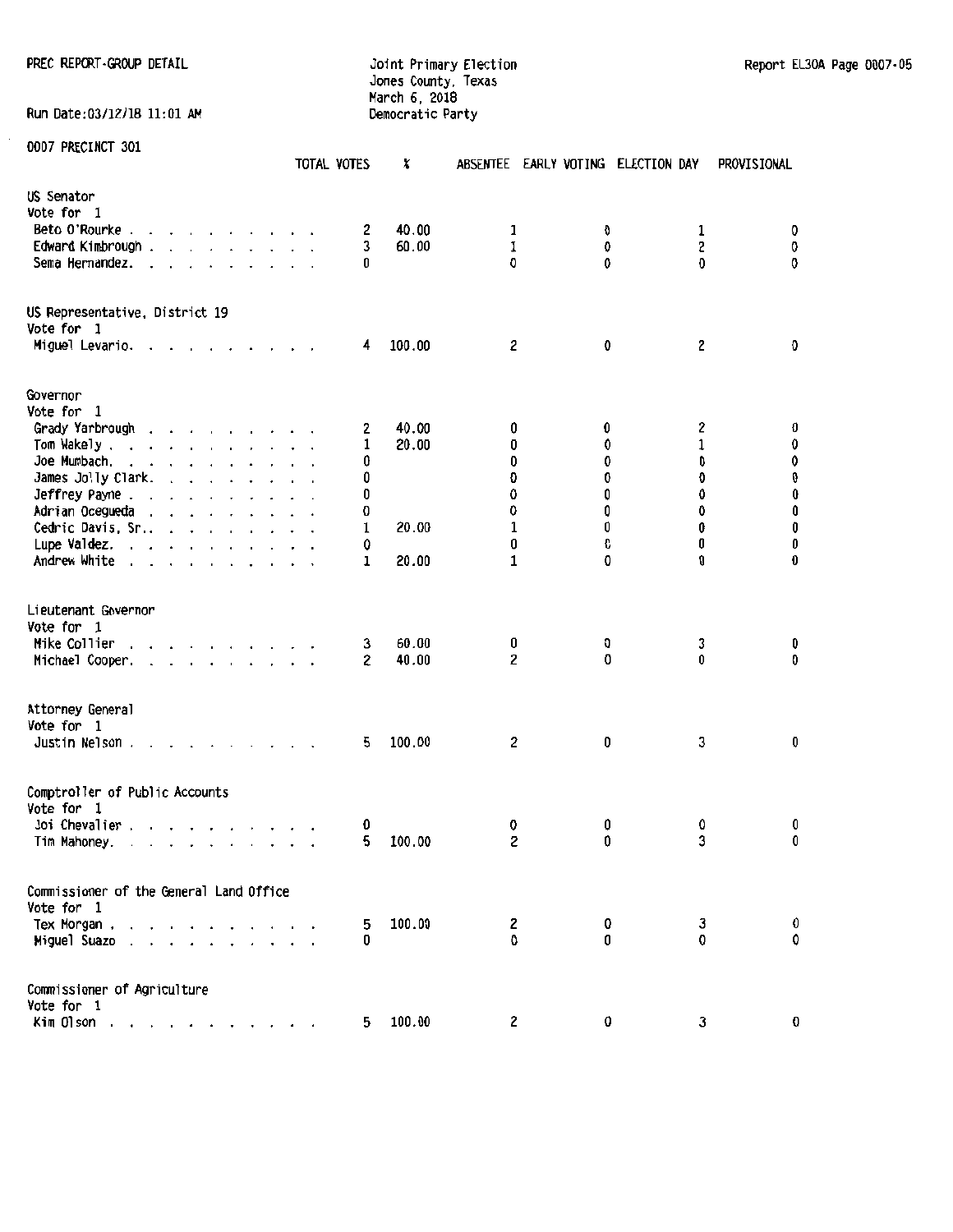PREC REPORT-GROUP DETAIL Joint Primary Election<br>Jones County, Texas March 6, 2018 Run Date:03/12/18 11:01 AM Democratic Party

| AAAN LUCCTIMAT AAT                                                                                                              |                          | TOTAL VOTES | x      |                         |           | ABSENTEE EARLY VOTING ELECTION DAY | PROVISIONAL |
|---------------------------------------------------------------------------------------------------------------------------------|--------------------------|-------------|--------|-------------------------|-----------|------------------------------------|-------------|
| Railroad Commissioner<br>Vote for 1                                                                                             |                          |             |        |                         |           |                                    |             |
| Roman McAllen.<br>the contract of the contract of                                                                               |                          | 4           | 80.00  | 2                       | 0         | 2                                  | 0           |
| Chris Spellmon.<br>the contract of the contract of the con-                                                                     |                          | 1           | 20.00  | 0                       | 0         | $\mathbf{1}$                       | 0           |
| Justice, Supreme Court, Place 2<br>Vote for 1                                                                                   |                          |             |        |                         |           |                                    |             |
| Steven Kirkland                                                                                                                 |                          | 5.          | 100.00 | $\overline{2}$          | $\pmb{0}$ | 3                                  | 0           |
| Justice, Supreme Court, Place 4<br>Vote for 1                                                                                   |                          |             |        |                         |           |                                    |             |
| R.K. Sandill<br><b>Contract Contract Contract</b>                                                                               |                          | 4           | 100.00 | $\mathbf{1}$            | 0         | $\overline{\mathbf{3}}$            | 0           |
| Justice, Supreme Court, Place 6<br>Vote for 1                                                                                   |                          |             |        |                         |           |                                    |             |
| Kathy Cheng.<br>the contract of the contract of the contract of the contract of the contract of the contract of the contract of |                          | 4           | 100.00 | $\overline{c}$          | 0         | $\mathbf{2}$                       | 0           |
| Presiding Judge, Ct of Criminal Appeals<br>Vote for 1                                                                           |                          |             |        |                         |           |                                    |             |
| Maria T. (Terri) Jackson                                                                                                        |                          | 4           | 100.00 | $\overline{\mathbf{c}}$ | 0         | $\mathbf{2}$                       | 0           |
| Judge, Ct of Crim Appeals, Pl 7<br>Vote for 1                                                                                   |                          |             |        |                         |           |                                    |             |
| Ramona Franklin                                                                                                                 |                          | 4           | 100.00 | $\overline{c}$          | 0         | $\overline{c}$                     | 0           |
| State Representative, District 71                                                                                               |                          |             |        |                         |           |                                    |             |
| Vote for 1<br>Sam Hatton<br>$\sim 10^{-1}$<br><b>Contract Contract</b>                                                          | <b>Contract Contract</b> | 4           | 100.00 | $\mathbf{1}$            | 0         | 3                                  | $\mathbf 0$ |
| District Judge, 259th Judicial District                                                                                         |                          |             |        |                         |           |                                    |             |
| Vote for 1                                                                                                                      |                          |             |        |                         |           |                                    |             |
| Brooks H. Hagler                                                                                                                |                          | 4           | 100.00 | 2                       | 0         | $\overline{\mathbf{c}}$            | 0           |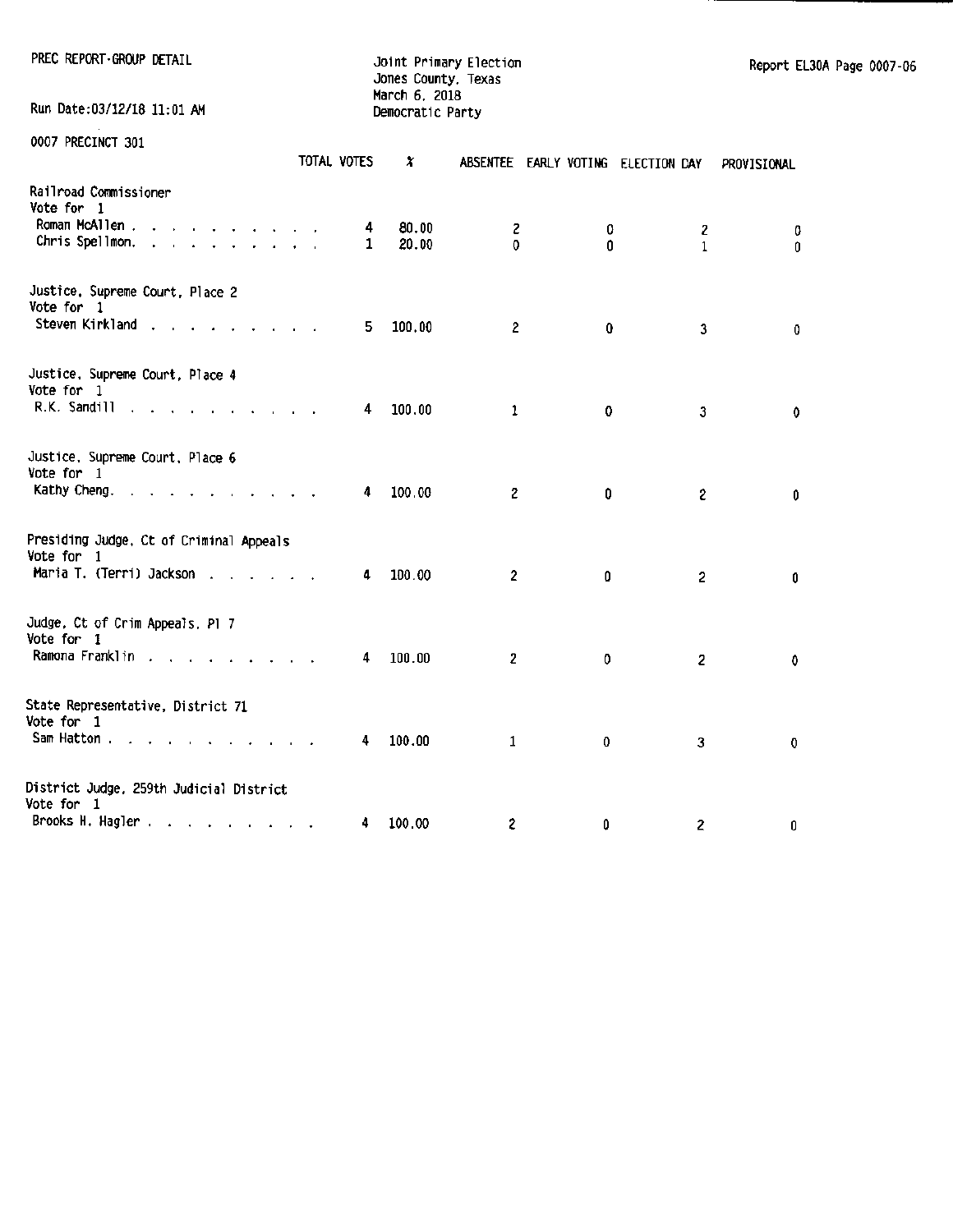Run Date:03/12/18 11:01 AM

Jones County, Texas March 6. 2018

PREC REPORT-GROUP DETAIL **Fig. 10** Joint Primary Election Report EL30A Page 0007-07

|                                                                                                                                                                                                                                                                                                |                                 |                      |              |                                                                                         |  |                                 |                                                                                             |                          | TOTAL VOTES | X              |                              |                              | ABSENTEE EARLY VOTING ELECTION DAY | PROVISIONAL      |
|------------------------------------------------------------------------------------------------------------------------------------------------------------------------------------------------------------------------------------------------------------------------------------------------|---------------------------------|----------------------|--------------|-----------------------------------------------------------------------------------------|--|---------------------------------|---------------------------------------------------------------------------------------------|--------------------------|-------------|----------------|------------------------------|------------------------------|------------------------------------|------------------|
| Proposition 1 REP<br>Vote for 1<br>YES<br>$\mathcal{L}=\mathcal{L}=\mathcal{L}=\mathcal{L}$                                                                                                                                                                                                    |                                 | $\ddot{\phantom{1}}$ | $\mathbf{r}$ | the contract of the contract of                                                         |  |                                 |                                                                                             | $\overline{\phantom{a}}$ | 33          | 64.71          | 3                            | 9                            | 21                                 | 0                |
| NO.                                                                                                                                                                                                                                                                                            | $\ddot{\phantom{1}}$            |                      |              | $\mathbf{r}$ , $\mathbf{r}$ , $\mathbf{r}$ , $\mathbf{r}$ , $\mathbf{r}$ , $\mathbf{r}$ |  |                                 |                                                                                             |                          | 18          | 35.29          | $\overline{\mathbf{c}}$      | 2                            | 14                                 | 0                |
| Proposition 2 REP<br>Vote for 1                                                                                                                                                                                                                                                                |                                 |                      |              |                                                                                         |  |                                 |                                                                                             |                          |             |                |                              |                              |                                    |                  |
| YES<br>NO.<br>.                                                                                                                                                                                                                                                                                |                                 |                      |              |                                                                                         |  |                                 |                                                                                             |                          | 49<br>5     | 90.74<br>9.26  | 5<br>0                       | 12<br>0                      | 32<br>5                            | $0\atop 0$       |
|                                                                                                                                                                                                                                                                                                |                                 |                      |              |                                                                                         |  |                                 |                                                                                             |                          |             |                |                              |                              |                                    |                  |
| Proposition 3 REP<br>Vote for 1                                                                                                                                                                                                                                                                |                                 |                      |              |                                                                                         |  |                                 |                                                                                             |                          |             |                |                              |                              |                                    |                  |
| YES<br>the contract of the contract of the contract of<br>and a series of the contract of the<br>NO.                                                                                                                                                                                           |                                 |                      |              |                                                                                         |  |                                 |                                                                                             |                          | 47<br>5     | 90.38<br>9.62  | 5<br>0                       | 9<br>$\overline{c}$          | 33<br>$\mathbf{3}$                 | 0<br>$\mathbf 0$ |
|                                                                                                                                                                                                                                                                                                |                                 |                      |              |                                                                                         |  |                                 |                                                                                             |                          |             |                |                              |                              |                                    |                  |
| Proposition 4 REP<br>Vote for 1                                                                                                                                                                                                                                                                |                                 |                      |              |                                                                                         |  |                                 |                                                                                             |                          |             |                |                              |                              |                                    |                  |
| YES<br>$\cdot$ $\cdot$ $\cdot$ $\cdot$<br>NO.                                                                                                                                                                                                                                                  |                                 |                      |              |                                                                                         |  |                                 | the contract of the con-<br>$\mathbf{r}$ and $\mathbf{r}$ and $\mathbf{r}$ and $\mathbf{r}$ | $\bullet$                | 43<br>8     | 84.31<br>15.69 | 3<br>$\overline{\mathbf{c}}$ | 9<br>3                       | 31<br>3                            | 0<br>0           |
|                                                                                                                                                                                                                                                                                                |                                 |                      |              |                                                                                         |  |                                 |                                                                                             |                          |             |                |                              |                              |                                    |                  |
| Proposition 5 REP<br>Vote for 1                                                                                                                                                                                                                                                                |                                 |                      |              |                                                                                         |  |                                 |                                                                                             |                          |             |                |                              |                              |                                    |                  |
| YES<br>the contract of the contract of the contract of<br>a construction of the construction of the construction of the construction of the construction of the construction of the construction of the construction of the construction of the construction of the construction of the<br>NO. |                                 |                      |              |                                                                                         |  |                                 |                                                                                             |                          | 33<br>18    | 64.71<br>35.29 | 1<br>4                       | 8<br>$\overline{\mathbf{4}}$ | 24<br>10                           | 0<br>0           |
|                                                                                                                                                                                                                                                                                                |                                 |                      |              |                                                                                         |  |                                 |                                                                                             |                          |             |                |                              |                              |                                    |                  |
| Proposition 6 REP<br>Vote for 1                                                                                                                                                                                                                                                                |                                 |                      |              |                                                                                         |  |                                 |                                                                                             |                          |             |                |                              |                              |                                    |                  |
| YES<br>and a series of<br>NO.<br>$\cdot$                                                                                                                                                                                                                                                       | the contract of the contract of |                      |              |                                                                                         |  | the contract of the contract of |                                                                                             |                          | 49<br>4     | 92.45<br>7.55  | 4<br>$\mathbf{1}$            | 11<br>$\mathbf{1}$           | 34<br>2                            | 0<br>0           |
|                                                                                                                                                                                                                                                                                                |                                 |                      |              |                                                                                         |  |                                 |                                                                                             |                          |             |                |                              |                              |                                    |                  |
| Proposition 7 REP<br>Vote for 1                                                                                                                                                                                                                                                                |                                 |                      |              |                                                                                         |  |                                 |                                                                                             |                          |             |                |                              |                              |                                    |                  |
| <b>YES</b><br>and the company of the company of the<br>and the contract of the contract of                                                                                                                                                                                                     |                                 |                      |              |                                                                                         |  |                                 |                                                                                             |                          | 34<br>17    | 66.67<br>33.33 | 1<br>4                       | 6<br>6                       | 27<br>7                            | 0<br>0           |
| NO.                                                                                                                                                                                                                                                                                            |                                 |                      |              |                                                                                         |  |                                 |                                                                                             |                          |             |                |                              |                              |                                    |                  |
| Proposition 8 REP<br>Vote for 1                                                                                                                                                                                                                                                                |                                 |                      |              |                                                                                         |  |                                 |                                                                                             |                          |             |                |                              |                              |                                    |                  |
| $YES \cdot \cdot \cdot$                                                                                                                                                                                                                                                                        |                                 |                      |              |                                                                                         |  |                                 |                                                                                             |                          | 53          | 100.00         | 5                            | 12                           | 36                                 | $0\atop 0$       |
| NO.<br>the contract of the contract of                                                                                                                                                                                                                                                         |                                 |                      |              | $\cdot$                                                                                 |  |                                 |                                                                                             |                          | 0           |                | 0                            | 0                            | 0                                  |                  |
| Proposition 9 REP                                                                                                                                                                                                                                                                              |                                 |                      |              |                                                                                         |  |                                 |                                                                                             |                          |             |                |                              |                              |                                    |                  |
| Vote for 1                                                                                                                                                                                                                                                                                     |                                 |                      |              |                                                                                         |  |                                 |                                                                                             |                          |             |                |                              |                              |                                    |                  |
| YES<br>the contract of the contract of<br>NO. <i>.</i>                                                                                                                                                                                                                                         |                                 |                      |              |                                                                                         |  |                                 |                                                                                             |                          | 47<br>6     | 88.68<br>11.32 | 3<br>$\overline{c}$          | 9<br>3                       | 35<br>1                            | 0<br>0           |
|                                                                                                                                                                                                                                                                                                |                                 |                      |              |                                                                                         |  |                                 |                                                                                             |                          |             |                |                              |                              |                                    |                  |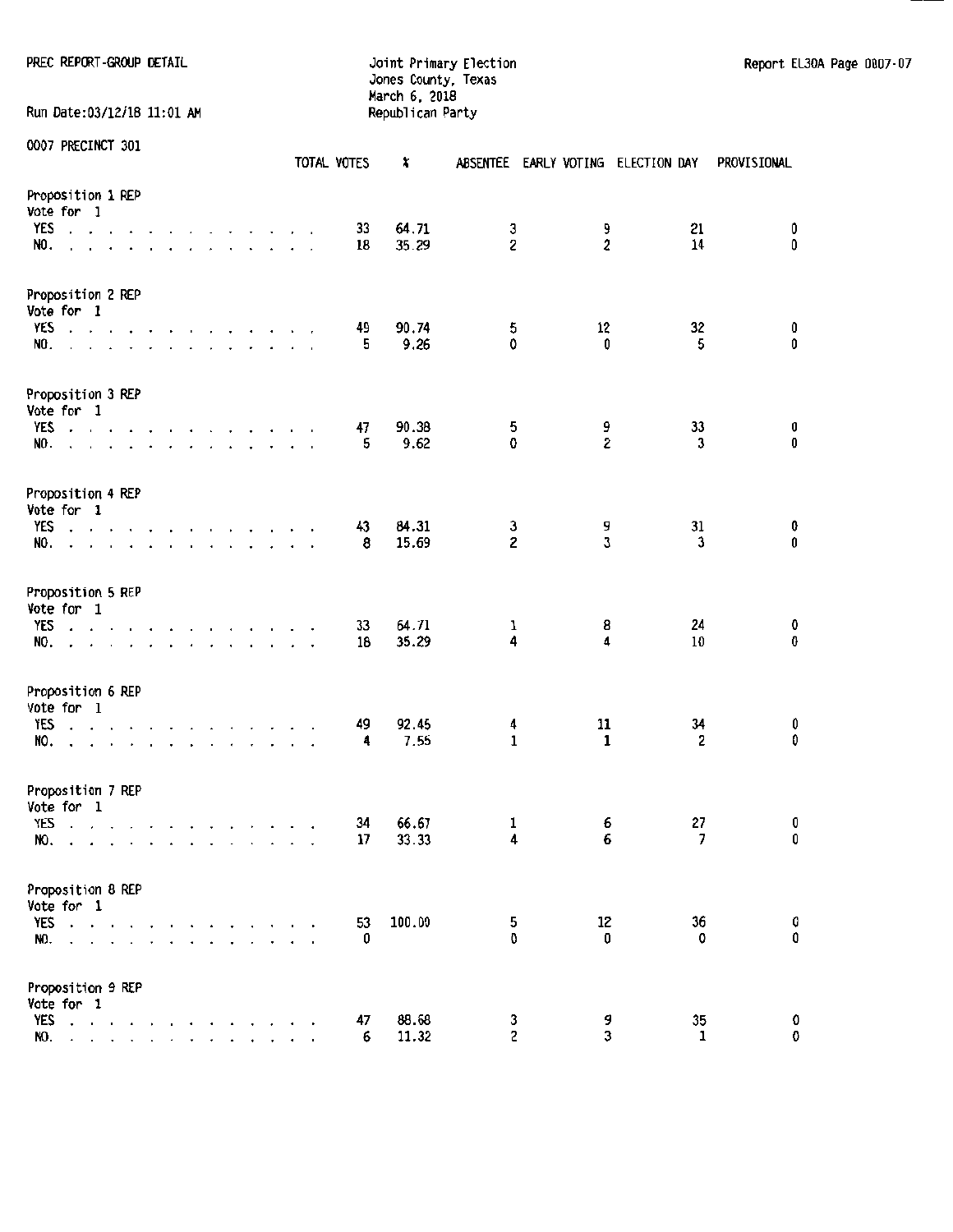| PREC REPORT-GROUP DETAIL                                                                          | Joint Primary Election<br>Jones County, Texas<br>March 6, 2018 |                                              | Report EL30A Page 0007-08 |
|---------------------------------------------------------------------------------------------------|----------------------------------------------------------------|----------------------------------------------|---------------------------|
| Run Date:03/12/18 11:01 AM                                                                        | Republican Party                                               |                                              |                           |
| 0007 PRECINCT 301                                                                                 | TOTAL VOTES<br>x                                               | <b>ABSENTEE</b><br>EARLY VOTING ELECTION DAY | PROVISIONAL               |
| Proposition 10 REP<br>Vote for 1<br>YES<br>the contract of the contract of the contract of<br>NO. | 96.23<br>51<br>3.77<br>2                                       | 5<br>12<br>0                                 | 34<br>0<br>2<br>0         |
| Proposition 11 REP<br>Vote for 1<br>YES<br>a car a car a car a car a car a car<br>NO.             | 47<br>88.68<br>11.32<br>6.                                     | 5<br>11                                      | 31<br>0<br>Û              |

 $\hat{\mathcal{A}}$ 

 $\mathcal{A}$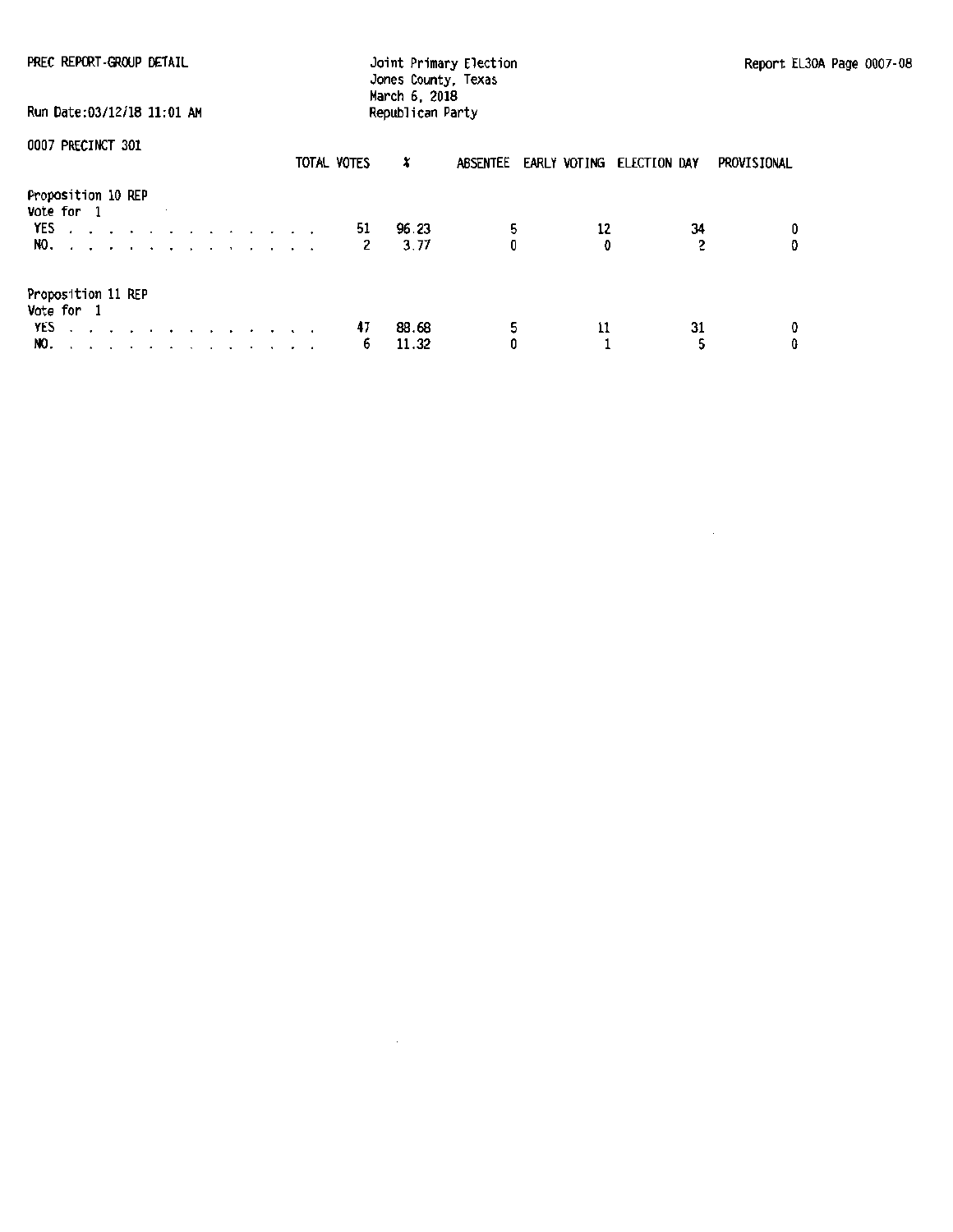| PREC REPORT GROUP DETAIL |  |  |  |
|--------------------------|--|--|--|
|--------------------------|--|--|--|

PREC REPORT GROUP DETAIL **The Contract Contract Contract Contract** Doint Primary Election Report EL30A Page 0007-09 Jones County, Texas March 6, 2018 Run Date:03/12/18 11:01 AM Democratic Party

|                                                                                                                                                                                                                                                 |  |                                 |  |  |  |  | TOTAL VOTES | x      |               |        | ABSENTEE EARLY VOTING ELECTION DAY |                    | PROVISIONAL |  |
|-------------------------------------------------------------------------------------------------------------------------------------------------------------------------------------------------------------------------------------------------|--|---------------------------------|--|--|--|--|-------------|--------|---------------|--------|------------------------------------|--------------------|-------------|--|
| Proposition #1 DEM<br>Vote for 1<br>For<br>the contract of the contract of the contract of                                                                                                                                                      |  |                                 |  |  |  |  | 5<br>0      | 100.00 | 2<br>$\Omega$ | 0<br>0 |                                    | 3<br>0             | 0<br>0      |  |
| Against                                                                                                                                                                                                                                         |  |                                 |  |  |  |  |             |        |               |        |                                    |                    |             |  |
| Proposition #2 DEM<br>Vote for 1                                                                                                                                                                                                                |  |                                 |  |  |  |  |             |        |               |        |                                    |                    |             |  |
| For<br>والمناولة والمناولة والمناولة والمناولة والمناول<br>Against.                                                                                                                                                                             |  |                                 |  |  |  |  | 4<br>O      | 100.00 | 2<br>0        | 0<br>0 |                                    | 2<br>0             | 0<br>0      |  |
| Proposition #3 DEM<br>Vote for 1                                                                                                                                                                                                                |  |                                 |  |  |  |  |             |        |               |        |                                    |                    |             |  |
| ter and and a series of the series of the series of the series of the series of the series of the series of the series of the series of the series of the series of the series of the series of the series of the series of t<br>For<br>Against |  |                                 |  |  |  |  | 5<br>0      | 100.00 | 2<br>0        | 0<br>0 |                                    | 3<br>0             | 0<br>0      |  |
| Proposition #4 DEM<br>Vote for 1                                                                                                                                                                                                                |  |                                 |  |  |  |  |             |        |               |        |                                    |                    |             |  |
| For<br>the contract of the contract of the contract of<br>Against                                                                                                                                                                               |  |                                 |  |  |  |  | 5<br>0      | 100.00 | 2<br>0        | 0<br>0 |                                    | 3<br>0             | 0<br>0      |  |
| Proposition #5 DEM<br>Vote for 1                                                                                                                                                                                                                |  |                                 |  |  |  |  |             |        |               |        |                                    |                    |             |  |
| For<br>and a series and a series and a<br>Against                                                                                                                                                                                               |  |                                 |  |  |  |  | 4<br>0      | 100.00 | 2<br>0        | 0<br>0 |                                    | $\mathbf{2}$<br>0. | 0<br>0      |  |
| Proposition #6 DEM                                                                                                                                                                                                                              |  |                                 |  |  |  |  |             |        |               |        |                                    |                    |             |  |
| Vote for 1<br>For<br>والمتابع المتناول والمتناول والمتناول والمتناول والمتناول                                                                                                                                                                  |  |                                 |  |  |  |  | 5           | 100.00 | 2             | 0      |                                    | 3                  | 0           |  |
| Against                                                                                                                                                                                                                                         |  |                                 |  |  |  |  | 0           |        | O             | 0      |                                    | 0                  | 0           |  |
| Proposition #7 DEM<br>Vote for 1                                                                                                                                                                                                                |  |                                 |  |  |  |  |             |        |               |        |                                    |                    |             |  |
| For<br>and a series of the contract of the<br>Against                                                                                                                                                                                           |  |                                 |  |  |  |  | 5<br>0      | 100.00 | 2<br>0        | O<br>0 |                                    | 3<br>0             | 0<br>0      |  |
| Proposition #8 DEM<br>Vote for 1                                                                                                                                                                                                                |  |                                 |  |  |  |  |             |        |               |        |                                    |                    |             |  |
| For $\cdots$<br>Against.                                                                                                                                                                                                                        |  |                                 |  |  |  |  | 4<br>0      | 100.00 | 2<br>0        | 0<br>Û |                                    | 2<br>0             | 0<br>0      |  |
| Proposition #9 DEM                                                                                                                                                                                                                              |  |                                 |  |  |  |  |             |        |               |        |                                    |                    |             |  |
| Vote for 1<br>For                                                                                                                                                                                                                               |  |                                 |  |  |  |  | 5           | 100.00 | 2             | 0      |                                    | 3                  | 0           |  |
| and a series of the<br>Against.                                                                                                                                                                                                                 |  | $\cdot$ $\cdot$ $\cdot$ $\cdot$ |  |  |  |  | 0           |        | 0             | 0      |                                    | 0                  | Û           |  |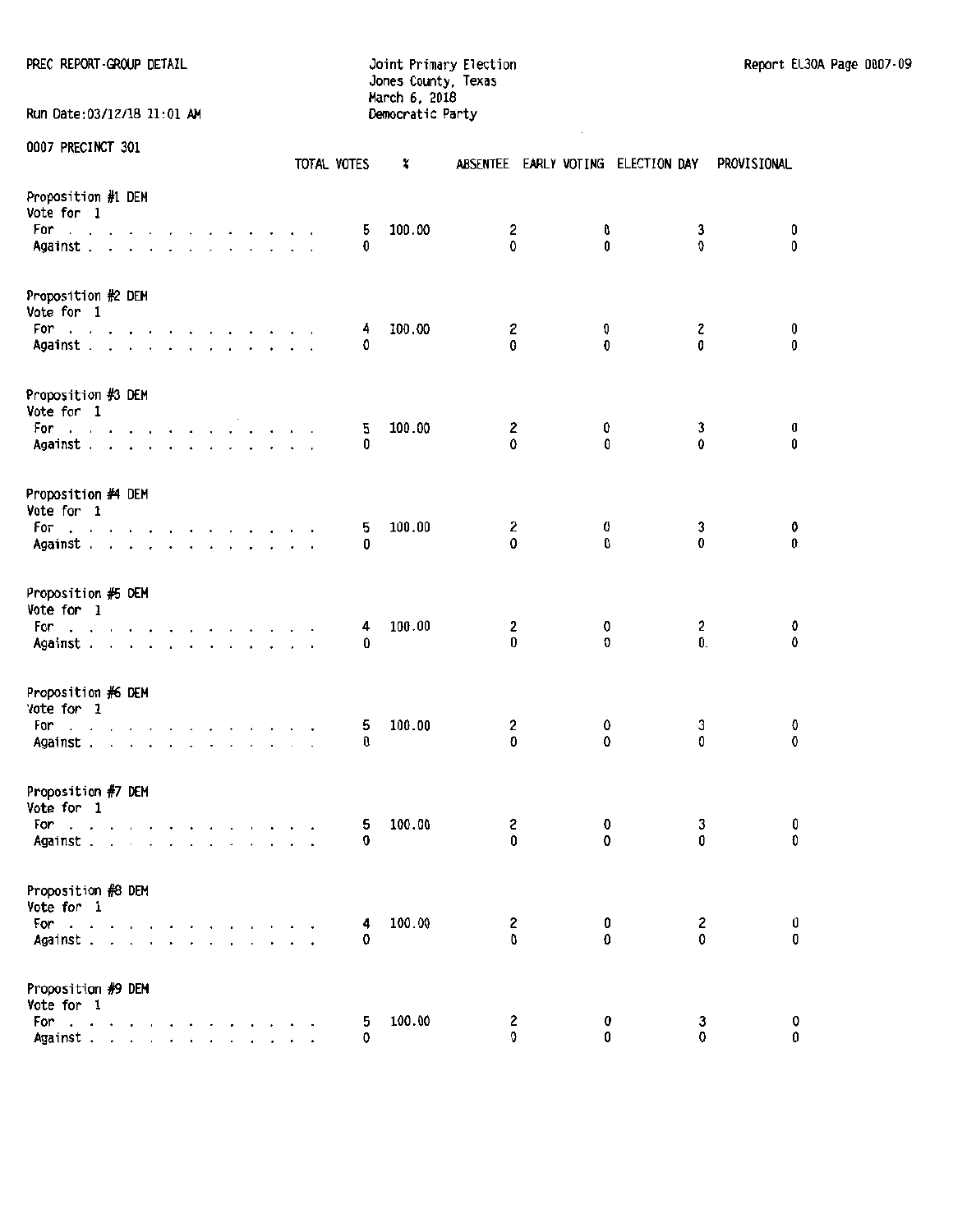PREC REPORT GROUP DETAIL Joint Primary Election<br>Jones County, Texas March 6, 2018

Run Date:03/12/18 11:01 AM Democratic Party

| VVV/ FACUINUI JUI                                                                                        |                                               |  |  |  |  | TOTAL VOTES | X      | ABSENTEE |        | EARLY VOTING ELECTION DAY | PROVISIONAL |
|----------------------------------------------------------------------------------------------------------|-----------------------------------------------|--|--|--|--|-------------|--------|----------|--------|---------------------------|-------------|
| Proposition #10 DEM<br>Vote for 1<br>For:<br>the contract of the contract of the contract of<br>Against. | and a series of the contract of the           |  |  |  |  | 5.<br>0     | 100.00 | 2<br>O   | o<br>0 |                           | 0           |
| Proposition #11 DEM<br>Vote for 1<br>For the company's company of the company of<br>Against .            | and a series of the contract and a series of  |  |  |  |  | 5.<br>0     | 100.00 | 2        | 0      | o                         | 0<br>0      |
| Proposition #12 DEM<br>Vote for 1<br>For<br>Against                                                      | الموالي والموالي والموالي والموالية والمحاربة |  |  |  |  | 4<br>0      | 100.00 | 2<br>0   | 0      | 2                         | 0<br>0      |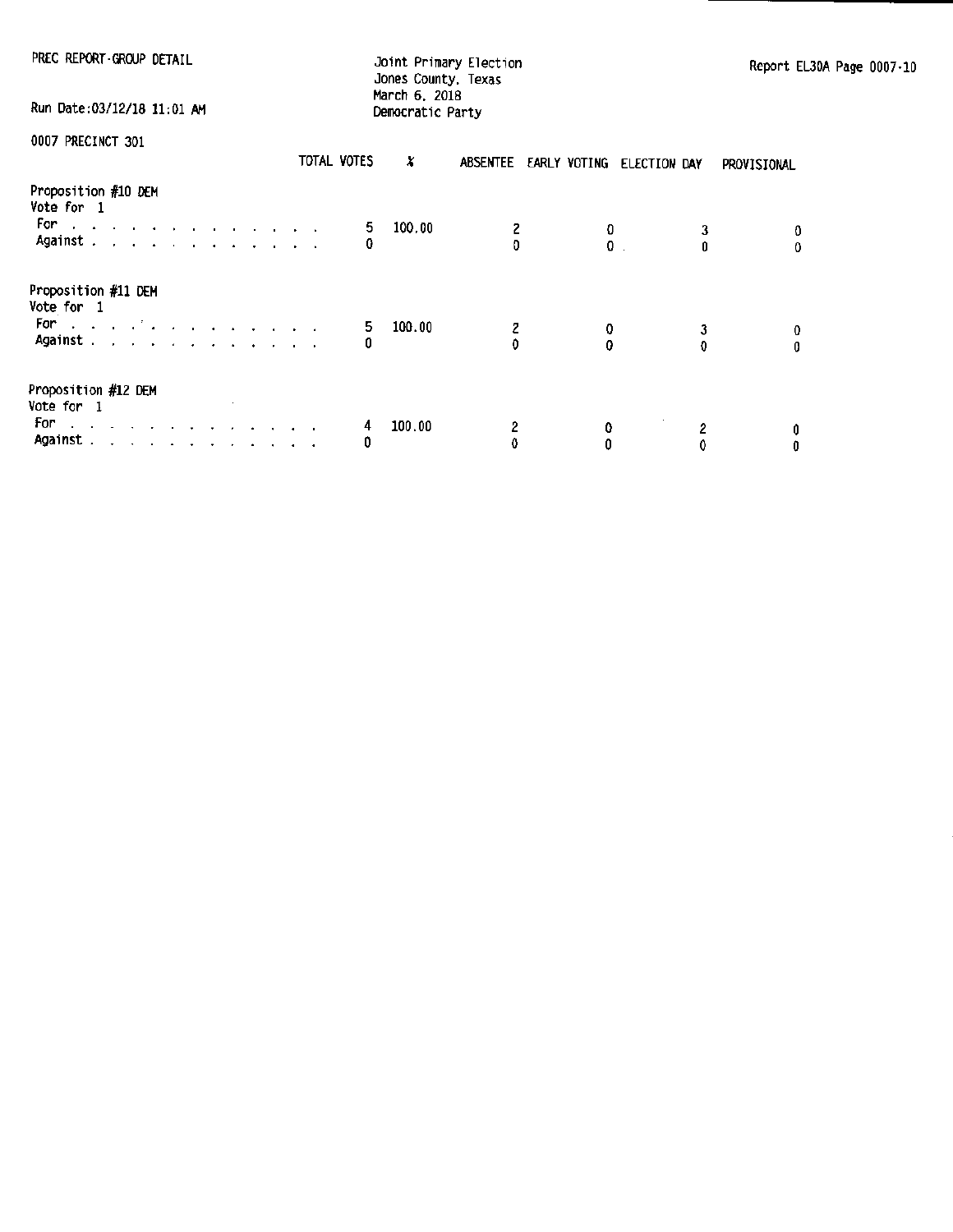Jo1nt Primary Election Jones County, Texas March 6, 2018 **STATISTICS** 

Run Date:03/12/18 11:01 AM

0008 PRECINCT 302

|                                 | TUTAL VOTES |       | absentee |    | EARLY VOTING ELECTION DAY | PROVISIONAL |
|---------------------------------|-------------|-------|----------|----|---------------------------|-------------|
| REGISTERED VOTERS $\cdot$ total |             |       |          |    |                           |             |
| BALLOTS CAST TOTAL.             |             |       | 28       | 19 | 94                        |             |
| BALLOTS CAST - REPUBLICAN PARTY |             | 95.04 | 26       |    | 90                        |             |
| BALLOTS CAST · DEMOCRATIC PARTY |             | 496   |          |    |                           |             |

 $\sim 10^7$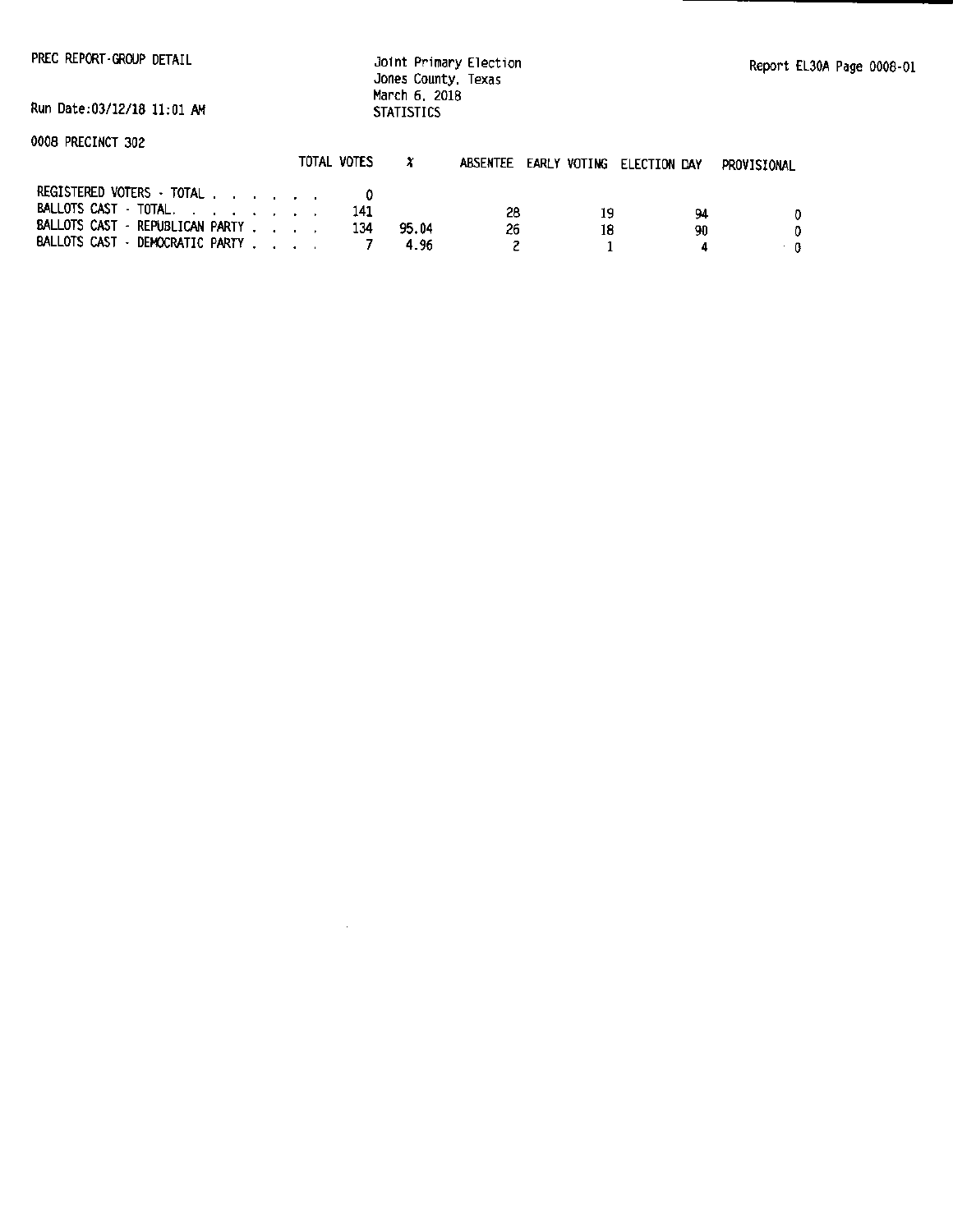Run Date:03/12/18 11:01 AM

Jones County, Texas March 6. 2018

PREC REPCRT -GROUP DETAIL Joint Primary Election Report EL30A Page 0008-02

 $\mathcal{L}^{\text{max}}$ 

|                                              |                                                                                                                       |                          |        |               |                                                                                                                                                         |         |                      |  | TOTAL VOTES | X      |              |        | ABSENTEE EARLY VOTING ELECTION DAY | PROVISIONAL    |
|----------------------------------------------|-----------------------------------------------------------------------------------------------------------------------|--------------------------|--------|---------------|---------------------------------------------------------------------------------------------------------------------------------------------------------|---------|----------------------|--|-------------|--------|--------------|--------|------------------------------------|----------------|
| US Senator                                   |                                                                                                                       |                          |        |               |                                                                                                                                                         |         |                      |  |             |        |              |        |                                    |                |
| Vote for 1                                   |                                                                                                                       |                          |        |               |                                                                                                                                                         |         |                      |  |             |        |              |        |                                    |                |
| Mary Miller.                                 | $\cdots$                                                                                                              |                          |        |               | <b>Contract Contract</b>                                                                                                                                |         |                      |  | 5           | 3.97   | 2            | 0      | 3                                  | 0              |
| Stefano de Stefano                           |                                                                                                                       | $\ddot{\phantom{a}}$     |        |               | $\mathbf{r}$ , $\mathbf{r}$                                                                                                                             |         |                      |  | 0           |        | Û            | 0      | 0                                  | 0              |
| Ted Cruz.                                    |                                                                                                                       |                          |        |               |                                                                                                                                                         |         |                      |  | 113         | 89.68  | 21           | 14     | 78                                 | O              |
| Bruce Jacobson, Jr. .                        |                                                                                                                       |                          |        | $\sim$ $\sim$ |                                                                                                                                                         |         |                      |  | 6           | 4.76   | 1            | 1      | 4                                  | $\pmb{0}$      |
| Geraldine Sam.                               | $\overline{\phantom{a}}$                                                                                              | $\overline{\phantom{a}}$ | $\sim$ | $\bullet$     | $\sim$                                                                                                                                                  | $\cdot$ |                      |  | 2           | 1.59   | 0            | 0      | 2                                  | 0              |
| US Representative, District 19<br>Vote for 1 |                                                                                                                       |                          |        |               |                                                                                                                                                         |         |                      |  |             |        |              |        |                                    |                |
| Jodey Arrington                              | $\bullet$                                                                                                             |                          |        |               | $\overline{\phantom{a}}$                                                                                                                                |         | $\sim$ $\sim$ $\sim$ |  | 112         | 100.00 | 21           | 12     | 79                                 | 0              |
| Governor                                     |                                                                                                                       |                          |        |               |                                                                                                                                                         |         |                      |  |             |        |              |        |                                    |                |
| Vote for 1                                   |                                                                                                                       |                          |        |               |                                                                                                                                                         |         |                      |  |             |        |              |        |                                    |                |
| Barbara Krueger                              |                                                                                                                       |                          |        |               | $\begin{array}{cccccccccccccc} \bullet & \bullet & \bullet & \bullet & \bullet & \bullet & \bullet & \bullet & \bullet & \bullet & \bullet \end{array}$ |         |                      |  | 5           | 3.85   | 0            | 0      | 5                                  | 0              |
| SECEDE Kilgore.                              |                                                                                                                       |                          |        |               | $\cdot$ $\cdot$ $\cdot$ $\cdot$ $\cdot$ $\cdot$ $\cdot$                                                                                                 |         |                      |  | 3           | 2.31   | 0            | 0      | 3                                  | 0              |
| Greg Abbott.                                 |                                                                                                                       | $\ddot{\phantom{0}}$     |        |               | and a state of the state of the                                                                                                                         |         |                      |  | 122         | 93.85  | 26           | 16     | 80                                 | 0              |
|                                              |                                                                                                                       |                          |        |               |                                                                                                                                                         |         |                      |  |             |        |              |        |                                    |                |
| Lieutenant Governor                          |                                                                                                                       |                          |        |               |                                                                                                                                                         |         |                      |  |             |        |              |        |                                    |                |
| Vote for 1                                   |                                                                                                                       |                          |        |               |                                                                                                                                                         |         |                      |  |             |        |              |        |                                    |                |
| Scott Milder                                 |                                                                                                                       | $\sim$                   |        |               | $\cdots$ $\cdots$                                                                                                                                       |         |                      |  | 21          | 16.54  | 0            | 3      | 18                                 | 0              |
| Dan Patrick.                                 | the contract of the con-                                                                                              |                          |        |               |                                                                                                                                                         |         |                      |  | 106         | 83.46  | 25           | 12     | 69                                 | Û              |
| Attorney General<br>Vote for 1               |                                                                                                                       |                          |        |               |                                                                                                                                                         |         |                      |  |             |        |              |        |                                    |                |
| Ken Paxton.                                  |                                                                                                                       |                          |        |               |                                                                                                                                                         |         |                      |  | 111         | 100.00 | 23           | 11     | 77                                 | 0              |
|                                              |                                                                                                                       |                          |        |               |                                                                                                                                                         |         |                      |  |             |        |              |        |                                    |                |
| Comptroller of Public Accounts<br>Vote for 1 |                                                                                                                       |                          |        |               |                                                                                                                                                         |         |                      |  |             |        |              |        |                                    |                |
| Glenn Hegar.                                 |                                                                                                                       |                          |        |               |                                                                                                                                                         |         |                      |  | 103         | 100.00 | 22           | 9      | 72                                 | 0              |
| Commissioner of the General Land Office      |                                                                                                                       |                          |        |               |                                                                                                                                                         |         |                      |  |             |        |              |        |                                    |                |
| Vote for 1                                   |                                                                                                                       |                          |        |               |                                                                                                                                                         |         |                      |  |             |        |              |        |                                    |                |
| Jerry Patterson                              | the contract of the contract of the                                                                                   |                          |        |               |                                                                                                                                                         |         |                      |  | 37          | 29.84  | 10           | 3      | 24                                 | 0              |
| Davey Edwards.                               | $\sim$ $\sim$ $\sim$                                                                                                  |                          |        |               |                                                                                                                                                         |         |                      |  | 5           | 4.03   | 0            | 1      | 4                                  | 0              |
| George P. Bush.                              | $\ddot{\phantom{1}}$                                                                                                  |                          | $\sim$ | $\sim$ $\sim$ |                                                                                                                                                         |         |                      |  | 77          | 62.10  | 13           | $11\,$ | 53                                 | $\pmb{0}$<br>0 |
| Rick Range.                                  |                                                                                                                       |                          |        | $\sim$ $\sim$ |                                                                                                                                                         |         |                      |  | 5           | 4.03   | $\mathbf{1}$ | 0      | 4                                  |                |
| Commissioner of Agriculture                  |                                                                                                                       |                          |        |               |                                                                                                                                                         |         |                      |  |             |        |              |        |                                    |                |
| Vote for 1                                   |                                                                                                                       |                          |        |               |                                                                                                                                                         |         |                      |  |             |        |              |        |                                    |                |
| Trey Blocker                                 |                                                                                                                       |                          |        |               |                                                                                                                                                         |         |                      |  | 17          | 15.04  | 5            | 1      | 11                                 | 0              |
| Jim Hogan.                                   | $\mathbf{r}$ , and $\mathbf{r}$ , and $\mathbf{r}$ , and $\mathbf{r}$                                                 |                          |        |               |                                                                                                                                                         |         |                      |  | 20          | 17.70  | 4            | 5      | 11                                 | 0              |
| Sid Miller.                                  | $\mathbf{r}$ , $\mathbf{r}$ , $\mathbf{r}$ , $\mathbf{r}$ , $\mathbf{r}$ , $\mathbf{r}$ , $\mathbf{r}$ , $\mathbf{r}$ |                          |        |               |                                                                                                                                                         |         |                      |  | 76          | 67.26  | 16           | 7      | 53                                 | 0              |
| Railroad Commissioner<br>Vote for 1          |                                                                                                                       |                          |        |               |                                                                                                                                                         |         |                      |  |             |        |              |        |                                    |                |
| Weston Martinez                              |                                                                                                                       |                          |        |               | <b>Contract Contract</b>                                                                                                                                |         |                      |  | 31          | 29.25  | 5            | 5      | 21                                 | 0              |
| Christi Craddick.                            |                                                                                                                       |                          |        |               | $\mathbf{r}$ , $\mathbf{r}$ , $\mathbf{r}$ , $\mathbf{r}$ , $\mathbf{r}$ , $\mathbf{r}$                                                                 |         |                      |  | 75          | 70.75  | 18           | 6      | 51                                 | 0              |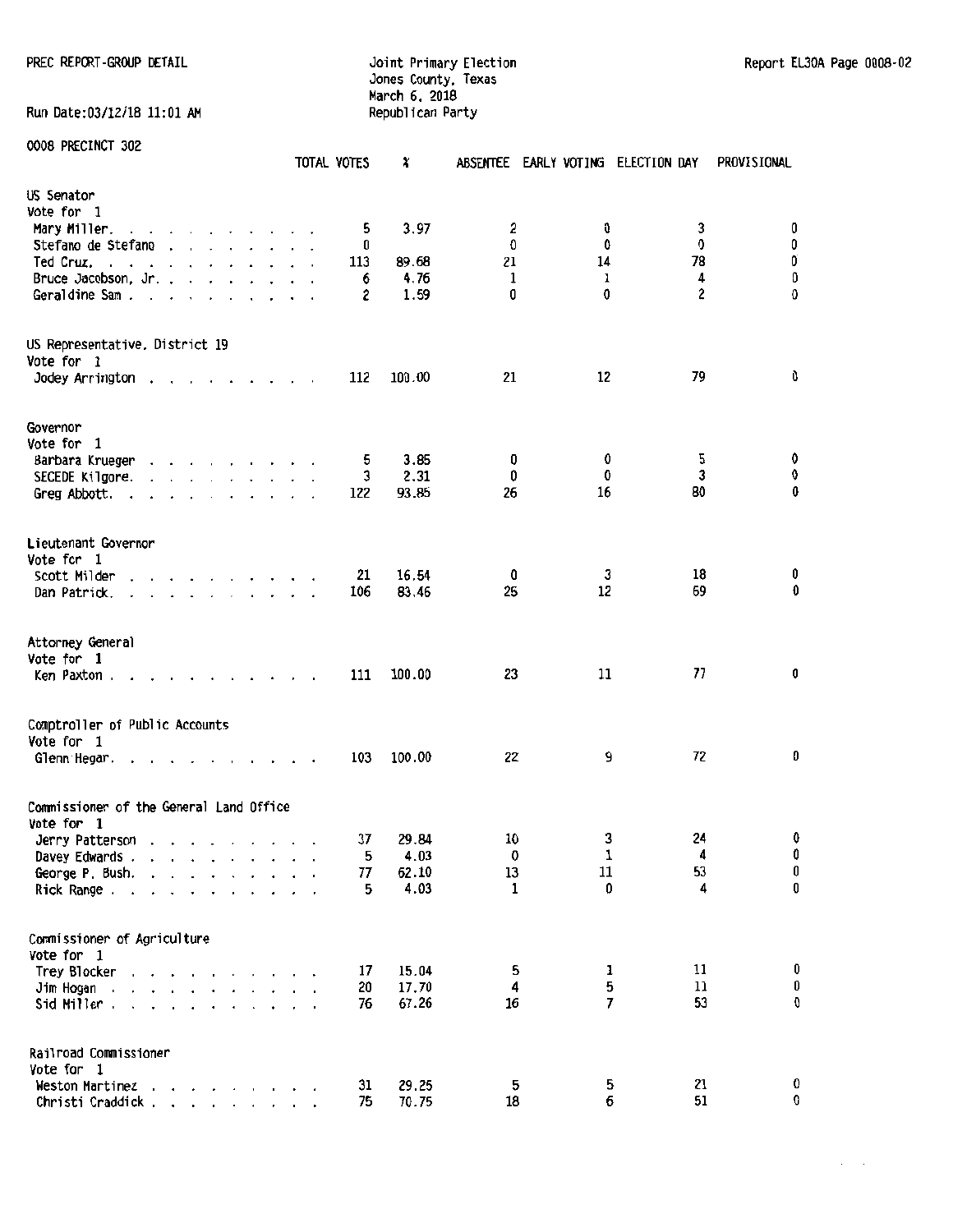| PREC REPORT-GROUP DETAIL                                                                              |             | Jones County, Texas<br>March 6, 2018 | Joint Primary Election             |        |          | Report EL30A Page 0008-03 |  |
|-------------------------------------------------------------------------------------------------------|-------------|--------------------------------------|------------------------------------|--------|----------|---------------------------|--|
| Run Date: 03/12/18 11:01 AM                                                                           |             | Republican Party                     |                                    |        |          |                           |  |
| 0008 PRECINCT 302                                                                                     | TOTAL VOTES | ×                                    | ABSENTEE EARLY VOTING ELECTION DAY |        |          | PROVISIONAL               |  |
| Justice, Supreme Court, Place 2<br>Vote for 1                                                         |             | 100.00                               | 21                                 | 10     | 63       | 0                         |  |
| Jimmy Blacklock                                                                                       |             | 94                                   |                                    |        |          |                           |  |
| Justice, Supreme Court, Place 4<br>Vote for 1<br>John Devine.                                         |             | 100.00<br>93                         | 21                                 | 9      | 63       | O                         |  |
| Justice, Supreme Court, Place 6<br>Vote for 1                                                         |             | 100.00<br>93                         | 21                                 | 9      | 63       | O                         |  |
| Jeff Brown.                                                                                           |             |                                      |                                    |        |          |                           |  |
| Presiding Judge, Ct of Criminal Appeals<br>Vote for 1<br>David Bridges                                |             | 65.31<br>64.                         | 14                                 | 7      | 43       | 0                         |  |
| Sharon Keller                                                                                         |             | 34.69<br>34                          | 7                                  | 3      | 24       | 0                         |  |
| Judge. Ct of Crim Appeals, Pl 7<br>Vote for 1                                                         |             |                                      |                                    |        |          |                           |  |
| Barbara Parker Hervey                                                                                 |             | 100.00<br>87                         | 21                                 | 8      | 58       | 0                         |  |
| Judge, Ct of Crim Appeals, Pl 8<br>Vote for 1<br>Dib Waldrip.                                         |             | 22.11<br>21                          | 4                                  | 3      | 14       | 0                         |  |
| Michelle Slaughter                                                                                    |             | 42.11<br>40                          | 13                                 | 5      | 22       | 0                         |  |
| Jay Brandon.                                                                                          |             | 35.79<br>34                          | 3                                  | 3      | 28       | 0                         |  |
| State Representative, District 71<br>Vote for 1                                                       |             |                                      |                                    |        |          |                           |  |
| Stan Lambert<br>the contract of the contract of the con-                                              |             | 100.00<br>107                        | 22                                 | 13     | 72       | 0                         |  |
| Chief Justice, 11th Ct of Appeals Dist<br>Vote for 1                                                  |             | 100.00                               | 23                                 | 8      | 65       | 0                         |  |
| John Bailey.                                                                                          |             | 96                                   |                                    |        |          |                           |  |
| County Judge<br>Vote for 1<br>Dale Spurgin                                                            |             | 100.00<br>104                        | 23                                 | 10     | 71       | 0                         |  |
| District Clerk<br>Vote for 1                                                                          |             |                                      |                                    |        |          |                           |  |
| Lacey Hansen<br>and a series of the control of the<br>Laura Davis.<br>and a series of the contract of |             | 46.85<br>52<br>53.15<br>59           | 12<br>11                           | 6<br>7 | 34<br>41 | 0<br>0                    |  |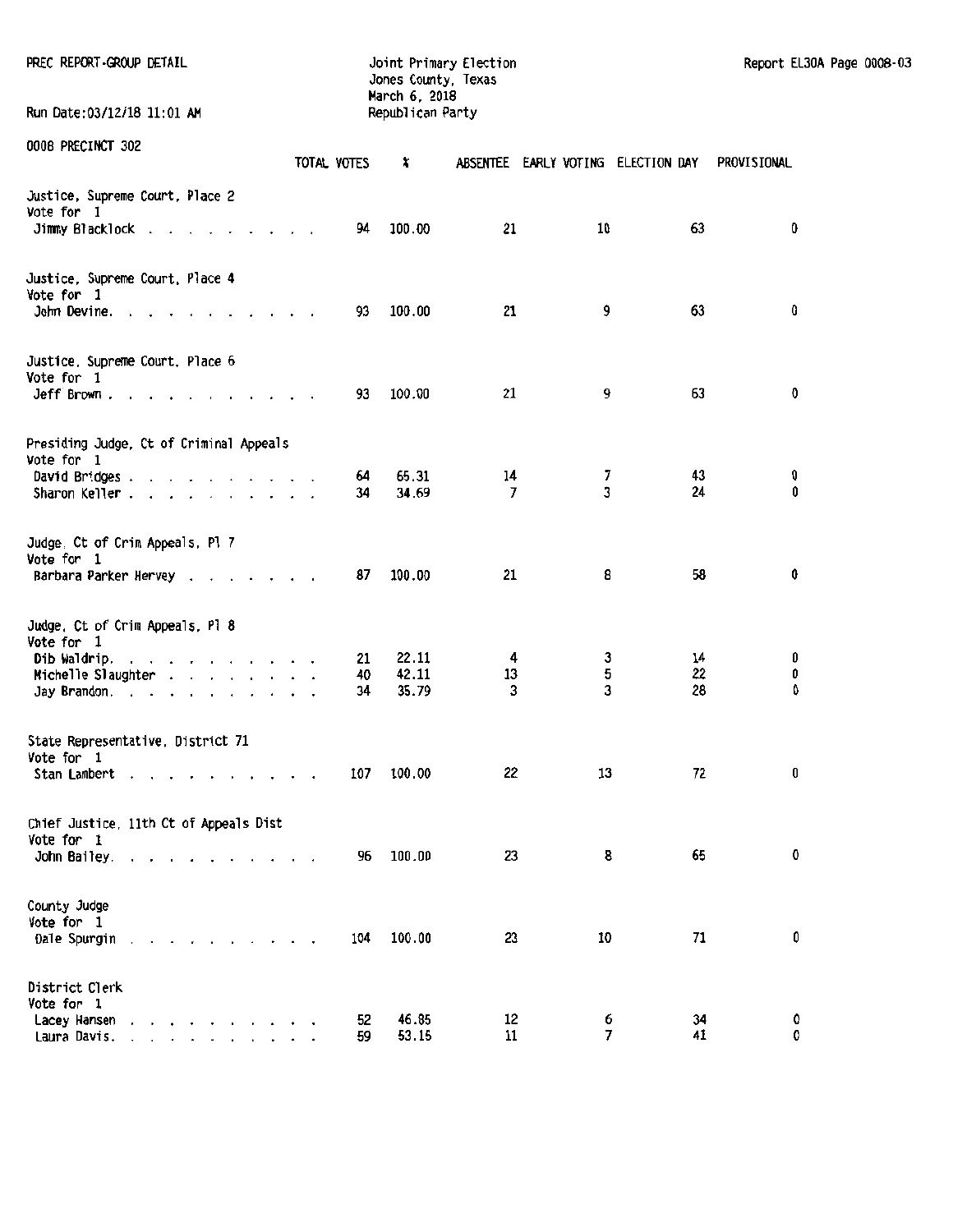| PREC REPORT GROUP DETAIL                            |  |  |  |  |  |             | March 6, 2018    | Joint Primary Election<br>Jones County, Texas |   |    |             |   | Report EL30A Page 0008-04 |
|-----------------------------------------------------|--|--|--|--|--|-------------|------------------|-----------------------------------------------|---|----|-------------|---|---------------------------|
| Run Date: 03/12/18 11:01 AM                         |  |  |  |  |  |             | Republican Party |                                               |   |    |             |   |                           |
| 0008 PRECINCT 302                                   |  |  |  |  |  | TOTAL VOTES | X                | ABSENTEE EARLY VOTING ELECTION DAY            |   |    | PROVISIONAL |   |                           |
| County Clerk<br>Vote for 1<br>LeeAnn Jennings       |  |  |  |  |  | 98          | 100.00           | 23                                            | 7 | 68 |             | 0 |                           |
| County Tax Assessor.Collector<br>Vote for 1         |  |  |  |  |  |             |                  |                                               |   |    |             |   |                           |
| Jamie R Jordan.                                     |  |  |  |  |  | 48          | 46.15            | 11                                            | 3 | 34 |             | 0 |                           |
| Whitney Ortega.                                     |  |  |  |  |  | 15          | 14.42            | 1                                             | 2 | 12 |             | 0 |                           |
| Gloria J Little                                     |  |  |  |  |  | 41          | 39.42            | 8                                             | 8 | 25 |             | 0 |                           |
| County Treasurer<br>Vote for 1                      |  |  |  |  |  |             |                  |                                               |   |    |             |   |                           |
| Shere Miller                                        |  |  |  |  |  | 50          | 49.50            | 11                                            | 5 | 34 |             | 0 |                           |
| Amber Thompson.                                     |  |  |  |  |  | 51          | 50.50            | 10                                            | 8 | 33 |             | 0 |                           |
| Justice of the Peace<br>Vote for 1                  |  |  |  |  |  |             |                  |                                               |   |    |             |   |                           |
| Cheryl Guernsey                                     |  |  |  |  |  | 91          | 100.00           | 21                                            | 8 | 62 |             | 0 |                           |
| Constable<br>Vote for 1<br>Danny Jimenez            |  |  |  |  |  | 94          | 100.00           | 20                                            | 8 | 66 |             | 0 |                           |
| County Chairman<br>Vote for 1<br>W. B. Harrison III |  |  |  |  |  | 90          | 100.00           | 21                                            | 8 | 61 |             | 0 |                           |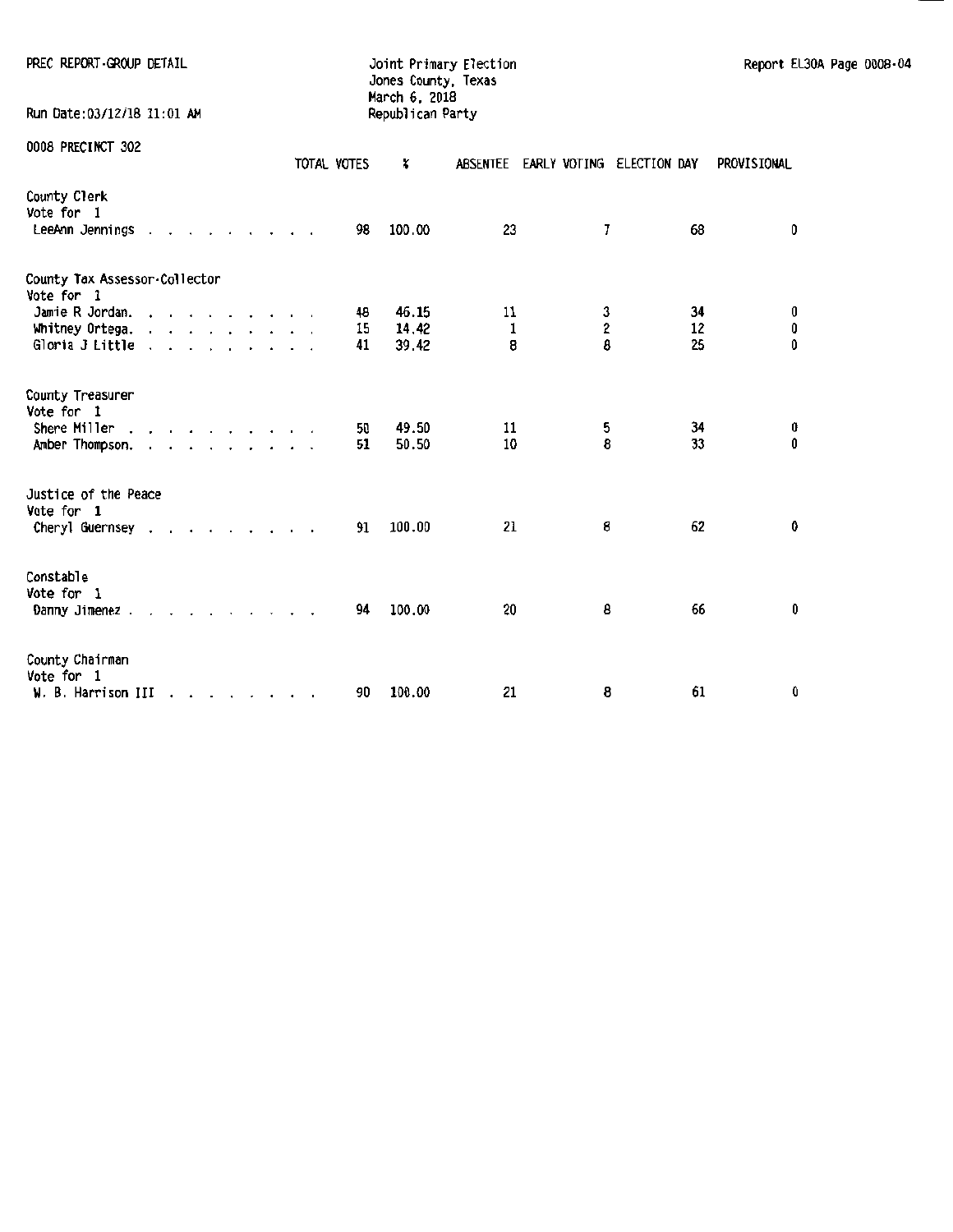#### PREC REPORT ·GROUP DETAIL **Find Accord Contract Contract Contract Contract CONT** Report EL30A Page 0008-05 Jones County, Texas March 6, 2018 Run Date:03/12/18 11:01 AM Democratic Party

|                                                                                                                                                                                                        | TOTAL VOTES | x           |                          | ABSENTEE EARLY VOTING ELECTION DAY |                | PROVISIONAL |
|--------------------------------------------------------------------------------------------------------------------------------------------------------------------------------------------------------|-------------|-------------|--------------------------|------------------------------------|----------------|-------------|
| US Senator<br>Vote for 1                                                                                                                                                                               |             |             |                          |                                    |                |             |
| Beto O'Rourke.                                                                                                                                                                                         |             | 3           | 60.00<br>0               | 0                                  | 3              | 0           |
| Edward Kimbrough.<br>$\cdot$ $\cdot$ $\cdot$ $\cdot$                                                                                                                                                   |             | 2           | $\mathbf 2$<br>40.00     | 0                                  | 0              | 0           |
| Sema Hernandez.                                                                                                                                                                                        |             | O           | 0                        | O                                  | 0              | 0           |
| US Representative. District 19<br>Vote for 1                                                                                                                                                           |             |             |                          |                                    |                |             |
| Miguel Levario.                                                                                                                                                                                        |             | 100.00<br>4 | 2                        | 0                                  | 2              | 0           |
| Governor                                                                                                                                                                                               |             |             |                          |                                    |                |             |
| Vote for 1                                                                                                                                                                                             |             |             |                          |                                    |                |             |
| Grady Yarbrough<br>and a strain and a strain and                                                                                                                                                       |             | 2           | 33.33<br>1               | 0                                  | ı              | 0           |
| Tom Wakely .<br>and a series and a series                                                                                                                                                              |             | 0           | 0                        | Û                                  | 0              | $\pmb{0}$   |
| Joe Mumbach.<br>and a series and a                                                                                                                                                                     |             | 0           | 0                        | 0                                  | 0              | 0           |
| James Jolly Clark.<br>and a series of                                                                                                                                                                  |             | 0           | 0                        | 0                                  | 0              | 0           |
| Jeffrey Payne                                                                                                                                                                                          |             | 3           | 50.00<br>1               | 0                                  | 2              | 0           |
| Adrian Ocegueda                                                                                                                                                                                        |             | 0           | 0                        | 0                                  | 0              | 0           |
| Cedric Davis, Sr                                                                                                                                                                                       |             | 0           | 0                        | 0                                  | 0              | 0           |
| Lupe Valdez.                                                                                                                                                                                           |             | 0           | 0                        | 0                                  | 0              | 0           |
| Andrew White                                                                                                                                                                                           |             | 1           | 16.67<br>0               | 0                                  | 1              | O           |
| Lieutenant Governor<br>Vote for 1                                                                                                                                                                      |             |             |                          |                                    |                |             |
| Mike Collier                                                                                                                                                                                           |             | 1           | 16.67<br>0               | 0                                  | 1              | 0           |
| Michael Cooper.<br>the contract of the contract of                                                                                                                                                     |             | 5           | 2<br>83.33               | 0                                  | 3              | 0           |
| Attorney General<br>Vote for 1<br>Justin Nelson.                                                                                                                                                       |             | 4           | 100.00<br>2              | 0                                  | 2              | 0           |
| Comptroller of Public Accounts<br>Vote for 1<br>Joi Chevalier .<br>and a series of the con-<br>Tim Mahoney.<br>$\mathbf{r}$ , $\mathbf{r}$ , $\mathbf{r}$ , $\mathbf{r}$ , $\mathbf{r}$ , $\mathbf{r}$ |             | 3<br>4      | 42.86<br>0<br>2<br>57.14 | 1<br>0                             | 2<br>2         | 0<br>0      |
| Commissioner of the General Land Office<br>Vote for 1                                                                                                                                                  |             |             |                          |                                    |                |             |
| Tex Morgan                                                                                                                                                                                             |             | 3           | 75.00<br>2               | 0                                  | 1              | 0           |
| Miguel Suazo                                                                                                                                                                                           |             | 1           | 25.00<br>Û               | O.                                 | $\mathbf{1}$   | 0           |
| Commissioner of Agriculture<br>Vote for 1                                                                                                                                                              |             |             |                          |                                    |                |             |
| Kim Olson.                                                                                                                                                                                             |             | 5.          | 100.00                   | $\mathbf{2}$<br>$\mathbf{1}$       | $\overline{c}$ | 0           |
|                                                                                                                                                                                                        |             |             |                          |                                    |                |             |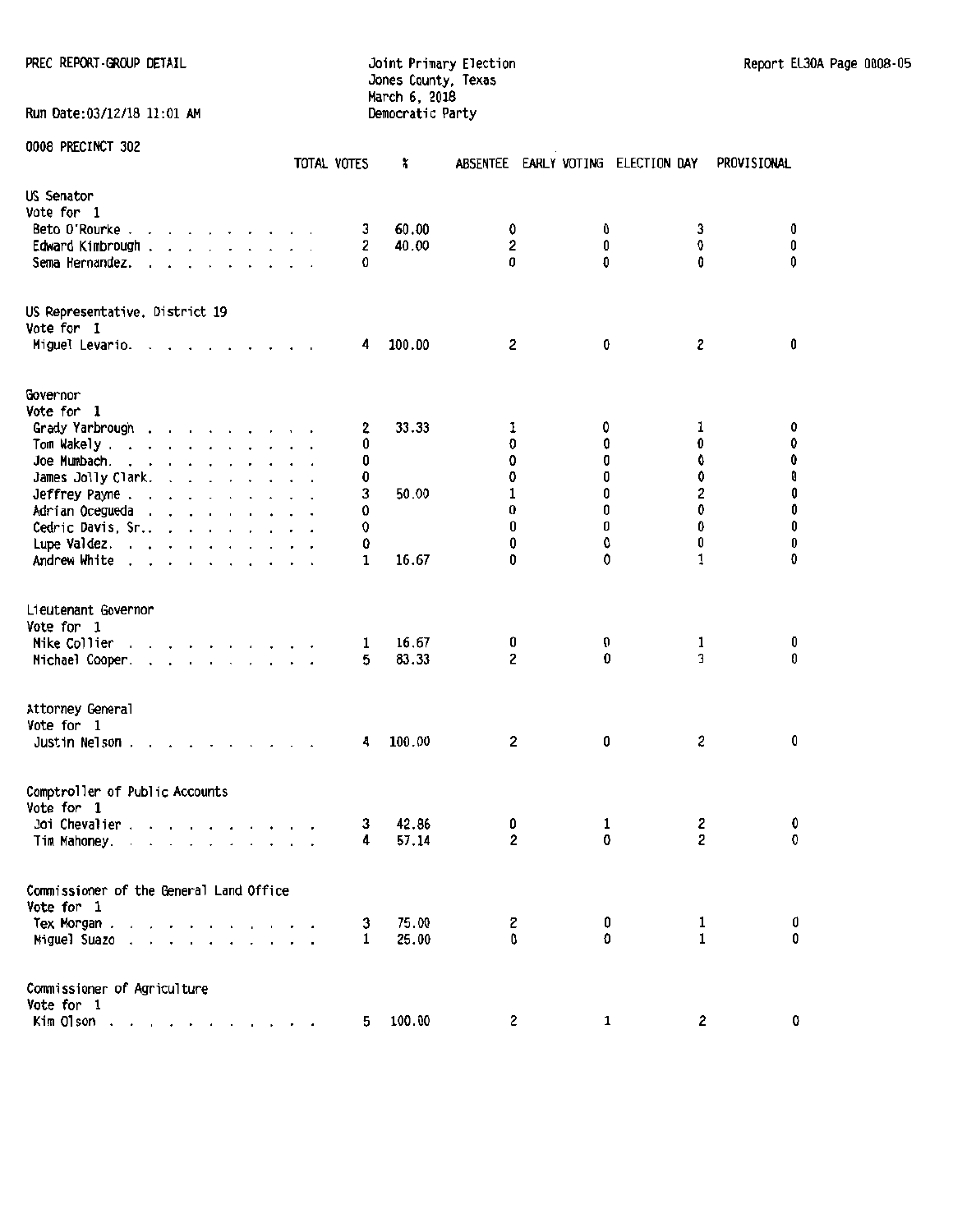|  | PREC REPORT-GROUP DETAIL |  |
|--|--------------------------|--|
|--|--------------------------|--|

Run Date:03/12/18 11:01 AM

PREC REPORT-GROUP DETAIL **CONTRACT CONTRACT CONTRACT DETAILS A** Joint Primary Election Report EL30A Page 0008-06 Jones County, Texas March 6, 2018

| AAAA LUCCTIICI SAC                                 | TOTAL VOTES | X      |                         | ABSENTEE EARLY VOTING ELECTION DAY |              | PROVISIONAL |
|----------------------------------------------------|-------------|--------|-------------------------|------------------------------------|--------------|-------------|
| Railroad Commissioner<br>Vote for 1                |             |        |                         |                                    |              |             |
| Roman McAllen                                      | 3           | 50.00  | 0                       | 0                                  | 3            | 0           |
| Chris Spellmon.                                    | 3           | 50.00  | $\overline{2}$          | $\Omega$                           | $\mathbf{1}$ | $\mathbf 0$ |
| Justice, Supreme Court, Place 2<br>Vote for 1      |             |        |                         |                                    |              |             |
| Steven Kirkland                                    | 6           | 100.00 | $\mathbf{2}$            | 1                                  | 3            | 0           |
| Justice, Supreme Court, Place 4<br>Vote for 1      |             |        |                         |                                    |              |             |
| R.K. Sandill<br>$\sim$ $\sim$ $\sim$ $\sim$ $\sim$ | 6.          | 100.00 | $\mathbf{2}$            | 1                                  | 3            | 0           |
| Justice, Supreme Court, Place 6                    |             |        |                         |                                    |              |             |
| Vote for 1<br>Kathy Cheng.                         | 6           | 100.00 | 2                       | 0                                  | 4            | 0           |
| Presiding Judge, Ct of Criminal Appeals            |             |        |                         |                                    |              |             |
| Vote for 1                                         | 4           | 100.00 | $\overline{\mathbf{2}}$ | 0                                  | 2            | 0           |
| Maria T. (Terri) Jackson                           |             |        |                         |                                    |              |             |
| Judge, Ct of Crim Appeals, Pl 7<br>Vote for 1      |             |        |                         |                                    |              |             |
| Ramona Franklin                                    | 4           | 100.00 | 2                       | 0                                  | 2            | 0           |
| State Representative, District 71<br>Vote for 1    |             |        |                         |                                    |              |             |
| Sam Hatton                                         | 4.          | 100.00 | $\mathbf{2}$            | 0                                  | $\mathbf{z}$ | 0           |
| District Judge, 259th Judicial District            |             |        |                         |                                    |              |             |
| Vote for 1                                         |             |        |                         |                                    |              |             |
| Brooks H. Hagler                                   | 5           | 100.00 | 2                       | 0                                  | 3            | 0           |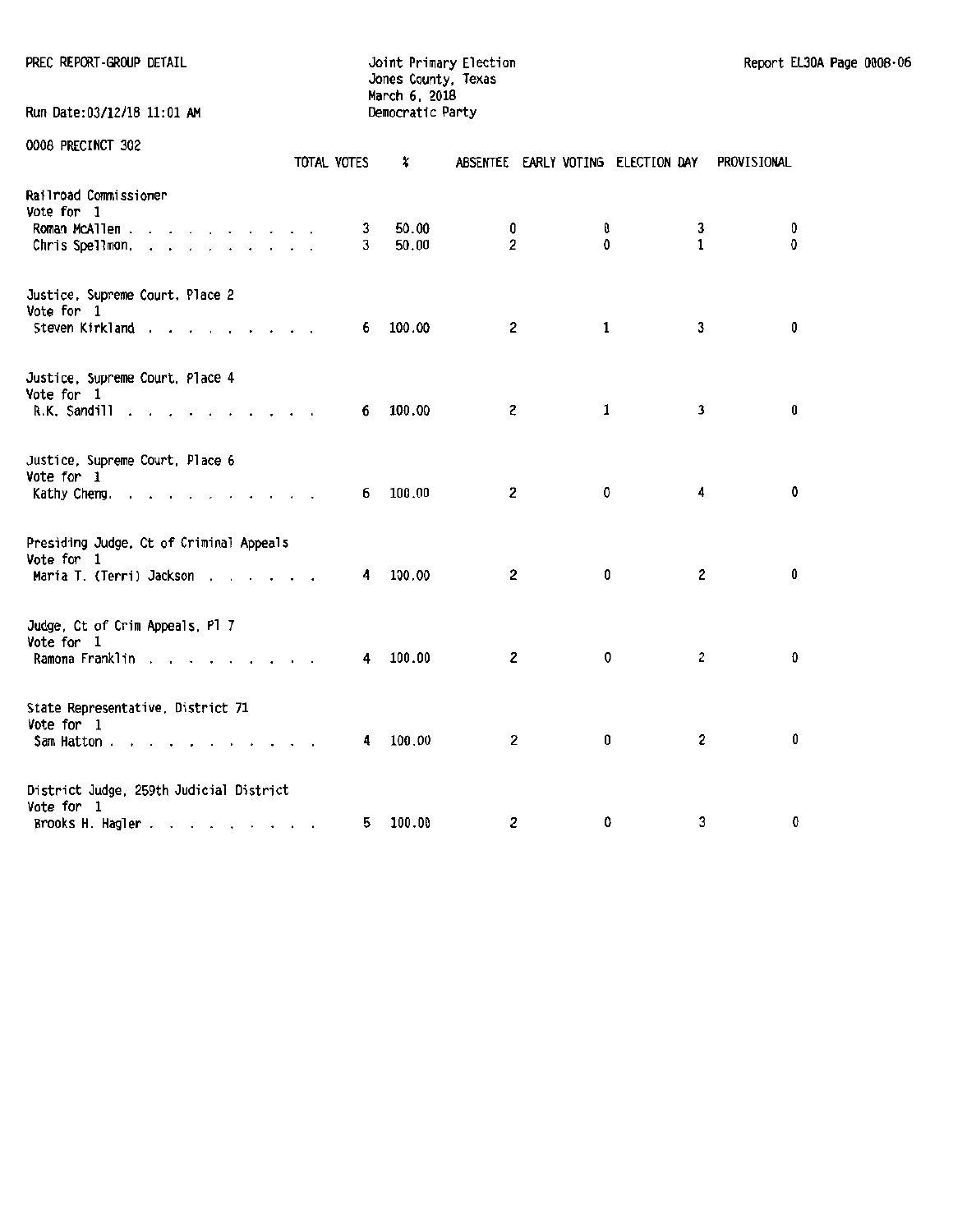Run Date:03/12/18 11:01 AM

Jones County, Texas March 6. 2018

PREC REPORT-GROUP DETAIL **CONTRAINSITY CONTRAINSITY CONTRAINING** Doint Primary Election Report El30A Page 0008-07

|                                                                                                                                                                                                                                          |                                                                                                                       |                      |                                                                                         |  |  |                      |                          | TOTAL VOTES | ×     |              | ABSENTEE EARLY VOTING ELECTION DAY |         |              | PROVISIONAL |
|------------------------------------------------------------------------------------------------------------------------------------------------------------------------------------------------------------------------------------------|-----------------------------------------------------------------------------------------------------------------------|----------------------|-----------------------------------------------------------------------------------------|--|--|----------------------|--------------------------|-------------|-------|--------------|------------------------------------|---------|--------------|-------------|
| Proposition 1 REP<br>Vote for 1<br>YES<br>$\cdot$ $\cdot$                                                                                                                                                                                |                                                                                                                       | $\overline{a}$       | the contract of the contract of                                                         |  |  |                      | $\bullet$                | 84          | 70.00 | 13           |                                    | 10      | 61           | 0           |
| NO.                                                                                                                                                                                                                                      |                                                                                                                       |                      | $\mathbf{r}$ , $\mathbf{r}$ , $\mathbf{r}$ , $\mathbf{r}$ , $\mathbf{r}$                |  |  |                      |                          | 36          | 30.00 | 9            |                                    | 4       | 23           | 0           |
| Proposition 2 REP<br>Vote for 1                                                                                                                                                                                                          |                                                                                                                       |                      |                                                                                         |  |  |                      |                          |             |       |              |                                    |         | $\cdot$      |             |
| YES<br>$\mathbf{r}$ . The set of the set of the set of the set of the set of the set of the set of the set of the set of the set of the set of the set of the set of the set of the set of the set of the set of the set of the set of t |                                                                                                                       |                      | the contract of the contract of                                                         |  |  |                      |                          | 121         | 95.28 | 22           |                                    | 15      | 84           | 0           |
| NO.<br>$\mathbf{r}$ and $\mathbf{r}$ and $\mathbf{r}$                                                                                                                                                                                    |                                                                                                                       |                      | $\mathbf{r}$ , $\mathbf{r}$ , $\mathbf{r}$ , $\mathbf{r}$ , $\mathbf{r}$ , $\mathbf{r}$ |  |  |                      |                          | 6           | 4.72  | $\mathbf{1}$ |                                    | 0       | 5            | 0           |
| Proposition 3 REP<br>Vote for 1                                                                                                                                                                                                          |                                                                                                                       |                      |                                                                                         |  |  |                      |                          |             |       |              |                                    |         |              |             |
| YES<br>the contract of the contract of the contract of                                                                                                                                                                                   |                                                                                                                       |                      |                                                                                         |  |  |                      |                          | 117         | 90.00 | 23           |                                    | 15      | 79           | 0           |
|                                                                                                                                                                                                                                          |                                                                                                                       |                      |                                                                                         |  |  |                      |                          | 13          | 10.00 | 0            |                                    | 3       | 10           | 0           |
| NO.<br>the contract of the contract of the<br>$\Box$                                                                                                                                                                                     |                                                                                                                       |                      |                                                                                         |  |  |                      |                          |             |       |              |                                    |         |              |             |
| Proposition 4 REP<br>Vote for 1                                                                                                                                                                                                          |                                                                                                                       |                      |                                                                                         |  |  |                      |                          |             |       |              |                                    |         |              |             |
| YES                                                                                                                                                                                                                                      |                                                                                                                       |                      |                                                                                         |  |  |                      |                          | 117         | 91.41 | 22           |                                    | 14      | 81           | 0           |
| design and a series of the control of the series of the series of the series of the series of the series of the                                                                                                                          |                                                                                                                       |                      |                                                                                         |  |  | $\ddot{\phantom{1}}$ | $\overline{\phantom{a}}$ | 11          | 8.59  | 0            |                                    | 3       | 8            | 0           |
| NO.<br>$\mathbf{r}$<br>$\ddot{\phantom{1}}$                                                                                                                                                                                              | $\mathbf{r}$ , $\mathbf{r}$ , $\mathbf{r}$ , $\mathbf{r}$ , $\mathbf{r}$ , $\mathbf{r}$ , $\mathbf{r}$ , $\mathbf{r}$ |                      |                                                                                         |  |  |                      |                          |             |       |              |                                    |         |              |             |
| Proposition 5 REP                                                                                                                                                                                                                        |                                                                                                                       |                      |                                                                                         |  |  |                      |                          |             |       |              |                                    |         |              |             |
| Vote for 1                                                                                                                                                                                                                               |                                                                                                                       |                      |                                                                                         |  |  |                      |                          |             |       |              |                                    |         |              |             |
| YES<br>$\cdot$ $\cdot$ $\cdot$ $\cdot$ $\cdot$                                                                                                                                                                                           |                                                                                                                       | $\ddot{\phantom{0}}$ | and a series of the series of the                                                       |  |  |                      |                          | 100         | 76.92 | 21           |                                    | 13<br>5 | 66<br>23     | 0<br>0      |
| NO.                                                                                                                                                                                                                                      | the contract of the contract of the con-                                                                              |                      |                                                                                         |  |  |                      |                          | 30          | 23.08 | $\mathbf 2$  |                                    |         |              |             |
| Proposition 6 REP                                                                                                                                                                                                                        |                                                                                                                       |                      |                                                                                         |  |  |                      |                          |             |       |              |                                    |         |              |             |
| Vote for 1                                                                                                                                                                                                                               |                                                                                                                       |                      |                                                                                         |  |  |                      |                          |             |       |              |                                    |         |              |             |
| YES<br>$\mathbf{r}$ and $\mathbf{r}$                                                                                                                                                                                                     |                                                                                                                       |                      | the contract of the contract of the                                                     |  |  |                      |                          | 124         | 94.66 | 23           |                                    | 16      | 85           | 0           |
| NO.<br>$\mathbf{r}$                                                                                                                                                                                                                      |                                                                                                                       |                      | $\mathbf{r}$ , $\mathbf{r}$ , $\mathbf{r}$ , $\mathbf{r}$                               |  |  |                      |                          | 7           | 5.34  | 0            |                                    | 2       | 5            | 0           |
| Proposition 7 REP                                                                                                                                                                                                                        |                                                                                                                       |                      |                                                                                         |  |  |                      |                          |             |       |              |                                    |         |              |             |
| Vote for 1                                                                                                                                                                                                                               |                                                                                                                       |                      |                                                                                         |  |  |                      |                          |             |       |              |                                    |         |              |             |
| <b>YES</b><br><b>The Commission Commission Commission</b>                                                                                                                                                                                |                                                                                                                       |                      |                                                                                         |  |  |                      |                          | 96          | 77.42 | 17           |                                    | 14      | 65           | 0           |
| NO.<br>a carrier and a carrier and a car                                                                                                                                                                                                 |                                                                                                                       |                      |                                                                                         |  |  |                      |                          | 28          | 22.58 | 3            |                                    | 2       | 23           | 0           |
| Proposition 8 REP                                                                                                                                                                                                                        |                                                                                                                       |                      |                                                                                         |  |  |                      |                          |             |       |              |                                    |         |              |             |
| Vote for 1                                                                                                                                                                                                                               |                                                                                                                       |                      |                                                                                         |  |  |                      |                          |             |       |              |                                    |         |              |             |
| YES<br>$\cdot$ $\cdot$                                                                                                                                                                                                                   |                                                                                                                       |                      |                                                                                         |  |  |                      |                          | 125         | 96.90 | 23           |                                    | 14      | 88           | 0           |
| NO.<br>$\ddot{\phantom{0}}$                                                                                                                                                                                                              | $\mathbf{r} = \mathbf{r} - \mathbf{r}$ . $\mathbf{r}$                                                                 |                      | ٠                                                                                       |  |  |                      |                          | 4           | 3.10  | 0            |                                    | 2       | $\mathbf{z}$ | 0           |
| Proposition 9 REP                                                                                                                                                                                                                        |                                                                                                                       |                      |                                                                                         |  |  |                      |                          |             |       |              |                                    |         |              |             |
| Vote for 1                                                                                                                                                                                                                               |                                                                                                                       |                      |                                                                                         |  |  |                      |                          |             |       |              |                                    |         |              |             |
| YES                                                                                                                                                                                                                                      |                                                                                                                       |                      |                                                                                         |  |  |                      |                          | 119         | 92.25 | 23           |                                    | 14      | 82           | 0           |
| NO.                                                                                                                                                                                                                                      | $\mathbf{r}$ , $\mathbf{r}$ , $\mathbf{r}$                                                                            |                      |                                                                                         |  |  |                      |                          | 10          | 7.75  | 0            |                                    | 3       | 7            | 0           |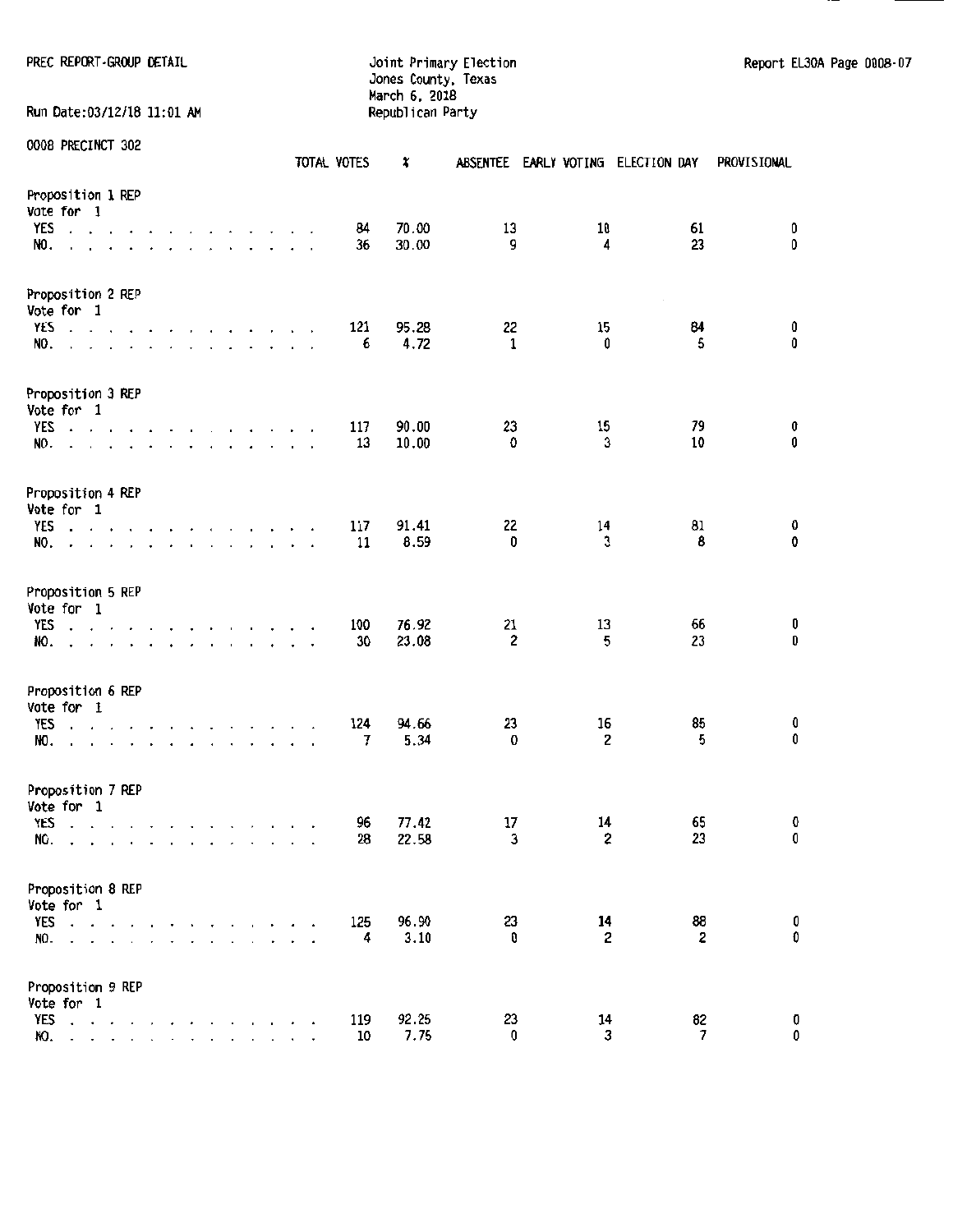| PREC REPORT GROUP DETAIL                                                                                                                                                                                                                                                             | Joint Primary Election<br>Jones County, Texas<br>March 6, 2018 | Report EL30A Page 0008-08 |
|--------------------------------------------------------------------------------------------------------------------------------------------------------------------------------------------------------------------------------------------------------------------------------------|----------------------------------------------------------------|---------------------------|
| Run Date:03/12/18 11:01 AM                                                                                                                                                                                                                                                           | Republican Party                                               |                           |
| 0008 PRECINCT 302                                                                                                                                                                                                                                                                    | x<br>ABSENTEE EARLY VOTING ELECTION DAY<br>TOTAL VOTES         | PROVISIONAL               |
| Proposition 10 REP<br>Vote for 1<br>YES<br>and a series of the contract of the con-<br>NO.                                                                                                                                                                                           | 23<br>96.88<br>124<br>0<br>3.13<br>4                           | 86<br>15<br>0<br>3<br>O   |
| Proposition 11 REP<br>Vote for 1<br>YES described and a series of the series of the series of the series of the series of the series of the series of the series of the series of the series of the series of the series of the series of the series of the series<br>NO. . <i>.</i> | 21<br>90.70<br>117<br>2<br>9.30<br>12                          | 79<br>17<br>0<br>9<br>0   |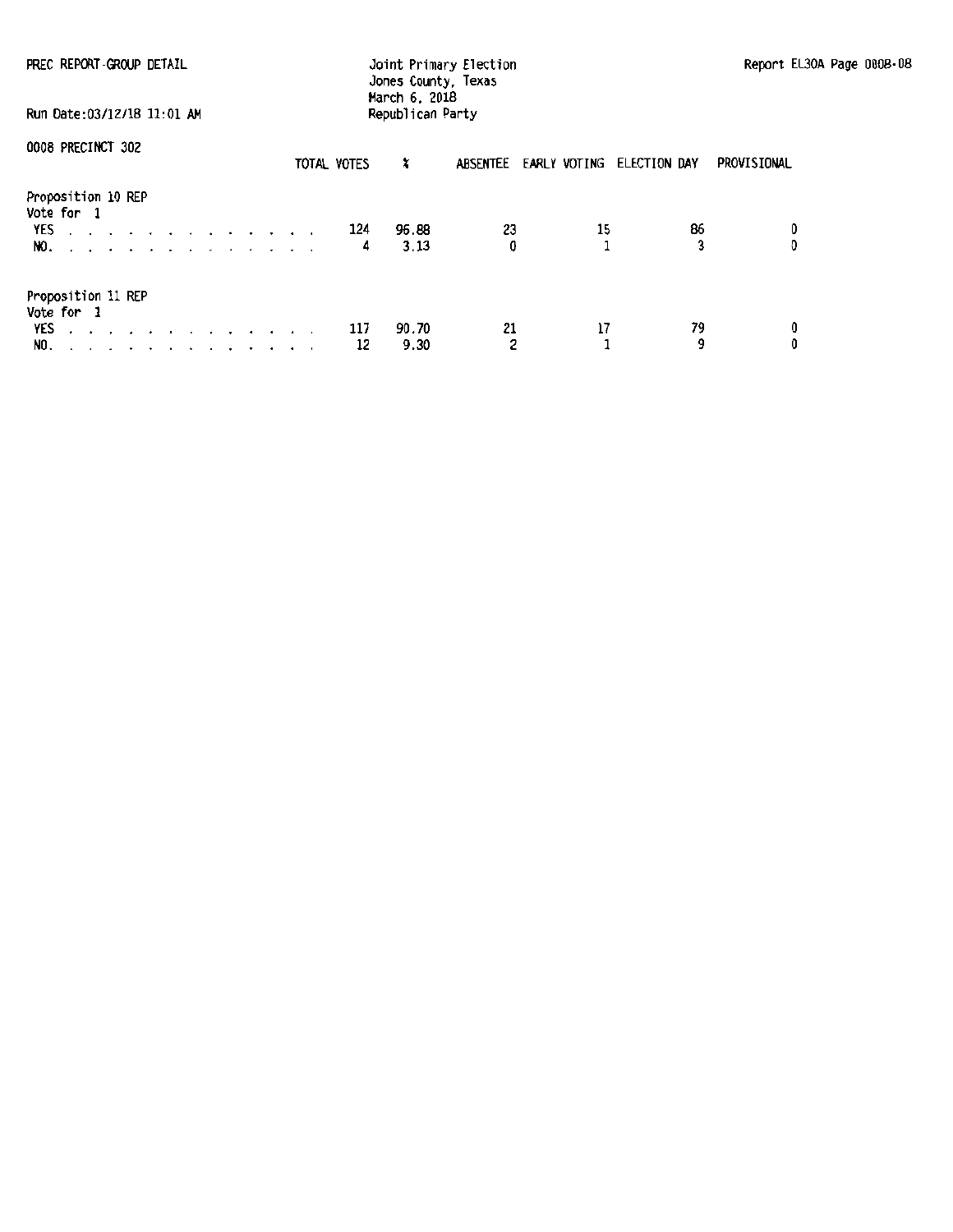## Jones County, Texas March 6, 2018 Run Date:03/12/18 11:01 AM Democratic Party

| <b>AND LUCCTION AND</b>                                                                          |  |                             |                          |  |  |  | TOTAL VOTES       | × |                |                              |              | ABSENTEE EARLY VOTING ELECTION DAY |                   | PROVISIONAL |
|--------------------------------------------------------------------------------------------------|--|-----------------------------|--------------------------|--|--|--|-------------------|---|----------------|------------------------------|--------------|------------------------------------|-------------------|-------------|
| Proposition #1 DEM<br>Vote for 1                                                                 |  |                             |                          |  |  |  |                   |   |                |                              |              |                                    |                   |             |
| For<br>and the contract of the contract of the con-<br>Against                                   |  |                             |                          |  |  |  | 6<br>1            |   | 85.71<br>14.29 | 2<br>0                       | 1<br>0       |                                    | 3<br>$\mathbf{1}$ | 0<br>0      |
|                                                                                                  |  |                             |                          |  |  |  |                   |   |                |                              |              |                                    |                   |             |
| Proposition #2 DEM<br>Vote for 1                                                                 |  |                             |                          |  |  |  |                   |   |                |                              |              |                                    |                   |             |
| For a contract and contract and a                                                                |  |                             |                          |  |  |  | 6                 |   | 85.71<br>14.29 | 2<br>0                       | 1<br>0       |                                    | 3<br>$\mathbf{1}$ | 0<br>0      |
| Against                                                                                          |  |                             |                          |  |  |  | 1                 |   |                |                              |              |                                    |                   |             |
| Proposition #3 DEM<br>Vote for 1                                                                 |  |                             |                          |  |  |  |                   |   |                |                              |              |                                    |                   |             |
| For.<br>and the contract of the contract of the contract of<br>Against                           |  |                             |                          |  |  |  | 5<br>$\mathbf{2}$ |   | 71.43<br>28.57 | $\overline{\mathbf{c}}$<br>0 | 0<br>1       |                                    | 3<br>1            | 0<br>0      |
|                                                                                                  |  |                             |                          |  |  |  |                   |   |                |                              |              |                                    |                   |             |
| Proposition #4 DEM<br>Vote for 1                                                                 |  |                             |                          |  |  |  |                   |   |                |                              |              |                                    |                   |             |
| and a series of the contract of the contract of<br>For .<br>Against                              |  |                             |                          |  |  |  | 6<br>1            |   | 85.71<br>14.29 | 2<br>0                       | 1<br>0       |                                    | з<br>$\mathbf{1}$ | 0<br>0      |
|                                                                                                  |  |                             |                          |  |  |  |                   |   |                |                              |              |                                    |                   |             |
| Proposition #5 DEM<br>Vote for 1                                                                 |  |                             |                          |  |  |  |                   |   |                |                              |              |                                    |                   |             |
| For<br>the contract of the contract of the contract of                                           |  |                             |                          |  |  |  | 4                 |   | 57.14          | $\overline{\mathbf{c}}$      | 0            |                                    | 2                 | 0           |
| Against                                                                                          |  |                             |                          |  |  |  | 3                 |   | 42.86          | 0                            | $\mathbf{1}$ |                                    | $\overline{2}$    | 0           |
| Proposition #6 DEM<br>Vote for 1                                                                 |  |                             |                          |  |  |  |                   |   |                |                              |              |                                    |                   |             |
| and a state of the contract of the contract of<br>For                                            |  |                             |                          |  |  |  | 6                 |   | 85.71          | 2                            | 0            |                                    | 4                 | 0           |
| Against                                                                                          |  |                             |                          |  |  |  | 1                 |   | 14.29          | 0                            | $\mathbf{1}$ |                                    | 0                 | 0           |
| Proposition #7 DEM<br>Vote for 1                                                                 |  |                             |                          |  |  |  |                   |   |                |                              |              |                                    |                   |             |
| For<br>the contract of the contract of the contract of                                           |  |                             |                          |  |  |  | 6                 |   | 85.71          | 2                            | 1            |                                    | 3                 | 0           |
| Against $x = x + y + z + z + z + z + z + z$                                                      |  |                             |                          |  |  |  | 1                 |   | 14.29          | 0                            | 0            |                                    | $\mathbf{1}$      | 0           |
| Proposition #8 DEM                                                                               |  |                             |                          |  |  |  |                   |   |                |                              |              |                                    |                   |             |
| Vote for 1                                                                                       |  |                             |                          |  |  |  |                   |   |                |                              |              |                                    |                   |             |
| For<br>and the company of                                                                        |  |                             |                          |  |  |  | 7                 |   | 100.00         | $\mathbf{2}$                 | 1            |                                    | 4                 | 0           |
| Against .                                                                                        |  | and the control of the con- | <b>Contract Contract</b> |  |  |  | 0                 |   |                | 0                            | 0            |                                    | 0                 | 0           |
| Proposition #9 DEM<br>Vote for 1                                                                 |  |                             |                          |  |  |  |                   |   |                |                              |              |                                    |                   |             |
| For<br>$\mathcal{A}$ . The contribution of the contribution of the contribution of $\mathcal{A}$ |  |                             |                          |  |  |  | 6                 |   | 85.71          | 2                            | 1            |                                    | 3                 | 0           |
| Against                                                                                          |  |                             |                          |  |  |  | 1                 |   | 14.29          | 0                            | 0            |                                    | 1.                | O           |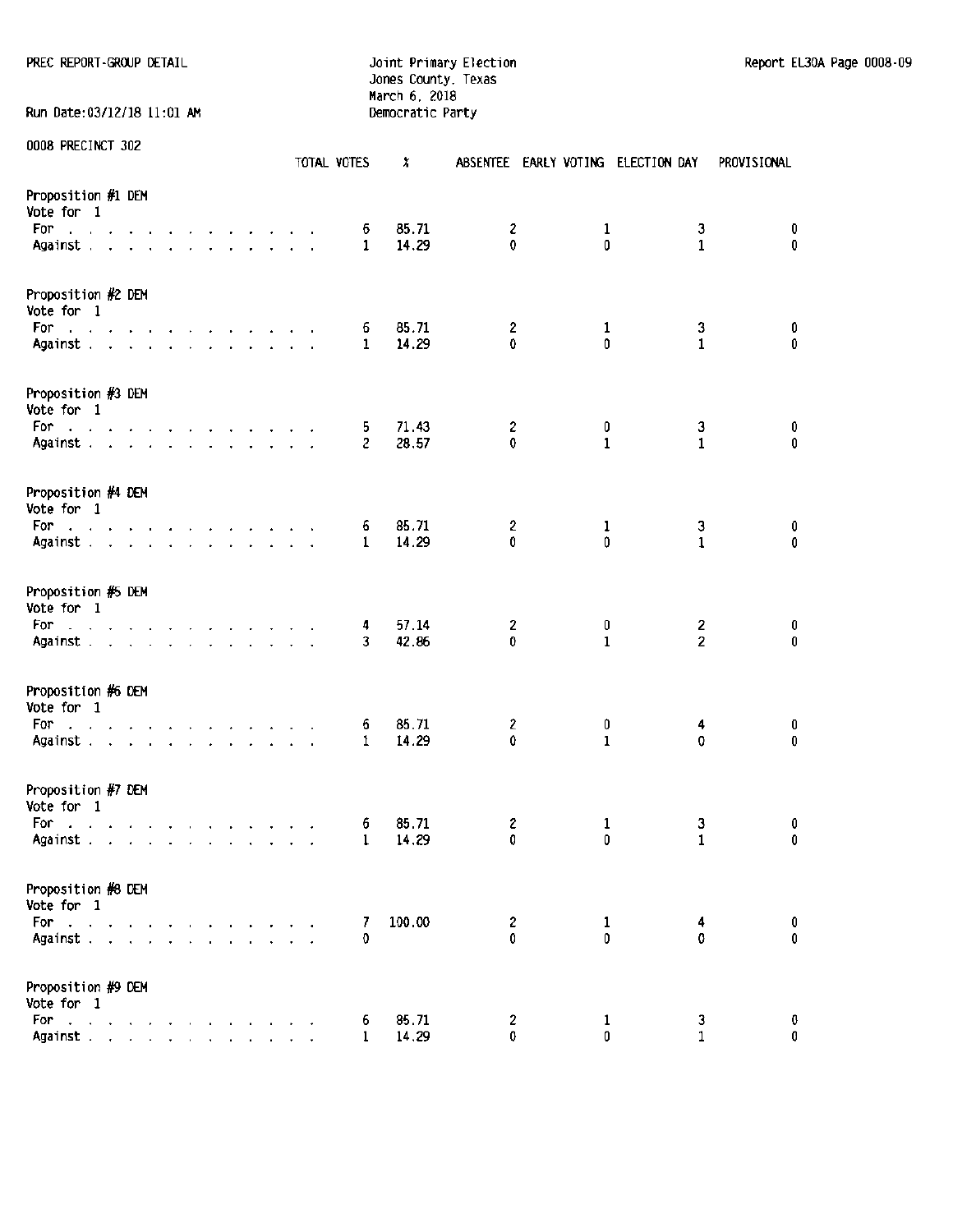| PREC REPORT GROUP DETAIL                                                                                                                     | Report EL<br>Joint Primary Election<br>Jones County, Texas            |                   |  |  |  |  |  |  |
|----------------------------------------------------------------------------------------------------------------------------------------------|-----------------------------------------------------------------------|-------------------|--|--|--|--|--|--|
| Run Date:03/12/18 11:01 AM                                                                                                                   | March 6, 2018<br>Democratic Party                                     |                   |  |  |  |  |  |  |
| 0008 PRECINCT 302<br>TOTAL VOTES                                                                                                             | x<br>ABSENTEE EARLY VOTING<br>ELECTION DAY<br>PROVISIONAL             |                   |  |  |  |  |  |  |
| Proposition #10 DEM<br>Vote for 1<br>For<br>والمناورة والمناورة والمناورة والمناورة<br>Against .                                             | 85.71<br>$\frac{3}{1}$<br>6<br>$\theta$<br>$\mathbf{0}$<br>1<br>14.29 | $\mathbf{0}$      |  |  |  |  |  |  |
| Proposition #11 DEM<br>Vote for 1<br>For<br>والمتابع المتابع العالم العالم العالم العالم العالمي<br>Against                                  | 83.33<br>2<br>3<br>1<br>5.<br>0<br>$\theta$<br>Û<br>16.67             | 0<br>$\mathbf{0}$ |  |  |  |  |  |  |
| Proposition #12 DEM<br>Vote for 1<br>For.<br>the contract of the contract of<br>Against .<br>the contract of the contract of the contract of | 100.00<br>2<br>0<br>6<br>4<br>0<br>0<br>0<br>0                        | 0<br>0            |  |  |  |  |  |  |

 $\sim 10^{-1}$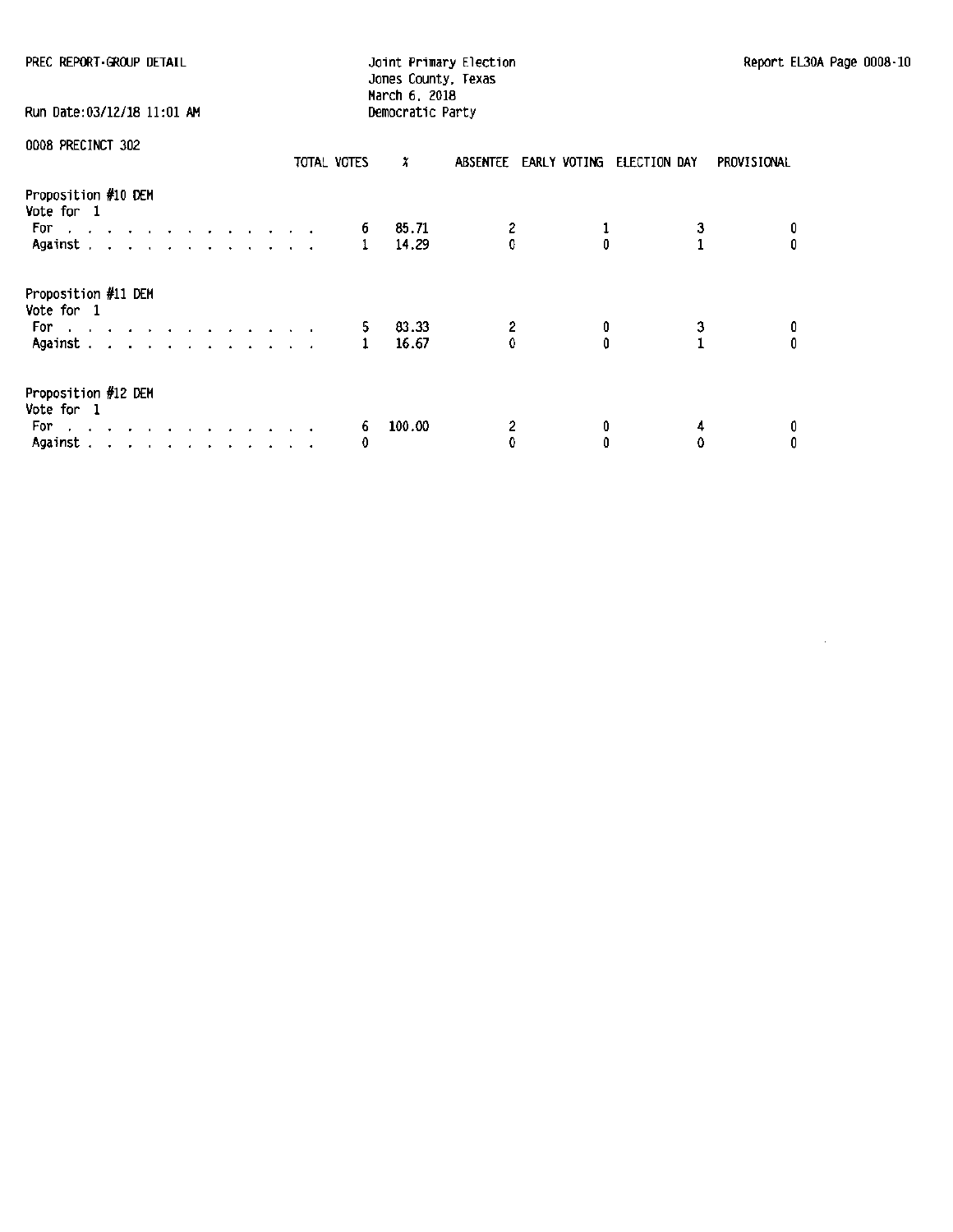PREC REPORT ·GROUP DETAIL

Joint Primary Election Jones County, Texas March 6, 2018 **STATISTICS** 

Run Date:03/12/18 11:01 AM

|                                   | TOTAL VOTES |       | ABSENTEE EARLY VOTING ELECTION DAY |    |     | PROVISIONAL |
|-----------------------------------|-------------|-------|------------------------------------|----|-----|-------------|
| REGISTERED VOTERS - TOTAL         |             |       |                                    |    |     |             |
| BALLOTS CAST TOTAL, , , , , , , , | -211        |       | 15                                 | 31 | 165 |             |
| BALLOTS CAST - REPUBLICAN PARTY   | 194         | 91.94 | 12                                 | 29 | 153 |             |
| BALLOTS CAST - DEMOCRATIC PARTY   |             | 8.06  |                                    |    |     |             |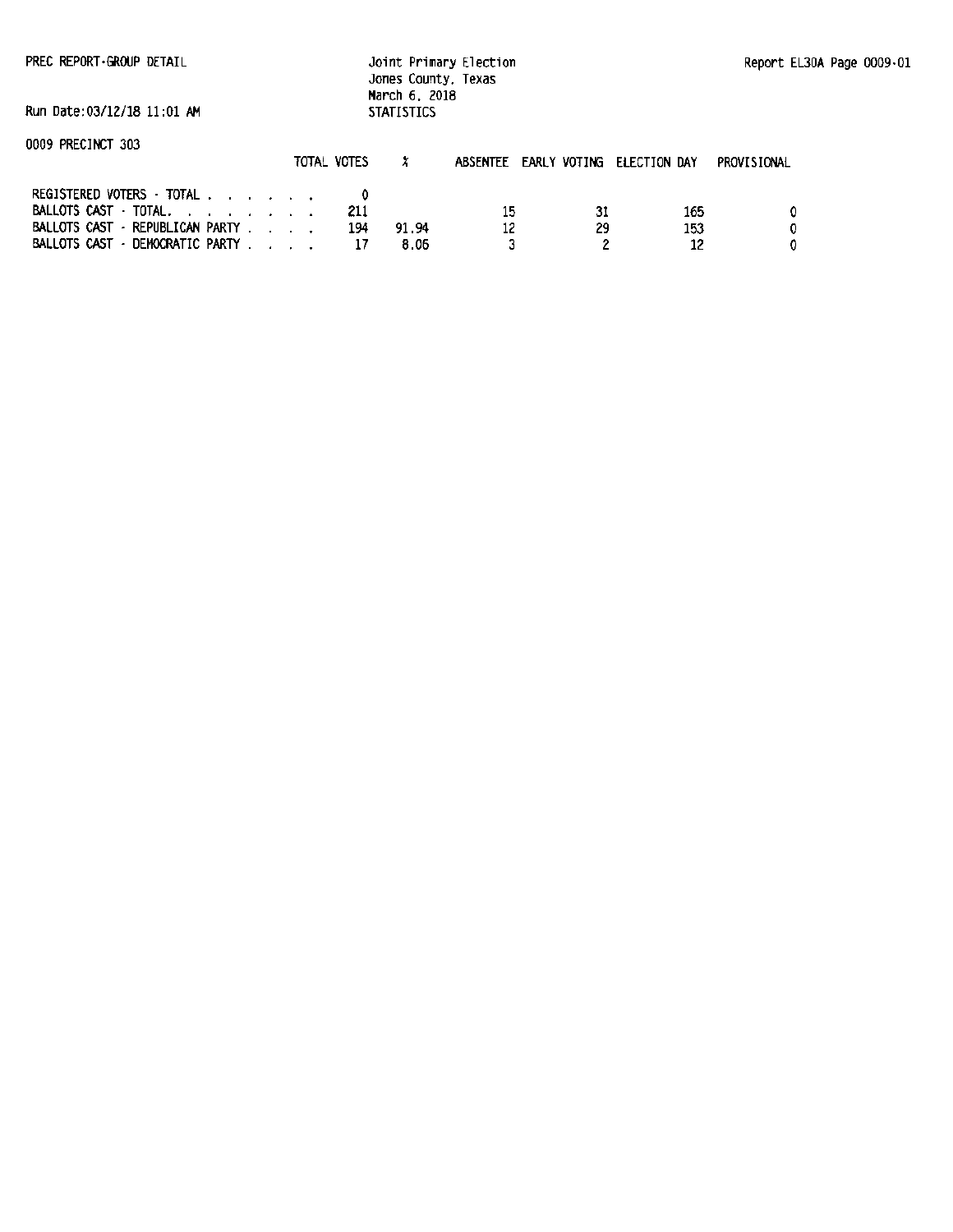#### PREC REPORT-GROUP DETAIL **Interpretation and Automobility Primary Election** Report Elaino Report EL30A Page 0009-02 Jones County, Texas March 6, 2018 Run Date:03/12/18 11:01 AM Republican Party

| <b>ODDA PRECTIACI 902</b>                                                                                                       | TOTAL VOTES | ×      |    | ABSENTEE EARLY VOTING ELECTION DAY |     | PROVISIONAL |
|---------------------------------------------------------------------------------------------------------------------------------|-------------|--------|----|------------------------------------|-----|-------------|
| US Senator                                                                                                                      |             |        |    |                                    |     |             |
| Vote for 1                                                                                                                      |             |        |    |                                    |     |             |
| Mary Miller.<br>and a series of the contract of                                                                                 | 12          | 6.25   | 1  | $\overline{\mathbf{c}}$            | 9   | 0           |
| Stefano de Stefano                                                                                                              | 1           | .52    | 0  | 0                                  | 1   | 0           |
| Ted Cruz.<br>and the car and a state of the                                                                                     | 172         | 89.58  | 11 | 25                                 | 136 | 0           |
| Bruce Jacobson, Jr.                                                                                                             | 7           | 3.65   | 0  | $\overline{\mathbf{c}}$            | 5   | 0           |
| Geraldine Sam                                                                                                                   | 0           |        | 0  | 0                                  | 0   | 0           |
| US Representative, District 19                                                                                                  |             |        |    |                                    |     |             |
| Vote for 1                                                                                                                      |             |        |    |                                    |     |             |
| Jodey Arrington<br>the contract of the con-                                                                                     | 166         | 100.00 | 12 | 25                                 | 129 | 0           |
| Governor                                                                                                                        |             |        |    |                                    |     |             |
| Vote for 1                                                                                                                      |             |        |    |                                    |     |             |
| Barbara Krueger                                                                                                                 | 8           | 4.17   | 0  | 3                                  | 5   | 0           |
| SECEDE Kilgore.<br>$\mathbf{r}$ and $\mathbf{r}$ and $\mathbf{r}$ and $\mathbf{r}$ and $\mathbf{r}$                             | 5           | 2.60   | 0  | 0                                  | 5   | 0           |
| Greg Abbott.                                                                                                                    | 179         | 93.23  | 12 | 26                                 | 141 | 0           |
|                                                                                                                                 |             |        |    |                                    |     |             |
| Lieutenant Governor                                                                                                             |             |        |    |                                    |     |             |
| Vote for 1                                                                                                                      |             |        |    |                                    |     |             |
| Scott Milder<br>$\mathbf{r}$ and $\mathbf{r}$ and $\mathbf{r}$ and $\mathbf{r}$ and $\mathbf{r}$                                | 38          | 20.77  | 3  | 4                                  | 31  | 0           |
| Dan Patrick.<br>$\mathbf{r}$ and $\mathbf{r}$ and $\mathbf{r}$ and $\mathbf{r}$                                                 | 145         | 79.23  | 9  | 22                                 | 114 | 0           |
| Attorney General<br>Vote for 1                                                                                                  |             |        |    |                                    |     |             |
| Ken Paxton.<br>$\sim$<br>$\sim$                                                                                                 | 167         | 100.00 | 12 | 26                                 | 129 | 0           |
| Comptroller of Public Accounts                                                                                                  |             |        |    |                                    |     |             |
| Vote for 1                                                                                                                      |             |        |    |                                    |     |             |
| Glenn Hegar.<br>the contract of the contract of the contract of the contract of the contract of the contract of the contract of | 165         | 100.00 | 10 | 25                                 | 130 | 0           |
| Commissioner of the General Land Office                                                                                         |             |        |    |                                    |     |             |
| Vote for 1                                                                                                                      |             |        |    |                                    |     |             |
| Jerry Patterson                                                                                                                 | 68          | 36.96  | 4  | 8                                  | 56  | 0           |
| Davey Edwards                                                                                                                   | 16          | 8.70   | 0  | 6                                  | 10  | 0           |
| George P. Bush.                                                                                                                 | 88          | 47.83  | 6  | 13                                 | 69  | 0           |
| Rick Range<br>$\sim$                                                                                                            | 12          | 6.52   | 1  | $\mathbf 1$                        | 10  | 0           |
| Commissioner of Agriculture                                                                                                     |             |        |    |                                    |     |             |
| Vote for 1                                                                                                                      |             |        |    |                                    |     |             |
| Trey Blocker<br>.                                                                                                               | 26          | 14.61  | 2  | 4                                  | 20  | 0           |
| Jim Hogan<br>and a series of the series<br>$\sim$                                                                               | 29          | 16.29  | 2  | 6                                  | 21  | $\pmb{0}$   |
| Sid Miller.                                                                                                                     | 123         | 69.10  | 8  | 18                                 | 97  | 0           |
|                                                                                                                                 |             |        |    |                                    |     |             |
| Railroad Commissioner                                                                                                           |             |        |    |                                    |     |             |
| Vote for 1                                                                                                                      |             |        |    |                                    |     |             |
| Weston Martinez                                                                                                                 | 38          | 22.49  | 6  | 4                                  | 28  | 0           |
| Christi Craddick                                                                                                                | 131         | 77.51  | 3  | 23                                 | 105 | 0           |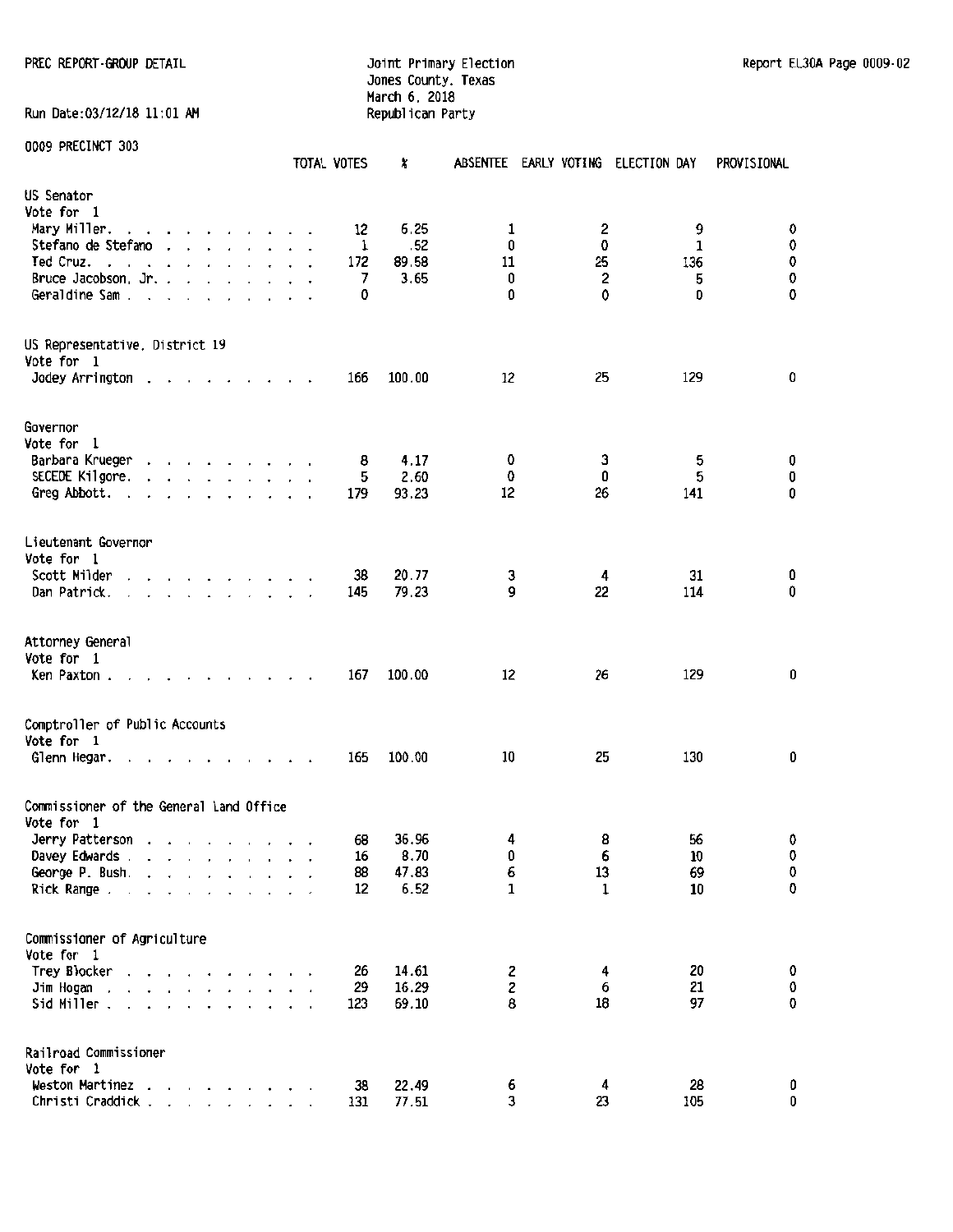| PREC REPORT GROUP DETAIL<br>Run Date:03/12/18 11:01 AM                                                                                                                                    |                        | Joint Primary Election<br>Jones County, Texas<br>March 6, 2018 |                                    |          |          | Report EL30A Page 0009-03 |  |
|-------------------------------------------------------------------------------------------------------------------------------------------------------------------------------------------|------------------------|----------------------------------------------------------------|------------------------------------|----------|----------|---------------------------|--|
|                                                                                                                                                                                           |                        | Republican Party                                               |                                    |          |          |                           |  |
| 0009 PRECINCT 303                                                                                                                                                                         | TOTAL VOTES            | x                                                              | ABSENTEE EARLY VOTING ELECTION DAY |          |          | PROVISIONAL               |  |
| Justice, Supreme Court, Place 2<br>Vote for 1                                                                                                                                             |                        |                                                                |                                    |          |          |                           |  |
| Jimmy Blacklock                                                                                                                                                                           | 163                    | 100.00                                                         | 11                                 | 27       | 125      | 0                         |  |
| Justice, Supreme Court, Place 4<br>Vote for 1                                                                                                                                             |                        |                                                                |                                    |          |          |                           |  |
| John Devine.                                                                                                                                                                              | 163                    | 100.00                                                         | 11                                 | 27       | 125      | 0                         |  |
| Justice, Supreme Court, Place 6<br>Vote for 1                                                                                                                                             |                        |                                                                |                                    |          |          |                           |  |
| Jeff Brown                                                                                                                                                                                | 162                    | 100.00                                                         | 11                                 | 27       | 124      | 0                         |  |
| Presiding Judge, Ct of Criminal Appeals<br>Vote for 1                                                                                                                                     |                        |                                                                |                                    |          |          |                           |  |
| David Bridges<br>Sharon Keller.                                                                                                                                                           | 117<br>53              | 68.82<br>31.18                                                 | 6<br>4                             | 18<br>9  | 93<br>40 | O<br>0                    |  |
| Judge, Ct of Crim Appeals, Pl 7<br>Vote for 1                                                                                                                                             |                        |                                                                |                                    |          |          |                           |  |
| Barbara Parker Hervey                                                                                                                                                                     | 156                    | 100.00                                                         | 11                                 | 25       | 120      | 0                         |  |
| Judge. Ct of Crim Appeals, Pl 8<br>Vote for 1                                                                                                                                             |                        |                                                                |                                    |          |          |                           |  |
| Dib Waldrip.<br>the contract of the contract of the                                                                                                                                       |                        | 26.06<br>43                                                    | 6                                  | 7        | 30       | 0                         |  |
| Michelle Slaughter<br>Jay Brandon.                                                                                                                                                        |                        | 37.58<br>62<br>36.36<br>60                                     | 2<br>1                             | 10<br>10 | 50<br>49 | 0<br>0                    |  |
|                                                                                                                                                                                           |                        |                                                                |                                    |          |          |                           |  |
| State Representative, District 71<br>Vote for 1                                                                                                                                           |                        |                                                                |                                    |          |          |                           |  |
| Stan Lambert<br>$\begin{array}{cccccccccccccc} \bullet & \bullet & \bullet & \bullet & \bullet & \bullet & \bullet & \bullet & \bullet & \bullet & \bullet \end{array}$<br>$\blacksquare$ | 165<br>$\cdot$ $\cdot$ | 100.00                                                         | 11                                 | 27       | 127      | 0                         |  |
| Chief Justice, 11th Ct of Appeals Dist<br>Vote for 1                                                                                                                                      |                        |                                                                |                                    |          |          |                           |  |
| John Bailey.                                                                                                                                                                              | 159                    | 100.00                                                         | 11                                 | 26       | 122      | 0                         |  |
| County Judge<br>Vote for 1                                                                                                                                                                |                        |                                                                |                                    |          |          |                           |  |
| Dale Spurgin<br>the contract of the contract of the con-                                                                                                                                  | 163                    | 100.00                                                         | 11                                 | 26       | 126      | 0                         |  |
| District Clerk<br>Vote for 1                                                                                                                                                              |                        |                                                                |                                    |          |          |                           |  |
| Lacey Hansen<br>and a series and a series<br>Laura Davis.<br>$\mathbf{r}$ , $\mathbf{r}$ , $\mathbf{r}$ , $\mathbf{r}$                                                                    | 100                    | 43.82<br>78<br>56.18                                           | 4<br>6                             | 12<br>16 | 62<br>78 | 0<br>0                    |  |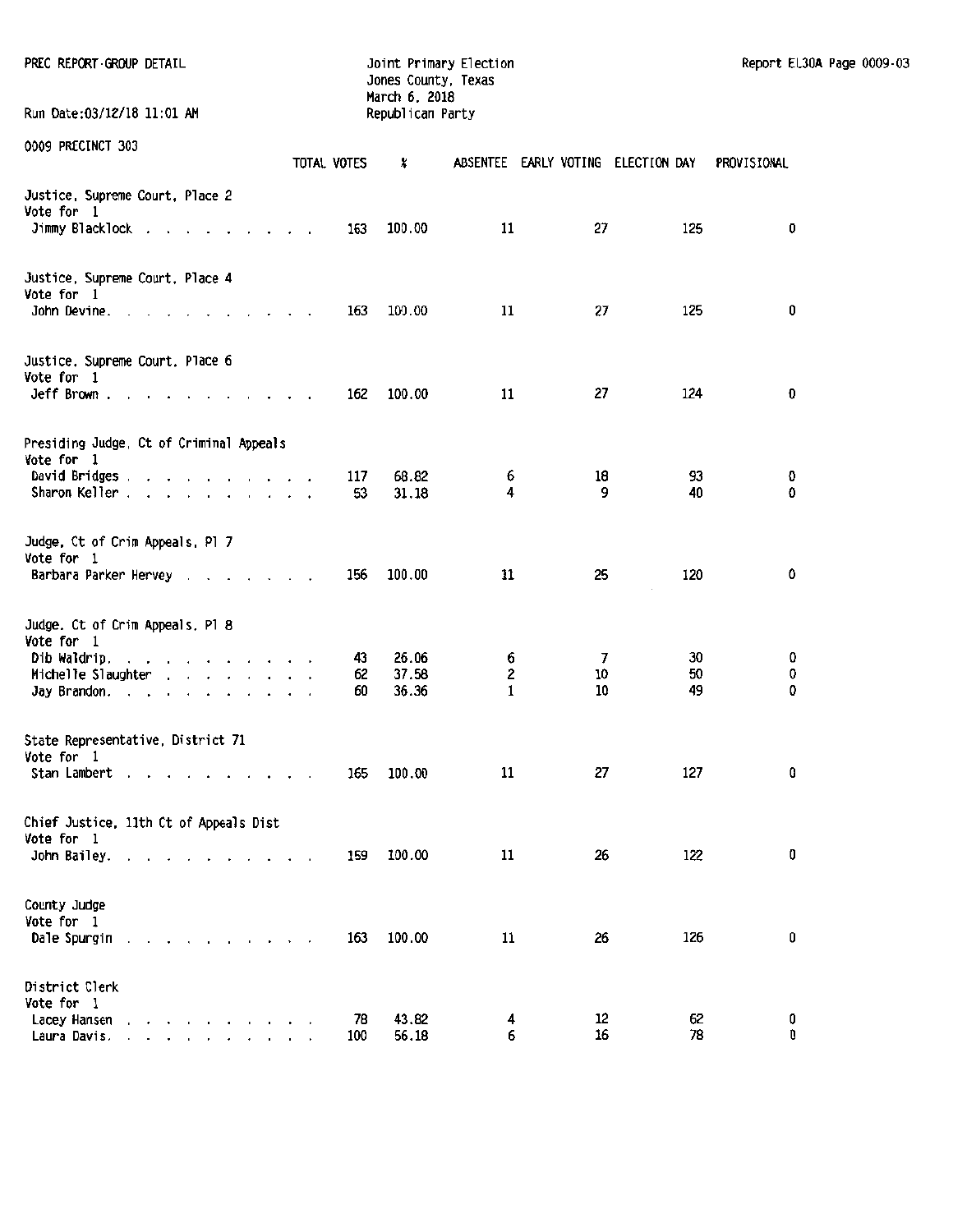| PREC REPORT-GROUP DETAIL                              |  |  |  |  |  |                | Joint Primary Election<br>Jones County, Texas<br>March 6, 2018 |             |             |                                    |             | Report EL30A Page 0009.04 |  |
|-------------------------------------------------------|--|--|--|--|--|----------------|----------------------------------------------------------------|-------------|-------------|------------------------------------|-------------|---------------------------|--|
| Run Date:03/12/18 11:01 AM                            |  |  |  |  |  |                | Republican Party                                               |             |             |                                    |             |                           |  |
| 0009 PRECINCT 303                                     |  |  |  |  |  | TOTAL VOTES    | x                                                              |             |             | ABSENTEE EARLY VOTING ELECTION DAY | PROVISIONAL |                           |  |
| County Clerk<br>Vote for I<br>LeeAnn Jennings         |  |  |  |  |  | 161            | 100.00                                                         | 12          | 27          | 122                                |             | 0                         |  |
| County Tax Assessor-Collector<br>Vote for 1           |  |  |  |  |  |                |                                                                |             |             |                                    |             |                           |  |
| Jamie R Jordan.<br>Whitney Ortega.<br>Gloria J Little |  |  |  |  |  | 78<br>51<br>51 | 43.33<br>28.33<br>28.33                                        | 8<br>3<br>Ð | 9<br>9<br>9 | 61<br>39<br>42                     |             | 0<br>0<br>$\Omega$        |  |
| County Treasurer<br>Vote for 1                        |  |  |  |  |  |                |                                                                |             |             |                                    |             |                           |  |
| Shere Miller<br>Amber Thompson,                       |  |  |  |  |  | 95<br>77       | 55.23<br>44.77                                                 | 5<br>6      | 15<br>10    |                                    | 75<br>61    | 0<br>0                    |  |
| Justice of the Peace<br>Vote for 1<br>Cheryl Guernsey |  |  |  |  |  | 157            | 100.00                                                         | 11          | 27          | 119                                |             | 0                         |  |
| Constable                                             |  |  |  |  |  |                |                                                                |             |             |                                    |             |                           |  |
| Vote for 1<br>Danny Jimenez                           |  |  |  |  |  | 158            | 100.00                                                         | 11          | 25          | 122                                |             | 0                         |  |
| County Chairman<br>Vote for 1<br>W. B. Harrison III   |  |  |  |  |  | 159            | 100.00                                                         | 11          | 27          | 121                                |             | 0                         |  |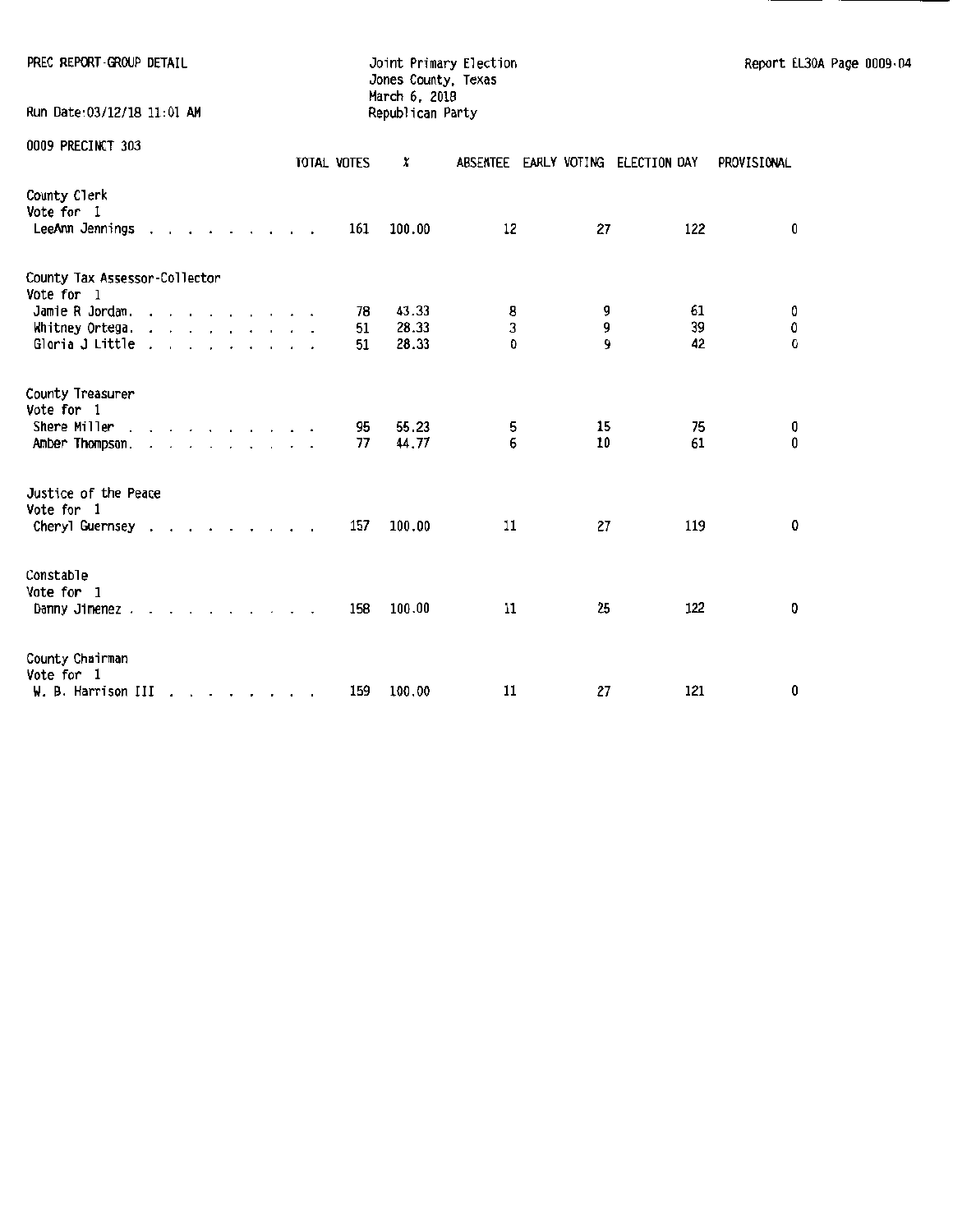PREC REPORT-GROUP DETAIL **CONTRAINSITY CONTRAINSITY** Joint Primary Election Report EL30A Page 0009-05

# Jones County, Texas March 6, 2018 Run Date:03/12/18 11:01 AM Democratic Party

|                                                                                                                                                                                                                                                                                        | TOTAL VOTES                     | X              |        | ABSENTEE EARLY VOTING ELECTION DAY |                | PROVISIONAL                       |
|----------------------------------------------------------------------------------------------------------------------------------------------------------------------------------------------------------------------------------------------------------------------------------------|---------------------------------|----------------|--------|------------------------------------|----------------|-----------------------------------|
| US Senator                                                                                                                                                                                                                                                                             |                                 |                |        |                                    |                |                                   |
| Vote for 1                                                                                                                                                                                                                                                                             |                                 |                |        |                                    |                |                                   |
| Beto O'Rourke<br>$\mathbf{r}$ , and $\mathbf{r}$ , and $\mathbf{r}$ , and $\mathbf{r}$                                                                                                                                                                                                 | 11                              | 64.71          | 2      | 2                                  | 7              | O                                 |
| Edward Kimbrough .<br>$\mathbf{r}$ and $\mathbf{r}$ and $\mathbf{r}$ and $\mathbf{r}$ and $\mathbf{r}$                                                                                                                                                                                 | 2                               | 11.76          | 0      | 0                                  | 2              | 0                                 |
| Sema Hernandez.<br>$\mathbf{r}$ . The set of the set of the set of the set of the set of the set of the set of the set of the set of the set of the set of the set of the set of the set of the set of the set of the set of the set of the set of t<br>$\sim$<br>$\ddot{\phantom{1}}$ | 4                               | 23.53          | 1      | 0                                  | 3              | 0                                 |
| US Representative, District 19<br>Vote for 1                                                                                                                                                                                                                                           |                                 |                |        |                                    |                |                                   |
| Miguel Levario.<br>the contract of the contract of<br>$\overline{\phantom{a}}$                                                                                                                                                                                                         | 15                              | 100.00         | 3      | $\mathbf 1$                        | 11             | 0                                 |
| Governor                                                                                                                                                                                                                                                                               |                                 |                |        |                                    |                |                                   |
| Vote for 1                                                                                                                                                                                                                                                                             |                                 |                |        |                                    |                |                                   |
| Grady Yarbrough<br>and a series and a series of                                                                                                                                                                                                                                        | 2                               | 11.76          | O      | 0                                  | 2              | 0                                 |
| Tom Wakely.<br>and a state of the state of the state of the<br>$\ddot{\phantom{0}}$                                                                                                                                                                                                    | 0                               |                | 0      | 0                                  | 0              | $\pmb{0}$                         |
| Joe Mumbach.<br>and a state of the state of                                                                                                                                                                                                                                            | 2                               | 11.76          | 0      | 0                                  | 2              |                                   |
| James Jolly Clark.<br>the contract of the contract of the                                                                                                                                                                                                                              | 0                               |                | 0      | 0                                  | 0              | $\begin{matrix}0\0\0\end{matrix}$ |
| Jeffrey Payne<br>and the company of the com-                                                                                                                                                                                                                                           | 0                               |                | 0      | Û                                  | 0              |                                   |
| Adrian Ocegueda                                                                                                                                                                                                                                                                        | 1                               | 5.88           | 0      | 0                                  | 1              | $\pmb{0}$                         |
| Cedric Davis, Sr                                                                                                                                                                                                                                                                       | 0                               |                | 0      | 0                                  | 0              | 0                                 |
| Lupe Valdez.                                                                                                                                                                                                                                                                           | 7                               | 41.18          | 3      | 1                                  | 3              | 0                                 |
| Andrew White                                                                                                                                                                                                                                                                           | 5                               | 29.41          | 0      | 1                                  | 4              | 0                                 |
| Lieutenant Governor<br>Vote for 1<br>Mike Collier<br>the contract of the contract<br>$\sim$ $\sim$<br>Michael Cooper.                                                                                                                                                                  | 14<br>$\ddot{\phantom{a}}$<br>3 | 82.35<br>17.65 | 3<br>0 | 2<br>0                             | 9<br>3         | 0<br>0                            |
| Attorney General<br>Vote for 1<br>Justin Nelson.                                                                                                                                                                                                                                       | 16                              | 100.00         | 3      | 2                                  | $11\,$         | 0                                 |
| Comptroller of Public Accounts                                                                                                                                                                                                                                                         |                                 |                |        |                                    |                |                                   |
| Vote for 1                                                                                                                                                                                                                                                                             |                                 |                |        |                                    |                |                                   |
| Joi Chevalier .<br>$\mathbf{r}$ and $\mathbf{r}$ and $\mathbf{r}$ and $\mathbf{r}$<br>Tim Mahoney.<br>and a series and a series of                                                                                                                                                     | 7<br>9                          | 43.75<br>56.25 | 2<br>1 | 1<br>1                             | 4<br>7         | O<br>0                            |
| Commissioner of the General Land Office                                                                                                                                                                                                                                                |                                 |                |        |                                    |                |                                   |
| Vote for 1                                                                                                                                                                                                                                                                             |                                 |                |        |                                    |                |                                   |
| Tex Morgan.                                                                                                                                                                                                                                                                            | 6                               | 35.29          | 0      | 1                                  | 5              | 0                                 |
| Miguel Suazo<br>and the control of<br>$\mathbf{r}$                                                                                                                                                                                                                                     | 11                              | 64.71          | 3      | $\mathbf{I}$                       | $\overline{7}$ | 0                                 |
| Commissioner of Agriculture<br>Vote for 1                                                                                                                                                                                                                                              |                                 |                |        |                                    |                |                                   |
| Kim Olson                                                                                                                                                                                                                                                                              | 15                              | 100.00         | 3      | 2                                  | 10             | Û                                 |
|                                                                                                                                                                                                                                                                                        |                                 |                |        |                                    |                |                                   |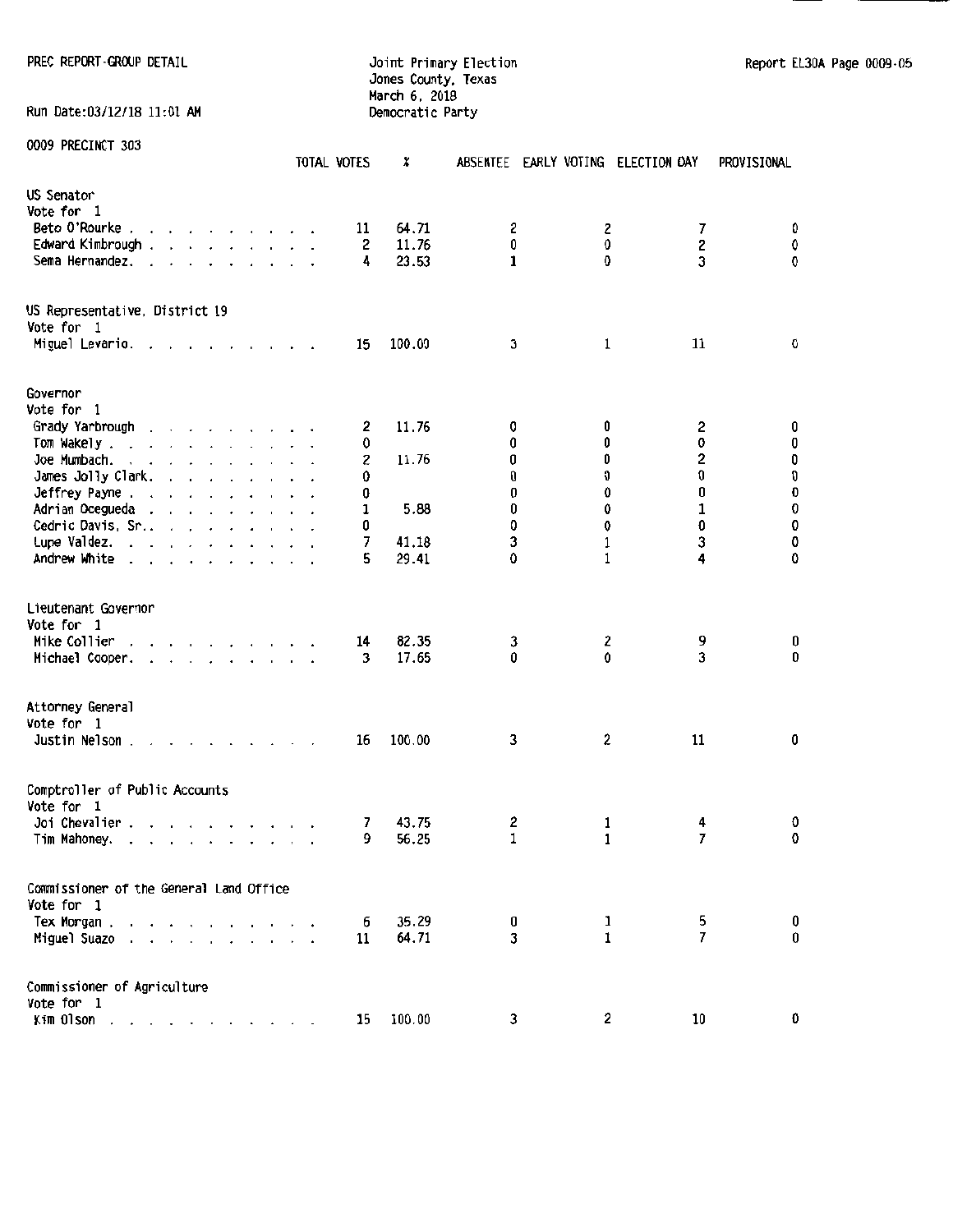| PREC REPORT GROUP DETAIL                              |             | Joint Primary Election<br>Jones County, Texas<br>March 6, 2018 |                   |                         |                                    |             | Report EL30A Page 0009-06 |  |
|-------------------------------------------------------|-------------|----------------------------------------------------------------|-------------------|-------------------------|------------------------------------|-------------|---------------------------|--|
| Run Date:03/12/18 11:01 AM                            |             | Democratic Party                                               |                   |                         |                                    |             |                           |  |
| 0009 PRECINCT 303                                     | TOTAL VOTES | x                                                              |                   |                         | ABSENTEE EARLY VOTING ELECTION DAY | PROVISIONAL |                           |  |
| Railroad Commissioner<br>Vote for 1                   |             |                                                                |                   |                         |                                    |             |                           |  |
| Roman McAllen<br>Chris Spellmon.                      | 4<br>12     | 25.00<br>75.00                                                 | z<br>$\mathbf{1}$ | o<br>$\overline{c}$     | 2<br>9                             |             | 0<br>0                    |  |
| Justice, Supreme Court, Place 2<br>Vote for 1         |             |                                                                |                   |                         |                                    |             |                           |  |
| Steven Kirkland                                       | 15          | 100.00                                                         | 3                 | $\overline{\mathbf{c}}$ | 10                                 |             | 0                         |  |
| Justice, Supreme Court, Place 4<br>Vote for 1         |             |                                                                |                   |                         |                                    |             |                           |  |
| R.K. Sandill                                          | 16          | 100.00                                                         | 3                 | $\mathbf{2}$            | 11                                 |             | 0                         |  |
| Justice, Supreme Court, Place 6<br>Vote for 1         |             |                                                                |                   |                         |                                    |             |                           |  |
| Kathy Cheng.                                          | 16          | 100.00                                                         | 3                 | 2                       | 11                                 |             | 0                         |  |
| Presiding Judge, Ct of Criminal Appeals<br>Vote for 1 |             |                                                                |                   |                         |                                    |             |                           |  |
| Maria T. (Terri) Jackson                              | 16          | 100.00                                                         | 3                 | $\mathbf{2}$            | 11                                 |             | 0                         |  |
| Judge, Ct of Crim Appeals, Pl 7<br>Vote for 1         |             |                                                                |                   |                         |                                    |             |                           |  |
| Ramona Franklin                                       | 16          | 100.00                                                         | 3                 | $\mathbf{z}$            | 11                                 |             | 0                         |  |
| State Representative, District 71<br>Vote for 1       |             |                                                                |                   |                         |                                    |             |                           |  |
| Sam Hatton                                            | 16          | 100.00                                                         | 3                 | 2                       | 11                                 |             | 0                         |  |

| District Judge, 259th Judicial District |           |  |    |  |
|-----------------------------------------|-----------|--|----|--|
| Vote for                                |           |  |    |  |
| Brooks H. Hagler.                       | 15 100.00 |  | າຄ |  |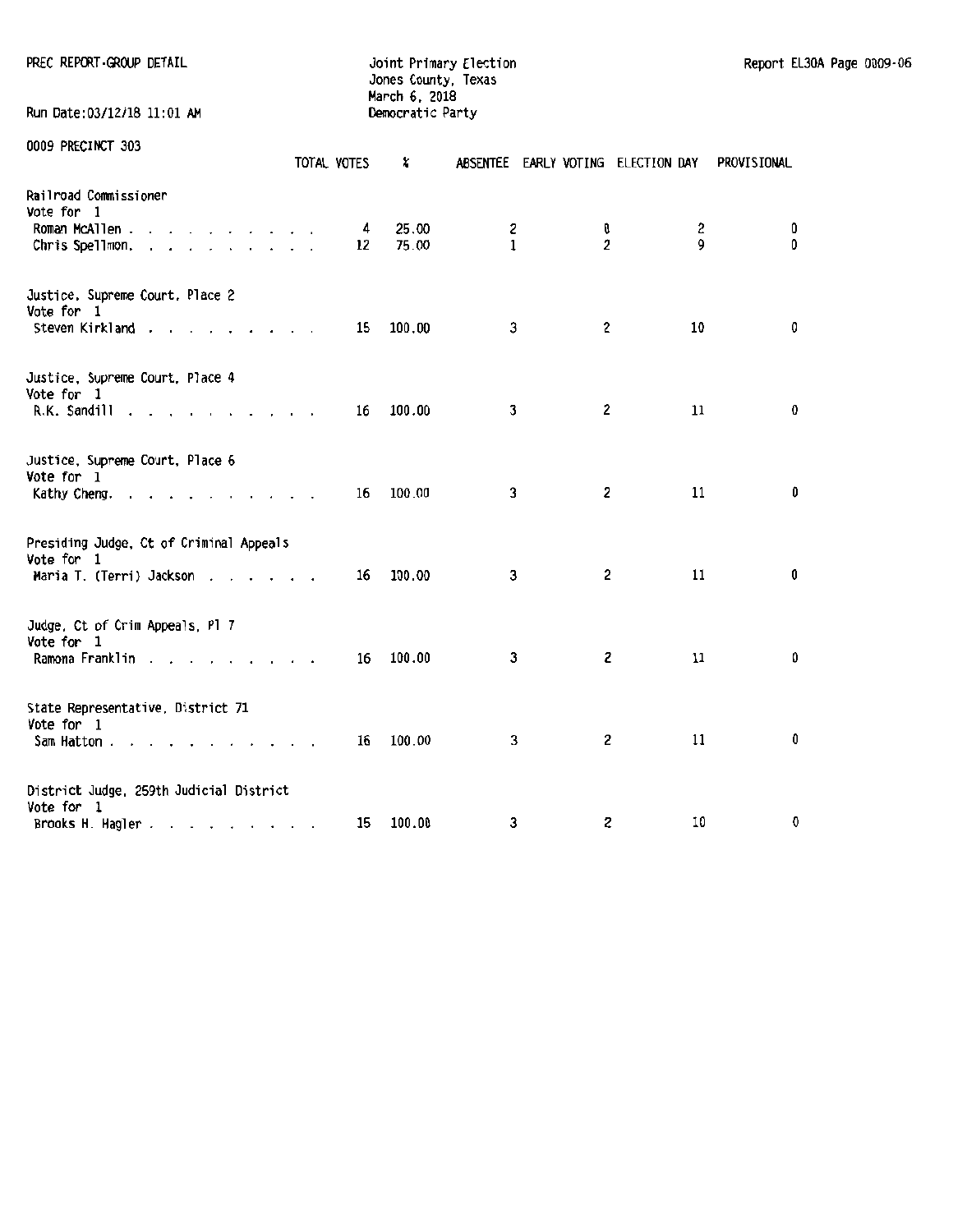PREC REPORT ·GROUP DETAIL **CONTRAINING CONTRAINING CONTRAINING** Joint Primary Election Report EL30A Page 0009-07 Jones County, Texas March 6, 2018 Run Date:03/12/18 11:01 AM Republican Party

|                                                                                                                                                                  |                      |                                                  |           |                                                                                                                                                                     |                                |              |                                         |                      |            |                      | TOTAL VOTES | X              | <b>ABSENTEE</b> |          | EARLY VOTING ELECTION DAY | <b>PROVISIONAL</b> |
|------------------------------------------------------------------------------------------------------------------------------------------------------------------|----------------------|--------------------------------------------------|-----------|---------------------------------------------------------------------------------------------------------------------------------------------------------------------|--------------------------------|--------------|-----------------------------------------|----------------------|------------|----------------------|-------------|----------------|-----------------|----------|---------------------------|--------------------|
| Proposition 1 REP<br>Vote for 1<br>YES<br>$\alpha$ , $\alpha$ , $\alpha$<br>NO.                                                                                  | $\ddot{\phantom{0}}$ | $\ddot{\phantom{1}}$<br>$\overline{\phantom{a}}$ |           |                                                                                                                                                                     | $\sim$<br>$\ddot{\phantom{0}}$ | $\mathbf{r}$ | $\cdot$ $\cdot$ $\cdot$<br>$\mathbf{r}$ | $\cdot$              |            |                      | 120<br>61   | 66.30<br>33.70 | 8<br>3          | 16<br>12 | 96<br>46                  | 0<br>0             |
| Proposition 2 REP<br>Vote for 1                                                                                                                                  |                      |                                                  |           |                                                                                                                                                                     |                                |              |                                         |                      |            |                      |             |                |                 |          |                           |                    |
| YES<br>$\sim$ $\sim$<br>NO.                                                                                                                                      |                      | $\sim$                                           |           | $\mathbf{r}$ , $\mathbf{r}$ , $\mathbf{r}$ , $\mathbf{r}$ , $\mathbf{r}$ , $\mathbf{r}$                                                                             |                                |              |                                         |                      |            | $\mathbf{r}$         | 182<br>8    | 95.79<br>4,21  | 12<br>0         | 27<br>2  | 143<br>6                  | 0<br>0             |
| Proposition 3 REP<br>Vote for 1                                                                                                                                  |                      |                                                  |           |                                                                                                                                                                     |                                |              |                                         |                      |            |                      |             |                |                 |          |                           |                    |
| YES<br><b>Contractor</b><br>NO.<br>a construction of the construction of                                                                                         |                      |                                                  | $\sim$    | the contract of the contract of                                                                                                                                     |                                |              |                                         |                      |            |                      | 166<br>22   | 88.30<br>11.70 | 12<br>0         | 21<br>8  | 133<br>14                 | 0<br>$\pmb{0}$     |
| Proposition 4 REP<br>Vote for 1                                                                                                                                  |                      |                                                  |           |                                                                                                                                                                     |                                |              |                                         |                      |            |                      |             |                |                 |          |                           |                    |
| YES<br>$\cdot$ $\cdot$ $\cdot$<br>NO.                                                                                                                            |                      | $\overline{\phantom{a}}$                         |           | $\ddot{\phantom{0}}$                                                                                                                                                |                                | $\sim$       |                                         |                      |            |                      | 178<br>12   | 93.68<br>6.32  | 11<br>0         | 27<br>2  | 140<br>$10\,$             | 0<br>0             |
| Proposition 5 REP<br>Vote for 1                                                                                                                                  |                      |                                                  |           |                                                                                                                                                                     |                                |              |                                         |                      |            |                      |             |                |                 |          |                           |                    |
| <b>YES</b><br>$\cdot$ $\cdot$ $\cdot$ $\cdot$<br>NO.                                                                                                             |                      |                                                  | $\bullet$ | $\mathbf{r}$ , $\mathbf{r}$ , $\mathbf{r}$ , $\mathbf{r}$ , $\mathbf{r}$<br>$\mathbf{r}$ , $\mathbf{r}$ , $\mathbf{r}$ , $\mathbf{r}$ , $\mathbf{r}$ , $\mathbf{r}$ |                                |              |                                         |                      |            | $\ddot{\phantom{a}}$ | 151<br>38   | 79.89<br>20.11 | 9<br>3          | 24<br>5  | 118<br>30                 | 0<br>0             |
| Proposition 6 REP<br>Vote for 1                                                                                                                                  |                      |                                                  |           |                                                                                                                                                                     |                                |              |                                         |                      |            |                      |             |                |                 |          |                           |                    |
| YES<br>and a state of the<br>NO.<br>and the company of the company of                                                                                            |                      |                                                  |           | the contract of the contract of the                                                                                                                                 |                                |              |                                         | $\ddot{\phantom{0}}$ |            | $\cdot$              | 187<br>5    | 97.40<br>2.60  | 12<br>0         | 29<br>0  | 146<br>5                  | 0<br>0             |
| Proposition 7 REP<br>Vote for 1                                                                                                                                  |                      |                                                  |           |                                                                                                                                                                     |                                |              |                                         |                      |            |                      |             |                |                 |          |                           |                    |
| YES<br>and the company of the company of<br>NO.<br>and a strain and a strain and a strain and a strain and a strain and a strain and a strain and a strain and a |                      |                                                  |           |                                                                                                                                                                     |                                |              |                                         |                      | $\epsilon$ | $\cdot$              | 155<br>33   | 82.45<br>17.55 | 10<br>2         | 23<br>6  | 122<br>25                 | 0<br>0             |
| Proposition 8 REP<br>Vote for 1                                                                                                                                  |                      |                                                  |           |                                                                                                                                                                     |                                |              |                                         |                      |            |                      |             |                |                 |          |                           |                    |
| <b>YES</b><br>$\cdot$ $\cdot$ $\cdot$ $\cdot$<br>NO.<br>$\cdot$ $\cdot$ $\cdot$ $\cdot$ $\cdot$ $\cdot$                                                          |                      |                                                  |           | $\ddot{\phantom{0}}$                                                                                                                                                | $\mathcal{L}$                  |              | $\epsilon$                              |                      |            |                      | 184<br>7    | 96.34<br>3.66  | 12<br>0         | 28<br>1  | 144<br>6                  | 0<br>$\pmb{0}$     |
| Proposition 9 REP<br>Vote for 1                                                                                                                                  |                      |                                                  |           |                                                                                                                                                                     |                                |              |                                         |                      |            |                      |             |                |                 |          |                           |                    |
| YES<br>and a series of the<br>NO.                                                                                                                                |                      |                                                  |           | $\cdot$                                                                                                                                                             |                                |              |                                         |                      |            |                      | 184<br>7    | 96.34<br>3.66  | 12<br>0         | 26<br>3  | 146<br>4                  | 0<br>0             |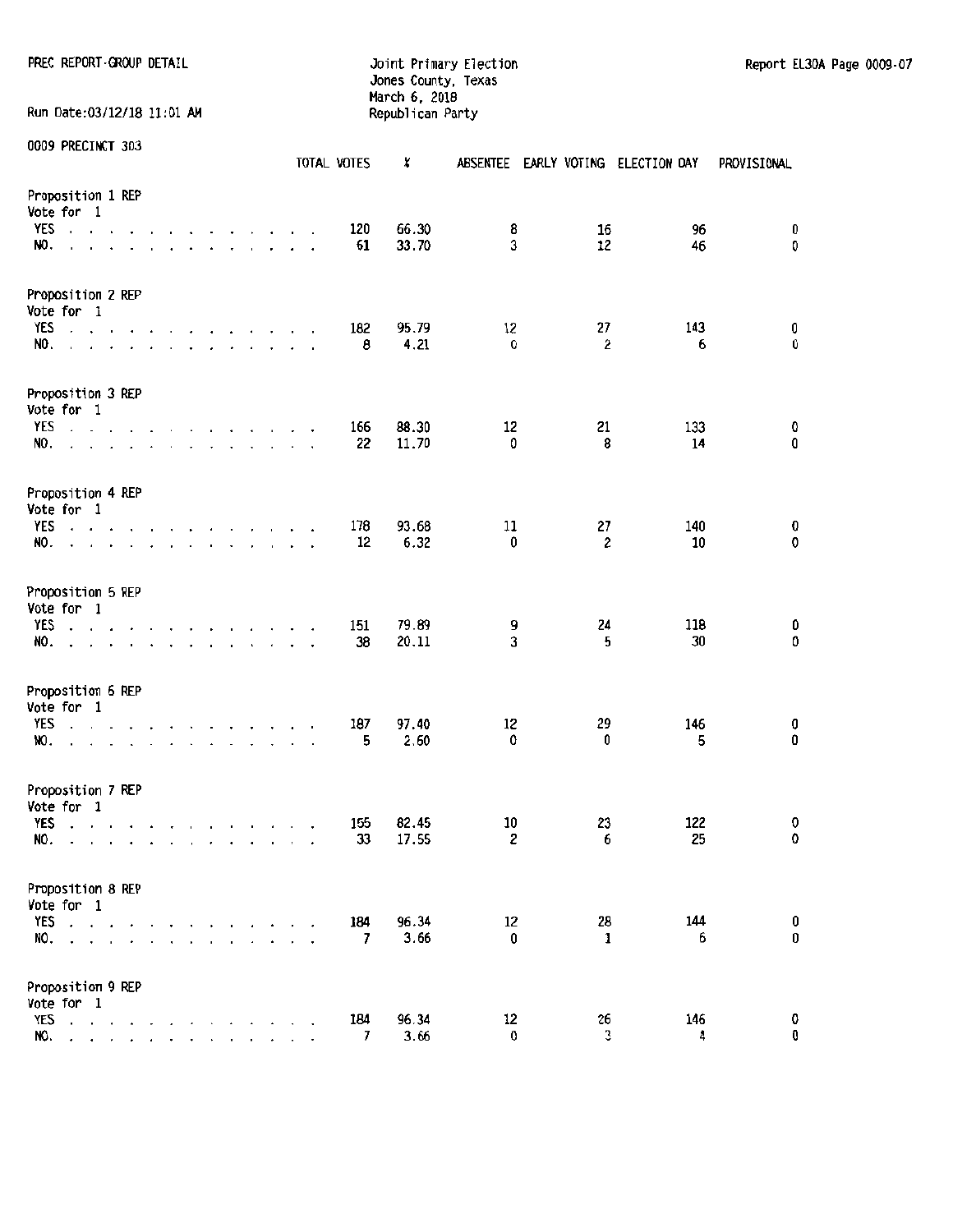| PREC REPORT-GROUP DETAIL<br>Run Date: 03/12/18 11:01 AM     | Joint Primary Election<br>Jones County, Texas<br>March 6, 2018<br>Republican Party | Report EL30A Page 0009-08 |
|-------------------------------------------------------------|------------------------------------------------------------------------------------|---------------------------|
| 0009 PRECINCT 303                                           | TOTAL VOTES<br>ABSENTEE EARLY VOTING ELECTION DAY<br>×                             | PROVISIONAL               |
| Proposition 10 REP<br>Vote for 1<br>YES 179<br>NO. <i>.</i> | 12<br>25<br>142<br>95.72<br>0<br>4<br>4.28<br>4<br>8                               | 0<br>0                    |
| Proposition 11 REP<br>Vote for 1<br>YES<br>NO. <i>.</i>     | 27<br>136<br>90.63<br>11<br>174<br>2<br>15<br>18<br>9.38                           | 0<br>0                    |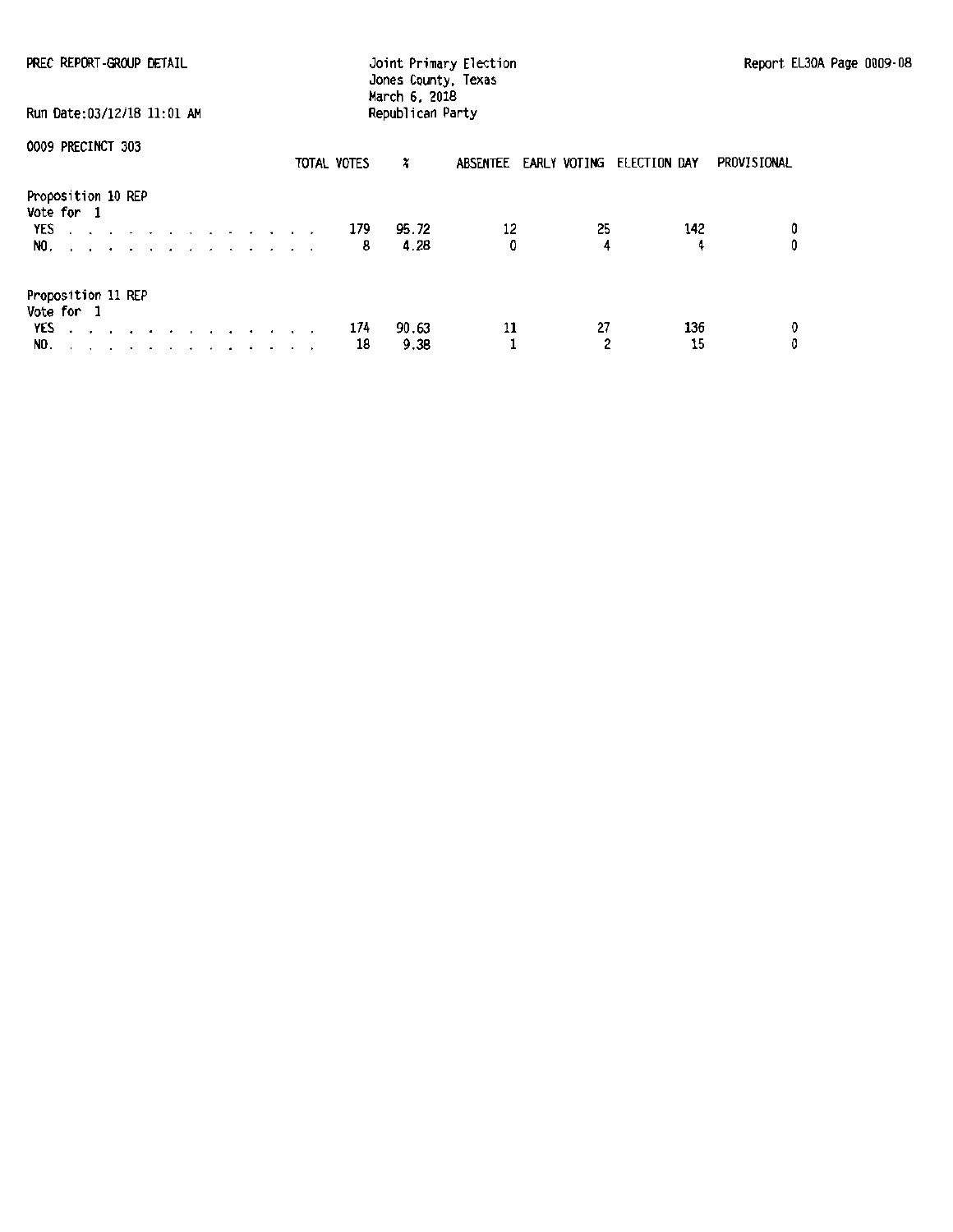PREC REPORT ·GROUP DETAIL **SECONDENT · CONTRACT CONTRACT CONTRACT CONTRACT CONTRACT CONTRACT PROPORT · CONTRACT CONTRACT CONTRACT CONTRACT JOINT CONTRACT CONTRACT CONTRACT CONTRACT CONTRACT CONTRACT CONTRACT CONTRACT CONTR** 

Jones County, Texas March 6, 2018 Run Date:03/12/18 11:01 AM Democratic Party

|                                                                                                                                   |  |                                                           |           |  |  |              |        | TOTAL VOTES | x              |        |        | ABSENTEE EARLY VOTING ELECTION DAY | PROVISIONAL      |
|-----------------------------------------------------------------------------------------------------------------------------------|--|-----------------------------------------------------------|-----------|--|--|--------------|--------|-------------|----------------|--------|--------|------------------------------------|------------------|
| Proposition #1 DEM<br>Vote for 1<br>For<br>the contract of the contract of the contract of                                        |  |                                                           |           |  |  |              | $\sim$ | 17          | 100.00         | 3      | 2      | 12                                 | 0                |
| Against .                                                                                                                         |  | and a series of the series of the                         |           |  |  |              |        | 0           |                | 0      | 0      | 0                                  | 0                |
| Proposition #2 DEM<br>Vote for 1                                                                                                  |  |                                                           |           |  |  |              |        |             |                |        |        |                                    |                  |
| For<br>the contract of the contract of the contract of<br>Against                                                                 |  |                                                           |           |  |  |              |        | 16<br>1     | 94.12<br>5.88  | 3<br>0 | 2<br>0 | 11<br>1                            | 0<br>0           |
| Proposition #3 DEM<br>Vote for 1                                                                                                  |  |                                                           |           |  |  |              |        |             |                |        |        |                                    |                  |
| For a series and a series and a series<br>Against                                                                                 |  |                                                           |           |  |  |              |        | 17<br>0     | 100.00         | 3<br>0 | 2<br>0 | 12<br>$\mathbf{0}$                 | 0<br>0           |
| Proposition #4 DEM<br>Vote for 1                                                                                                  |  |                                                           |           |  |  |              |        |             |                |        |        |                                    |                  |
| For<br>the contract of the contract of the contract of<br>Against .                                                               |  | the contract of the contract of the                       |           |  |  |              | $\sim$ | 17<br>0     | 100.00         | 3<br>0 | 2<br>0 | 12<br>0                            | 0<br>0           |
| Proposition #5 DEM<br>Vote for 1                                                                                                  |  |                                                           |           |  |  |              |        |             |                |        |        |                                    |                  |
| For<br>the contract of the contract of the contract of the contract of the contract of the contract of the contract of<br>Against |  |                                                           |           |  |  |              |        | 15<br>2     | 88.24<br>11.76 | 3<br>0 | 2<br>0 | 10<br>$\mathbf{2}$                 | 0<br>0           |
| Proposition #6 DEM<br>Vote for 1                                                                                                  |  |                                                           |           |  |  |              |        |             |                |        |        |                                    |                  |
| For<br>the contract of the contract of the contract of<br>Against                                                                 |  |                                                           |           |  |  | $\mathbf{r}$ |        | 17<br>0     | 100.00         | 3<br>0 | 2<br>0 | 12<br>0                            | 0<br>0           |
| Proposition #7 DEM<br>Vote for 1                                                                                                  |  |                                                           |           |  |  |              |        |             |                |        |        |                                    |                  |
| For<br>Against                                                                                                                    |  | and a series of the company of                            |           |  |  |              |        | 17<br>0     | 100.00         | 3<br>0 | 2<br>0 | 12<br>0                            | 0<br>0           |
| Proposition #8 DEM<br>Vote for 1                                                                                                  |  |                                                           |           |  |  |              |        |             |                |        |        |                                    |                  |
| For<br>Against                                                                                                                    |  |                                                           | $\cdot$ . |  |  |              |        | 16<br>1     | 94.12<br>5.88  | 3<br>0 | 2<br>0 | 11<br>$\mathbf{1}$                 | 0<br>$\mathbf 0$ |
| Proposition #9 DEM                                                                                                                |  |                                                           |           |  |  |              |        |             |                |        |        |                                    |                  |
| Vote for 1<br>For<br>المناصر والمناصر والمناصر<br>Against .                                                                       |  | $\mathbf{r}$ , $\mathbf{r}$ , $\mathbf{r}$ , $\mathbf{r}$ |           |  |  |              |        | 17<br>O     | 100.00         | 3<br>0 | 2<br>0 | 12<br>0                            | 0<br>0           |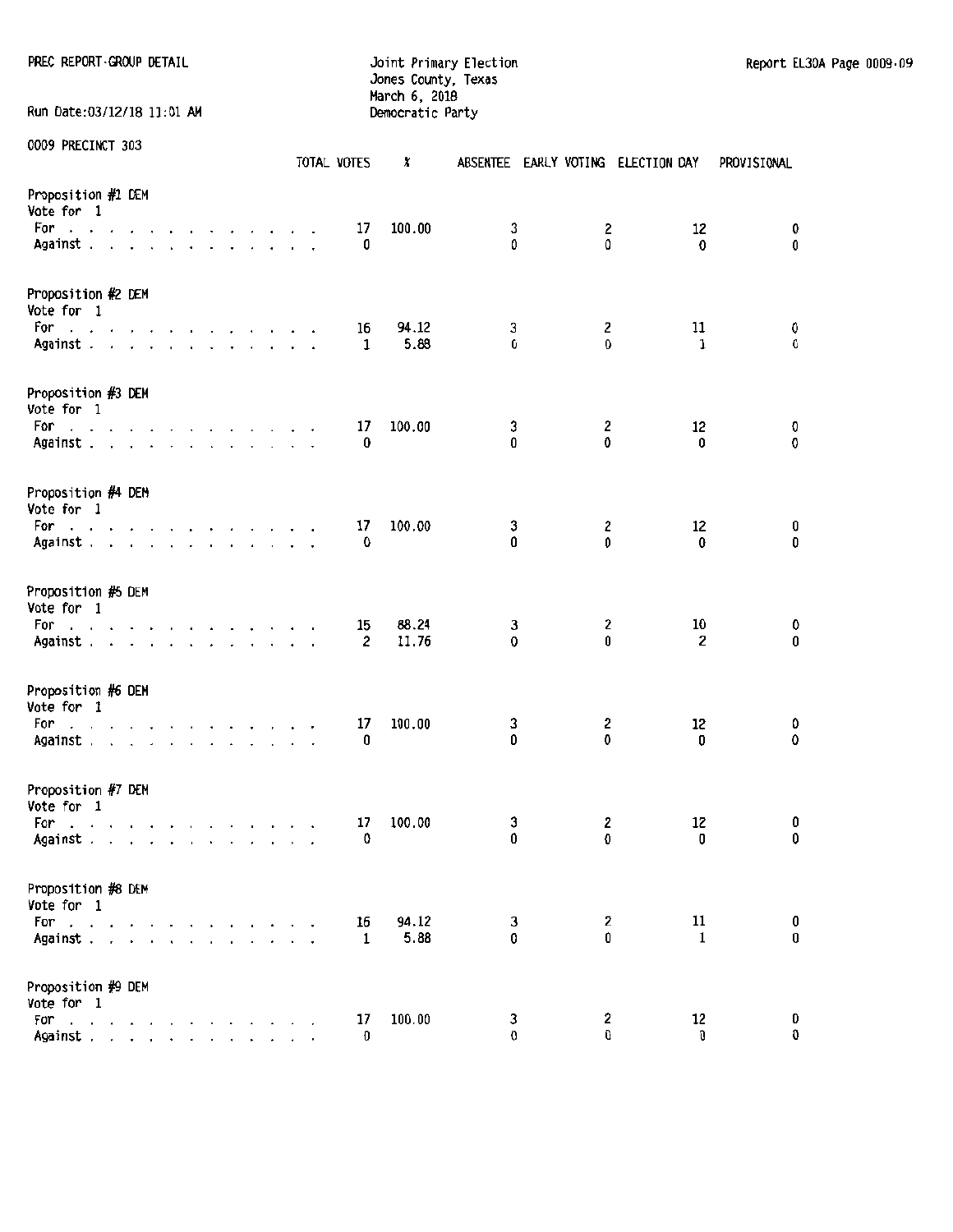| PREC REPORT-GROUP DETAIL                                                                                                                                                                                                                                                        |             | Joint Primary Election<br>Jones County, Texas<br>March 6, 2018 | Report EL30A Page 0009-10          |   |         |             |  |
|---------------------------------------------------------------------------------------------------------------------------------------------------------------------------------------------------------------------------------------------------------------------------------|-------------|----------------------------------------------------------------|------------------------------------|---|---------|-------------|--|
| Run Date:03/12/18 11:01 AM                                                                                                                                                                                                                                                      |             | Democratic Party                                               |                                    |   |         |             |  |
| 0009 PRECINCT 303                                                                                                                                                                                                                                                               | TOTAL VOTES | X                                                              | ABSENTEE EARLY VOTING ELECTION DAY |   |         | PROVISIONAL |  |
| Proposition #10 DEM<br>Vote for 1<br>For a contract and a contract of the second second second second second second second second second second second second second second second second second second second second second second second second second second sec<br>Against. | 17<br>O     | 100.00                                                         |                                    | 2 | 12      | 0<br>0      |  |
| Proposition #11 DEM<br>Vote for 1<br>For a construction of the construction of<br>Against                                                                                                                                                                                       | 16          | 94.12<br>5.88                                                  | Û.                                 | 2 | 11      | O<br>0      |  |
| Proposition #12 DEM<br>Vote for 1<br>For a strategic contract of the contract of<br>Against $\cdots$ $\cdots$ $\cdots$ $\cdots$ $\cdots$                                                                                                                                        | 17<br>0     | 100.00                                                         | 3<br>0                             | 0 | 12<br>0 | 0<br>0      |  |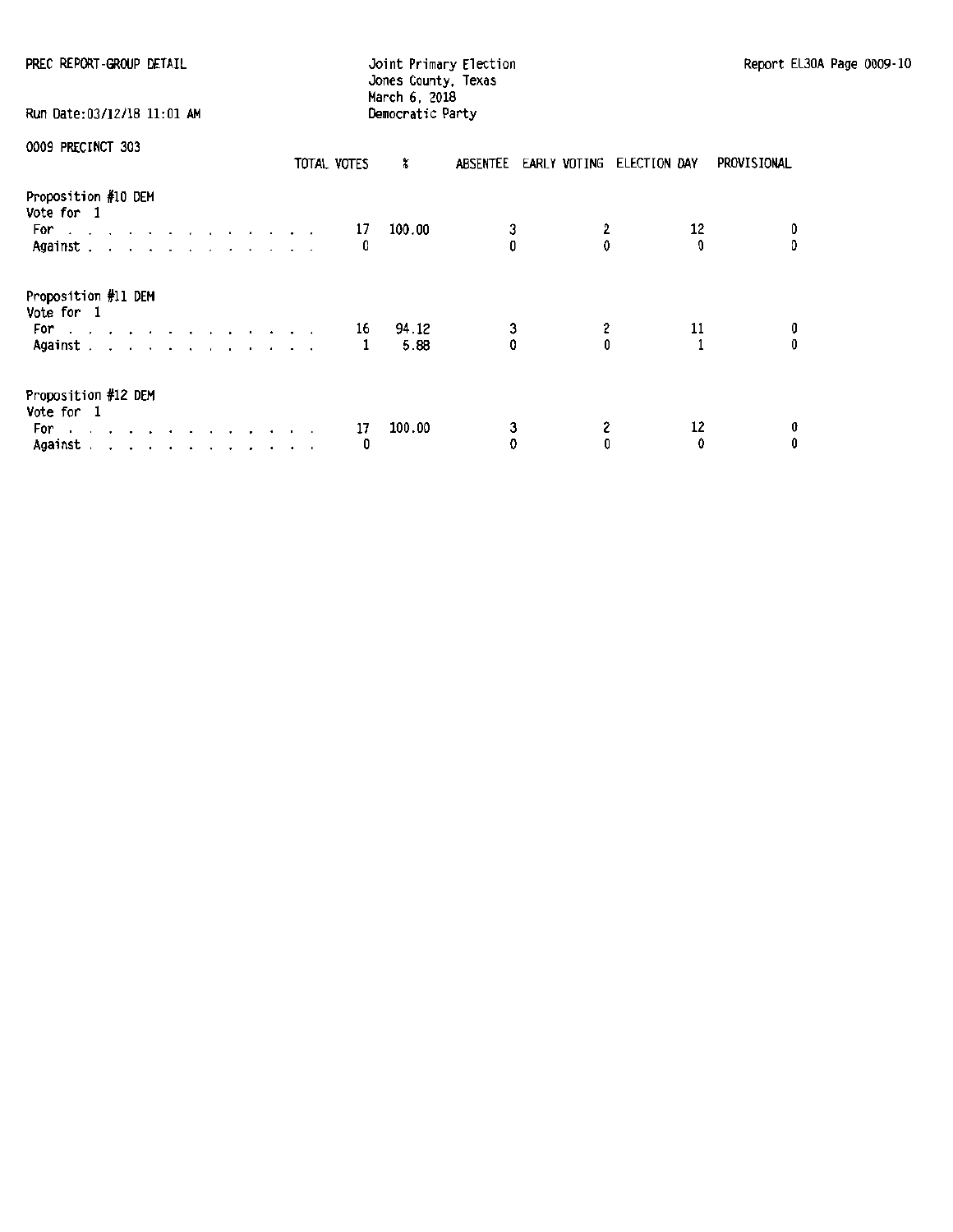PREC REPORT ·GROOP DETAIL

Joint Primary Election Jones County, Texas March 6. 2018 STATISTICS

Run Oate:03/12/18 11:01 AM

| UUIU PREUINUI 4UI                                |  | TOTAL VOTES |       |    |    | ABSENTEE EARLY VOTING ELECTION DAY | PROVISIONAL |
|--------------------------------------------------|--|-------------|-------|----|----|------------------------------------|-------------|
| REGISTERED VOTERS TOTAL<br>BALLOTS CAST - TOTAL. |  | 213         |       | 28 | 32 | 152                                |             |
| BALLOTS CAST · REPUBLICAN PARTY                  |  | 204         | 95.77 | 25 | 31 | 147                                |             |
| BALLOTS CAST · DEMOCRATIC PARTY                  |  |             |       |    |    |                                    |             |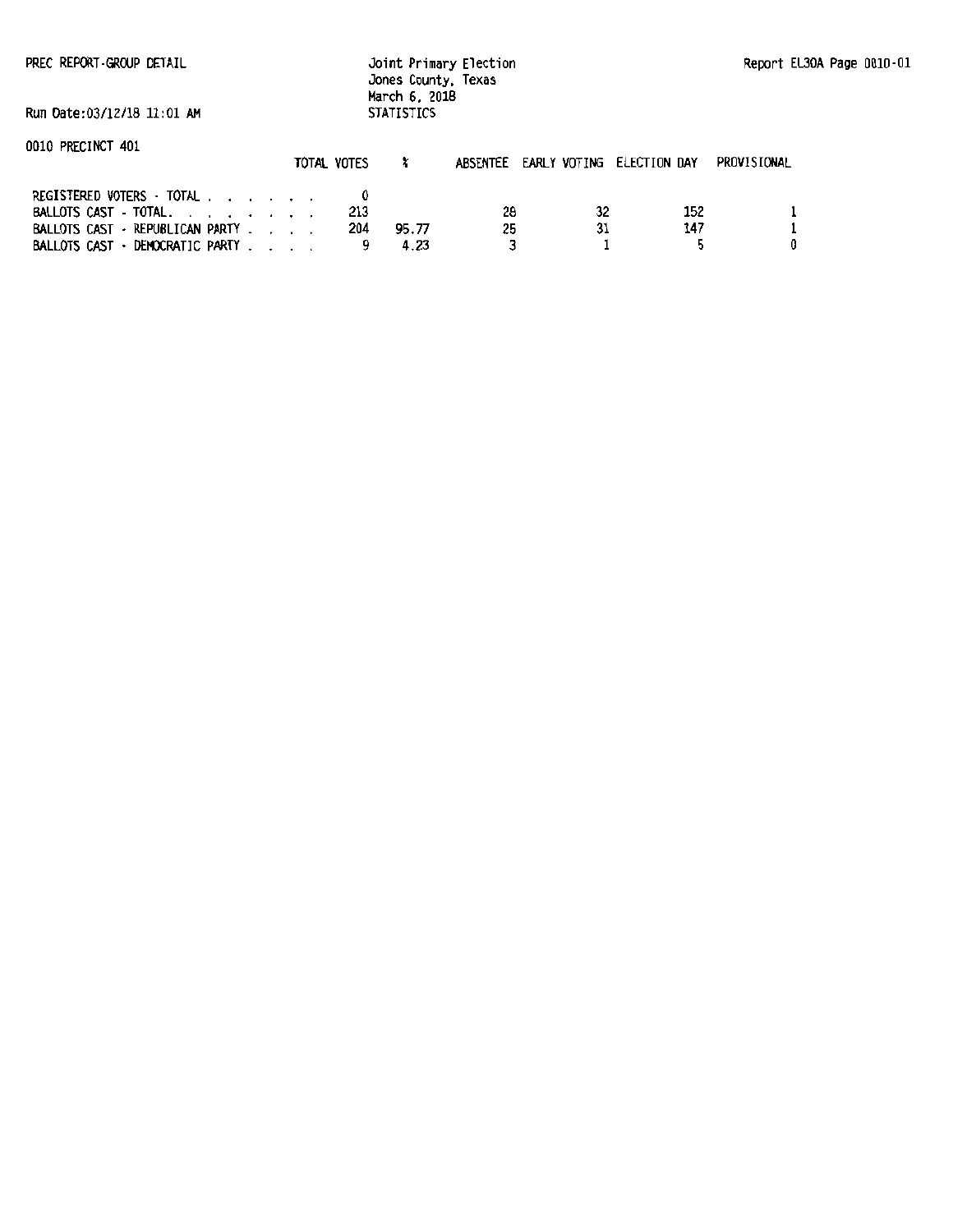PREC REPORT-GROUP DETAIL **SECOND CONTROL** 30 The Strimary Election Report EL30A Page 0010-02

Jones County, Texas March 6, 2018 Run Date:03/12/18 11:01 AM Republican Party

|                                         |                                                                                                                 |                      |                          |                                                                          |  |           | TOTAL VOTES | x      | ABSENTEE       | EARLY VOTING ELECTION DAY |                        | PROVISIONAL |
|-----------------------------------------|-----------------------------------------------------------------------------------------------------------------|----------------------|--------------------------|--------------------------------------------------------------------------|--|-----------|-------------|--------|----------------|---------------------------|------------------------|-------------|
| US Senator                              |                                                                                                                 |                      |                          |                                                                          |  |           |             |        |                |                           |                        |             |
| Vote for 1                              |                                                                                                                 |                      |                          |                                                                          |  |           |             |        |                |                           |                        |             |
| Mary Miller.                            | and a series and a series of the                                                                                |                      |                          |                                                                          |  |           | 15          | 7.58   | 0              | 4                         | 11                     | 0           |
| Stefano de Stefano                      |                                                                                                                 |                      |                          | $\mathbf{r}$ , $\mathbf{r}$ , $\mathbf{r}$ , $\mathbf{r}$ , $\mathbf{r}$ |  |           | 7           | 3.54   | ı              | O                         | 6                      | 0           |
| Ted Cruz.                               | the contract of the contract of the contract of the contract of the contract of the contract of the contract of |                      |                          |                                                                          |  |           | 166         | 83.84  | 23             | 25                        | 117                    | $\mathbf 1$ |
| Bruce Jacobson, Jr.                     |                                                                                                                 |                      |                          |                                                                          |  |           | 7           | 3.54   | 0              | 0                         | 7                      | 0           |
| Geraldine Sam.                          | $\overline{\phantom{a}}$                                                                                        | $\cdot$              |                          |                                                                          |  |           | 3           | 1.52   | 0              | 1                         | 2                      | 0           |
| US Representative, District 19          |                                                                                                                 |                      |                          |                                                                          |  |           |             |        |                |                           |                        |             |
| Vote for 1                              |                                                                                                                 |                      |                          |                                                                          |  |           |             |        |                |                           |                        |             |
| Jodey Arrington                         |                                                                                                                 |                      |                          |                                                                          |  |           | 172         | 100.00 | 22             | 24                        | 125                    | 1           |
| Governor                                |                                                                                                                 |                      |                          |                                                                          |  |           |             |        |                |                           |                        |             |
| Vote for 1                              |                                                                                                                 |                      |                          |                                                                          |  |           |             |        |                |                           |                        |             |
| Barbara Krueger                         |                                                                                                                 |                      |                          | .                                                                        |  |           | 12          | 6.09   | 0              | 2                         | 10                     | 0           |
| SECEDE Kilgore.                         |                                                                                                                 |                      |                          | .                                                                        |  |           | 2           | 1.02   | 0              | 1                         | 1                      | 0           |
| Greg Abbott.                            | $\blacksquare$                                                                                                  |                      |                          | the contract of the con-                                                 |  |           | 183         | 92.89  | 25             | 27                        | 130                    | $\mathbf 1$ |
|                                         |                                                                                                                 |                      |                          |                                                                          |  |           |             |        |                |                           |                        |             |
| Lieutenant Governor<br>Vote for 1       |                                                                                                                 |                      |                          |                                                                          |  |           |             |        |                |                           |                        |             |
| Scott Milder                            |                                                                                                                 |                      |                          | the contract of the contract of the                                      |  |           | 48          | 24.37  | 2              | 8                         | 38                     | 0           |
| Dan Patrick.                            | $\sim$                                                                                                          |                      |                          | $\mathbf{r}$ . The state of the state $\mathbf{r}$                       |  |           | 149         | 75.63  | 23             | 21                        | 104                    | $\mathbf 1$ |
|                                         |                                                                                                                 |                      |                          |                                                                          |  |           |             |        |                |                           |                        |             |
| Attorney General                        |                                                                                                                 |                      |                          |                                                                          |  |           |             |        |                |                           |                        |             |
| Vote for 1                              |                                                                                                                 |                      |                          |                                                                          |  |           |             |        |                |                           |                        |             |
| Ken Paxton.                             |                                                                                                                 |                      |                          | the contract of the contract of the contract of                          |  |           | 170         | 100.00 | 24             | 22                        | 123                    | $\mathbf 1$ |
| Comptroller of Public Accounts          |                                                                                                                 |                      |                          |                                                                          |  |           |             |        |                |                           |                        |             |
| Vote for 1                              |                                                                                                                 |                      |                          |                                                                          |  |           |             |        |                |                           |                        |             |
| Glenn Hegar.                            |                                                                                                                 |                      |                          |                                                                          |  |           | 164         | 100.00 | 23             | 22                        | 118                    | 1           |
| Commissioner of the General Land Office |                                                                                                                 |                      |                          |                                                                          |  |           |             |        |                |                           |                        |             |
| Vote for 1                              |                                                                                                                 |                      |                          |                                                                          |  |           |             |        |                |                           |                        |             |
| Jerry Patterson                         |                                                                                                                 |                      |                          |                                                                          |  |           | 73          | 37.24  | 5              | 7                         | 61                     | 0           |
| Davey Edwards                           |                                                                                                                 | $\sim$               |                          |                                                                          |  |           | 9           | 4.59   | 3              | $\boldsymbol{2}$          | $\boldsymbol{\Lambda}$ | 0           |
| George P. Bush.                         | $\mathbf{r} = \mathbf{r}$                                                                                       |                      | $\ddots$                 |                                                                          |  |           | 104         | 53.06  | 15             | 19                        | 69                     | $\mathbf 1$ |
| Rick Range                              |                                                                                                                 | $\ddot{\phantom{a}}$ |                          | $\cdot \cdot \cdot \cdot$ $\cdot \cdot$                                  |  | $\lambda$ | 10          | 5.10   | $\overline{c}$ | 2                         | 6                      | 0           |
| Commissioner of Agriculture             |                                                                                                                 |                      |                          |                                                                          |  |           |             |        |                |                           |                        |             |
| Vote for 1                              |                                                                                                                 |                      |                          |                                                                          |  |           |             |        |                |                           |                        |             |
| Trey Blocker                            |                                                                                                                 |                      |                          |                                                                          |  |           | 45          | 24.19  | 5              | 6                         | 34                     | 0           |
| Jim Hogan<br>$\cdot$                    | $\ddotsc$                                                                                                       |                      | <b>Contract Contract</b> |                                                                          |  |           | 33          | 17.74  | 6              | 8                         | 19                     | 0           |
| Sid Miller.                             | $\mathbf{r}$ , $\mathbf{r}$ , $\mathbf{r}$ , $\mathbf{r}$ , $\mathbf{r}$ , $\mathbf{r}$                         |                      |                          |                                                                          |  |           | 108         | 58.06  | 11             | 16                        | 80                     | $\mathbf 1$ |
| Railroad Commissioner<br>Vote for 1     |                                                                                                                 |                      |                          |                                                                          |  |           |             |        |                |                           |                        |             |
| Weston Martinez                         |                                                                                                                 |                      |                          | $\mathbf{r}$ , and $\mathbf{r}$ , and $\mathbf{r}$                       |  |           | 51          | 28.33  | 3              | 7                         | 40                     | 1           |
| Christi Craddick.                       |                                                                                                                 |                      |                          | $\mathcal{L}=\mathcal{L}=\mathcal{L}=\mathcal{L}=\mathcal{L}$            |  |           | 129         | 71.67  | 18             | 23                        | 88                     | 0           |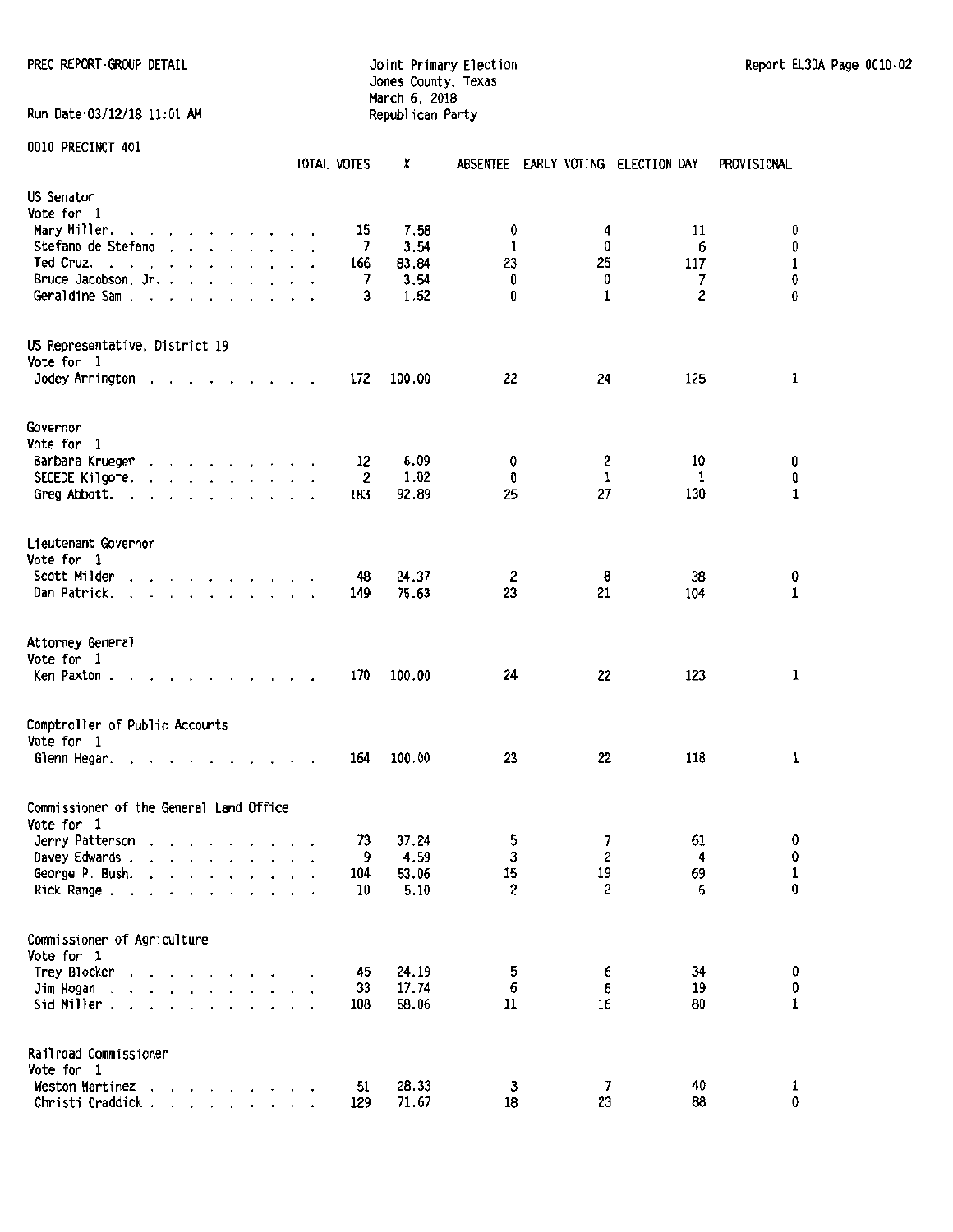| PREC REPORT GROUP DETAIL<br>Run Date:03/12/18 11:01 AM                                             |             | Jones County, Texas<br>March 6, 2018<br>Republican Party | Joint Primary Election |          |                                    | Report EL30A Page 0010-03 |  |
|----------------------------------------------------------------------------------------------------|-------------|----------------------------------------------------------|------------------------|----------|------------------------------------|---------------------------|--|
|                                                                                                    |             |                                                          |                        |          |                                    |                           |  |
| 0010 PRECINCT 401                                                                                  | TOTAL VOTES | X                                                        |                        |          | ABSENTEE EARLY VOTING ELECTION DAY | PROVISIONAL.              |  |
| Justice, Supreme Court, Place 2<br>Vote for 1<br>Jimmy Blacklock                                   | 156         | 100.00                                                   | 22                     | 24       | 109                                | 1                         |  |
| Justice, Supreme Court, Place 4<br>Vote for 1                                                      |             |                                                          |                        |          |                                    |                           |  |
| John Devine, $\ldots$ $\ldots$ $\ldots$ $\ldots$                                                   | 154         | 100.00                                                   | 22                     | 23       | 108                                | 1                         |  |
| Justice, Supreme Court, Place 6<br>Vote for 1<br>Jeff Brown                                        | 153         | 100.00                                                   | 22                     | 22       | 108                                | 1                         |  |
|                                                                                                    |             |                                                          |                        |          |                                    |                           |  |
| Presiding Judge, Ct of Criminal Appeals<br>Vote for 1                                              |             |                                                          |                        |          |                                    |                           |  |
| David Bridges.<br>Sharon Keller                                                                    | 116<br>59   | 66.29<br>33.71                                           | 16<br>6                | 22<br>6  | 77<br>47                           | 1<br>0                    |  |
| Judge, Ct of Crim Appeals, Pl 7<br>Vote for 1                                                      |             |                                                          |                        |          |                                    |                           |  |
| Barbara Parker Hervey                                                                              | 149         | 100.00                                                   | 21                     | 21       | 106                                | 1                         |  |
| Judge. Ct of Crim Appeals, Pl 8<br>Vote for 1                                                      |             |                                                          |                        |          |                                    |                           |  |
| Dib Waldrip.                                                                                       | 33          | 19.19                                                    | 3                      | 7.       | 22                                 | 1                         |  |
| Michelle Slaughter                                                                                 | 76          | 44.19                                                    | 9                      | 9        | 58                                 | 0                         |  |
| Jay Brandon.                                                                                       | 63          | 36.63                                                    | 8                      | 11       | 44                                 | 0                         |  |
| State Representative, District 71<br>Vote for 1                                                    |             |                                                          |                        |          |                                    |                           |  |
| Stan Lambert                                                                                       | 163         | 100.00                                                   | 21                     | 23       | 118                                | 1                         |  |
| Chief Justice, 11th Ct of Appeals Dist<br>Vote for 1                                               |             |                                                          |                        |          |                                    |                           |  |
| John Bailey.                                                                                       | 155         | 100.00                                                   | 23                     | 22       | 109                                | 1                         |  |
| County Judge                                                                                       |             |                                                          |                        |          |                                    |                           |  |
| Vote for 1<br>Dale Spurgin                                                                         | 164         | 100.00                                                   | 21                     | 25       | 117                                | 1                         |  |
| District Clerk<br>Vote for 1                                                                       |             |                                                          |                        |          |                                    |                           |  |
| Lacey Hansen<br>and a state of the state of the<br>Laura Davis.<br>the contract of the contract of | 99<br>91    | 52.11<br>47.89                                           | 11<br>11               | 17<br>14 | 70<br>66                           | 1<br>0                    |  |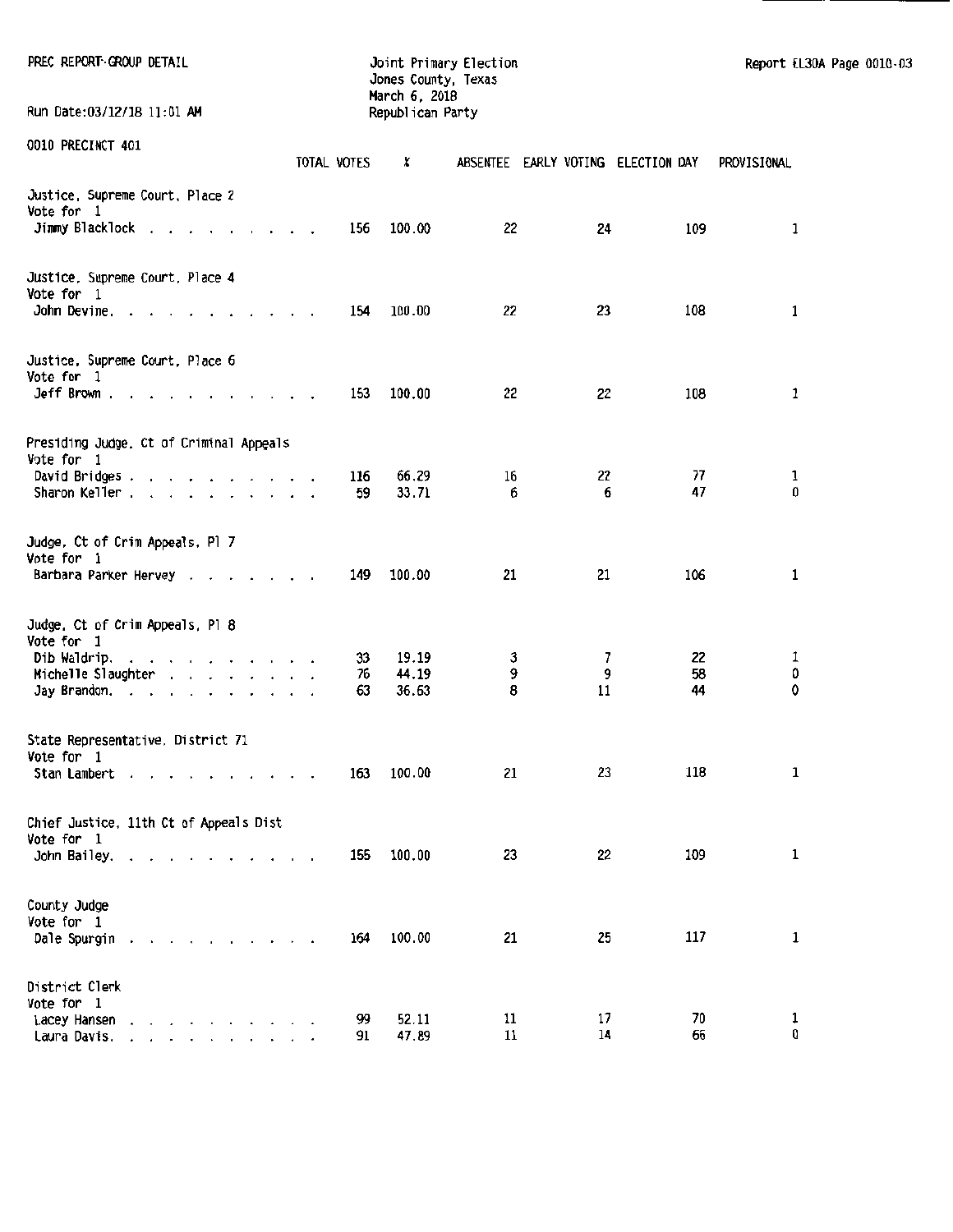| PREC REPORT-GROUP DETAIL<br>Run Date:03/12/18 11:01 AM                                                                                        |             | Jones County, Texas<br>March 6, 2018<br>Republican Party | Joint Primary Election |         |                                    | Report EL30A Page 0010-04 |  |
|-----------------------------------------------------------------------------------------------------------------------------------------------|-------------|----------------------------------------------------------|------------------------|---------|------------------------------------|---------------------------|--|
| <b>0010 PRECINCT 401</b>                                                                                                                      | TOTAL VOTES | x                                                        |                        |         | ABSENTEE EARLY VOTING ELECTION DAY | PROVISIONAL               |  |
| County Clerk<br><b>Vote for 1</b><br>LeeAnn Jennings $\ldots$ $\ldots$ $\ldots$ $\ldots$                                                      | 160         | 100.00                                                   | 22                     | 25      | 112                                | 1                         |  |
| County Tax Assessor-Collector<br>Vote for 1                                                                                                   |             |                                                          |                        |         |                                    |                           |  |
| Jamie R Jordan.                                                                                                                               | 59.         | 31.55                                                    | 9                      | 13      | 37                                 | 0                         |  |
| Whitney Ortega. $\ldots$<br>Gloria J Little                                                                                                   | 62<br>66    | 33.16<br>35.29                                           | 4<br>10                | 10<br>7 | 47<br>49                           | $\mathbf 1$<br>0          |  |
| County Treasurer                                                                                                                              |             |                                                          |                        |         |                                    |                           |  |
| Vote for 1<br>Shere Miller<br>and the state of the state of the state of the state of the state of the state of the state of the state of the | 66          | 36.26                                                    | 7                      | 15      | 43                                 | 1                         |  |
| Amber Thompson.                                                                                                                               | 116         | 63.74                                                    | 15                     | 16      | 85                                 | 0                         |  |
| County Commissioner, Precinct 4 COMM 4<br>Vote for 1                                                                                          |             |                                                          |                        |         |                                    |                           |  |
| Anthony Butterbean Ramos                                                                                                                      | 71          | 37.17                                                    | 5                      | 16      | 50                                 | 0                         |  |
| Joel T Spraberry $\ldots$ $\ldots$ $\ldots$ $\ldots$                                                                                          | 120         | 62.83                                                    | 19                     | 15      | 85                                 | 1                         |  |
| Justice of the Peace<br>Vote for 1                                                                                                            |             |                                                          |                        |         |                                    |                           |  |
| Cheryl Guernsey                                                                                                                               | 158         | 100.00                                                   | 22                     | 24      | 111                                | 1                         |  |
| Constable                                                                                                                                     |             |                                                          |                        |         |                                    |                           |  |
| Vote for 1<br>Danny Jimenez                                                                                                                   | 155         | 100.00                                                   | 21                     | 22      | 111                                | 1                         |  |
| County Chairman                                                                                                                               |             |                                                          |                        |         |                                    |                           |  |
| Vote for 1<br>W. B. Harrison III                                                                                                              | 153         | 100.00                                                   | 22                     | 23      | 107                                | 1                         |  |
|                                                                                                                                               |             |                                                          |                        |         |                                    |                           |  |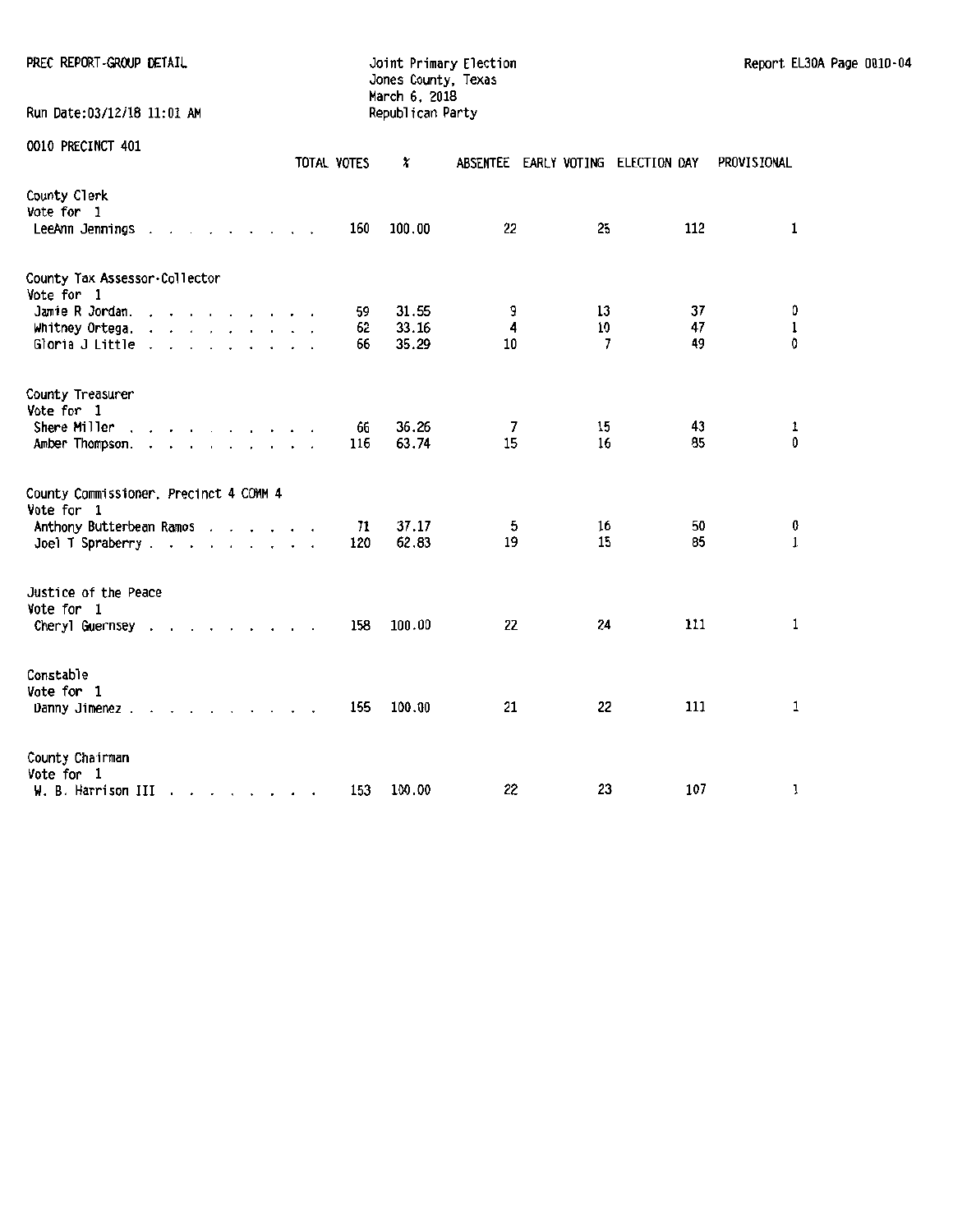PREC REPORT GROUP DETAIL **Find the State of Australian** Joint Primary Election Report EL30A Page 0010-05 Jones County, Texas March 6. 2018 Run Date:03/12/18 11:01 AM Democratic Party

|                                                                                                                                                                                                                                                        |                             | TOTAL VOTES                            | X      | <b>ABSENTEE</b> | EARLY VOTING ELECTION DAY |              | PROVISIONAL |
|--------------------------------------------------------------------------------------------------------------------------------------------------------------------------------------------------------------------------------------------------------|-----------------------------|----------------------------------------|--------|-----------------|---------------------------|--------------|-------------|
| US Senator                                                                                                                                                                                                                                             |                             |                                        |        |                 |                           |              |             |
| Vote for 1                                                                                                                                                                                                                                             |                             |                                        |        |                 |                           |              |             |
| Beto O'Rourke.<br>$\mathbf{r}$ , $\mathbf{r}$ , $\mathbf{r}$ , $\mathbf{r}$ , $\mathbf{r}$ , $\mathbf{r}$ , $\mathbf{r}$ , $\mathbf{r}$                                                                                                                |                             | 6                                      | 66.67  | 1               | 1                         | 4            | 0           |
| Edward Kimbrough.<br>and the contract of the contract of                                                                                                                                                                                               |                             | 1                                      | 11.11  | 1               | 0                         | 0            | 0           |
| Sema Hernandez.<br>the contract of the contract of<br>$\overline{\phantom{a}}$                                                                                                                                                                         |                             | $\overline{c}$<br>$\ddot{\phantom{0}}$ | 22.22  | 1               | 0                         | 1            | 0           |
|                                                                                                                                                                                                                                                        |                             |                                        |        |                 |                           |              |             |
| US Representative, District 19<br>Vote for 1                                                                                                                                                                                                           |                             |                                        |        |                 |                           |              |             |
| Miguel Levario. .<br>$\overline{\phantom{a}}$<br>$\overline{\phantom{a}}$                                                                                                                                                                              | and a state of the state of | 8                                      | 100.00 | 2               | 1                         | 5            | 0           |
|                                                                                                                                                                                                                                                        |                             |                                        |        |                 |                           |              |             |
| Governor<br>Vote for 1                                                                                                                                                                                                                                 |                             |                                        |        |                 |                           |              |             |
| Grady Yarbrough<br>$\mathbf{r}$ , and a set of the set of the set of the set of the set of the set of the set of the set of the set of the set of the set of the set of the set of the set of the set of the set of the set of the set of the set of   |                             | 2                                      | 25.00  | 0               | 0                         | 2            | 0           |
| Tom Wakely.<br>$\mathbf{r}$ , $\mathbf{r}$ , $\mathbf{r}$ , $\mathbf{r}$ , $\mathbf{r}$ , $\mathbf{r}$                                                                                                                                                 |                             | 1                                      | 12.50  | 0               | 0                         | 1            | 0           |
| Joe Mumbach.<br>the contract of the contract of the                                                                                                                                                                                                    |                             | 0                                      |        | 0               | O                         | 0            | 0           |
| James Jolly Clark.<br>and a state of the                                                                                                                                                                                                               |                             | 0                                      |        | 0               | 0                         | 0            | $\pmb{0}$   |
| Jeffrey Payne                                                                                                                                                                                                                                          |                             | 0                                      |        | O               | 0                         | 0            | 0           |
| Adrian Ocegueda<br>and the second service of                                                                                                                                                                                                           |                             | 2                                      | 25.00  | 2               | Û                         | 0            | 0           |
| Cedric Davis, Sr                                                                                                                                                                                                                                       |                             | 0                                      |        | 0               | 0                         | 0            | 0           |
| Lupe Valdez.                                                                                                                                                                                                                                           |                             | 1                                      | 12.50  | 0               | 1                         | 0            |             |
| Andrew White                                                                                                                                                                                                                                           |                             | 2                                      |        | û               | 0                         |              | 0           |
|                                                                                                                                                                                                                                                        |                             |                                        | 25.00  |                 |                           | 2            | 0           |
| Lieutenant Governor<br>Vote for 1                                                                                                                                                                                                                      |                             |                                        |        |                 |                           |              |             |
| Mike Collier                                                                                                                                                                                                                                           |                             | 5                                      | 62.50  | 0               | 1                         | 4            | 0           |
| Michael Cooper.<br>$\mathbf{r}$ . The set of the set of the set of the set of the set of the set of the set of the set of the set of the set of the set of the set of the set of the set of the set of the set of the set of the set of the set of t   |                             | 3                                      | 37.50  | 2               | 0                         | 1            | 0           |
|                                                                                                                                                                                                                                                        |                             |                                        |        |                 |                           |              |             |
| Attorney General                                                                                                                                                                                                                                       |                             |                                        |        |                 |                           |              |             |
| Vote for 1                                                                                                                                                                                                                                             |                             |                                        |        |                 |                           |              |             |
| Justin Nelson.<br>$\mathbf{r}$ , $\mathbf{r}$ , $\mathbf{r}$ , $\mathbf{r}$                                                                                                                                                                            |                             | 8                                      | 100.00 | 3               | 1                         | 4            | 0           |
| Comptroller of Public Accounts<br>Vote for 1                                                                                                                                                                                                           |                             |                                        |        |                 |                           |              |             |
| Joi Chevalier.<br>$\mathbf{r}$ and $\mathbf{r}$ are the set of the set of the set of the set of the set of the set of the set of the set of the set of the set of the set of the set of the set of the set of the set of the set of the set of the set |                             | 7                                      | 77.78  | 2               | 1                         | 4            | 0           |
| Tim Mahoney.<br>and the contract of the contract of<br>$\sim$                                                                                                                                                                                          |                             | 2                                      | 22.22  | 1               | 0                         | 1            | 0           |
| Commissioner of the General Land Office                                                                                                                                                                                                                |                             |                                        |        |                 |                           |              |             |
| Vote for 1                                                                                                                                                                                                                                             |                             |                                        |        |                 |                           |              |             |
|                                                                                                                                                                                                                                                        |                             |                                        |        |                 |                           |              |             |
| Tex Morgan.                                                                                                                                                                                                                                            |                             | 5.                                     | 55.56  | $\mathbf{1}$    | 0                         | 4            | 0           |
| Miguel Suazo                                                                                                                                                                                                                                           |                             | 4                                      | 44.44  | $\mathbf{2}$    | $\mathbf{1}$              | $\mathbf{1}$ | 0           |
| Commissioner of Agriculture                                                                                                                                                                                                                            |                             |                                        |        |                 |                           |              |             |
| Vote for 1                                                                                                                                                                                                                                             |                             |                                        |        |                 |                           |              |             |
| Kim 01son                                                                                                                                                                                                                                              |                             | 9                                      | 100.00 | 3               | 1                         | 5            | 0           |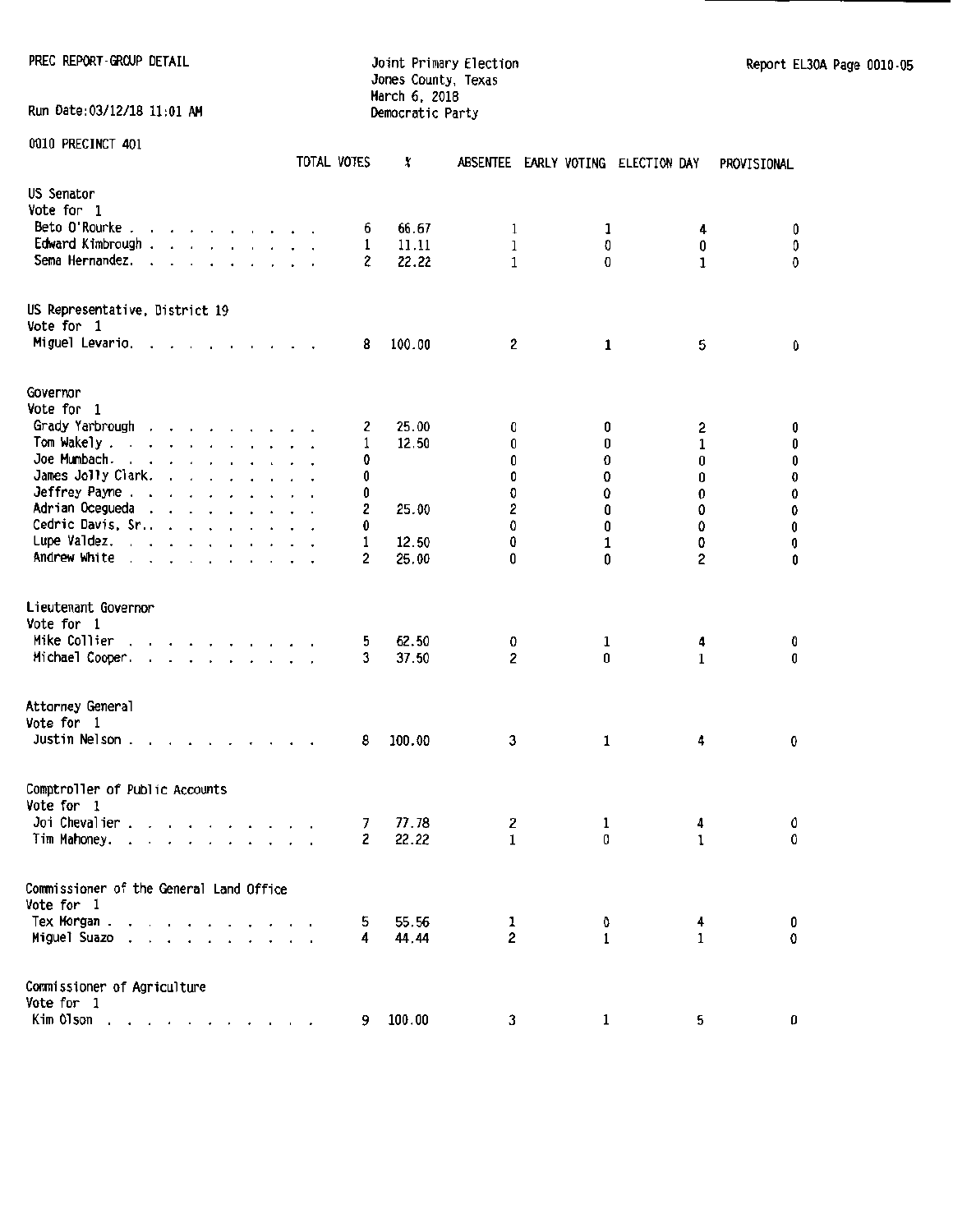Jones County, Texas March 6. 2018 Run Date:03/12/18 11:01 AM Democratic Party

|                                                                                                     | TOTAL VOTES |   | x      |                         |             | ABSENTEE EARLY VOTING ELECTION DAY | PROVISIONAL |
|-----------------------------------------------------------------------------------------------------|-------------|---|--------|-------------------------|-------------|------------------------------------|-------------|
| Railroad Commissioner<br>Vote for 1                                                                 |             |   |        |                         |             |                                    |             |
| Roman McAllen                                                                                       |             | 5 | 62.50  | 2                       | 1           | 2                                  | 0           |
| Chris Spellmon.<br>$\mathbf{r}$ and $\mathbf{r}$ and $\mathbf{r}$ and $\mathbf{r}$ and $\mathbf{r}$ |             | 3 | 37.50  | 0                       | 0           | 3                                  | 0           |
| Justice, Supreme Court, Place 2<br>Vote for 1                                                       |             |   |        |                         |             |                                    |             |
| Steven Kirkland                                                                                     |             | 8 | 100.00 | $\mathbf{z}$            | 1           | 5                                  | 0           |
| Justice, Supreme Court, Place 4                                                                     |             |   |        |                         |             |                                    |             |
| Vote for 1<br>R.K. Sandill<br>and a series of                                                       |             | 8 | 100.00 | $\overline{2}$          | 1           | 5                                  | 0           |
| Justice, Supreme Court, Place 6                                                                     |             |   |        |                         |             |                                    |             |
| Vote for 1<br>Kathy Cheng.                                                                          |             | 8 | 100.00 | $\overline{\mathbf{c}}$ | $\mathbf 1$ | 5                                  | 0           |
| Presiding Judge, Ct of Criminal Appeals<br>Vote for 1                                               |             |   |        |                         |             |                                    |             |
| Maria T. (Terri) Jackson                                                                            |             | 8 | 100.00 | 2                       | 1           | 5                                  | $\mathbf 0$ |
| Judge, Ct of Crim Appeals, Pl 7<br>Vote for 1                                                       |             |   |        |                         |             |                                    |             |
| Ramona Franklin                                                                                     |             | 8 | 100.00 | $\overline{c}$          | $\mathbf 1$ | 5                                  | 0           |
| State Representative, District 71                                                                   |             |   |        |                         |             |                                    |             |
| Vote for 1<br>Sam Hatton<br>.<br>$\ddot{\phantom{0}}$                                               |             | 9 | 100.00 | 3                       | 1           | 5                                  | 0           |
| District Judge, 259th Judicial District                                                             |             |   |        |                         |             |                                    |             |
| Vote for 1                                                                                          |             | 8 | 100.00 | 2                       | 1           | 5                                  | 0           |
| Brooks H. Hagler                                                                                    |             |   |        |                         |             |                                    |             |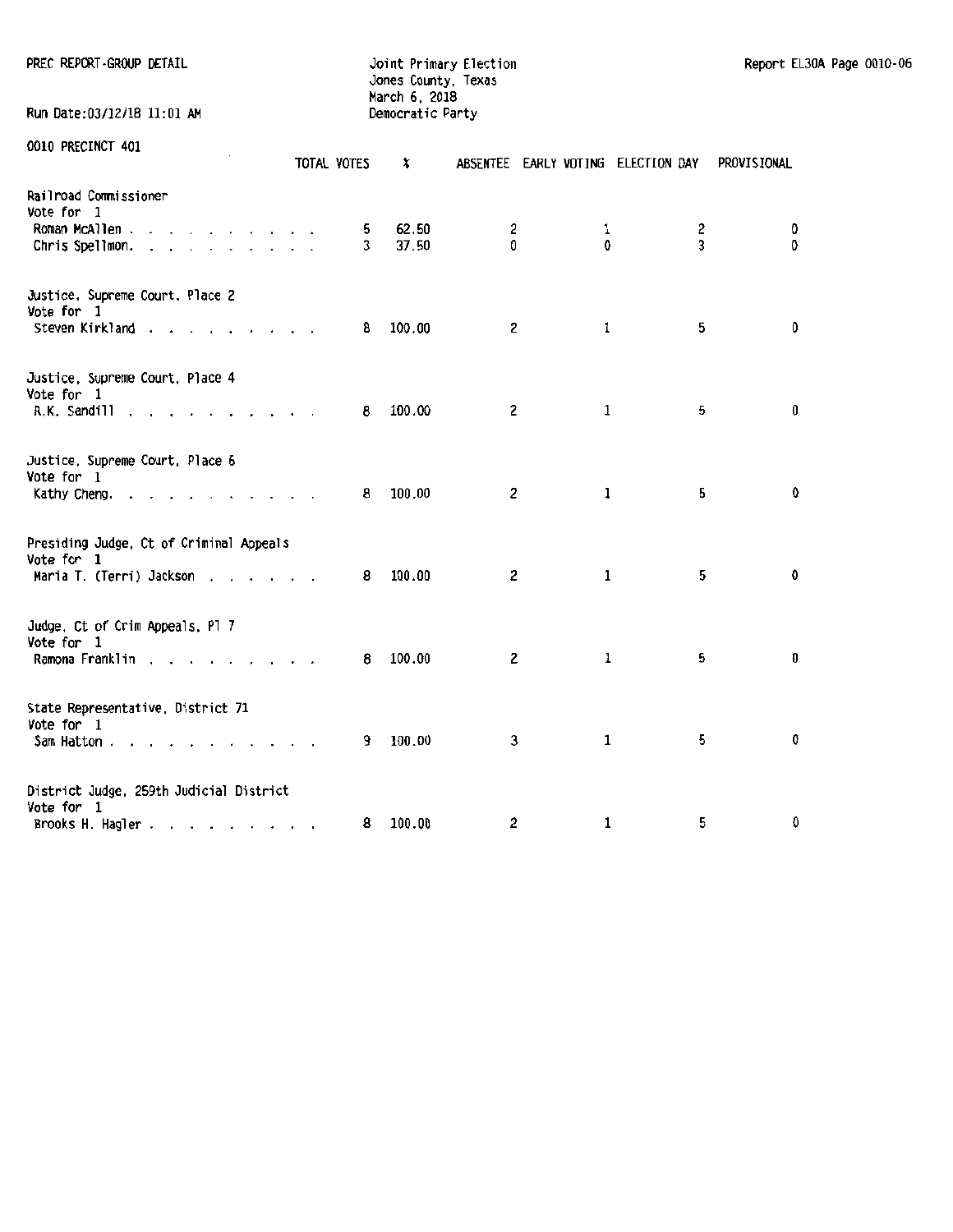PREC REPORT GROUP DETAIL **Fitting Community Election** and the primary Election Report EL30A Page 0010-07

# Jones County, Texas March 6. 2018 Run Date:03/12/18 11:01 AM Republican Party

| 0010 PRECINCT 401               |                                                          |           |                                 |                      |                                        |                                   |                      |                        |                                                                                                                                                                                                                                                                                                      |                                    | TOTAL VOTES | X              | <b>ABSENTEE</b>               |                    | EARLY VOTING ELECTION DAY | PROVISIONAL                               |
|---------------------------------|----------------------------------------------------------|-----------|---------------------------------|----------------------|----------------------------------------|-----------------------------------|----------------------|------------------------|------------------------------------------------------------------------------------------------------------------------------------------------------------------------------------------------------------------------------------------------------------------------------------------------------|------------------------------------|-------------|----------------|-------------------------------|--------------------|---------------------------|-------------------------------------------|
| Proposition 1 REP<br>Vote for 1 |                                                          |           |                                 |                      |                                        |                                   |                      |                        |                                                                                                                                                                                                                                                                                                      |                                    |             |                |                               |                    |                           |                                           |
| YES<br>NO.                      | $\sim$ $\sim$                                            |           |                                 |                      |                                        |                                   |                      |                        |                                                                                                                                                                                                                                                                                                      |                                    | 135<br>58   | 69.95<br>30.05 | 19<br>5                       | 17<br>13           | 98<br>40                  | $\mathbf 1$<br>0                          |
| Proposition 2 REP<br>Vote for 1 |                                                          |           |                                 |                      |                                        |                                   |                      |                        |                                                                                                                                                                                                                                                                                                      |                                    |             |                |                               |                    |                           |                                           |
| <b>YES</b><br>NO.               | $\ddot{\phantom{0}}$                                     |           | $\cdot$ $\cdot$                 |                      |                                        |                                   |                      |                        | $\mathbf{r}$ . The contract of the contract of the contract of the contract of the contract of the contract of the contract of the contract of the contract of the contract of the contract of the contract of the contract of th<br>$\cdot$ $\cdot$ $\cdot$ $\cdot$ $\cdot$ $\cdot$ $\cdot$ $\cdot$ | $\overline{\phantom{a}}$<br>$\sim$ | 183<br>16   | 91.96<br>8.04  | 21<br>4                       | 26<br>4            | 135<br>8                  | $\mathbf{1}$<br>$\pmb{0}$                 |
| Proposition 3 REP<br>Vote for 1 |                                                          |           |                                 |                      |                                        |                                   |                      |                        |                                                                                                                                                                                                                                                                                                      |                                    |             |                |                               |                    |                           |                                           |
| YES<br>NO.                      | and a state of the<br>and the company of the company of  |           |                                 |                      |                                        |                                   |                      |                        | the contract of the contract of                                                                                                                                                                                                                                                                      |                                    | 175<br>25   | 87.50<br>12.50 | 23<br>$\overline{\mathbf{c}}$ | 28<br>2            | 123<br>21                 | $\frac{1}{0}$                             |
| Proposition 4 REP<br>Vote for 1 |                                                          |           |                                 |                      |                                        |                                   |                      |                        |                                                                                                                                                                                                                                                                                                      |                                    |             |                |                               |                    |                           |                                           |
| YES<br>NO.                      | $\cdot$ $\cdot$ $\cdot$ $\cdot$                          |           |                                 |                      |                                        | $\cdot$                           | $\sim$               |                        |                                                                                                                                                                                                                                                                                                      |                                    | 184<br>16   | 92.00<br>8.00  | 25<br>0                       | 29<br>1            | 129<br>15                 | 1<br>0                                    |
| Proposition 5 REP<br>Vote for 1 |                                                          |           |                                 |                      |                                        |                                   |                      |                        |                                                                                                                                                                                                                                                                                                      |                                    |             |                |                               |                    |                           |                                           |
| <b>YES</b><br>NO.               | $\cdot$ $\cdot$ $\cdot$                                  |           |                                 |                      | $\ddot{\phantom{1}}$<br>$\overline{a}$ |                                   |                      |                        | $\mathbf{r}$ , and $\mathbf{r}$ , and $\mathbf{r}$<br>the contract of the contract of the contract of                                                                                                                                                                                                |                                    | 156<br>44   | 78.00<br>22.00 | 21<br>4                       | 25<br>5            | 109<br>35                 | 1<br>0                                    |
| Proposition 6 REP<br>Vote for 1 |                                                          |           |                                 |                      |                                        |                                   |                      |                        |                                                                                                                                                                                                                                                                                                      |                                    |             |                |                               |                    |                           |                                           |
| YES<br>NO.                      | $\sim$ $\sim$<br>$\bullet$                               | $\bullet$ | <b>Contract Contract Street</b> | $\sim$ $\sim$ $\sim$ | $\overline{\phantom{a}}$               | <b>Contract Contract Contract</b> |                      | <b>Service Control</b> | $\ddot{\phantom{0}}$                                                                                                                                                                                                                                                                                 |                                    | 192<br>8    | 96.00<br>4.00  | 24<br>1                       | 29<br>1            | 138<br>6                  | ı<br>0                                    |
| Proposition 7 REP<br>Vote for 1 |                                                          |           |                                 |                      |                                        |                                   |                      |                        |                                                                                                                                                                                                                                                                                                      |                                    |             |                |                               |                    |                           |                                           |
| YES<br>NO.                      | المنام المناجي والمناجي والمناجي والمناجي                |           |                                 |                      |                                        |                                   |                      |                        |                                                                                                                                                                                                                                                                                                      |                                    | 144<br>48   | 75.00<br>25.00 | 15<br>9                       | 22<br>7            | 106<br>32                 | $\mathbf{1}$<br>0                         |
| Proposition 8 REP<br>Vote for 1 |                                                          |           |                                 |                      |                                        |                                   |                      |                        |                                                                                                                                                                                                                                                                                                      |                                    |             |                |                               |                    |                           |                                           |
| NO.                             | YES $\ldots$ $\ldots$<br>and a state of the state of the |           |                                 |                      |                                        |                                   | $\ddot{\phantom{0}}$ |                        |                                                                                                                                                                                                                                                                                                      |                                    | 193<br>6    | 96.98<br>3.02  | 25<br>0                       | 29<br>$\mathbf{1}$ | 138<br>5                  | $\begin{smallmatrix}1\0\end{smallmatrix}$ |
| Proposition 9 REP<br>Vote for 1 |                                                          |           |                                 |                      |                                        |                                   |                      |                        |                                                                                                                                                                                                                                                                                                      |                                    |             |                |                               |                    |                           |                                           |
| YES                             | and a series of the<br>NO.                               |           |                                 |                      |                                        |                                   |                      |                        |                                                                                                                                                                                                                                                                                                      |                                    | 182<br>16   | 91.92<br>8.08  | 25<br>0                       | 27<br>2            | 129<br>14                 | 1<br>0                                    |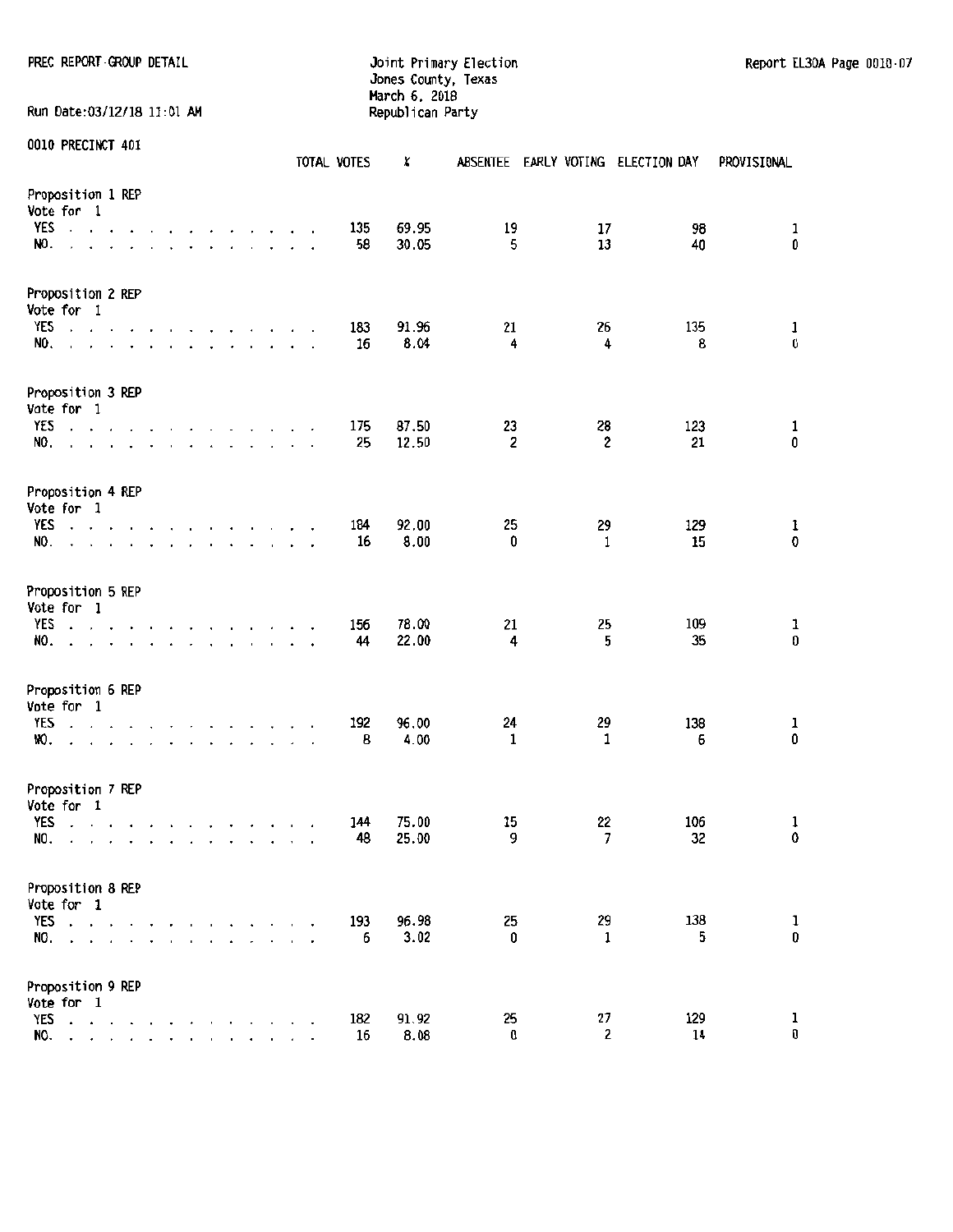| PREC REPORT-GROUP DETAIL<br>Run Date:03/12/18 11:01 AM    | Joint Primary Election<br>Jones County, Texas<br>March 6, 2018<br>Republican Party |             |           |               |                                    |                      | Report EL30A Page 0010-08 |             |  |
|-----------------------------------------------------------|------------------------------------------------------------------------------------|-------------|-----------|---------------|------------------------------------|----------------------|---------------------------|-------------|--|
| 0010 PRECINCT 401                                         |                                                                                    | TOTAL VOTES |           | x             | ABSENTEE EARLY VOTING ELECTION DAY |                      |                           | PROVISIONAL |  |
| Proposition 10 REP<br>Vote for 1<br><b>YES</b> 194<br>NO. |                                                                                    |             | 6         | 97.00<br>3.00 | 25<br>0                            | 28<br>$\overline{2}$ | 140<br>4                  | 0           |  |
| Proposition 11 REP<br>Vote for 1<br>YES<br>NO.            |                                                                                    |             | 190<br>10 | 95.00<br>5.00 | 24<br>0                            | 28<br>$\overline{2}$ | 137<br>8                  | ı<br>Đ      |  |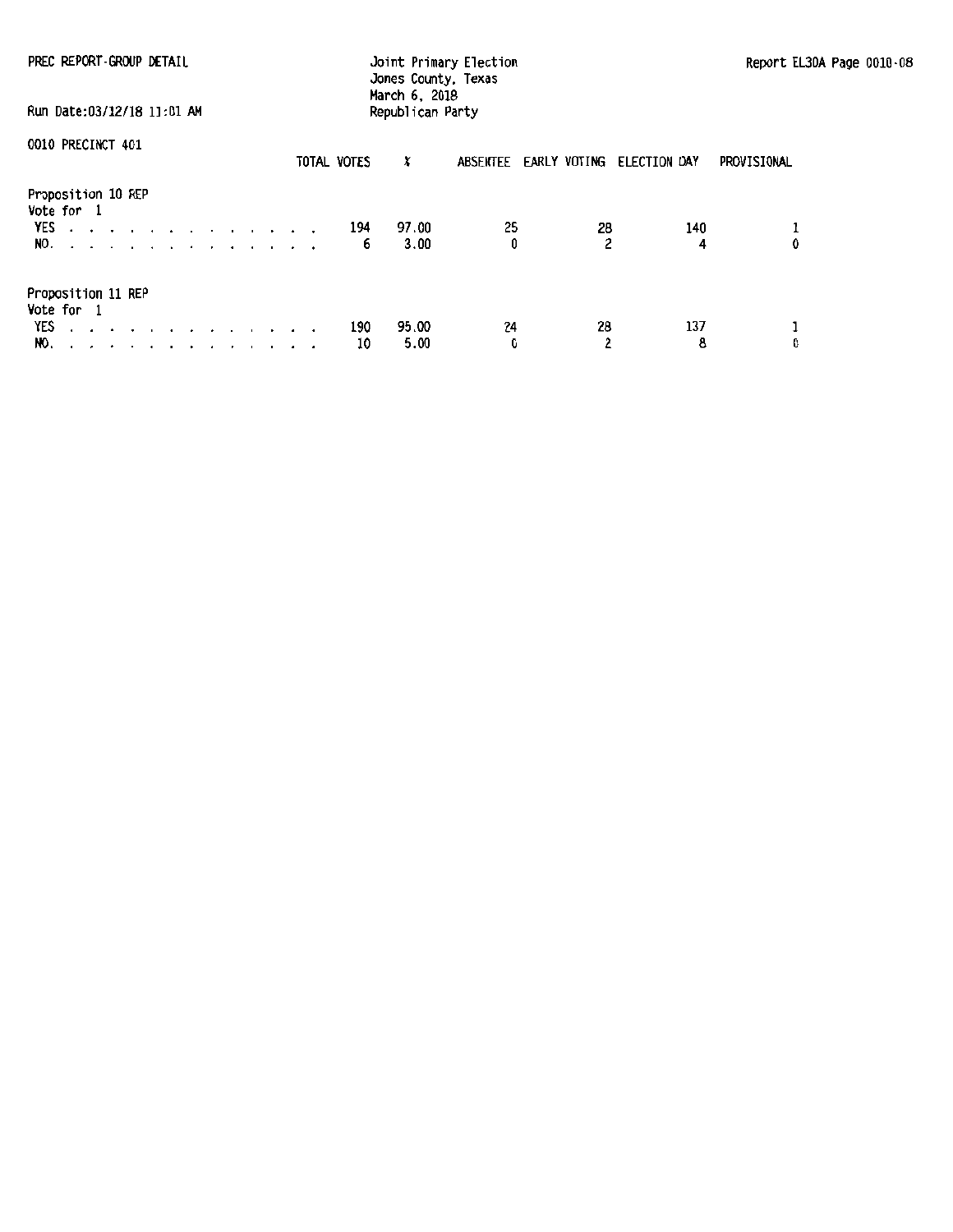PREC REPORT·GROUP DETAIL **Frimary Election** Joint Primary Election Report EL30A Page 0010-09

Jones County. Texas March 6. 2018 Run Date:03/12/18 11:01 AM Democratic Party

|                                                                                                                                                                                                                                |  |  |  |  |  | TOTAL VOTES         | x              |                         |        | ABSENTEE EARLY VOTING ELECTION DAY | PROVISIONAL |
|--------------------------------------------------------------------------------------------------------------------------------------------------------------------------------------------------------------------------------|--|--|--|--|--|---------------------|----------------|-------------------------|--------|------------------------------------|-------------|
| Proposition #1 DEM<br>Vote for 1                                                                                                                                                                                               |  |  |  |  |  |                     |                |                         |        |                                    |             |
| For<br>the contract of the contract of the contract of the contract of the contract of the contract of the contract of                                                                                                         |  |  |  |  |  | 7                   | 77.78          | 1                       | 1      | 5                                  | 0           |
| Against                                                                                                                                                                                                                        |  |  |  |  |  | 2                   | 22.22          | $\overline{\mathbf{c}}$ | 0      | 0                                  | $\mathbf 0$ |
| Proposition #2 DEM<br>Vote for 1                                                                                                                                                                                               |  |  |  |  |  |                     |                |                         |        |                                    |             |
| For a subsequence of the state of the state of the state of the state of the state of the state of the state of the state of the state of the state of the state of the state of the state of the state of the state of the st |  |  |  |  |  | 7                   | 77.78          | 1                       | 1      | 5                                  | 0           |
| Against                                                                                                                                                                                                                        |  |  |  |  |  | 2                   | 22.22          | $\boldsymbol{z}$        | 0      | 0                                  | 0           |
| Proposition #3 DEM<br>Vote for 1                                                                                                                                                                                               |  |  |  |  |  |                     |                |                         |        |                                    |             |
| For<br>the contract of the contract of the contract of                                                                                                                                                                         |  |  |  |  |  | 7.                  | 77.78          | 1                       | 1      | 5                                  | 0           |
| Against                                                                                                                                                                                                                        |  |  |  |  |  | $\mathbf{z}$        | 22.22          | $\overline{c}$          | 0      | 0                                  | 0           |
| Proposition #4 DEM<br>Vote for 1                                                                                                                                                                                               |  |  |  |  |  |                     |                |                         |        |                                    |             |
| For<br>and a series of a series of the control                                                                                                                                                                                 |  |  |  |  |  | 7                   | 77.78          | 1                       | 1      | 5                                  | 0           |
| Against                                                                                                                                                                                                                        |  |  |  |  |  | $\mathbf{2}$        | 22.22          | $\overline{c}$          | 0      | 0                                  | $\bf 0$     |
| Proposition #5 DEM<br>Vote for 1                                                                                                                                                                                               |  |  |  |  |  |                     |                |                         |        |                                    |             |
| For<br>the contract of the contract of the contract of the contract of the contract of the contract of the contract of                                                                                                         |  |  |  |  |  | 6                   | 66.67          | 0                       | 1      | 5                                  | 0           |
| Against                                                                                                                                                                                                                        |  |  |  |  |  | 3                   | 33.33          | 3                       | 0      | 0                                  | 0           |
| Proposition #6 DEM<br>Vote for 1                                                                                                                                                                                               |  |  |  |  |  |                     |                |                         |        |                                    |             |
| For<br>and the contract of the contract of the contract of                                                                                                                                                                     |  |  |  |  |  | 7                   | 77.78          | 1                       | ı      | 5                                  | 0           |
| Against                                                                                                                                                                                                                        |  |  |  |  |  | 2                   | 22.22          | 2                       | 0      | 0                                  | 0           |
| Proposition #7 DEM<br>Vote for 1                                                                                                                                                                                               |  |  |  |  |  |                     |                |                         |        |                                    |             |
| For<br>and a straightful contract and a                                                                                                                                                                                        |  |  |  |  |  | 7                   | 77.78          | 1                       | 1      | 5                                  | 0           |
| Against                                                                                                                                                                                                                        |  |  |  |  |  | $\mathbf{2}$        | 22.22          | 2                       | 0      | 0                                  | 0           |
| Proposition #8 DEM                                                                                                                                                                                                             |  |  |  |  |  |                     |                |                         |        |                                    |             |
| Vote for 1                                                                                                                                                                                                                     |  |  |  |  |  |                     |                |                         |        |                                    |             |
| For                                                                                                                                                                                                                            |  |  |  |  |  | 7<br>$\overline{c}$ | 77.78<br>22.22 | $\mathbf{1}$<br>2       | 1<br>0 | 5<br>0                             | 0<br>0      |
| Against                                                                                                                                                                                                                        |  |  |  |  |  |                     |                |                         |        |                                    |             |
| Proposition #9 DEM                                                                                                                                                                                                             |  |  |  |  |  |                     |                |                         |        |                                    |             |
| Vote for 1                                                                                                                                                                                                                     |  |  |  |  |  |                     |                |                         |        |                                    | 0           |
| For                                                                                                                                                                                                                            |  |  |  |  |  | 6<br>3              | 66.67<br>33.33 | 1<br>$\overline{c}$     | 1<br>0 | 4<br>$\mathbf{1}$                  | 0           |
| Against                                                                                                                                                                                                                        |  |  |  |  |  |                     |                |                         |        |                                    |             |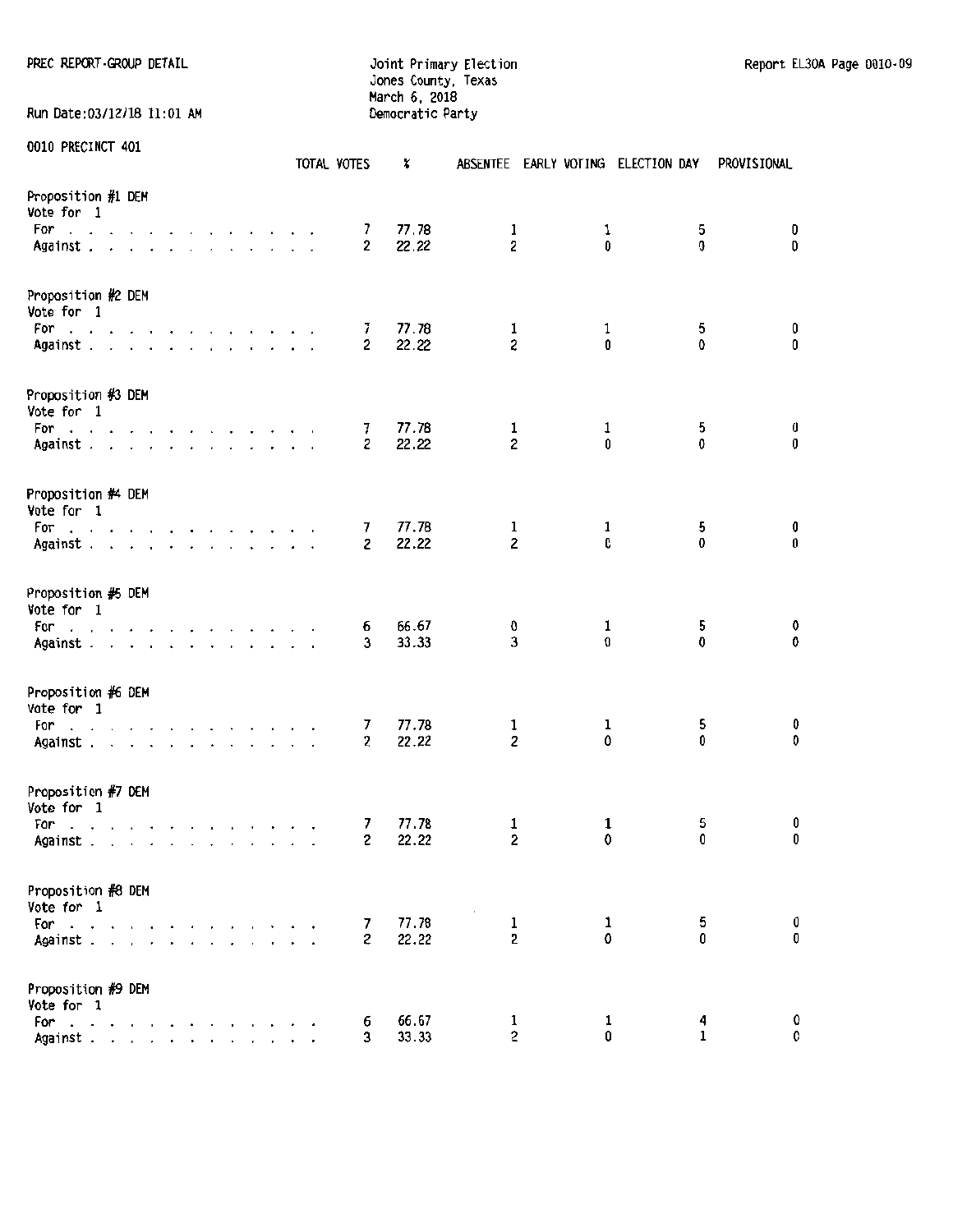| PREC REPORT-GROUP DETAIL                                                                                                                                                                                                                  |             |                  | Report EL                          |              |   |                   |
|-------------------------------------------------------------------------------------------------------------------------------------------------------------------------------------------------------------------------------------------|-------------|------------------|------------------------------------|--------------|---|-------------------|
| Run Date:03/12/18 11:01 AM                                                                                                                                                                                                                |             | Democratic Party |                                    |              |   |                   |
| <b>0010 PRECINCT 401</b>                                                                                                                                                                                                                  | TOTAL VOTES | ×                | ABSENTEE EARLY VOTING ELECTION DAY |              |   | PROVISIONAL       |
| Proposition #10 DEM<br>Vote for 1                                                                                                                                                                                                         |             |                  |                                    |              |   |                   |
| For a contract and a contract of the Post of the Contract of the Contract of the Contract of the Contract of the Contract of the Contract of the Contract of the Contract of the Contract of the Contract of the Contract of t<br>Against | 5<br>4      | 55.56<br>44.44   | 0<br>$\overline{3}$                | $\mathbf{0}$ |   | 0<br>$\bf{0}$     |
| Proposition #11 DEM<br>Vote for 1                                                                                                                                                                                                         |             |                  |                                    |              |   |                   |
| For a contract and contract and contract of the second series of the series of the series of the series of the<br>Against $\cdots$ $\cdots$ $\cdots$ $\cdots$                                                                             | 5<br>4      | 55.56<br>44.44   | 0<br>3                             |              | 4 | 0<br>$\mathbf{0}$ |
| Proposition #12 DEM<br>Vote for 1                                                                                                                                                                                                         |             |                  |                                    |              |   |                   |
| For .<br>the company of the company of the company of<br>$\cdot$ $\cdot$                                                                                                                                                                  | 6           | 66.67            | 0                                  |              | 5 |                   |
| Against                                                                                                                                                                                                                                   | 3           | 33.33            | 3                                  | 0            | 0 | û                 |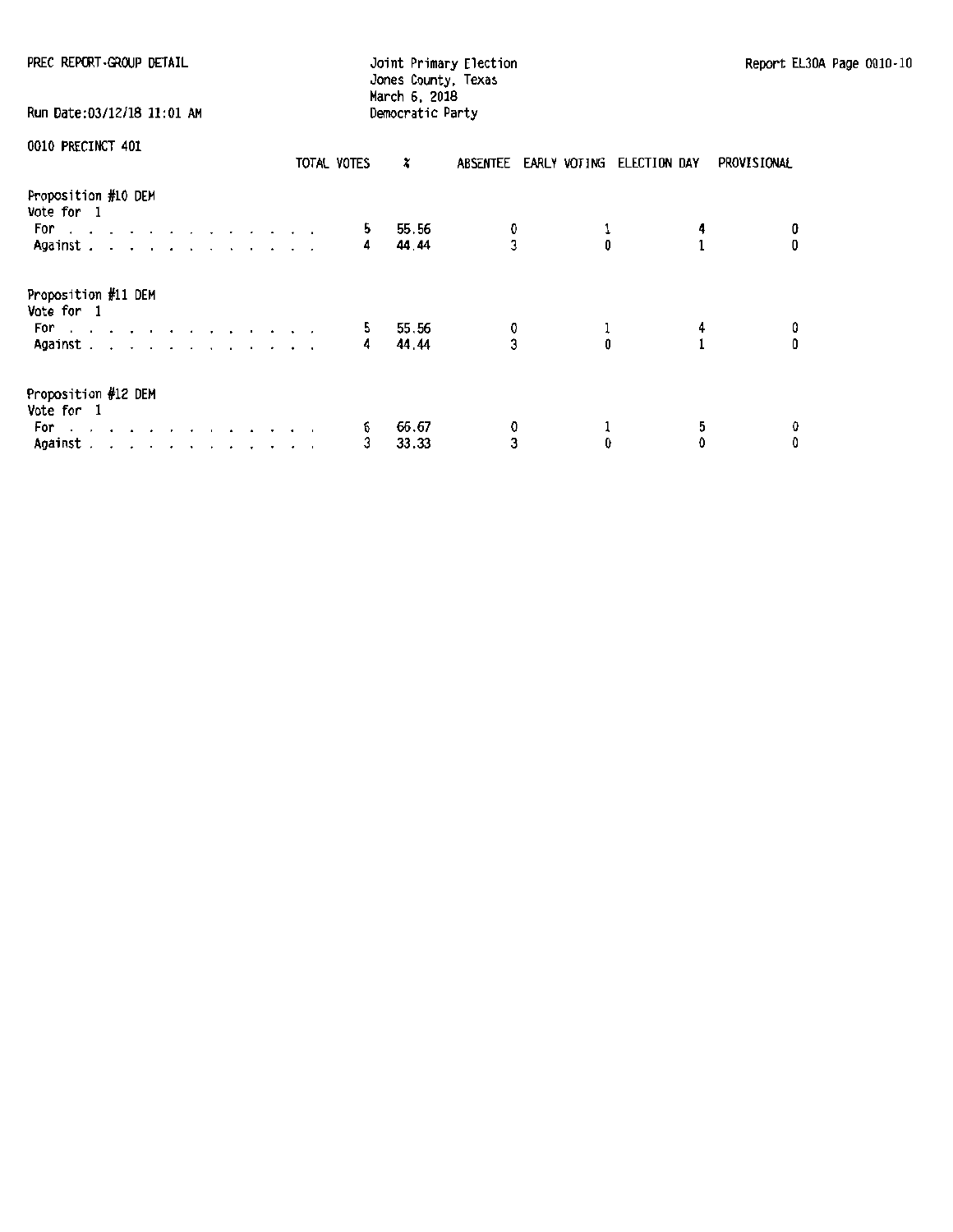PREC REPORT · GROUP DETAIL

Joint Primary Election Jones County, Texas March 6, 2018 **STATISTICS** 

Run Date:03/12/18 11:01 AM

### 0011 PRECINCT 402

| UUII PRECINCI 40Z                                                  | TOTAL VOTES |               | ABSENTEE EARLY VOTING ELECTION DAY |     |     | PROVISIONAL |
|--------------------------------------------------------------------|-------------|---------------|------------------------------------|-----|-----|-------------|
| REGISTERED VOTERS - TOTAL<br>BALLOTS CAST - TOTAL.                 | 422         |               | 39                                 | 139 | 244 |             |
| BALLOTS CAST - REPUBLICAN PARTY<br>BALLOTS CAST - DEMOCRATIC PARTY | 380         | 90.05<br>9.95 | 30                                 | 133 | 217 |             |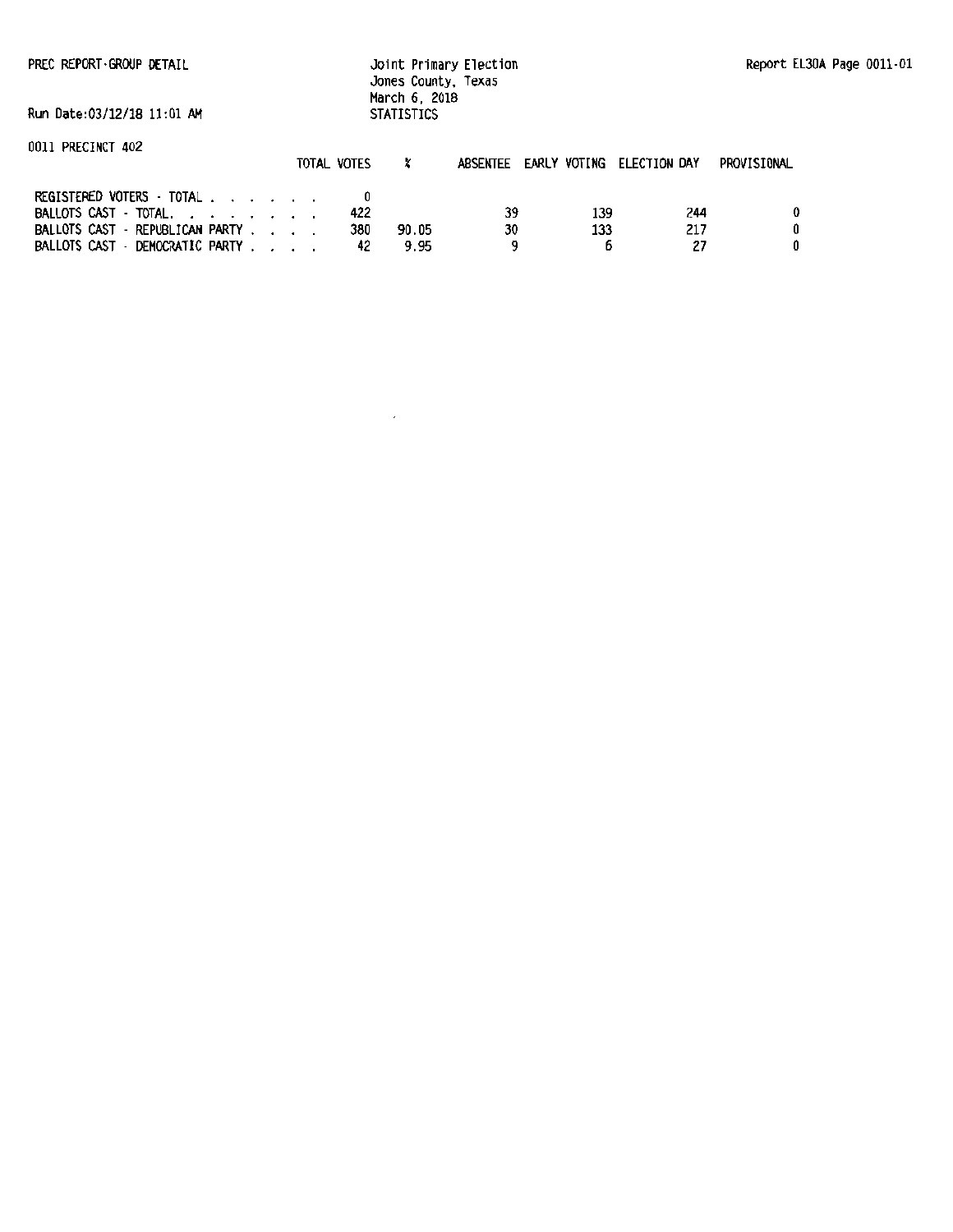PREC REPORT -GROUP DETAIL CONTROL CONTROL DETAIL DESCRIPTION OF THE PRECISION DETAILS AND REPORT -02

Jones County, Texas March 6, 2018<br>Republican Party

Run Date:03/12/18 11:01 AM 0011 PRECINCT 402 TOTAL VOTES  $x$  ABSENTEE EARLY VOTING ELECTION DAY PROVISIONAL US Senator Vote for 1 Mary Miller. . . . . . . . . . 30 8.70 4 11 15 0<br>Stefano de Stefano . . . . . . . . . 9 2.61 2 2 2 5 0 9 2.61 2 2 5 0<br>19 2.93 84.93 20 106 167 0<br>20 106 167 0 Ped Cruz. . . . . . . . . . . . . 293 84.93 20 106 167 0<br>106 167 0 167 167 11 3.19 2 2 2 7 0 Partice Jacobson, Jr. . . . . . . . . . 11 3.19 2 2 2 7 0<br>- Geraldine Sam . . . . . . . . . . . . . 2 .58 0 0 0 2 0 Geraldine Sam . . . . . . . . . . US Representative, District 19 Vote for 1 Jodey Arrington 3 . . . . . . . 301 100.00 24 99 178 0 Governor Vote for 1 Parbara Krueger . . . . . . . . 47 13.31 3 11 33 0<br>SECEDE Kiloore. . . . . . . . . 8 2.27 1 6 1 0 SECEDE Kilgore. 8 *2.27* 1 6 1 0 Greg Abbott. . . . . . . . . . . 298 84.42 24 105 169 0 Lieutenant Governor Vote for 1<br>Scott Milder Scott Hilder 150 43.10 8 52 90 0<br>Scott Hilder 150 43.10 8 56.20 106 0 Dan Patrick. . . . . . . . . . . Attorney General Vote for 1 Ken Paxton . . . . . . . . 283 100.00 23 98 162 0 Comptroller of Public Accounts Vote for 1 Glenn Hegar. . . . . . . . . . 278 100.00 21 95 162 0 Commissioner of the General Land Office Vote for 1 19 19 19 24.09 19 24.09 28 44 0<br>Davev Edwards . . . . . . . . . . 38 11.59 4 23 11 0 Davey Edwards . 38 11.59 4 23 11 0 George P. Bush. . . . . . . . . . 197 60.06 19 57 121 0<br>Rick Range . . . . . . . . . . . . 14 4.27 0 8 6 0 Rick Range . . . . . . . . . . . . Commissioner of Agriculture Vote for 1 19.34 11 18 30 0<br>31 11 18 30 0<br>31 11 15 0 19.67 11 11 15 0 11 11 45 0 19.67 4 11 45 0<br>13 11 125 0 19.67 4 11 45 0 13 13 51d Miller Sid Miller . . . . . . . . . . . Railroad Commissioner Vote for 1

Weston Martinez . . . . . . . 94 30.72 10 36 48 0 Christi Craddick . . . . . . . . 212 69.28 17 69 126 0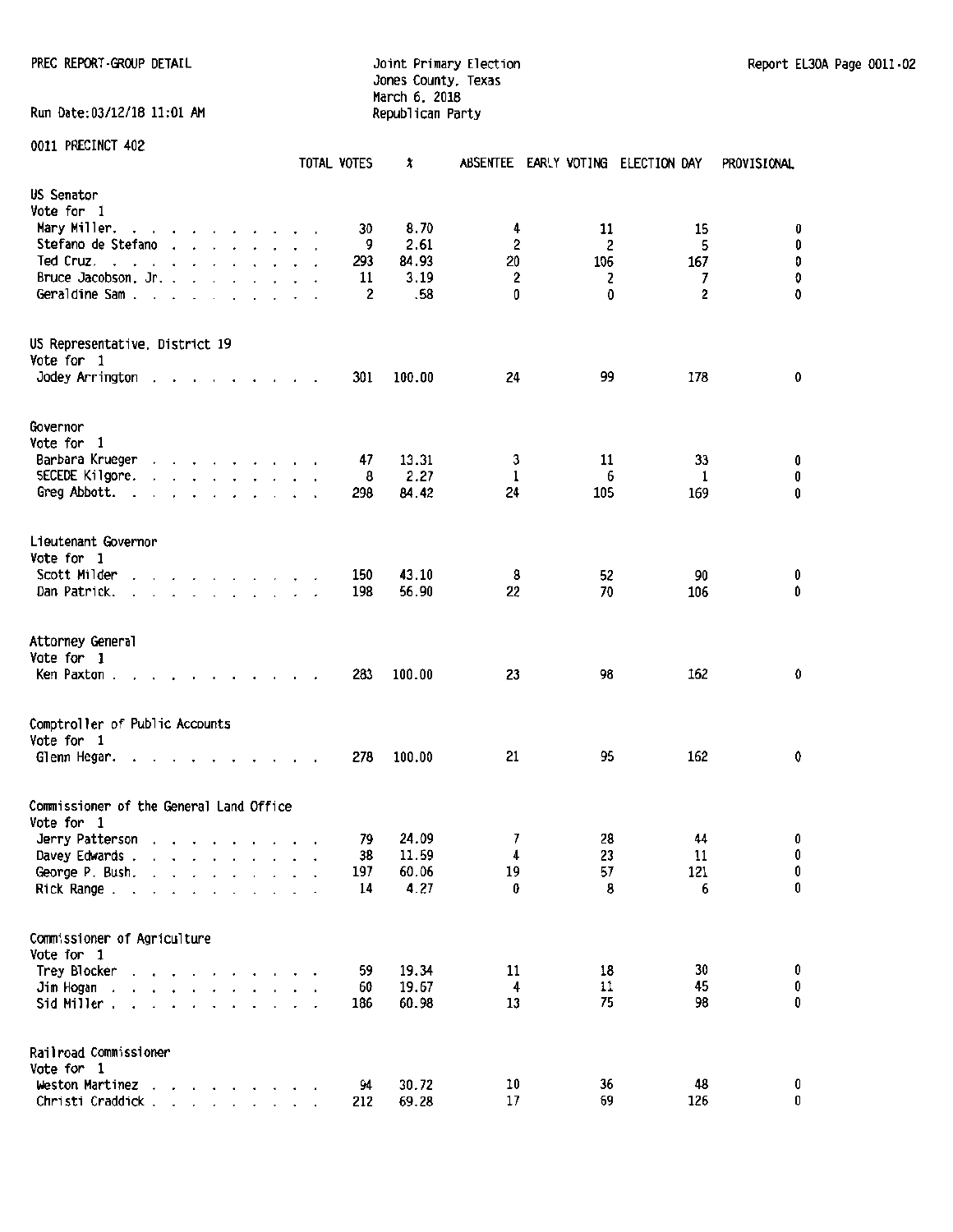| PREC REPORT GROUP DETAIL<br>Run Date:03/12/18 11:01 AM              |             | Jones County, Texas<br>March 6, 2018<br>Republican Party | Joint Primary Election  |          |                                    | Report EL30A Page 0011-03 |
|---------------------------------------------------------------------|-------------|----------------------------------------------------------|-------------------------|----------|------------------------------------|---------------------------|
|                                                                     |             |                                                          |                         |          |                                    |                           |
| 0011 PRECINCT 402                                                   | TOTAL VOTES | x                                                        |                         |          | ABSENTEE EARLY VOTING ELECTION DAY | PROVISIONAL               |
| Justice, Supreme Court, Place 2<br>Vote for 1                       |             |                                                          |                         |          |                                    |                           |
| Jimmy Blacklock                                                     | 262         | 100.00                                                   | 20                      | 92       | 150                                | 0                         |
| Justice, Supreme Court, Place 4<br>Vote for 1                       |             |                                                          |                         |          |                                    |                           |
| John Devine. $\ldots$ $\ldots$ $\ldots$ $\ldots$                    | 262         | 100.00                                                   | 21                      | 90       | 151                                | 0                         |
| Justice, Supreme Court, Place 6<br>Vote for 1                       |             |                                                          |                         |          |                                    |                           |
| Jeff Brown $\ldots$ $\ldots$ $\ldots$ $\ldots$ $\ldots$             | 263         | 100.00                                                   | 21                      | 92       | 150                                | 0                         |
| Presiding Judge, Ct of Criminal Appeals<br>Vote for 1               |             |                                                          |                         |          |                                    |                           |
| David Bridges,<br>Sharon Keller                                     | 176<br>115  | 60.48<br>39.52                                           | 13<br>$12 \overline{ }$ | 52<br>46 | 111<br>57                          | 0<br>O                    |
| Judge, Ct of Crim Appeals, Pl 7<br>Vote for 1                       |             |                                                          |                         |          |                                    |                           |
| Barbara Parker Hervey                                               | 248         | 100.00                                                   | 21                      | 86       | 141                                | 0                         |
| Judge, Ct of Crim Appeals, Pl 8<br>Vote for 1                       |             |                                                          |                         |          |                                    |                           |
| Dib Waldrip.                                                        | 65          | 23.90                                                    | 5                       | 17       | 43                                 | 0                         |
| Michelle Slaughter                                                  | 128         | 47.06                                                    | 10                      | 51       | 67                                 | 0                         |
| Jay Brandon.                                                        | 79          | 29.04                                                    | 7                       | 31       | 41                                 | 0                         |
| State Representative, District 71<br>Vote for 1                     |             |                                                          |                         |          |                                    |                           |
| Stan Lambert                                                        | 285         | 100.00                                                   | 24                      | 99       | 162                                | 0                         |
| Chief Justice, 11th Ct of Appeals Dist<br>Vote for 1                |             |                                                          |                         |          |                                    |                           |
| John Bailey.                                                        | 265         | 100.00                                                   | 22                      | 93       | 150                                | 0                         |
| County Judge<br>Vote for 1                                          |             |                                                          |                         |          |                                    |                           |
| Dale Spurgin<br>the contract of the contract of the con-            | 292         | 100.00                                                   | 23                      | 97       | 172                                | O                         |
| District Clerk<br>Vote for 1                                        |             |                                                          |                         |          |                                    |                           |
| Lacey Hansen<br>and a series of the contract of the<br>Laura Davis. | 214<br>143  | 59.94<br>40.06                                           | 21<br>9                 | 67<br>57 | 126<br>77                          | 0<br>0                    |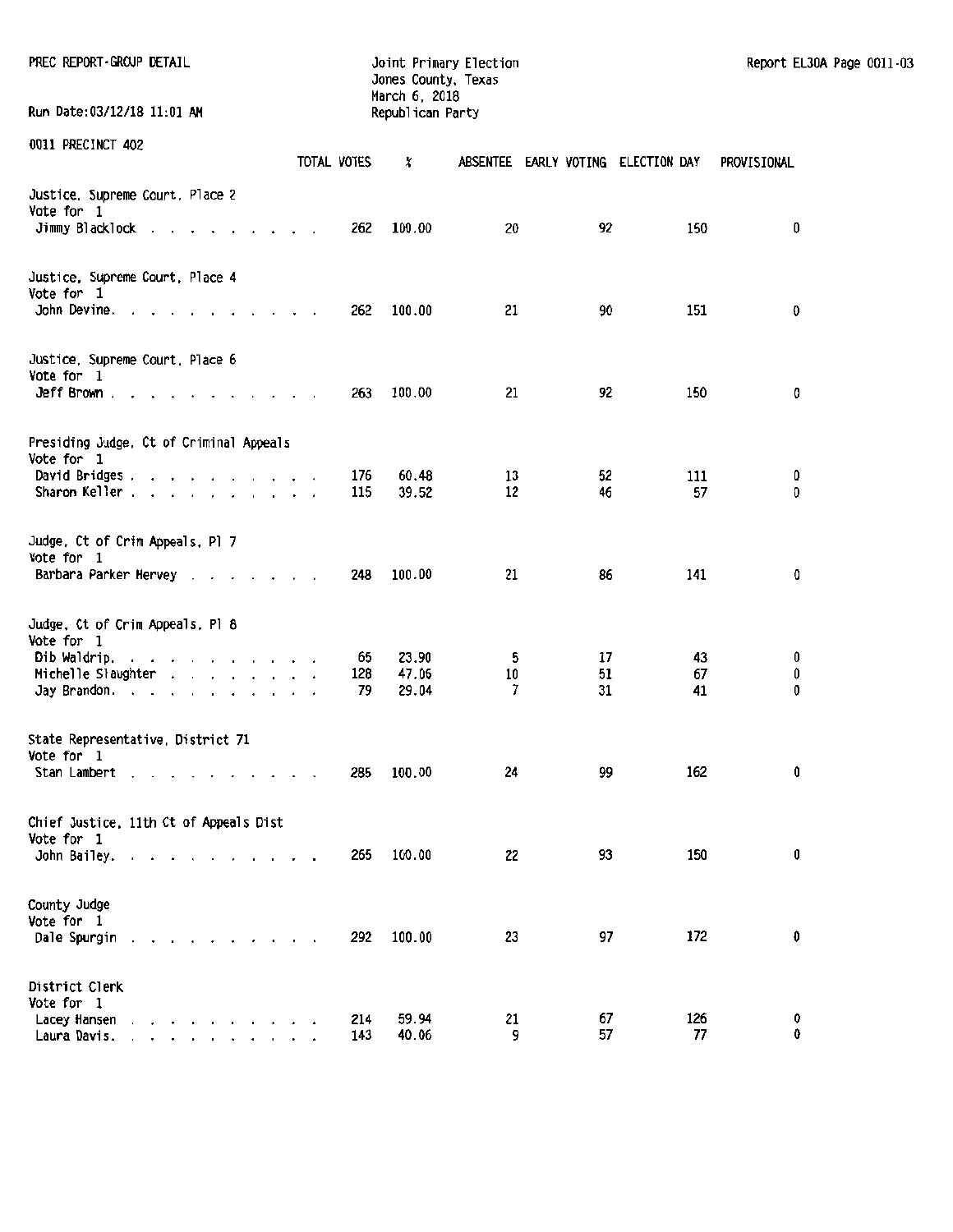PREC REPORT-GROUP DETAIL **Frimary Election** Joint Primary Election Report EL30A Page 0011-04

Jones County, Texas March 6, 2018 Run Date:03/12/18 11:01 AM Republican Party

|                                                                                                                                                                                                                                                                                                                                   | TOTAL VOTES     | x                       | ABSENTEE EARLY VOTING ELECTION DAY |                |                 | PROVISIONAL   |
|-----------------------------------------------------------------------------------------------------------------------------------------------------------------------------------------------------------------------------------------------------------------------------------------------------------------------------------|-----------------|-------------------------|------------------------------------|----------------|-----------------|---------------|
| County Clerk<br>Vote for 1<br>LeeAnn Jennings<br><b>All Street</b>                                                                                                                                                                                                                                                                | 294             | 100.00                  | 25                                 | 104            | 165             | 0             |
| County Tax Assessor-Collector<br>Vote for 1                                                                                                                                                                                                                                                                                       |                 |                         |                                    |                |                 |               |
| Jamie R Jordan.<br>$\mathbf{a}$ and $\mathbf{a}$ and $\mathbf{a}$ and $\mathbf{a}$<br>Whitney Ortega.<br>$\mathbf{a}$ and $\mathbf{a}$ and $\mathbf{a}$ and $\mathbf{a}$ and $\mathbf{a}$<br>$\ddot{\phantom{a}}$<br>Gloria J Little .<br>$\mathbf{r}$ , $\mathbf{r}$ , $\mathbf{r}$ , $\mathbf{r}$ , $\mathbf{r}$ , $\mathbf{r}$ | 57<br>95<br>205 | 15.97<br>26.61<br>57.42 | 5<br>8<br>16                       | 16<br>39<br>76 | 36<br>48<br>113 | 0<br>0<br>0   |
| County Treasurer<br>Vote for 1                                                                                                                                                                                                                                                                                                    |                 |                         |                                    |                |                 |               |
| Shere Miller<br>$\cdot$<br>$\cdots$<br>Amber Thompson.                                                                                                                                                                                                                                                                            | 170<br>185      | 47.89<br>52.11          | 15<br>13                           | 56<br>72       | 99<br>100       | 0<br>0        |
| County Commissioner, Precinct 4 COMM 4<br>Vote for 1                                                                                                                                                                                                                                                                              |                 |                         |                                    |                |                 |               |
| Anthony Butterbean Ramos<br>Joel T Spraberry                                                                                                                                                                                                                                                                                      | 197<br>174      | 53.10<br>46.90          | 20<br>9                            | 80<br>51       | 97<br>114       | 0<br>$\Omega$ |
| Justice of the Peace<br>Vote for 1                                                                                                                                                                                                                                                                                                |                 |                         |                                    |                |                 |               |
| Cheryl Guernsey.<br>$\mathbf{r}$ , $\mathbf{r}$ , $\mathbf{r}$<br>$\cdot$<br>$\cdot$                                                                                                                                                                                                                                              | 313             | 100.00                  | 22                                 | 115            | 176             | 0             |
| Constable<br>Vote for 1<br>Danny Jimenez.<br>the contract of the contract of the contract of the contract of the contract of the contract of the contract of                                                                                                                                                                      | 299             | 100.00                  | 22                                 | 107            | 170             | 0             |
| County Chairman<br>Vote for 1<br>W. B. Harrison III<br>$\mathcal{A}=\mathcal{A}=\mathcal{A}=\mathcal{A}=\mathcal{A}=\mathcal{A}=\mathcal{A}$                                                                                                                                                                                      | 270             | 100.00                  | 24                                 | 89             | 157             | 0             |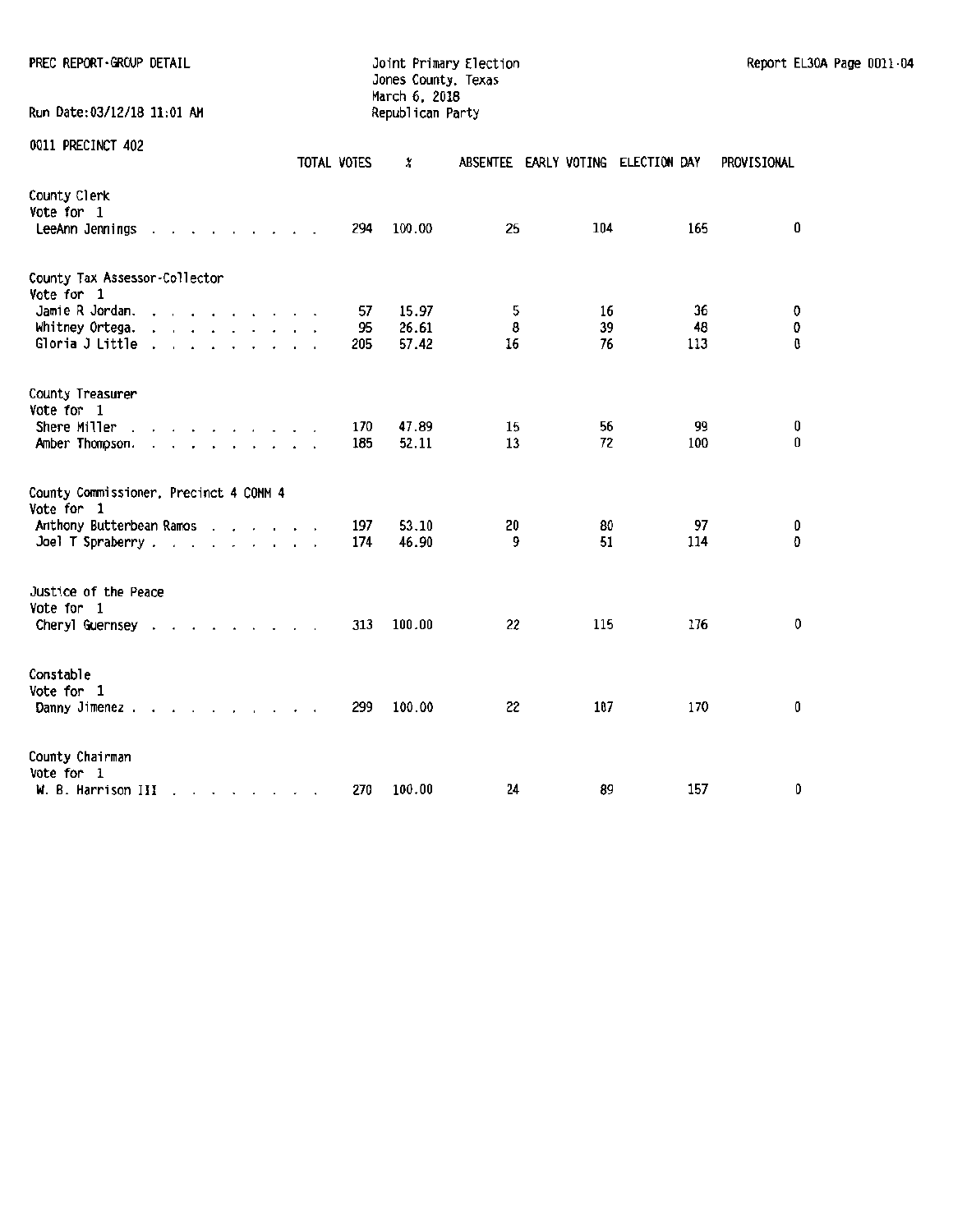## Jones County, Texas March 6. 2018 Run Date:03/12/18 11:01 AM Democratic Party

PREC REPORT ·ffiOUP DETAIL Joint Primary Election Report ELJOA Page 0011-05

|                                                                                                                                                                                               | TOTAL VOTES | χ      | ABSENTEE EARLY VOTING ELECTION DAY |   |    | PROVISIONAL                                 |
|-----------------------------------------------------------------------------------------------------------------------------------------------------------------------------------------------|-------------|--------|------------------------------------|---|----|---------------------------------------------|
| US Senator                                                                                                                                                                                    |             |        |                                    |   |    |                                             |
| Vote for 1                                                                                                                                                                                    |             |        |                                    |   |    |                                             |
| Beto O'Rourke.<br>and a state of the state                                                                                                                                                    | 20          | 52.63  | 4                                  | 3 | 13 | 0                                           |
| Edward Kimbrough .<br>and a strong control of the strong of the                                                                                                                               | 6           | 15.79  | 2                                  | 1 | 3  | 0                                           |
| Sema Hernandez.<br>$\sim$ $\sim$ $\sim$ $\sim$ $\sim$ $\sim$<br>$\sim$<br>$\cdot$<br>$\ddot{\phantom{0}}$                                                                                     | 12          | 31.58  | 2                                  | 0 | 10 | 0                                           |
|                                                                                                                                                                                               |             |        |                                    |   |    |                                             |
| US Representative, District 19<br>Vote for 1                                                                                                                                                  |             |        |                                    |   |    |                                             |
| Miguel Levario.<br>$\cdot$ $\cdot$ $\cdot$ $\cdot$ $\cdot$ $\cdot$ $\cdot$                                                                                                                    | 30          | 100.00 | 5                                  | 3 | 22 | 0                                           |
| Governor                                                                                                                                                                                      |             |        |                                    |   |    |                                             |
| Vote for 1                                                                                                                                                                                    |             |        |                                    |   |    |                                             |
| Grady Yarbrough<br>and a strong control of the state of                                                                                                                                       | 9           | 23.68  | ı                                  | 0 | 8  | 0                                           |
| Tom Wakely                                                                                                                                                                                    | 1           | 2.63   | 0                                  | 0 | 1  | 0                                           |
| Joe Mumbach.                                                                                                                                                                                  | 0           |        | 0                                  | 0 | 0  |                                             |
| James Jolly Clark.                                                                                                                                                                            | Û           |        | 0                                  | 0 | 0  | 0<br>0                                      |
| $\cdot$ $\cdot$ $\cdot$ $\cdot$ $\cdot$ $\cdot$ $\cdot$<br>Jeffrey Payne                                                                                                                      |             |        |                                    | 1 | 1  |                                             |
| and the contract of the con-                                                                                                                                                                  | 3           | 7.89   | 1                                  |   |    | $\begin{smallmatrix}0\0\0\end{smallmatrix}$ |
| Adrian Ocegueda                                                                                                                                                                               | 4           | 10.53  | 1                                  | 0 | 3  |                                             |
| Cedric Davis, Sr.,                                                                                                                                                                            | 0           |        | 0                                  | 0 | 0  | $\pmb{0}$                                   |
| Lupe Valdez.                                                                                                                                                                                  | 12          | 31.58  | 5                                  | 0 | 7  | 0                                           |
| Andrew White                                                                                                                                                                                  | 9           | 23.68  | 0                                  | 3 | 6  | 0                                           |
| Lieutenant Governor                                                                                                                                                                           |             |        |                                    |   |    |                                             |
| Vote for 1                                                                                                                                                                                    |             |        |                                    |   |    |                                             |
| Mike Collier<br>and a series of the series of the                                                                                                                                             | 26          | 70.27  | 5                                  | 3 | 18 | 0                                           |
| Michael Cooper.<br>and the contract of the state of<br>$\sim$                                                                                                                                 | 11          | 29.73  | 3                                  | 0 | 8  | 0                                           |
|                                                                                                                                                                                               |             |        |                                    |   |    |                                             |
| Attorney General                                                                                                                                                                              |             |        |                                    |   |    |                                             |
| Vote for 1                                                                                                                                                                                    |             |        |                                    |   |    |                                             |
| Justin Nelson.                                                                                                                                                                                | 31          | 100.00 | 5                                  | 2 | 24 | 0                                           |
| Comptroller of Public Accounts                                                                                                                                                                |             |        |                                    |   |    |                                             |
| Vote for 1                                                                                                                                                                                    |             |        |                                    |   |    |                                             |
| Joi Chevalier.<br>$\begin{array}{cccccccccccccc} \bullet & \bullet & \bullet & \bullet & \bullet & \bullet & \bullet & \bullet & \bullet & \bullet & \bullet & \bullet & \bullet \end{array}$ | 16          | 45.71  | 5                                  | 0 | 11 | 0                                           |
| Tim Mahoney.<br>$\mathbf{r}$ and $\mathbf{r}$ and $\mathbf{r}$ and $\mathbf{r}$ and $\mathbf{r}$                                                                                              | 19          | 54.29  | 2                                  | 3 | 14 | 0                                           |
| Commissioner of the General Land Office                                                                                                                                                       |             |        |                                    |   |    |                                             |
| Vote for 1                                                                                                                                                                                    |             |        |                                    |   |    |                                             |
| Tex Morgan.                                                                                                                                                                                   | 17          | 47.22  | 2                                  | 3 | 12 | 0                                           |
| Miguel Suazo<br>the contract of the con-                                                                                                                                                      | 19          | 52.78  | 4                                  | 2 | 13 | 0                                           |
|                                                                                                                                                                                               |             |        |                                    |   |    |                                             |
| Commissioner of Agriculture                                                                                                                                                                   |             |        |                                    |   |    |                                             |
| Vote for 1                                                                                                                                                                                    |             |        |                                    |   |    |                                             |
| Kim Olson                                                                                                                                                                                     | 33          | 100.00 | 5                                  | 4 | 24 | 0                                           |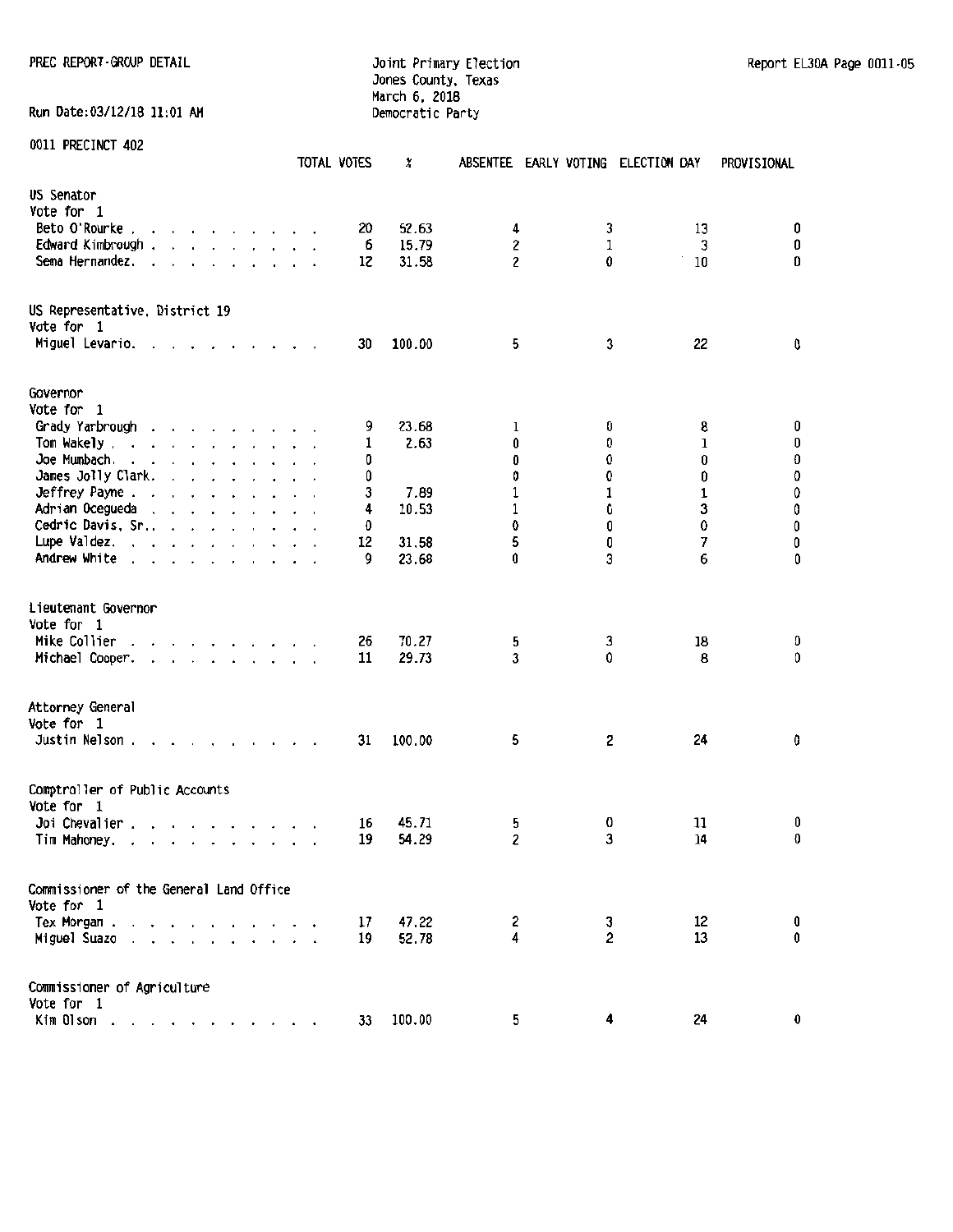| PREC REPORT-GROUP DETAIL | Joint Primary Election | Report EL30A Page 0011-06 |
|--------------------------|------------------------|---------------------------|
|                          | Jones County, Texas    |                           |

Run Date:03/12/18 11:01 AM Democratic Party

0011 PRECINCT 402

| 0011 PRECINCT 402                             | TOTAL VOTES             | x                         | ABSENTEE EARLY VOTING ELECTION DAY |                   |                      | PROVISIONAL      |
|-----------------------------------------------|-------------------------|---------------------------|------------------------------------|-------------------|----------------------|------------------|
| Railroad Commissioner<br>Vote for 1           |                         |                           |                                    |                   |                      |                  |
| Roman McAllen<br>Chris Spellmon.              |                         | 72.73<br>24<br>27.27<br>9 | 6<br>$\mathbf{1}$                  | 1<br>$\mathbf{1}$ | 17<br>$\overline{7}$ | 0<br>$\mathbf 0$ |
| Justice, Supreme Court, Place 2<br>Vote for 1 |                         |                           |                                    |                   |                      |                  |
| Steven Kirkland                               |                         | 100.00<br>31              | 5                                  | 3                 | 23                   | 0                |
| Justice, Supreme Court, Place 4<br>Vote for 1 |                         |                           |                                    |                   |                      |                  |
| R.K. Sandill                                  |                         | 100.00<br>31              | 5                                  | 3                 | 23                   | 0                |
| Justice, Supreme Court, Place 6<br>Vote for 1 |                         |                           |                                    |                   |                      |                  |
| Kathy Cheng.                                  |                         | 100.00<br>32              | 5                                  | 4                 | 23                   | 0                |
| Presiding Judge, Ct of Criminal Appeals       |                         |                           |                                    |                   |                      |                  |
| Vote for 1<br>Maria T. (Terri) Jackson        |                         | 100.00<br>31              | 5                                  | 3                 | 23                   | 0                |
| Judge, Ct of Crim Appeals, Pl 7               |                         |                           |                                    |                   |                      |                  |
| Vote for 1<br>Ramona Franklin                 |                         | 100.00<br>31              | 6                                  | 3                 | 22                   | 0                |
| State Representative, District 71             |                         |                           |                                    |                   |                      |                  |
| Vote for 1<br>Sam Hatton                      | $\cdot$ $\cdot$ $\cdot$ | 100.00<br>29              | 5                                  | 2                 | 22                   | 0                |
| District Judge, 259th Judicial District       |                         |                           |                                    |                   |                      |                  |
| Vote for 1<br>Brooks H. Hagler                |                         | 100.00<br>37              | 8                                  | 6                 | 23                   | 0                |

Jones County, Texas March 6, 2018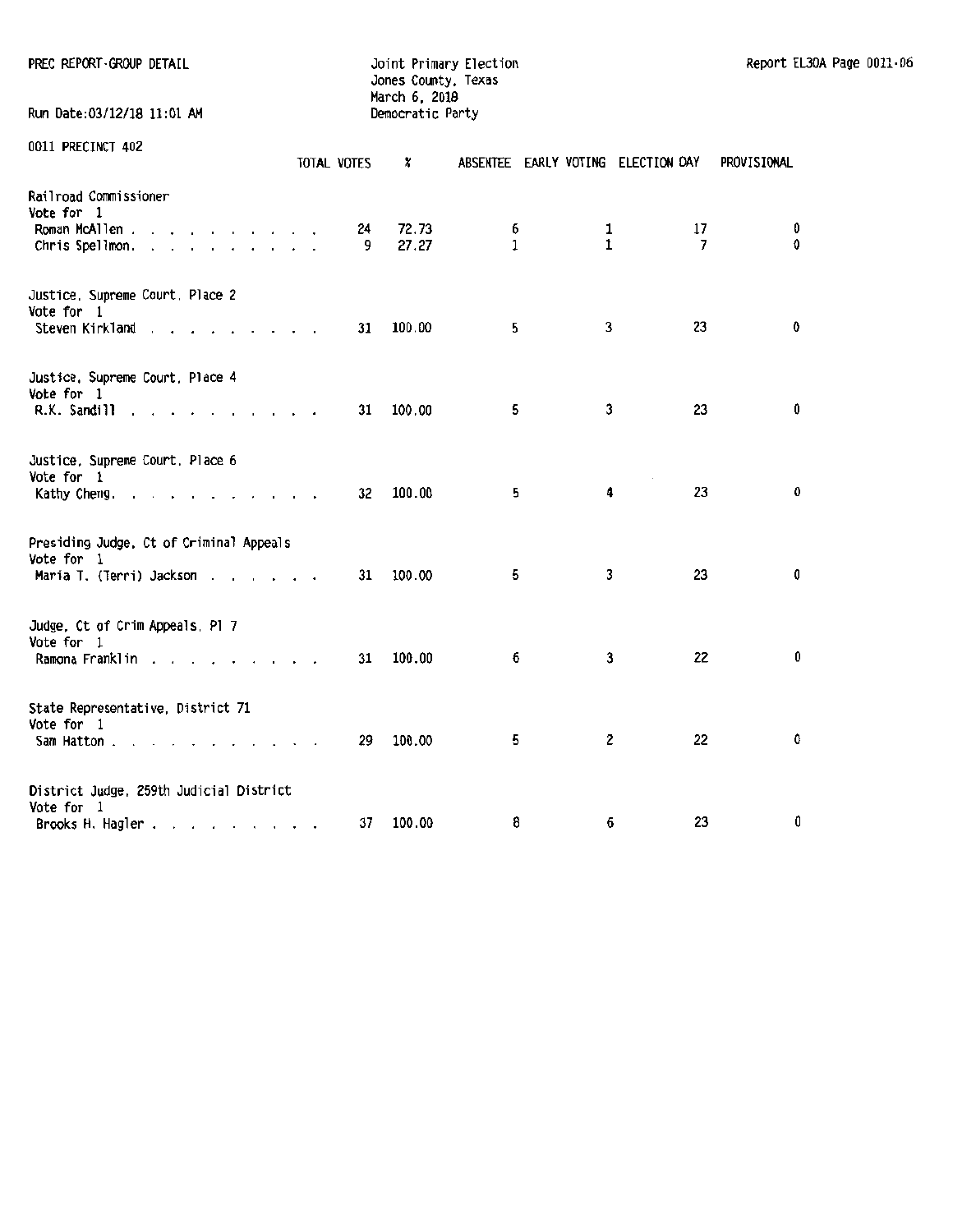### PREC REPORT-GROUP DETAIL **Detail and Automobium Computer Section** and Automobium Report EL30A Page 0011-07 Jones County, Texas March 6, 2018

| Run Date:03/12/18 11:01 AM             |                         |                             |                          |                                                               |                      |        |  |  |                                                                                                                                                                                                                                |                      |                           |             | Republican Party |                      |           |                                    |                |
|----------------------------------------|-------------------------|-----------------------------|--------------------------|---------------------------------------------------------------|----------------------|--------|--|--|--------------------------------------------------------------------------------------------------------------------------------------------------------------------------------------------------------------------------------|----------------------|---------------------------|-------------|------------------|----------------------|-----------|------------------------------------|----------------|
| 0011 PRECINCT 402                      |                         |                             |                          |                                                               |                      |        |  |  |                                                                                                                                                                                                                                |                      |                           | TOTAL VOTES | ×                |                      |           | ABSENTEE EARLY VOTING ELECTION DAY | PROVISIONAL    |
| Proposition 1 REP<br>Vote for 1<br>YES |                         | $\sim$ $\sim$ $\sim$ $\sim$ |                          |                                                               |                      |        |  |  | the contract of the contract of the                                                                                                                                                                                            |                      |                           | 194         | 60.25            | 14                   | 79        | 101                                | 0              |
| NO.                                    | $\ddot{\phantom{0}}$    | $\sim$                      |                          | the contract of the contract of the                           |                      |        |  |  |                                                                                                                                                                                                                                |                      |                           | 128         | 39.75            | 11                   | 35        | 82                                 | 0              |
| Proposition 2 REP<br>Vote for 1        |                         |                             |                          |                                                               |                      |        |  |  |                                                                                                                                                                                                                                |                      |                           |             |                  |                      |           |                                    |                |
| YES<br>NO.                             |                         | $\mathcal{L}_{\mathcal{A}}$ | $\cdot$                  | design a state of the control of the con-<br>$\sim$           | $\ddot{\phantom{0}}$ | $\sim$ |  |  | and a state of the state                                                                                                                                                                                                       |                      |                           | 315<br>33   | 90.52<br>9.48    | 28<br>0              | 107<br>13 | 180<br>20                          | 0<br>0         |
| Proposition 3 REP<br>Vote for 1        |                         |                             |                          |                                                               |                      |        |  |  |                                                                                                                                                                                                                                |                      |                           |             |                  |                      |           |                                    |                |
| YES<br>NO.                             | $\cdot$ $\cdot$         |                             | $\overline{\phantom{a}}$ | $\ddot{\phantom{0}}$<br>$\mathbf{r}$                          |                      |        |  |  | the contract of the contract of the contract of the contract of the contract of the contract of the contract of the contract of the contract of the contract of the contract of the contract of the contract of the contract o |                      | $\mathbf{r}$<br>$\lambda$ | 276<br>66   | 80.70<br>19.30   | 20<br>9              | 99<br>16  | 157<br>41                          | 0<br>$\pmb{0}$ |
| Proposition 4 REP<br>Vote for 1        |                         |                             |                          |                                                               |                      |        |  |  |                                                                                                                                                                                                                                |                      |                           |             |                  |                      |           |                                    |                |
| YES<br>NO.                             | $\cdot$ $\cdot$ $\cdot$ |                             |                          | $\sim$ 40<br>and a series of the contract of the              |                      |        |  |  | the contract of the contract of                                                                                                                                                                                                | $\ddot{\phantom{0}}$ |                           | 313<br>39   | 88.92<br>11.08   | 25<br>4              | 112<br>11 | 176<br>24                          | 0<br>$\pmb{0}$ |
| Proposition 5 REP<br>Vote for 1        |                         |                             |                          |                                                               |                      |        |  |  |                                                                                                                                                                                                                                |                      |                           |             |                  |                      |           |                                    |                |
| YES<br>NO.                             |                         |                             |                          | $\mathcal{L}=\mathcal{L}=\mathcal{L}=\mathcal{L}=\mathcal{L}$ |                      |        |  |  | the contract of the contract of                                                                                                                                                                                                |                      |                           | 248<br>106  | 70.06<br>29.94   | 22<br>7              | 90<br>34  | 136<br>65                          | 0<br>0         |
| Proposition 6 REP<br>Vote for 1        |                         |                             |                          |                                                               |                      |        |  |  |                                                                                                                                                                                                                                |                      |                           |             |                  |                      |           |                                    |                |
| <b>YES</b><br>NO.                      | $\cdot$ $\cdot$         |                             | $\overline{\phantom{a}}$ | $\overline{\phantom{a}}$                                      | $\cdot$              |        |  |  | the contract of the contract of the contract of the contract of the contract of the contract of the contract of<br>$\mathbf{r}$ , and $\mathbf{r}$ , and $\mathbf{r}$ , and $\mathbf{r}$                                       |                      | $\ddot{\phantom{a}}$      | 338<br>27   | 92.60<br>7.40    | 27<br>3              | 121<br>7  | 190<br>17                          | 0<br>0         |
| Proposition 7 REP<br>Vote for 1        |                         |                             |                          |                                                               |                      |        |  |  |                                                                                                                                                                                                                                |                      |                           |             |                  |                      |           |                                    |                |
| YES<br>NO.                             |                         |                             |                          |                                                               |                      |        |  |  |                                                                                                                                                                                                                                |                      |                           | 251<br>103  | 70.90<br>29.10   | 22<br>8              | 87<br>36  | 142<br>59                          | 0<br>0         |
| Proposition 8 REP<br>Vote for 1        |                         |                             |                          |                                                               |                      |        |  |  |                                                                                                                                                                                                                                |                      |                           |             |                  |                      |           |                                    |                |
| YES<br>NO.                             | $\mathbf{r}$            |                             |                          |                                                               |                      |        |  |  |                                                                                                                                                                                                                                |                      |                           | 343<br>18   | 95.01<br>4.99    | 29<br>1              | 119<br>8  | 195<br>9                           | 0<br>0         |
| Proposition 9 REP<br>Vote for 1        |                         |                             |                          |                                                               |                      |        |  |  |                                                                                                                                                                                                                                |                      |                           |             |                  |                      |           |                                    |                |
| YES<br>NO.                             |                         |                             |                          |                                                               |                      |        |  |  |                                                                                                                                                                                                                                |                      |                           | 312<br>50   | 86.19<br>13.81   | 27<br>$\mathfrak{z}$ | 107<br>18 | 178<br>29                          | 0<br>0         |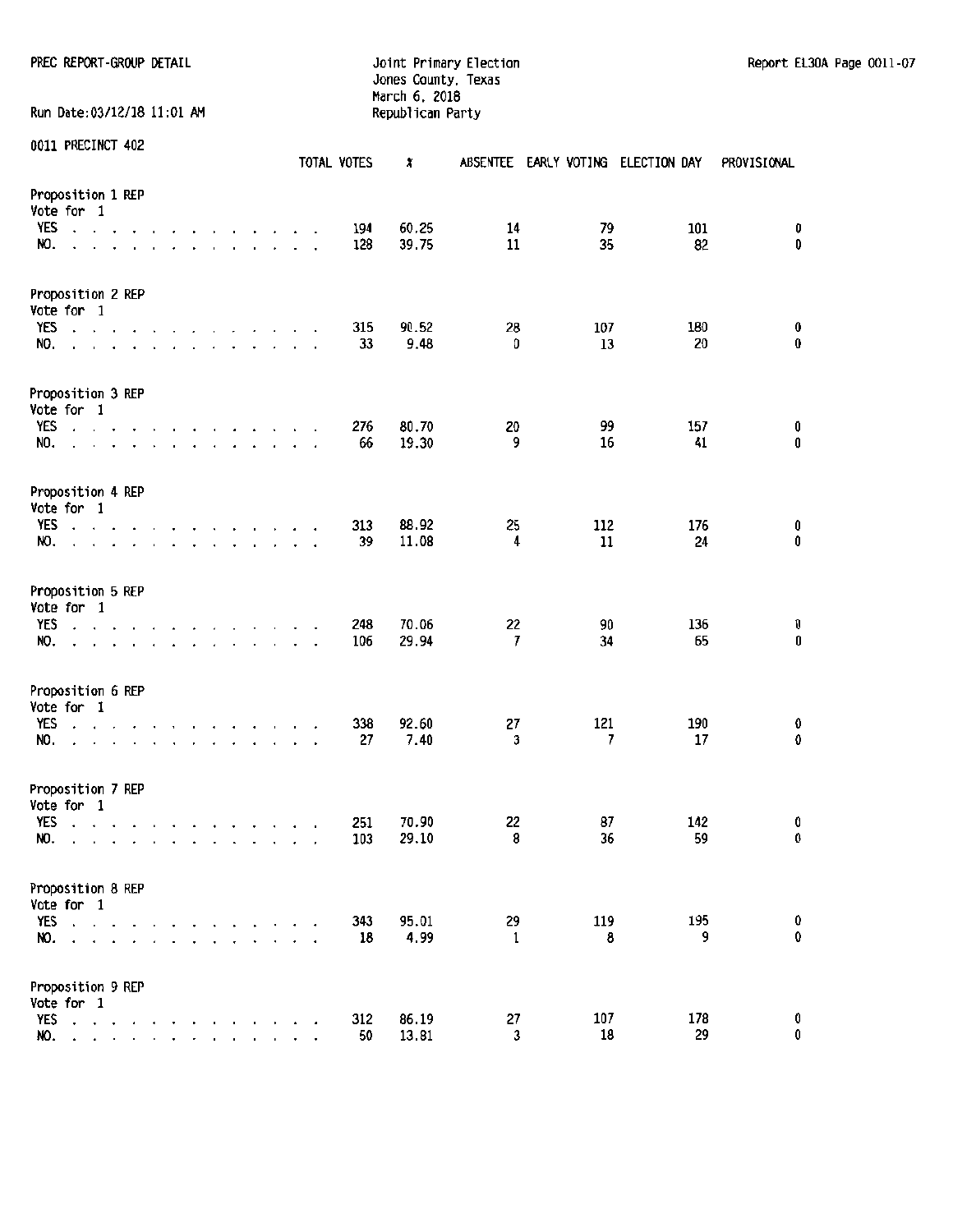| PREC REPORT-GROUP DETAIL<br>Run Date:03/12/18 11:01 AM                                                                                                             | Joint Primary Election<br>Jones County, Texas<br>March 6, 2018<br>Republican Party |                                    | Report EL30A Page 0011-08 |
|--------------------------------------------------------------------------------------------------------------------------------------------------------------------|------------------------------------------------------------------------------------|------------------------------------|---------------------------|
| 0011 PRECINCT 402                                                                                                                                                  | TOTAL VOTES<br>x                                                                   | ABSENTEE EARLY VOTING ELECTION DAY | PROVISIONAL               |
| Proposition 10 REP<br>Vote for 1<br>YES.<br>the contract of the contract of the contract of the contract of the contract of the contract of the contract of<br>NO. | 91.28<br>314<br>8.72<br>30                                                         | 30<br>104<br>0<br>15               | 0<br>180<br>0<br>15       |
| Proposition 11 REP<br>Vote for 1<br><b>YES</b><br>design and a state of the state of the state<br>NO.                                                              | 87.26<br>315<br>46<br>12.74                                                        | 27<br>107<br>3<br>18               | 0<br>181<br>0<br>25       |

 $\mathcal{A}$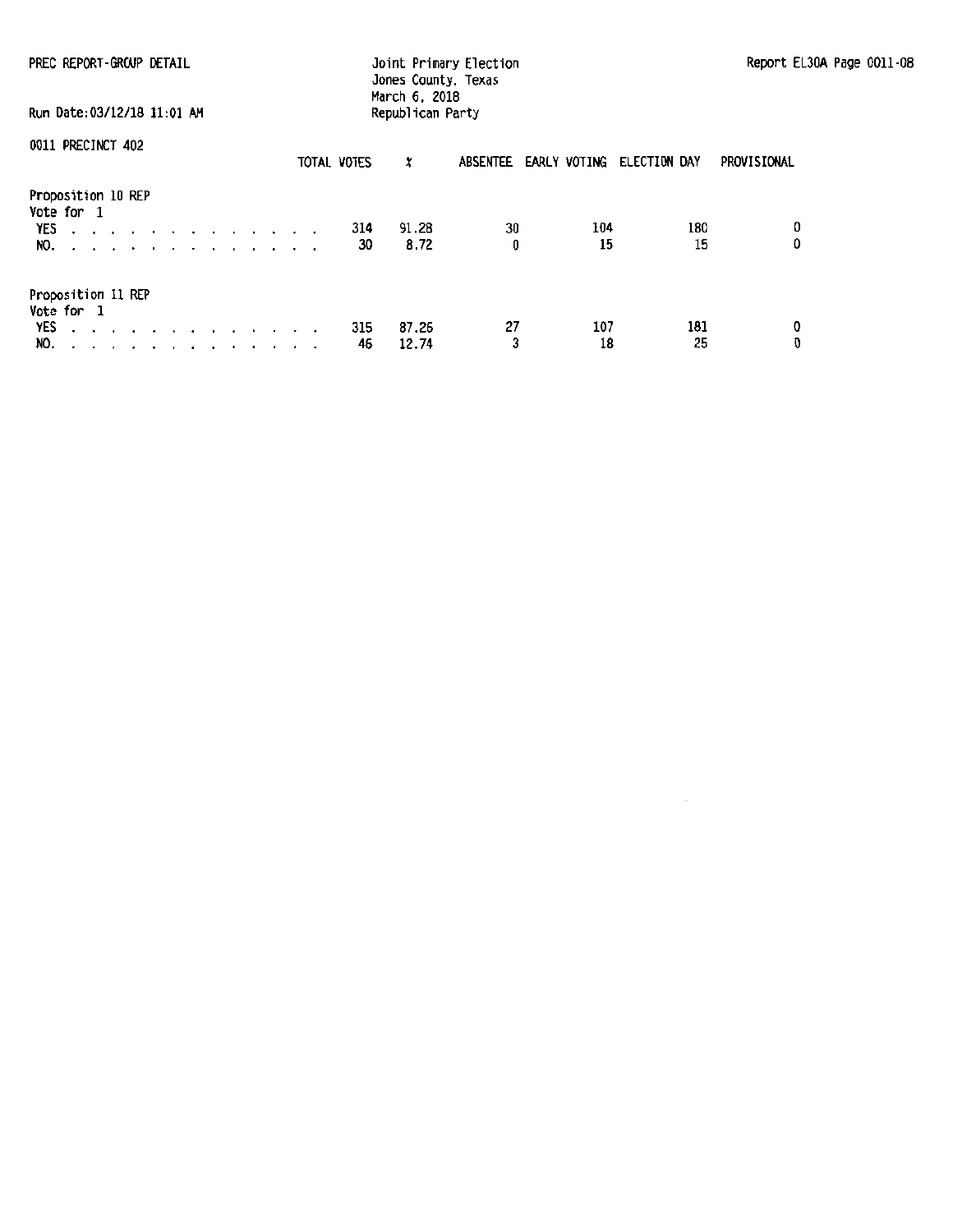PREC REPORT-GROUP DETAIL **The Contract of Contract Contract Contract** Joint Primary Election Report EL30A Page 0011-09

Jones County, Texas March 6, 2018 Run Date:03/12/18 11:01 AM Democratic Party

0011 PRECINCT 402

|                                                                           |  |  |  |  |                                 |  | TOTAL VOTES          | x              |                     |                     | ABSENTEE EARLY VOTING ELECTION DAY | PROVISIONAL         |
|---------------------------------------------------------------------------|--|--|--|--|---------------------------------|--|----------------------|----------------|---------------------|---------------------|------------------------------------|---------------------|
| Proposition #1 OEM<br>Vote for 1                                          |  |  |  |  |                                 |  |                      |                |                     |                     |                                    |                     |
| For<br>and a state of the state<br>Against                                |  |  |  |  | the contract of the contract of |  | 38<br>2              | 95.00<br>5.00  | 8<br>1              | 6<br>0              | 24<br>$\mathbf{1}$                 | 0<br>$\mathbf 0$    |
| Proposition #2 DEM<br>Vote for 1                                          |  |  |  |  |                                 |  |                      |                |                     |                     |                                    |                     |
| For<br>the contract of the contract of the contract of<br>Against         |  |  |  |  |                                 |  | 36<br>4              | 90.00<br>10.00 | 8<br>ı              | 6<br>0              | 22<br>3                            | 0<br>$\bf{0}$       |
| Proposition #3 DEM<br>Vote for 1                                          |  |  |  |  |                                 |  |                      |                |                     |                     |                                    |                     |
| For<br>فالقائل والقارب والقارب والقارب والمنافر والمنافر<br>Against       |  |  |  |  |                                 |  | 38<br>-1             | 97.44<br>2.56  | 8<br>0              | 6<br>$\mathbf{0}$   | 24<br>1                            | 0<br>$\mathbf 0$    |
| Proposition #4 DEM<br>Vote for 1                                          |  |  |  |  |                                 |  |                      |                |                     |                     |                                    |                     |
| For<br>and a series of the contract of the contract of<br>Against         |  |  |  |  |                                 |  | 37<br>$\overline{2}$ | 94.87<br>5.13  | 8<br>0              | 6<br>0              | 23<br>$\overline{c}$               | $\pmb{0}$<br>0      |
| Proposition #5 DEM<br>Vote for 1                                          |  |  |  |  |                                 |  |                      |                |                     |                     |                                    |                     |
| the contract of the contract of the contract of<br>For<br>Against         |  |  |  |  |                                 |  | 34<br>4              | 89.47<br>10.53 | 6<br>$\mathbf{1}$   | 6<br>0              | 22<br>3                            | 0<br>$\overline{0}$ |
| Proposition #6 DEM<br>Vote for 1                                          |  |  |  |  |                                 |  |                      |                |                     |                     |                                    |                     |
| For<br>and a state of the contract of the contract of<br>Against $\cdots$ |  |  |  |  |                                 |  | 37<br>2              | 94.87<br>5.13  | 8<br>$\mathbf 0$    | 6<br>0              | 23<br>2                            | 0<br>0              |
| Proposition #7 DEM<br>Vote for 1                                          |  |  |  |  |                                 |  |                      |                |                     |                     |                                    |                     |
| For<br>and a series of the contract of the con-<br>Against                |  |  |  |  |                                 |  | 33<br>5              | 86.84<br>13.16 | 5<br>2              | 6<br>0              | 22<br>3                            | 0<br>0              |
| Proposition #8 DEM<br>Vote for 1                                          |  |  |  |  |                                 |  |                      |                |                     |                     |                                    |                     |
| For the contract of the contract of<br>Against                            |  |  |  |  |                                 |  | 32<br>5.             | 86.49<br>13.51 | 4<br>$\overline{2}$ | 4<br>$\overline{2}$ | 24<br>1                            | 0<br>$\bf{0}$       |
| Proposition #9 DEM<br>Vote for 1                                          |  |  |  |  |                                 |  |                      |                |                     |                     |                                    |                     |
| For a strategic contract of the strategic<br>Against                      |  |  |  |  |                                 |  | 33<br>5              | 86.84<br>13.16 | 6<br>$\mathbf{1}$   | 4<br>$\overline{2}$ | 23<br>$\overline{2}$               | 0<br>$\mathbf{0}$   |